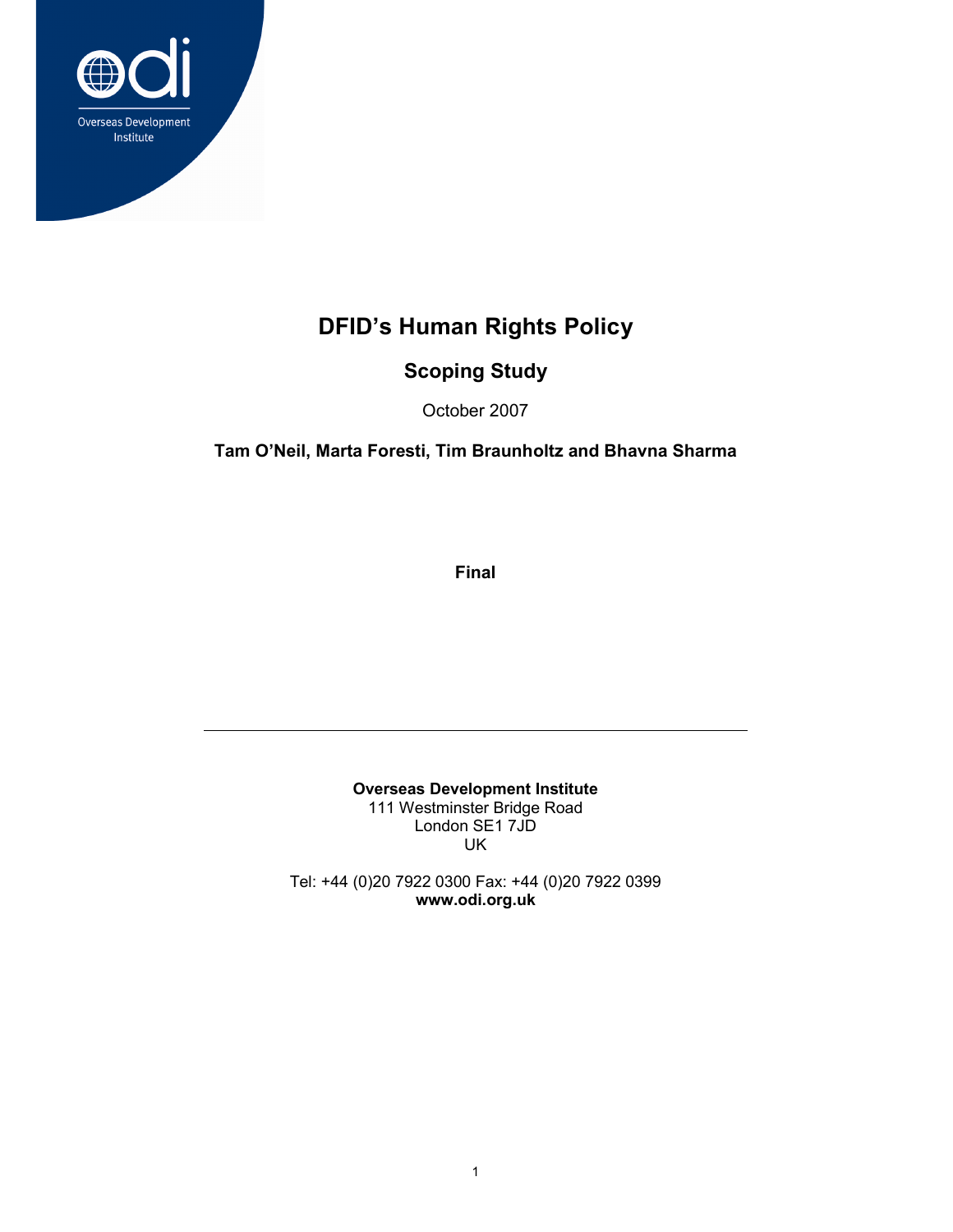## Acknowledgements

We would like to thank Sylvia Bluck and Helen Yaxley from DFID's Rights and Equity Team in Policy Division for their guidance and comments, and Vivien Stachin for logistical support. We would also like to thank the DFID and FCO staff who made themselves available for interviews and provided information. Specific comments on the drafts were received from Catherine Arnold, Peter Ashman, Sylvia Bluck, Rosamund Ebdon, Alison Kennedy, Sarah Maguire, Bea Parkes, Amisha Patel, Jackie Pearce, Laure-Hélène Piron and Deirdre Watson. Finally, thanks to Roo Griffiths for her excellent editorial support.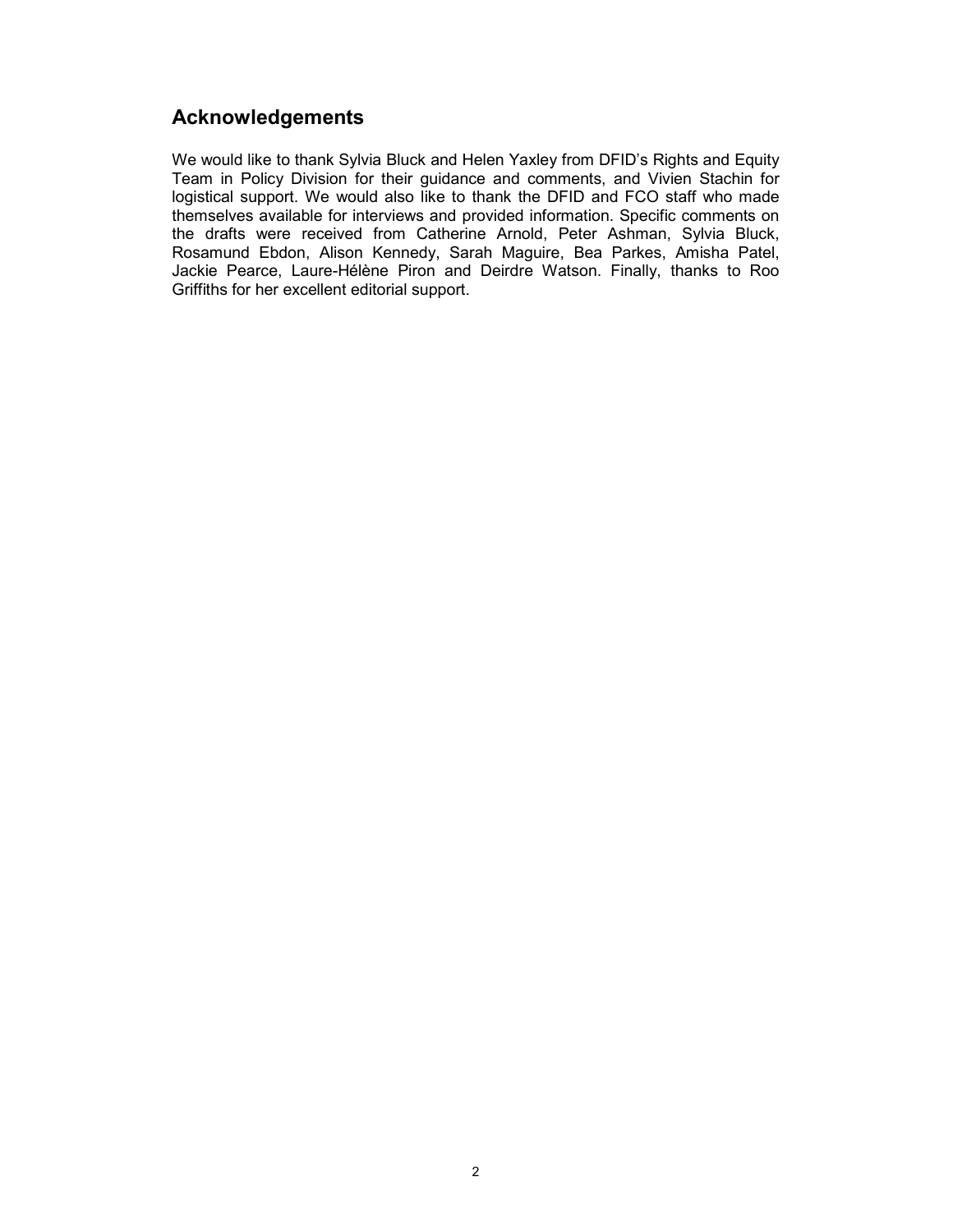## **Contents**

| 2.1<br>2.2<br>2.3                                                                                                                                                               | UK government<br><b>DFID</b><br>Summary: an enabling environment for human rights promotion                                                                                                               | 12<br>15<br>19                               |  |
|---------------------------------------------------------------------------------------------------------------------------------------------------------------------------------|-----------------------------------------------------------------------------------------------------------------------------------------------------------------------------------------------------------|----------------------------------------------|--|
|                                                                                                                                                                                 |                                                                                                                                                                                                           |                                              |  |
| 3.1<br>3.2<br>3.3<br>3.4                                                                                                                                                        | UK government commitment to policy coherence<br>FCO position and role on human rights<br>Working with the FCO<br>Compatibility of FCO and DFID roles and priorities                                       | 21<br>21<br>25<br>26                         |  |
|                                                                                                                                                                                 |                                                                                                                                                                                                           |                                              |  |
| 4.1<br>4.2<br>4.3<br>4.4<br>4.5<br>4.6<br>4.7<br>4.8                                                                                                                            | Political participation<br>Health<br>Education<br>Adequate standard of living<br>Social security<br>Women's human rights<br>Children's and youth rights<br>Right to development                           | 28<br>28<br>29<br>29<br>30<br>30<br>31<br>31 |  |
| 32                                                                                                                                                                              |                                                                                                                                                                                                           |                                              |  |
| 5.1<br>5.2<br>5.3                                                                                                                                                               | Overview of DFID coverage of human rights<br>Possible drivers of DFID's human rights policy and guidance<br>Recommendations: Promising entry points for strengthening human<br>rights policy and practice | 32<br>35<br>38                               |  |
| 42<br>Annex 1: Detailed Review of Eight Human Rights in DFID                                                                                                                    |                                                                                                                                                                                                           |                                              |  |
| Political participation<br>Health<br>Education<br>Adequate standard of living<br>Social security<br>Women's human rights<br>Children's and youth rights<br>Right to development |                                                                                                                                                                                                           | 42<br>46<br>52<br>55<br>60<br>62<br>66<br>68 |  |
|                                                                                                                                                                                 |                                                                                                                                                                                                           |                                              |  |
|                                                                                                                                                                                 |                                                                                                                                                                                                           |                                              |  |
|                                                                                                                                                                                 |                                                                                                                                                                                                           |                                              |  |
|                                                                                                                                                                                 |                                                                                                                                                                                                           |                                              |  |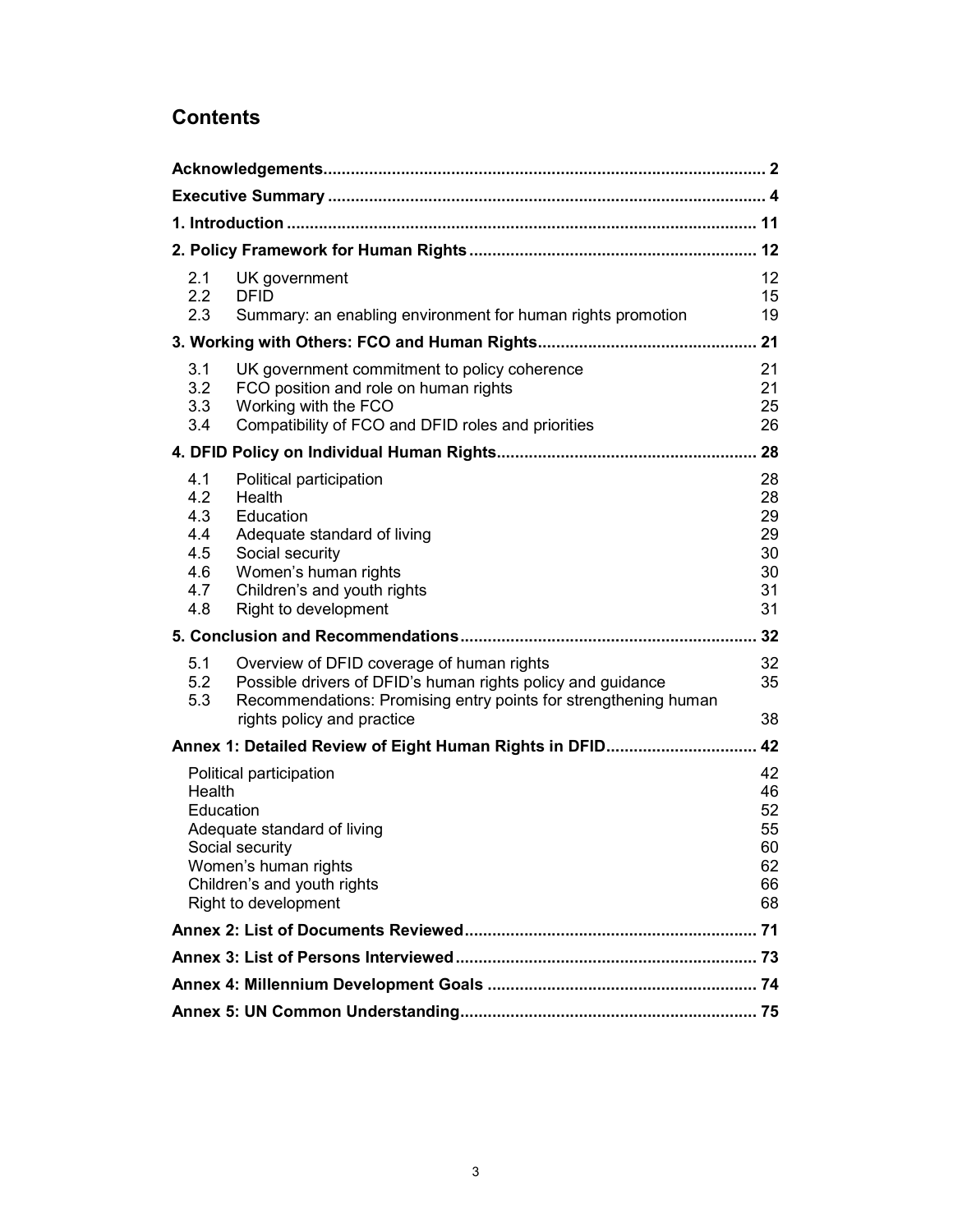## Executive Summary

The DFID Equity and Rights Team commissioned this scoping study of DFID's current policy on human rights in response to recent changes in DFID's human rights policy environment. The study does three things. First, it examines the policy framework for DFID's work on human rights. The study reviews policy that applies to all UK government departments, as well as policy specific to DFID, in terms of their relevance for DFID's policy and position on human rights. Second, it undertakes a detailed review of DFID policy in relation to eight specific human rights: political participation, health, education, adequate standard of living (including food, housing and water), social protection, women's rights, children's and youth rights, and the right to development. In particular, the study explores the degree to which DFID policy is explicitly rooted in, and consistent with, international human rights standards. Third, the role and position of the FCO vis-à-vis human rights and its collaboration with DFID are discussed. The FCO is the lead on human rights for the UK government in its external relations and is therefore an important partner for DFID in relation to its work on human rights.

### Main findings: DFID policy framework for human rights and its use of the international human rights framework

The overarching policy framework for DFID has evolved in such a way as to provide an enabling environment for the more systematic integration of human rights into DFID's policy and practice. This finding is based on high-level and mandatory policy that makes human rights increasingly relevant by establishing a mandatory requirement for DFID country offices to systematically incorporate human rights considerations into their strategic and planning processes and decisions (e.g. Conditionality Policy, Country Governance Analysis, Human Rights Act). Recent policy also provides the basis for a more rounded approach to human rights promotion. The 2006 White Paper gives greater emphasis to the role and nature of the state, including the fulfilment of its international human rights obligations, alongside DFID's established concern with promoting participation, inclusion and an active citizenry. This facilitates an approach to human rights that supports the capacity of individuals to claim their rights and the state to fulfil its international human rights obligations. The focus on state effectiveness, good governance and democratic politics in the 2006 White Paper and related policy also strengthens the linkage between human rights and poverty reduction.

Based on a review of DFID policy in relation to eight human rights, the study finds that DFID regularly makes explicit reference to human rights in its sectoral policy documentation. The most frequent references are found in DFID's governance documents and those applying a rights-based approach; others tend to hold more isolated or sporadic references (e.g. education policies, Social Transfers Practice Paper, health policy). Reflecting the approach taken in the 2001 Human Rights TSP, the majority of references deal with generic human rights or human rights principles (in particular discrimination and participation). There are references to specific human rights, and these appear to be increasing, but these are usually isolated statements that are not well integrated into the documents.

The review also finds variation in exactly how human rights are incorporated into DFID sectoral policy – and, more specifically, the degree to which the approach to human rights is grounded in the international human rights framework (instruments, standards, state obligations). An important finding of this review is that increasing reference by DFID to human rights has not been accompanied by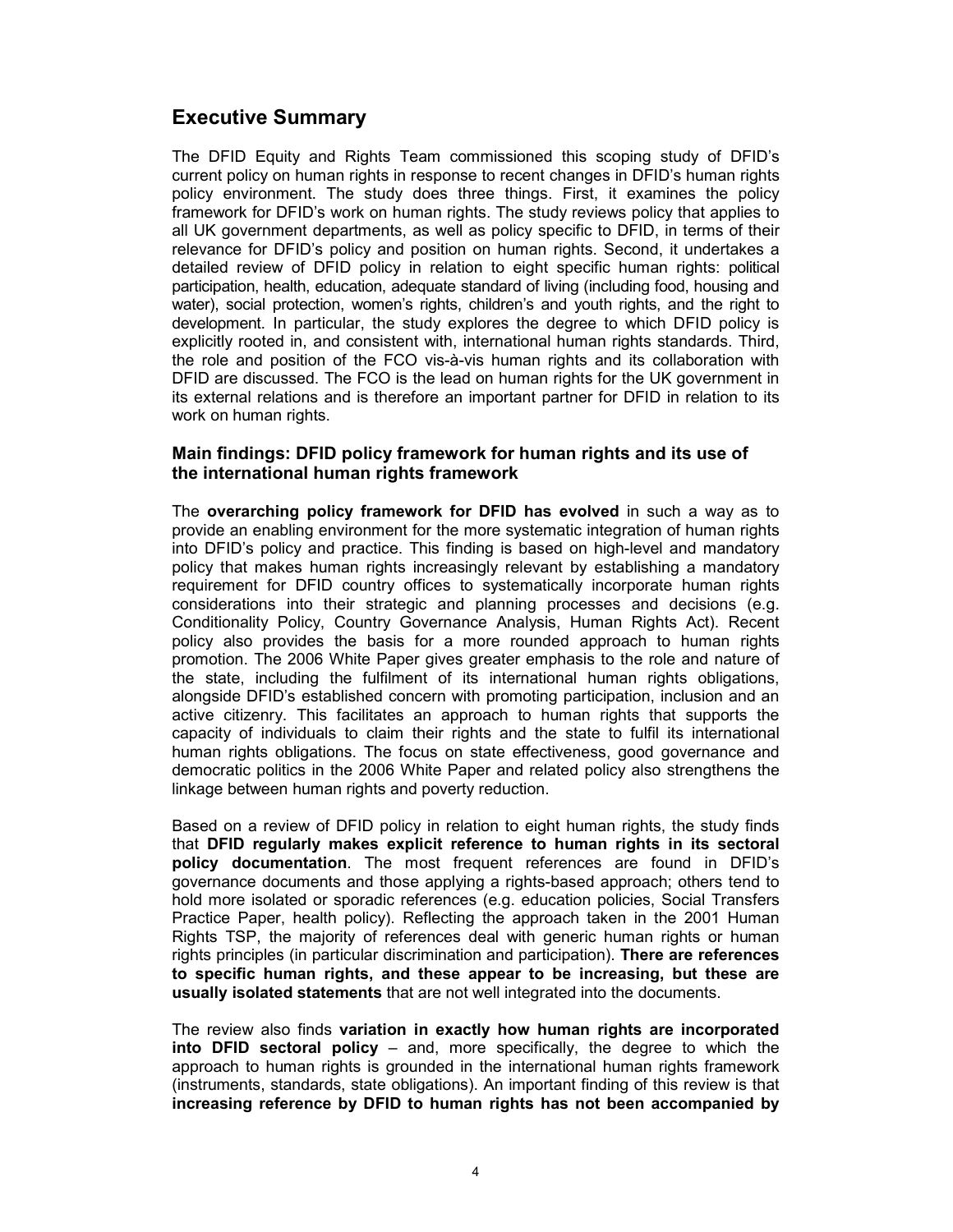increased use of the international human rights framework. Where the source of a specific human right is identified, this tends to be either: (i) a reference to the UDHR rather than to the relevant legally binding treaty (e.g. the scant reference to CEDAW in the Women's Empowerment TSP, or the absence of reference to ICESCR in the UPE TSP); or (ii) a box or footnote identifying the relevant instruments/standards, which is disconnected from the primary analysis and policy measures within the document (e.g. Social Transfers Practice Paper).

The weak linkage of specific human rights to legally binding international instruments and standards means that recognition of specific human rights is not linked to recognition that these entail obligations for the state. References to state obligation and duty are minimal, including in the more recent documents that relate specifically to governance and the state. More could be done to construct a coherent argument that connects human rights to standards to legal obligation to accountability for these specific entitlements (as in the UK Statement on the Human Right to Water).

In addition, the weak linkage between references to human rights and legal standards results in a lack of emphasis on the importance of domestic legal provisions to human rights fulfilment and enforcement. There are few references to the importance of the domestic codification of human rights and, apart from in the HR TSP, these tend to be in relation to rights to equality/non-discrimination rather than to positive entitlements (i.e. to a particular service). Human rights standards and their translation into national frameworks establish concrete positive entitlements for citizens to mobilise around and demand accountability from the state, an approach that is consistent with DFID's position that improved governance and accountability are important if the MDGs are to be achieved.

Human rights standards are not well covered in DFID sectoral policy: mostly there is no discussion of the content of the right as described in the related provisions and standards. (The UPE TSP is a positive example of discussion of the content of a specific right.) DFID also appears more comfortable with recognising negative rights than positive entitlements (i.e. freedoms from state interference/discrimination rather than freedoms to specific entitlements/services). For instance, the theme of nondiscrimination or non-interference in relation to women's ability to access services is much more prominent in the sectoral policies than discussion of the positive entitlements to specific services.

DFID could better utilise the international human rights framework as a constructive resource because it provides guidance on the more specific actions required by government to fulfil their treaty obligations. It can therefore also help DFID move from recognition of a specific right to the types of policy measures that can positively support governments to fulfil their obligations. Documents relating to specific vulnerable groups have the opportunity to draw on a specific instrument directed at them (e.g. CEDAW, CRC). Other resources (thematic reports by Special Rapporteurs and General Comments) outline expert interpretation of the content of specific human rights and the steps needed to implement them. The UK Statement on the Human Right to Water and the 'How to' on maternal deaths are positive examples of utilisation of the international human rights framework.

The findings concerning DFID's overarching or strategic policy framework relate to policy developments since 2005 (e.g. Conditionality Policy and 2006 White Paper). The sectoral policy documents reviewed in relation to the eight human rights include policy produced since 2000. It is therefore not surprising that a more rounded approach to human rights that DFID's high-level policy now supports is not currently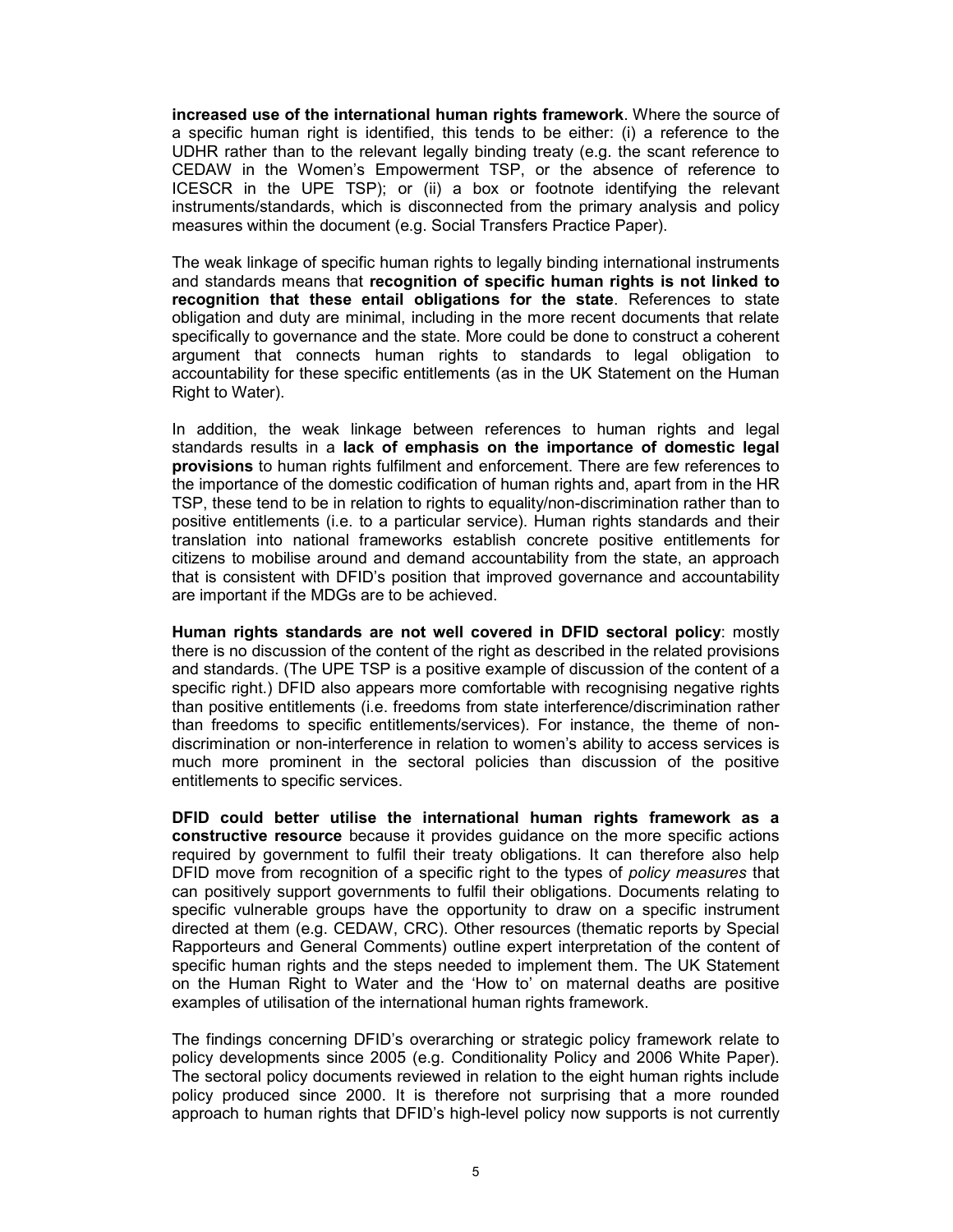reflected in DFID's sectoral policy. At the same time, this review can provide a baseline that enables assessment of the consistency between the approach to human rights in DFID's high-level and sectoral policy and the identification of entry points for strengthening this.

### Possible drivers of DFID's future human rights policy and guidance

### UK legal human rights obligations and DFID's policy environment

The Human Rights Act (HRA) Guidance Note states that DFID should assess all its decisions and activities to determine whether they risk infringing a HRA right. This would suggest that the Human Rights Act could be a driver of more systematic integration of human rights into DFID's strategic and planning processes. This requirement raises certain issues, such as the level of expertise that DFID staff would require; the specific rights with which DFID must ensure compatibility; and the exact meaning of 'ensuring compatibility', as this determines how extensive an impact this requirement could have on DFID policy and practice.

At the same time, whilst the Human Rights Act has clear legal implications in relation to those living within the UK's jurisdiction (particularly in terms of civil and political rights), DFID's remit mostly relates to those living outside UK jurisdiction. The HRA obligation for DFID to act compatibly with HRA rights applies only to acts within the UK and within limited extraterritorial exceptions. There is minimal risk that an individual in one of the UK's partner countries could bring a claim against DFID on the basis of the HRA. Similarly, the UK's ratification of the six core international human rights treaties does not entail a legal obligation for the UK – and therefore DFID – to provide development assistance or to respect and promote the human rights of individuals living outside the UK's jurisdiction. The UK's international and domestic legal human rights obligations are not therefore a clear driver of DFID human rights policy.

The requirement under the Human Rights Act Action Plan for all UK government departments to build a culture of respect for human rights is a potential driver of greater attention to human rights within DFID. This requires a different level of understanding of the international human rights framework, implying raising awareness of the international treaties and state obligations, establishing common principles and working to ensure consistency, but not requiring the legal expertise needed to make assessments of potential violations or infringements. Bringing about a change in culture within DFID requires senior management commitment, as well as resources (e.g. for training).

There is a need to distinguish between UK legal obligations and other political or policy positions relating to human rights that the UK or DFID chooses to take. The (mandatory) Conditionality Policy and Country Governance Analysis are perhaps the strongest drivers of a more systematic consideration of human rights within DFID. These policies emphasise state actions and obligations and the quality of governance. The accompanying guidance will determine the impact of these recent policies/instruments and the approach to human rights that they support.

Finally DFID's agenda and commitment on governance, state building and democratic politics will continue to provide a key driver for DFID engagement with the human rights agenda. The argument is that effective states are built on good governance, which requires states to be capable, accountable and responsive. Human rights are central to DFID's understanding of both accountability and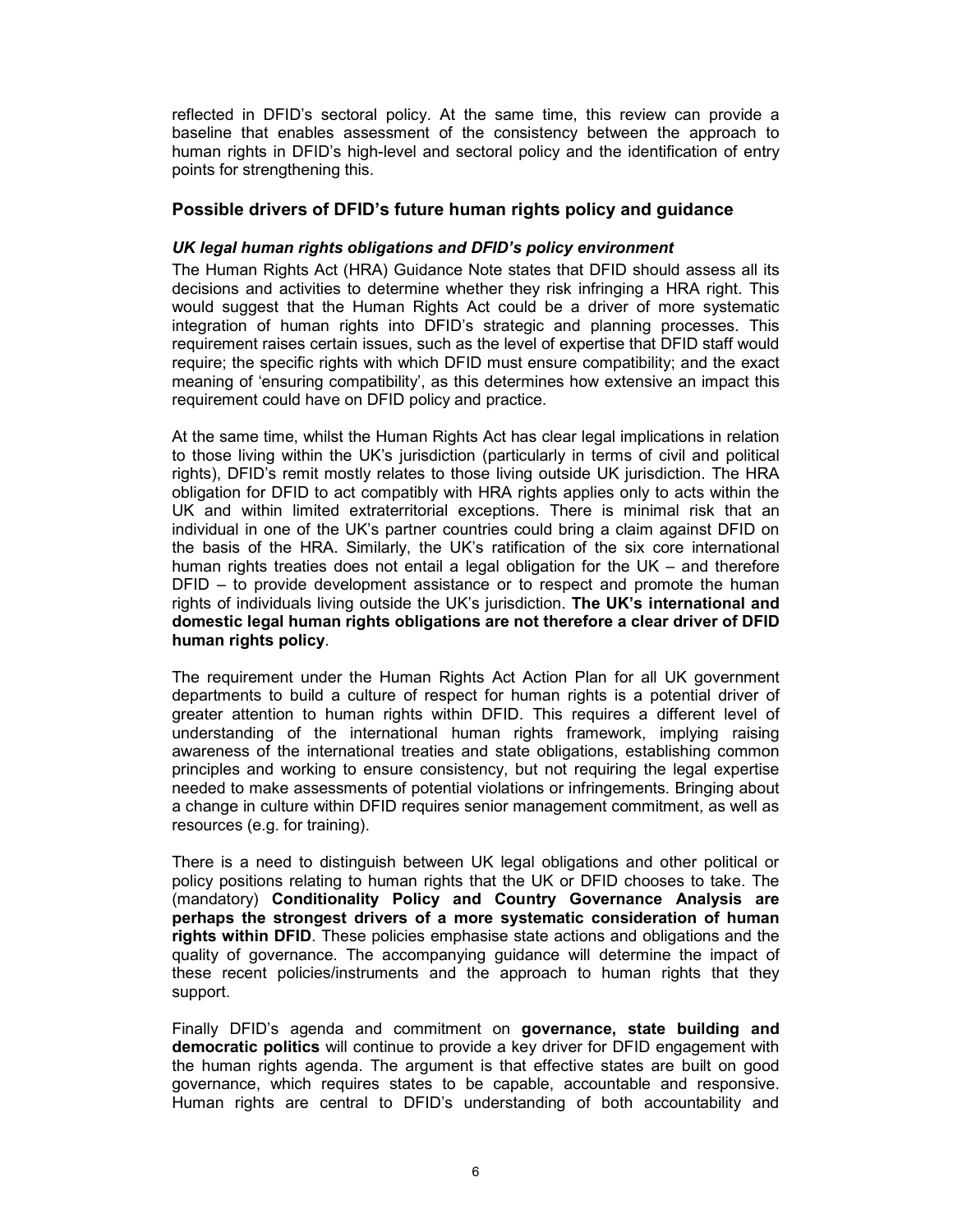responsiveness: civil and political rights are highlighted as being critical for accountability and the promotion of equality and respect for human rights is presented as an outcome and a measure of the degree to which a state is responsive. The importance of governance to ensuring the full range of human rights – both 'freedoms from' and 'freedoms to' – is emphasised in DFID documents, as well as the relationship between these and poverty reduction.

#### Working with others: the FCO and human rights

DFID's formal commitment to greater policy coherence for development is a potential driver of increased collaboration and policy coherence between DFID and the FCO, including on human rights issues. Increased contact is also likely to result from the greater prominence of human rights in DFID's policy and high-level ministerial statements, joint policies (e.g. Conditionality Policy) and activities of common interest (e.g. Country Governance Analyses). These are likely to stimulate closer working at policy and operational levels. At present, cooperation at international and headquarters/policy level appears to be largely ad hoc, for instance around specific issues or international processes. At country level, the relationship depends on resources and country-specific issues and programmatic focus.

The FCO has a much more clearly defined role and position in relation to human rights than DFID, one that is firmly grounded in the international human rights system. The promotion of human rights is seen as a core part of UK foreign policy, along with good governance and democracy. The FCO has the formal lead on human rights in the UK's external relations and is responsible for representing the UK in international forums and bilateral discussions on human rights. This position requires that the FCO consults and works with other departments and advises them on international law.

There are clear areas of consistency between the approach and priorities of the FCO and DFID that provide avenues for cooperation. Both departments recognise the importance of human rights to sustainable development, poverty reduction and the MDGs. One of the FCO's strategic priorities is the promotion of sustainable development and poverty reduction, underpinned by human rights, democracy and good governance (SP7). These are priorities that are also shared by DFID. Both departments also share a commitment to supporting developing countries to fulfil their human rights obligations through positive engagement and long-term partnerships. The Conditionality Policy and Country Governance Analysis mean that DFID should now systematically consider the record of partner countries on human rights and engage with the FCO around these processes. Finally, both departments have expertise that the other can capitalise on.

The differences in priorities and approach of DFID and the FCO in relation to human rights also suggest possible tensions. The FCO and DFID share high-level priorities but in practice focus on different issues. For instance, the FCO concentrates its time and resources on the promotion of civil and political rights, whereas much of DFID's work relates to economic and social rights. The FCO's priority human rights themes (torture, death penalty, child rights) are not issues that DFID prioritises. Perhaps more fundamental is the differences in approach to human rights. DFID's high-level policy supports greater focus on the state and its international obligations but it is not clear how this will be translated into operational priorities and whether its approach to human rights will be compatible with the FCO's. DFID's primary mandate and lens, including in relation to human rights, is poverty reduction and the MDGs, whereas the FCO's approach to human rights is firmly grounded in the international human rights framework. Human rights and the MDGs can be mutually supportive frameworks but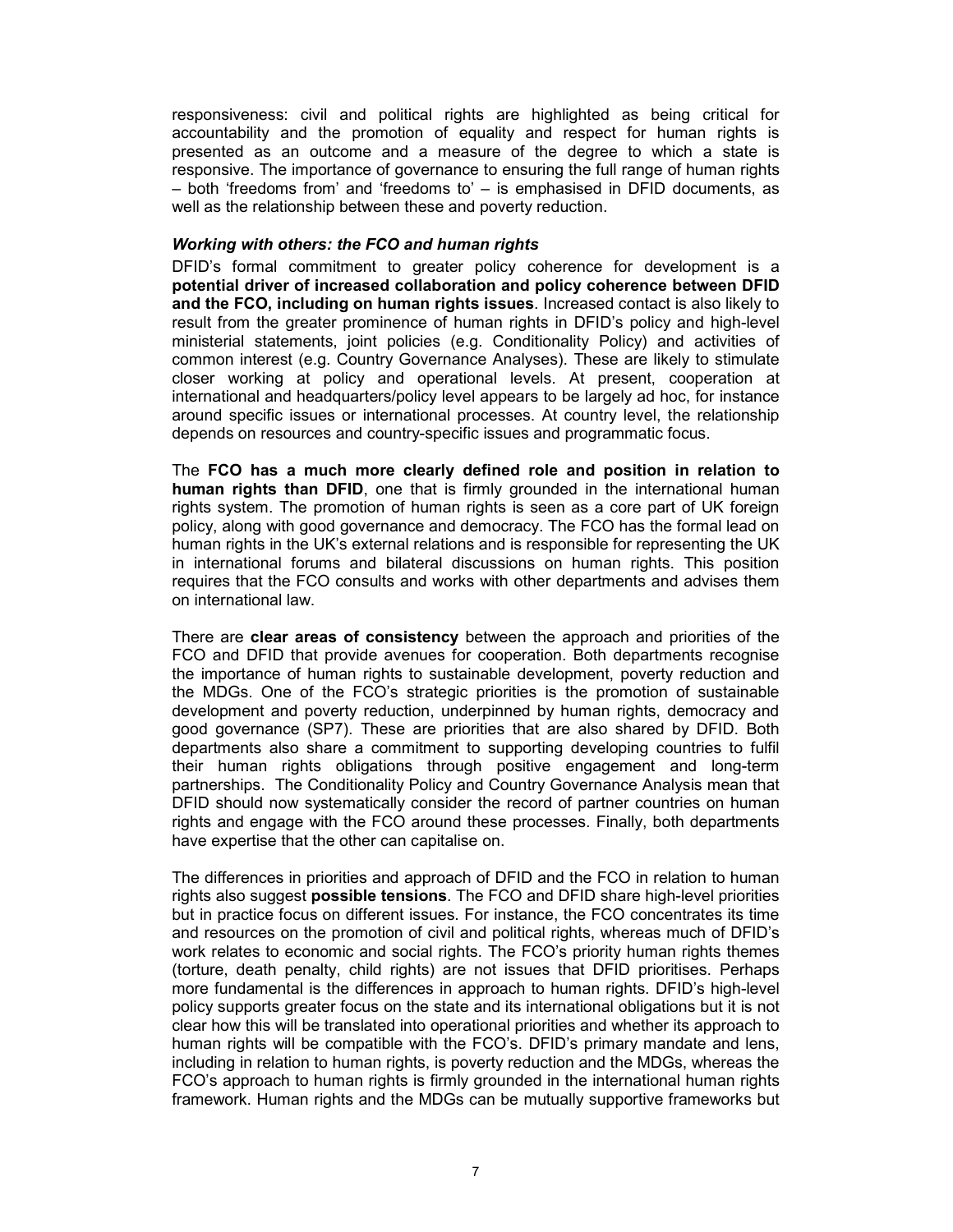the Vietnam CGA suggests they can also lead to differences of emphasis. In addition, DFID policy teams and country offices may not find it desirable to adopt a more legalistic approach to human rights (for instance, it may be perceived as closing down policy options or have limited practical impact). They may also not have the capacity or technical expertise to implement such an approach.

### Ad hoc drivers

The importance of more ad hoc drivers must also be recognised. Where DFID has moved to explicitly recognise specific human rights or integrate human rights more fully in its approach to a particular sector/issue, it seems that the NGO lobby, individual champions (e.g. Secretary of State) and idiosyncratic incentives (e.g. to raise the profile of a particular area of DFID's work) have been critical.

### Entry points for strengthening human rights policy and practice

There is both an opportunity and a need to provide better guidance to policy and country teams on how to integrate a more rounded approach to human rights promotion into their work. This review suggests that practical guidance is likely to be more effective than new policies. Such guidance should facilitate understanding of the implications of DFID's policy portfolio as a whole for human rights promotion and how this can be coherently implemented.

Moreover, there are continuing reservations about the relationship between human rights and poverty reduction, as well as uncertainty about how human rights promotion can be implemented in practice. Efforts should be made to generate better evidence about how the realisation of human rights has practically contributed to poverty reduction. The most effective strategy would be a selective one, beginning with areas where: DFID already has considerable experience; it is easiest to strengthen the linkage with the international human rights framework and with good effect; and policy, evidence or experience suggests there is a strong relationship between human rights and poverty reduction.

A twin-track approach to supporting policy and country teams to implement a more rounded approach to human rights promotion is therefore recommended. This would seek to provide clarification of current policy in relation to human rights and support the effective and coherent implementation of this policy.

In providing clarification, there is a particular need to:

- Conduct further research looking at the position of the UK vis-à-vis human rights and government coherence on human rights.
- Clarify what the UK's international legal obligations and the HRA mean for DFID human rights policy and practice, based on appropriate legal advice.
- Clarify what UK and DFID policy as a whole means for DFID's position on human rights (including its relationship to poverty reduction) and what this means for DFID's approach to the promotion of human rights (including what is new about this approach).
- Assess the implications this has for the suitability of the current Human Rights TSP as a guide to how DFID fulfils its commitments to integrate human rights into its work and the importance of this to its poverty reduction objectives.

To support the **strategic implementation** of human rights policy there is a need to:

• Promote greater understanding of the international human rights framework and state obligations, to enable DFID to use the framework as a constructive resource that can help provide greater coherence to its human rights policy.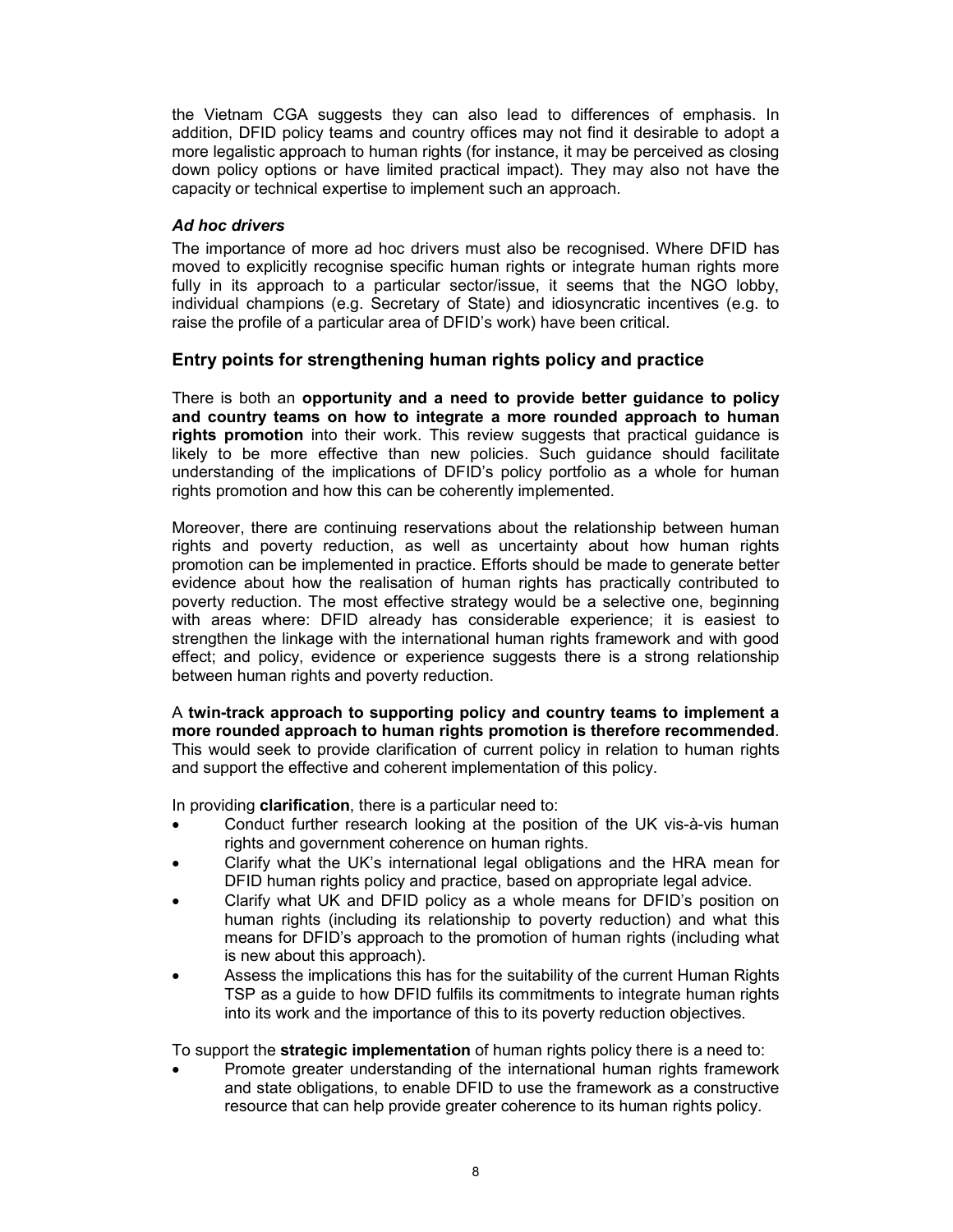- Provide practical guidance to country offices on how to implement mandatory policy requirements, on the implementation of the Conditionality Policy and on moving from the Country Governance Analysis to strategic decisions on whether and how to assist partner governments.
- Identify strategic areas for policy implementation, where possible through collaboration with country offices and existing programmes in order to create greater human rights buy-in within DFID and provide a basis for work in more contested areas. It is suggested that equality and non-discrimination, and good governance and democratic politics are two such strategic areas.
- Build on and integrate with other forms of assessments and guidance to avoid further proliferation, working with the teams responsible for the CGA and Conditionality Policy to strengthen human rights analysis and guidance and to offer support to country offices trying to put the guidance into practice.
- Adopt an approach of working collaboratively with country offices to generate evidence and practical guidance to be shared with other country teams. Collaboration with other agencies at country level is also desirable.
- Recognise that integrating human rights is a question of culture and values. Domestically, the UK does not have a strong human rights culture; the HRA requirement that all public authorities build a culture of respect for human rights will therefore necessarily be an incremental and long-term process.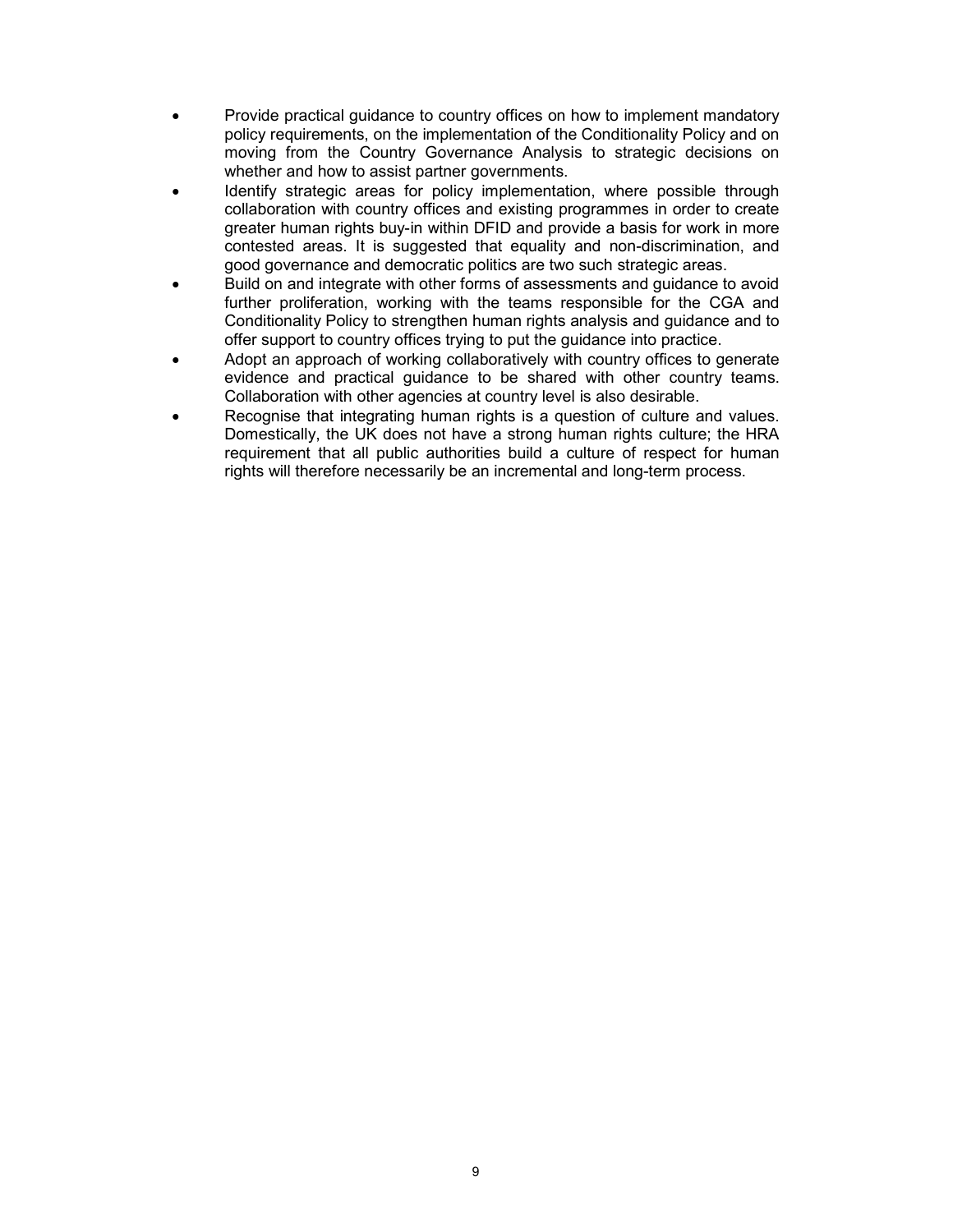## Abbreviations

| <b>CAP</b>    | <b>Country Assistance Plan</b>                                                              |
|---------------|---------------------------------------------------------------------------------------------|
| <b>CAR</b>    | Capability, Accountability and Responsiveness Framework                                     |
| <b>CAT</b>    | Convention Against Torture and Other Cruel, Inhuman or Degrading Treatment<br>or Punishment |
| <b>CEDAW</b>  | Convention on the Elimination of All forms of Discrimination Against Women                  |
| <b>CESCR</b>  | Committee on Economic, Social and Cultural Rights                                           |
| <b>CGA</b>    | <b>Country Governance Analysis</b>                                                          |
| <b>COHOM</b>  | European Council Working Groups on Human Rights                                             |
| <b>CRC</b>    | Convention on the Rights of the Child                                                       |
| <b>CSO</b>    | Civil Society Organisation                                                                  |
| <b>DAC</b>    | Development Assistance Committee of the OECD                                                |
| <b>DCLG</b>   | UK Department for Communities and Local Government                                          |
| <b>DEFRA</b>  | UK Department for Environment, Food and Rural Affairs                                       |
| <b>DFID</b>   | UK Department for International Development                                                 |
| <b>DRTD</b>   | Declaration on the Right to Development                                                     |
| DTI           | Department of Trade and Industry                                                            |
| <b>ECHR</b>   | European Convention on Human Rights                                                         |
| EU            | European Union                                                                              |
| <b>FCO</b>    | UK Foreign and Commonwealth Office                                                          |
| <b>HRA</b>    | Human Rights Act                                                                            |
| <b>HRBA</b>   | Human Rights-Based Approach                                                                 |
| <b>HRDGG</b>  | Human Rights, Democracy and Governance Group (FCO)                                          |
| <b>ICCPR</b>  | International Covenant on Civil and Political Rights                                        |
| <b>ICERD</b>  | International Convention on the Elimination of All Forms of Racial Discrimination           |
| <b>ICESCR</b> | International Covenant on Economic, Social and Cultural Rights                              |
| IDT           | <b>International Development Target</b>                                                     |
| <b>ILO</b>    | International Labour Organization                                                           |
| <b>MDG</b>    | Millennium Development Goal                                                                 |
| MoD           | UK Ministry of Defence                                                                      |
| MoH           | <b>UK Ministry of Health</b>                                                                |
| MoJ           | UK Ministry of Justice                                                                      |
| <b>NGO</b>    | Non-Governmental Organisation                                                               |
| OECD          | Organisation for Economic Co-operation and Development                                      |
| <b>OHCHR</b>  | Office of the UN High Commission for Human Rights                                           |
| <b>OSCE</b>   | Organization for Security and Co-operation in Europe                                        |
| <b>PRAMs</b>  | Participatory Rights Assessment Methodologies                                               |
| <b>PSA</b>    | <b>Public Service Agreement</b>                                                             |
| <b>RTD</b>    | <b>Right to Development</b>                                                                 |
| <b>SP</b>     | <b>Strategic Priority (UK Government Departments)</b>                                       |
| <b>TSP</b>    | <b>Target Strategy Paper</b>                                                                |
| <b>UDHR</b>   | Universal Declaration of Human Rights                                                       |
| <b>UK</b>     | United Kingdom                                                                              |
| <b>UN</b>     | <b>United Nations</b>                                                                       |
| <b>UNAIDS</b> | Joint United Nations Programme on HIV/AIDS                                                  |
| <b>UPE</b>    | <b>Universal Primary Education</b>                                                          |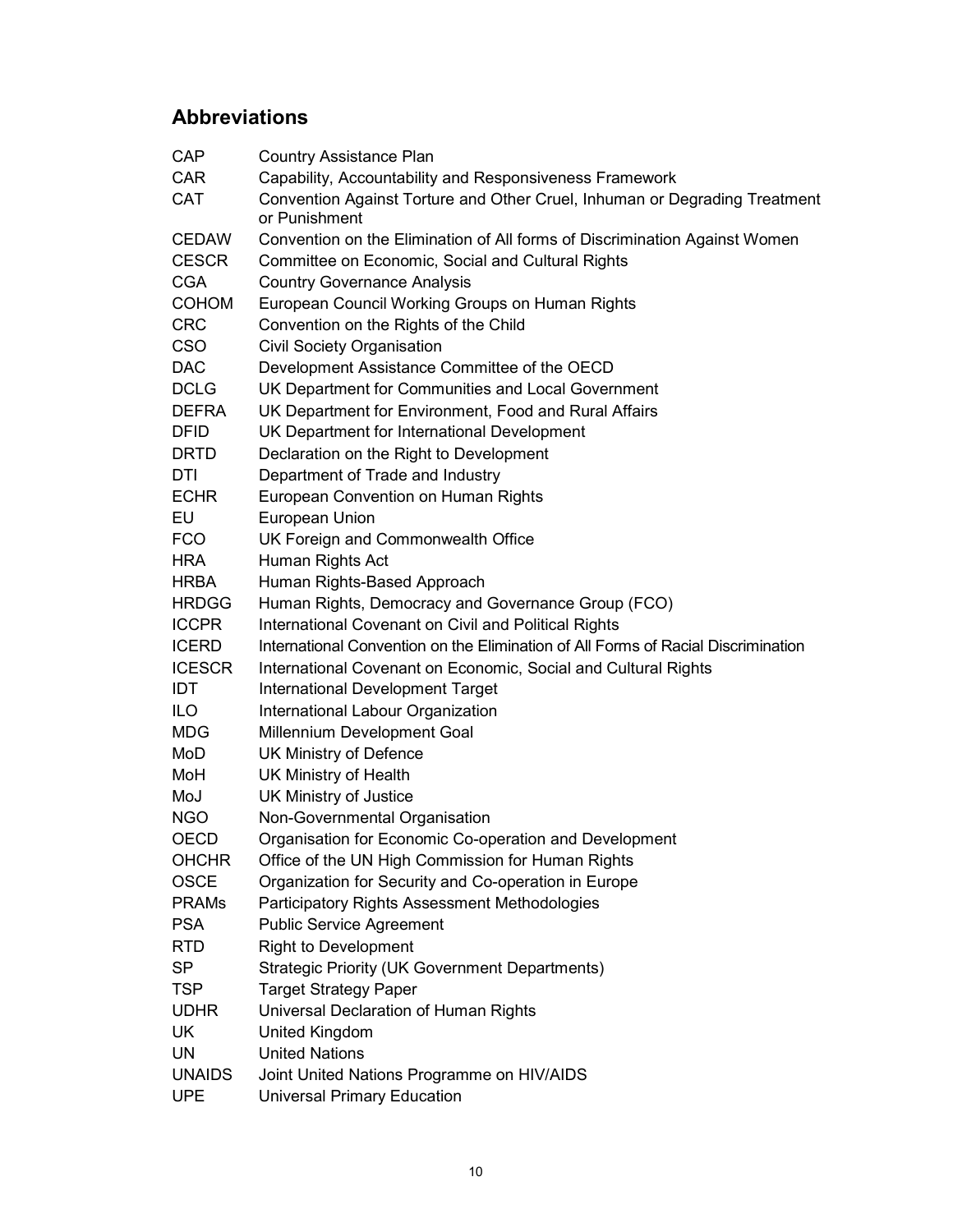## 1. Introduction

The Equity and Rights Team (in DFID's Policy Division) commissioned this scoping study of DFID's current policy on human rights. It is set within the context of the UK government's policy on human rights in relation to its external relations.

This study has been commissioned in response to recent changes in DFID's human rights policy environment. These include the Human Rights Act, the cross-Whitehall Conditionality Policy and, most recently, the 2006 White Paper. The 2006 White Paper reinforces the policy commitment that DFID makes to support the realisation of human rights in its 1997 and 2000 White Papers. In addition, it recognises specific human rights (e.g. the right to education) and emphasises the role of effective and well governed states in the promotion of development and poverty reduction. The Human Rights Act and Conditionality Policy recognise human rights as legal entities which states have an obligation to uphold.

This study will review how DFID policy relates to eight specific human rights and the corresponding international legal human rights standards and state obligations for these, rather than DFID policy on human rights in general. While human rights are often referred to in general terms, the international human rights treaties contain standards that establish specific human rights (such as the right to vote or the right to education). These treaties therefore establish the legal right to individual/specific human rights rather than to human rights in the aggregate. A state that has ratified a treaty has a legal obligation to uphold the specific human rights/standards within that treaty. In the human rights framework, individuals are described as 'rights-holders' and the state, which has the obligation to respect, protect or fulfil specific rights, is described as the 'duty-bearer'.

This study therefore differs from, and complements, other reviews<sup>1</sup> by:

- Providing a detailed analysis of DFID policy;
- Reviewing DFID policy in relation to eight specific human rights; and
- Exploring the degree to which DFID policy on these eight specific human rights is explicitly rooted in, and consistent with, international human rights standards.

This is a desk-based study, reviewing key policy and guidance documents (UK, DFID and FCO), supplemented by a limited number of interviews with DFID and FCO advisors (see Annex 3). A DFID advisor was interviewed in relation to each of the eight human rights to supplement the document review and provide information on collaboration with other UK departments. A group interview with FCO advisors from the Human Rights, Democracy and Governance Group (HRDGG) was conducted.

The report is structured as follows. Section 2 examines DFID's human rights policy framework (including UK government policy and policy specific to DFID). Section 3 explores the role of the FCO vis-à-vis human rights, its position and priorities and how it works with DFID. Section 4 reviews DFID policy in relation to eight specific human rights, including a civil and political right (political participation); economic, social and cultural rights (health; education; adequate standard of living, including food, housing and water; and social security); human rights of vulnerable groups (women's rights and children's and youth rights); and the right to development. The detailed analysis supporting the key messages in this section is provided in Annex 1. The study concludes with a summary of the main findings and recommendations on entry points for strengthening DFID policy and practice (Section 5).

 $\overline{a}$  $<sup>1</sup>$  In particular DFID's Human Rights Review (Piron and Watkins, 2004).</sup>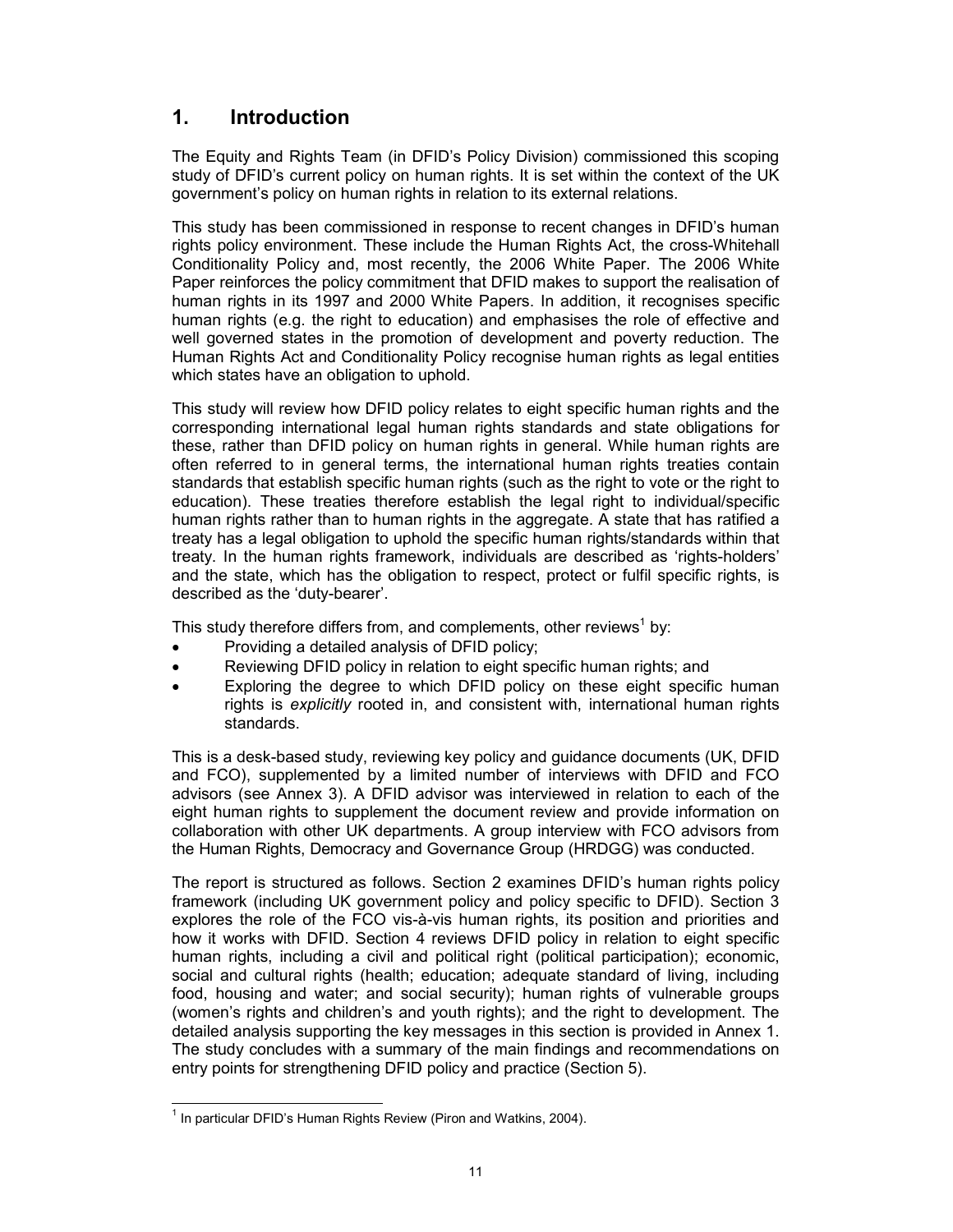## 2. Policy Framework for Human Rights

This section describes the policy framework for human rights within the UK. It reviews policy that applies to all UK government departments as well as policies that are specific to DFID. This is not a generic review of these policies; they are examined in terms of their relevance for DFID's policy and position on human rights.

## 2.1 UK government

### International human rights treaties

There are six core international human rights treaties:

- (i) The International Covenant on Economic, Social and Cultural Rights (ICESCR) (1966);
- (ii) The International Covenant on Civil and Political Rights (ICCPR) (1966);<sup>2</sup>
- (iii) The International Convention on the Elimination of All Forms of Racial Discrimination (ICERD) (1965);
- (iv) The Convention on the Elimination of All Forms of Discrimination Against Women (CEDAW) (1979);
- (v) The Convention Against Torture and Other Cruel, Inhuman or Degrading Treatment or Punishment (CAT) (1984); and
- (vi) The Convention on the Rights of the Child (CRC) (1989).

These treaties entail legally binding obligations for the states that are party to them (i.e. have signed and ratified them) to respect, protect, promote and fulfil the human rights that the treaties give rise to. Each treaty has a committee of experts, which monitors implementation of treaty provisions by state parties. State parties are required to submit periodic reports to these committees outlining their progress in fulfilling their obligations.

The UK has ratified all six treaties. This is a strong statement of UK commitment to human rights and the standards established by these treaties constitute the primary source of UK policy on individual human rights. The obligation that the UK government has to respect and fulfil these rights is towards all individuals within its jurisdiction. Ratification of the treaties does not imply, therefore, that the UK has obligations vis-à-vis the human rights of individuals living within the jurisdiction of other countries (see below regarding extraterritorial application of the core human rights treaties). The UK government is also party to other international and regional treaties. Two of particular note are the ILO Declaration on the Fundamental Principles and Rights at Work (1998) and the European Convention on Human Rights (ECHR) (1950).

International law – including human rights law – is constantly evolving. An area of current debate revolves around the extent to which international human rights standards imply obligations to protect the rights of those residing in other countries.

Three specific areas of debate are:

(i) Whether Article 2 of the ICESCR, which refers to international assistance and cooperation, implies an obligation to provide development assistance to progressively realise the economic, social and cultural rights of individuals within in other countries. The UK government has consistently taken the position in international discussions that it does not accept a legal

 2 Together with the Universal Declaration on Human Rights (1948), the ICESCR and ICCPR form the International Bill of Rights.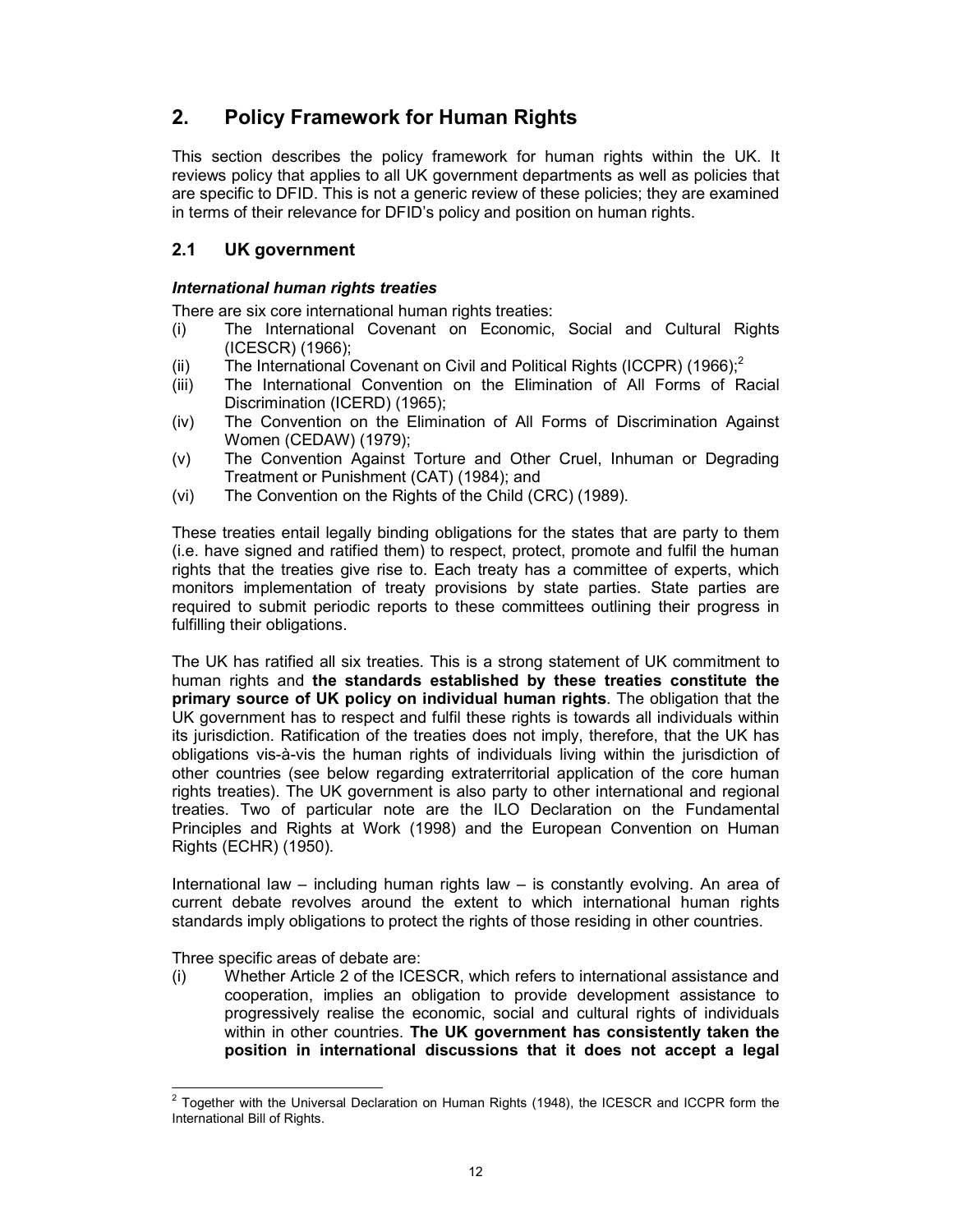obligation to provide development assistance. It is believed that moving away from this position would constrain the ability of the UK government, and DFID in particular, to set its own policy in these matters.<sup>3</sup>

- (ii) The nature of extraterritorial obligations (i.e. whether obligations are applicable outside UK jurisdiction). ICCPR, CAT and CRC have a provision stating that the rights apply to individuals within the territory/jurisdiction of the state party. ICERD and CEDAW have no such provision. Only in the case of the ICCPR has the UK conceded that there might be extraterritorial application, and then only in circumstances where individuals are being held in UK-run military facilities outside the UK (UK  $6<sup>th</sup>$  Report to Human Rights Committee). The UK has not accepted that it exercises effective control/jurisdiction in either Afghanistan or Iraq and therefore has stated that CAT does not have extraterritorial application in these cases (Response to Committee Against Torture, November 2004). The UK government may review its position on extraterritorial application of the core international human rights treaties as a result of the House of Lords judgement on the Al Skeini case related to the extraterritorial application Human Rights Act (HRA). However, even if this happens, it is difficult to imagine circumstances in which DFID's obligations would be engaged overseas, because the House of Lords confirmed the Court of Appeal's finding of an extremely narrow basis for extraterritorial application of the HRA/ECHR, i.e. circumstances where the UK has 'effective control' of a territory or exercises all or some of the public powers normally exercised by the government or the UK exercises authority over an individual (e.g. in a detention centre). $4$
- (iii) The extent to which the UK has a responsibility to 'do not harm' to the human rights of citizens living in other countries. It is clear that the domestic authorities in those countries have the legal responsibility to regulate the actions of foreign actors such as the UK government/DFID (interview).

#### Human Rights Act

On 2 October 2000, the UK HRA (1998) came into force. This was a significant development as, for the first time, certain rights from 1950 ECHR had been translated into UK domestic law.<sup>5</sup> This does not change the nature of the legal obligations, already established in international law, but it does mean that Convention rights are now enforceable in UK courts. This means that all public authorities have to respect ECHR rights and ensure that all their policy and actions are compatible with the Convention rights, unless an Act of Parliament makes this impossible. Failure to do so would mean that it would be possible for a victim of a breach of one of the Convention rights to bring a claim against a public authority in a UK court (Department for Constitutional Affairs, 2006).

<sup>-&</sup>lt;br>3 This is also the position taken in the recent UK Statement on the Human Right to Water, which does not include acceptance of international legal obligations vis-à-vis realisation of the right to water, despite these being part of ICESCR General Comment 15 on the implementation of the right to water (see below).<br><sup>4</sup> Other

Other parts of UK law also contain extraterritorial obligations (e.g. the Freedom of International Act and the Human Rights Act) but, again, these obligations relate to how the UK government does it own business rather than implying that it has obligations towards citizens of other states (interview).

<sup>&</sup>lt;sup>5</sup> The rights contained within the ECHR are mainly civil and political rights. A notable exception is the right to education, which the UK government has a special reservation against, to establish that this is not an absolute right but is limited to the extent that it is necessary to provide efficient education within public spending limits. Mirroring the ECHR, the HRA therefore also mainly guarantees a set of civil and political, rather than economic, social and cultural, rights.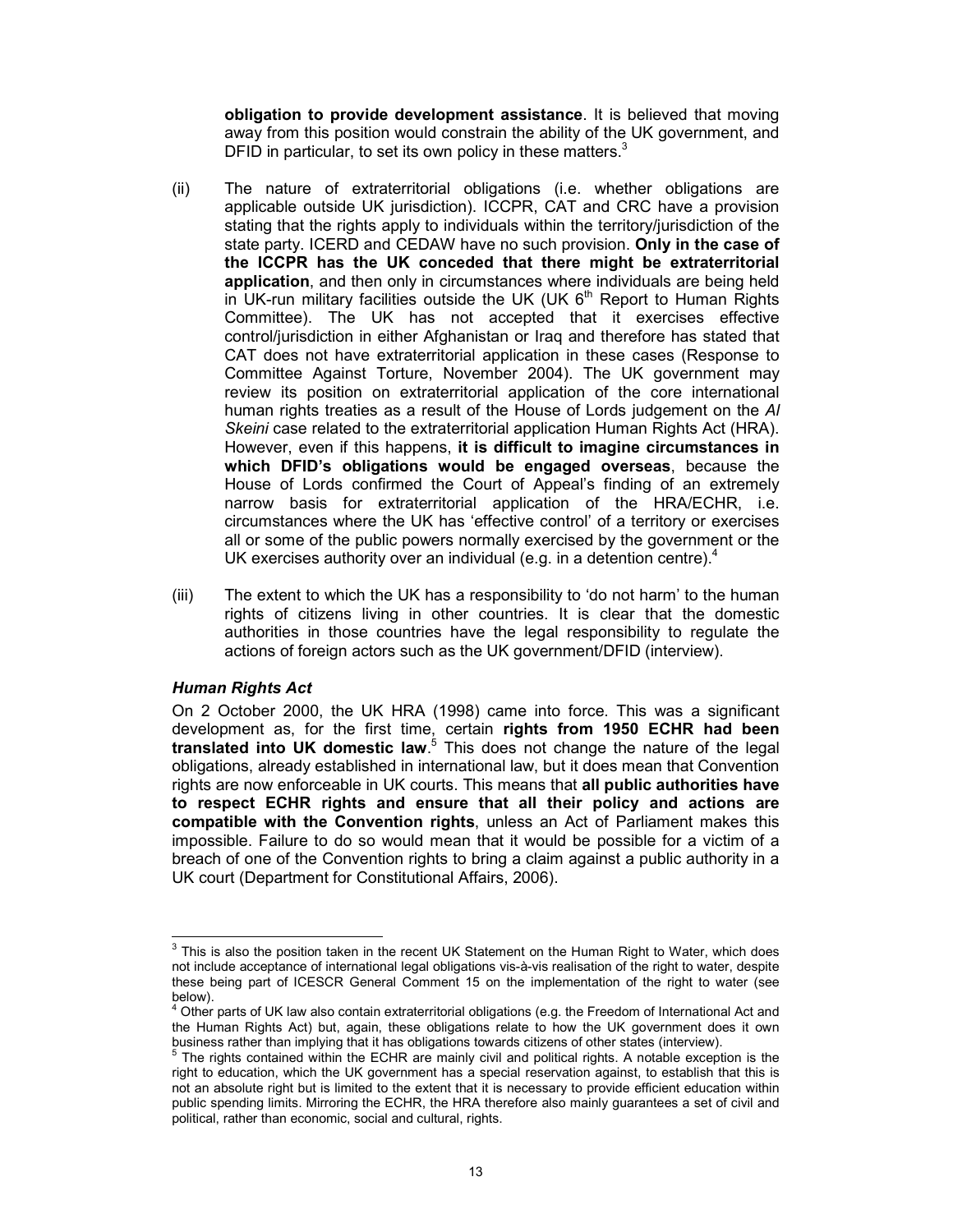As a UK government department, DFID must act in ways that are compatible with the HRA rights. This means that legislation, such as the International Development Act, must be interpreted and given effect in a way that is compatible with HRA rights. However, the requirement for the UK to act in ways compatible with the HRA only applies to acts within the UK and within limited extraterritorial exceptions. This is because the HRA applies primarily to individuals within UK jurisdiction and, as discussed above, the recent judgement of the House of Lords on the Al Skeini case confirmed the narrow basis for extraterritorial application of the HRA to circumstances where the UK has 'effective control' or exercised 'state agent authority'. It is difficult to imagine circumstances in which DFID obligations would be engaged in this way and the risk of an individual claim being bought against DFID in relation to its overseas activities is therefore extremely minimal.

The HRA Guidance Note (DFID, 2005e) advises that a human rights perspective inform all DFID's policy and decisions and that DFID assess the likelihood of its activities infringing a convention right, including the extent to which this could be attributed to DFID. The HRA Guidance Note further suggests steps that can be taken by DFID employees to ensure compliance with the HRA, and Human Rights Assessments have now been made mandatory as part of DFID's Country Governance Analysis. The HRA does not give effect to economic, social and cultural rights under UK law, except for the right to education. At the same time, the Guidance Note states that 'it is DFID policy to seek to ensure that all our decisions in the UK and overseas are compatible with the convention rights' (emphasis added). All UK public authorities and departments are encouraged to integrate human rights into their policies and decisions to build respect for human rights as a core value. The HRA therefore intends to put a culture of respect for human rights at the heart of the work of UK departments.

### Conditionality Policy

A further policy development signalling the UK government's commitment to human rights is the 2005 Conditionality Policy. This is a joint DFID, FCO and Treasury policy. It establishes that UK aid partnerships will be based on shared commitments of the UK and its partner countries to three objectives: (i) respect for human rights and other international obligations; (ii) reducing poverty and achieving the Millennium Development Goals (MDGs); and (iii) strengthening financial management and accountability. This policy specifies that progress on these three commitments will be assessed against agreed benchmarks. A country's human rights situation will be 'assessed on the basis of the partner country's own international human rights obligations'. It also states that DFID will assess the possibility of incorporating human rights benchmarks into those for determining progress on poverty reduction. The policy establishes that the UK will consider reducing or interrupting aid if countries are in significant violation of human rights or other international obligations. The policy does not elaborate what might constitute a significant violation or how this might relate to progress on other commitments, that is whether the three commitments are weighted equally or whether there is a hierarchy of commitments, with poverty reduction in pole position.

The Conditionality Policy explicitly states that: 'The UK Government believes that the realisation of all human rights underpins sustainable development. States have a shared responsibility to ensure that human rights are upheld, that violations do not take place, and that governments respect their international obligations. Donors have a particular responsibility, as part of their accountability to parliament and the public, to ensure that their development assistance is not used in ways that abuse human rights'. This includes the UK endeavouring 'to ensure that our own policies … do not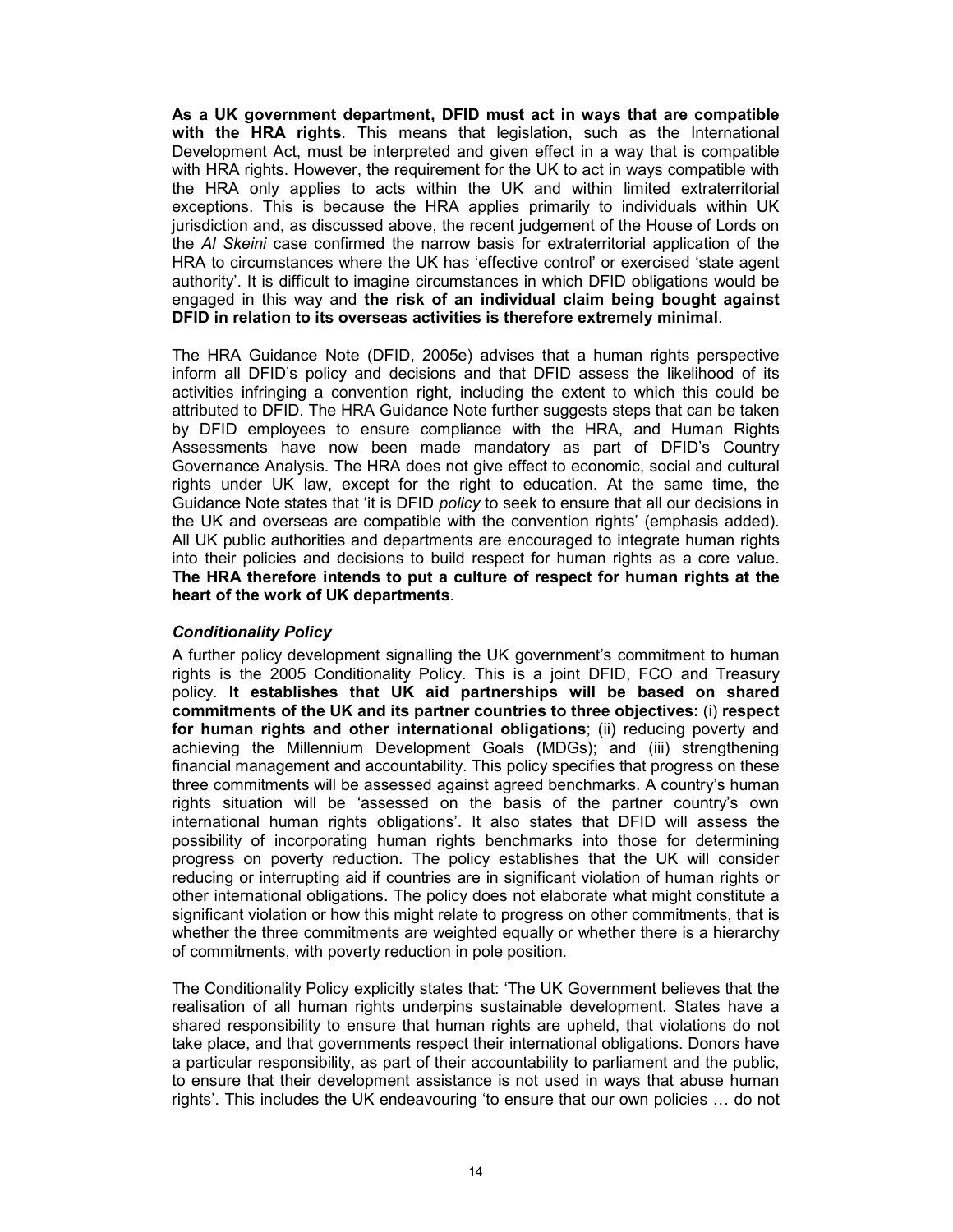impede the ability of recipient governments to fulfil their human rights obligations'. The draft guidance on the implementation of the Conditionality Policy also states that DFID's obligations under the HRA mean that DFID must ensure that its 'assistance is not used in ways that is incompatible with human rights. This means considering decisions taken on country programmes carefully from a human rights perspective' (DFID, 2006a).

The Conditionality Policy is an important development because, as a mandatory policy, it should ensure that DFID systematically takes a government's commitment to human rights into consideration when it makes decisions about the selection of partners and during periodic assessments to assess partner's continuing commitment and progress. It should also ensure that DFID country offices take human rights, and in particular the state commitment to and fulfilment of their obligations in relation to these, into consideration in their assessment and planning processes.

## 2.2 DFID

### Public Service Agreement

DFID's Public Service Agreement (PSA) with the UK Treasury is based on its contribution to the 'elimination of poverty in particular through achievement by 2015 of the MDGs', with individual targets based on, inter alia, poverty reduction and the MDG targets, increasing the impact of multilateral systems and bilateral support on poverty reduction, conflict prevention, responding to emergencies and addressing trade barriers. The PSA does not include a specific target or indicator relating to either human rights or governance, and the targets do not use human rights language. There are, however, a few targets drawn from the MDGs that are proximate to human rights, for instance, increased primary school enrolments or an increase in ratio of girls to boys attending primary school (Maguire, 2007). The current PSA expires in 2008 and will be replaced by a new PSA on poverty, a joint PSA on conflict with the FCO and Departmental Strategic Objective, including indicators on governance.

As described above, one of the implications of the HRA is the commitment of the UK to build respect for human rights as a core value of the work of UK public authorities. While there are real issues relating to incentives to work on human rights because they do not feature in DFID's PSA, existing DFID policies do provide a good starting point for strengthening the role of human rights in DFID's policy and practice. The distinction must be made between DFID policy in relation to human rights (such as the policy positions described below) and the UK's human rights obligations (described above).

### Human Rights Target Strategy Paper

DFID produced a series of Target Strategy Papers setting out how it would meet the commitments established its 2000 White Paper. The White Paper included a commitment that DFID would work to enhance the human rights of poor people and encourage the ratification and implementation of human rights obligations through its development programmes and political dialogue. The 2000 TSP, Realising Human Rights for Poor People, subsequently further elaborated the importance of human rights to the achievement of DFID's poverty reduction objectives and, what was then, the International Development Targets (IDTs, which later became the MDGs). The TSP states that poverty reduction can only be achieved through the engagement of poor people in development processes and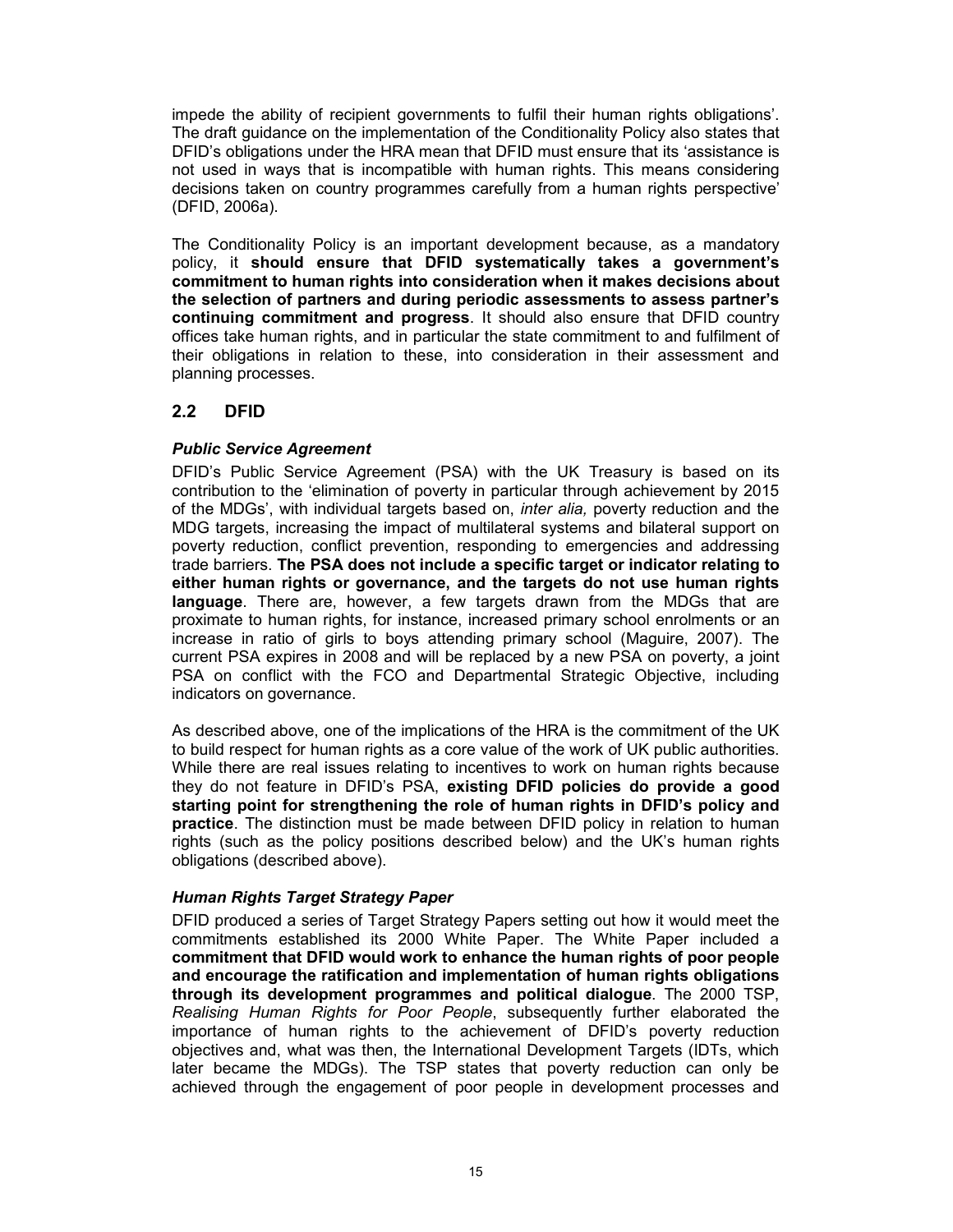establishes that DFID will therefore integrate human rights into its work at all levels in order to implement the policy commitments made in the White Paper.

DFID's interpretation of a human rights-based approach (HRBA) to development is that it means 'empowering people to take their own decisions rather than being the passive objects of choices made on their behalf', with the strategic objective of enabling 'all people to be active citizens with rights, expectations and responsibilities'. The TSP includes a description of the international human rights framework, including the Universal Declaration of Human Rights (UDHR) and the six major legally binding conventions, treaty monitoring bodies, as well as the key international human rights organisations. It also discusses the universal and indivisible nature of economic, social, cultural, civil and political rights encapsulated by the phrase 'all human rights are for all people'. The TSP recommends that a HRBA is implemented using three operational principles: (i) participation; (ii) inclusion; and (iii) fulfilling obligation. Within this interpretation of a HRBA, some human rights principles are prioritised (i.e. participation and inclusion). Human rights standards, as provided for in international law, are grouped together under the 'fulfilling obligation' principle, which also covers accountability and the distinction between rights-holders and duty-bearers (Piron and Watkins, 2004).

### Social Exclusion Policy Paper

Equality is a core human rights principle and standard and is present in all the human rights instruments. It is also the focus of ICERD and CEDAW. Discrimination is a violation of this human right. The concept and practice of discrimination is at the heart of the 2005 Policy Paper, Reducing Poverty by Tackling Social Exclusion. This defines exclusion as 'a process by which certain groups are systematically disadvantaged because they are discriminated against on the basis of their ethnicity, race, religion, sexual orientation, caste, descent, gender, age, disability, HIV status, migrant status or where they live'. A footnote highlights that the Social Exclusion Policy builds on aspects of the strategy set out in the Human Rights TSP, which uses social inclusion as one of three operational principles. Social exclusion is presented as mattering because 'building socially inclusive societies based on the values of equality and non-discrimination is critical if all people are able to claim their rights' and because 'social exclusion causes poverty and gets in the way of poverty reduction'.

Inclusion and non-discrimination are therefore presented as a means for people to claim their rights and overcome an obstacle to poverty reduction, rather than equality and non-discrimination being a basic human right that states have an obligation to uphold. The direct linkage between the denial of the right to equality/non-discrimination and poverty is therefore not drawn. The policy does recommend that putting in place appropriate legal, regulatory and policy frameworks (e.g. non-discrimination legislation, positive or affirmative action) is a means to: (i) address social exclusion and discrimination in access to economic opportunities, services and the benefits of public expenditure; (ii) promote political participation; and (iii) protect people's rights. It suggests that donors can support programmes in all these areas. An explicit link to human rights instruments and standards and state obligation is not made in this section. The section on donor action states that donors can support programmes to strengthen the rights, voice and political representation of excluded groups and increase the accountability of governments. A commitment is also made to commission new research and ensure adequate attention is paid to exclusion, inequality and rights in DFID research on HIV/AIDS, education and other relevant areas.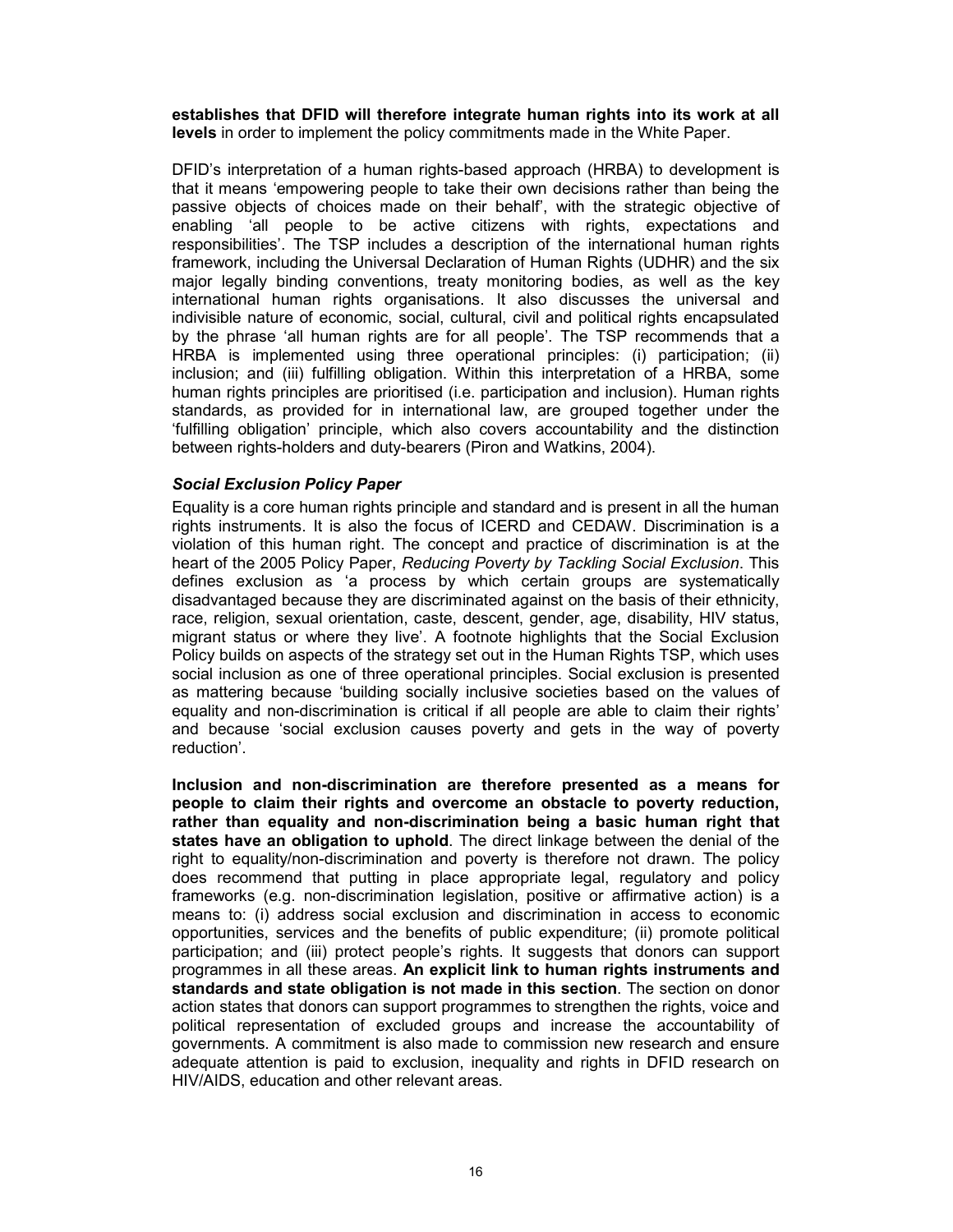#### 2006 White Paper

The central theme of the 2006 White Paper, Eliminating Poverty: Making Governance Work for Poor People, is that state effectiveness is the most important determinant of successful development and poverty reduction because effective states protect people's rights and provide security, economic growth and services. This is based on a multidimensional understanding of poverty and development that requires realising both 'freedoms to' and 'freedoms from'. The White Paper specifies that: 'States that ratify the main human rights treaties on economic, social and cultural, civil and political rights undertake to respect the human rights of everyone living within their jurisdiction; but in many countries, governments could do more to fulfil these obligations … We support government in fulfilling their human rights obligations, and strengthening participation and inclusion in their societies. This forms a core part of our governance work.'

The White Paper explicitly recognises that the UDHR establishes the right to education, health, social security, food, clothing and shelter. As well as being human rights, education, health and social protection – along with water and sanitation – are presented as essential public services that are necessary if progress is to be made on the MDGs. This is accompanied by a commitment to dedicate half of the UK's direct support to these public services. The subsection on health also includes references to sexual and reproductive rights and the role of discrimination in preventing access to basic health services, with associated commitments to DFID support to these areas.

There are also several other policy commitments in the White Paper that have relevance to DFID's work on human rights, including: (i) greater priority to work on gender equality and women's rights; (ii) putting good governance at the centre of DFID's work, using the capability, accountability and responsiveness (CAR) framework and working with the 'grassroots' end of governance; (iii) a reiteration of the commitments made in the conditionality paper (i.e. to provide aid based on partner countries progress on three commitments, including human rights); (iv) the promotion of equitable growth; (v), the reform of the UN; (vi) the development and implementation of human rights standards; (vi) investment in the monitoring of human rights and support to media to raise awareness and gather evidence when states fail in their responsibilities;<sup>6</sup> and (vii) improving property rights, promoting labour standards and eliminating child labour.

#### Country Governance Analysis

A commitment is also made in the White Paper that DFID will undertake 'quality of governance assessments' in order to 'put comprehensive governance analysis at the heart of the country planning process to better inform our strategies and our decision making'. This has since been operationalised through DFID's Country Governance Analysis (CGA). These are a now a mandatory part of the planning process for all countries required to prepare a Country Assistance Plan (CAP). Human rights feature under the 'accountability' category of the CGA, the first systematic analysis of human rights that DFID country offices have undertaken. These are not meant to be used to make decisions about the allocation and disbursement of aid, and are not formally part of the implementation of the Conditionality Policy (which has a separate assessment). Nevertheless, this analysis can inform the assessment of progress on the three partnership commitments by providing an analysis of long-term governance trends. The CGA draws on several types of governance indicators, including those relating to human rights, to provide a governance analysis

 6 It is not clear if this relates only to fragile, conflict and post-conflict states, as it comes in a section specifically on conflict.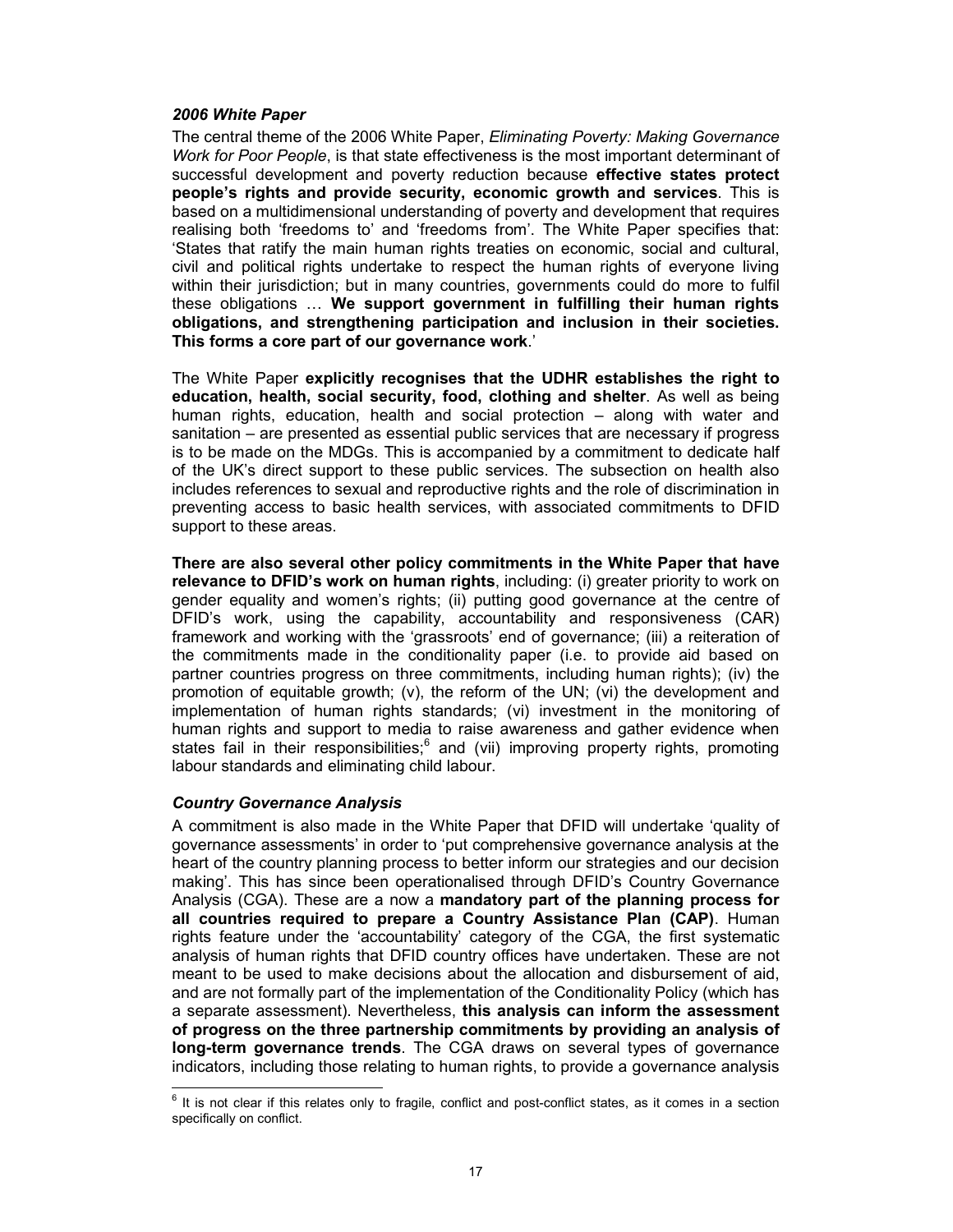that is structured in sub-categories organised according to the CAR framework. This analysis is intended to inform strategic/programming decisions and political dialogue (for instance, informing decisions about what issues should be addressed, whether DFID is able to effectively address these, whether other donors are better placed to address them, etc.) (interview). The CGA is intended to be a shared analysis, drawing on existing documents and assessments (both partner governments and others), as well as DFID's existing analytical tools. The CGA should be aligned with national processes and harmonised with other analyses where possible. It is stated that, at a minimum, the CGA should be a consultative process, including the FCO.

#### Governance and Democratic Politics Policy Paper

The position taken on governance in the White Paper is further elaborated in the 2007 Policy Paper, Governance, Development and Democratic Politics. This forwards the argument that effective states are built on good governance. **Good** governance requires states to be capable, accountable and responsive. In this formulation, human rights are central to DFID's understanding of responsiveness, with this being measured by the degree to which government responds to the needs and rights (or claims) of individuals in a fair and non-discriminatory manner. The promotion of equality and respect for human rights is therefore both an outcome and a measure of the degree to which a state is responsive. Responsiveness is in turn presented as a measure of the degree to which a state is accountable and capable. Human rights are also said to underpin accountability and several critical civil and political rights are highlighted, such as freedom of association, information/transparency, faith and expression, and democratic rights such as the right to vote. Accountability is also defined in terms of the enforceability of sanctions when states do not meet their obligations on the basis of agreed standards.

This paper defines governance as being about 'how citizens, leaders and public institutions relate to each other' and governance analysis as considering 'all the mechanisms, processes, relationships and institutions through which citizens and groups articulate their interests and exercise their rights and obligations'. Improving governance therefore requires 'engagement with both state and citizens', as well as understanding the relationship between them and the intermediaries through which they operate (e.g. media, parliaments, professional organisations, CSOs, etc.) This is discussed in terms of the demand and supply sides of governance, building on the commitment in the White Paper to work with state, citizens and their intermediaries in order to improve governance. The concepts of rights-holders and duty-bearers could equally have been utilised, but were not.

Building on the position taken in the White Paper, the importance of governance to ensuring the full range of human rights – both 'freedoms from' and 'freedoms to' – is emphasised, as well as the relationship between these and poverty reduction. For instance, economic and social rights have a role in addressing material deprivation and promoting human development; civil and political rights are required for effective voice and accountability and to empower people to influence decision-making processes; and non-discrimination is needed to protect vulnerable and marginalised groups from the violation of their rights. 'Democratic politics' is presented as the best framework to foster these freedoms. DFID's understanding of democratic politics is that it is a set of values and principles that recognises individual and collective human rights and freedoms, rather than a specific set of institutions.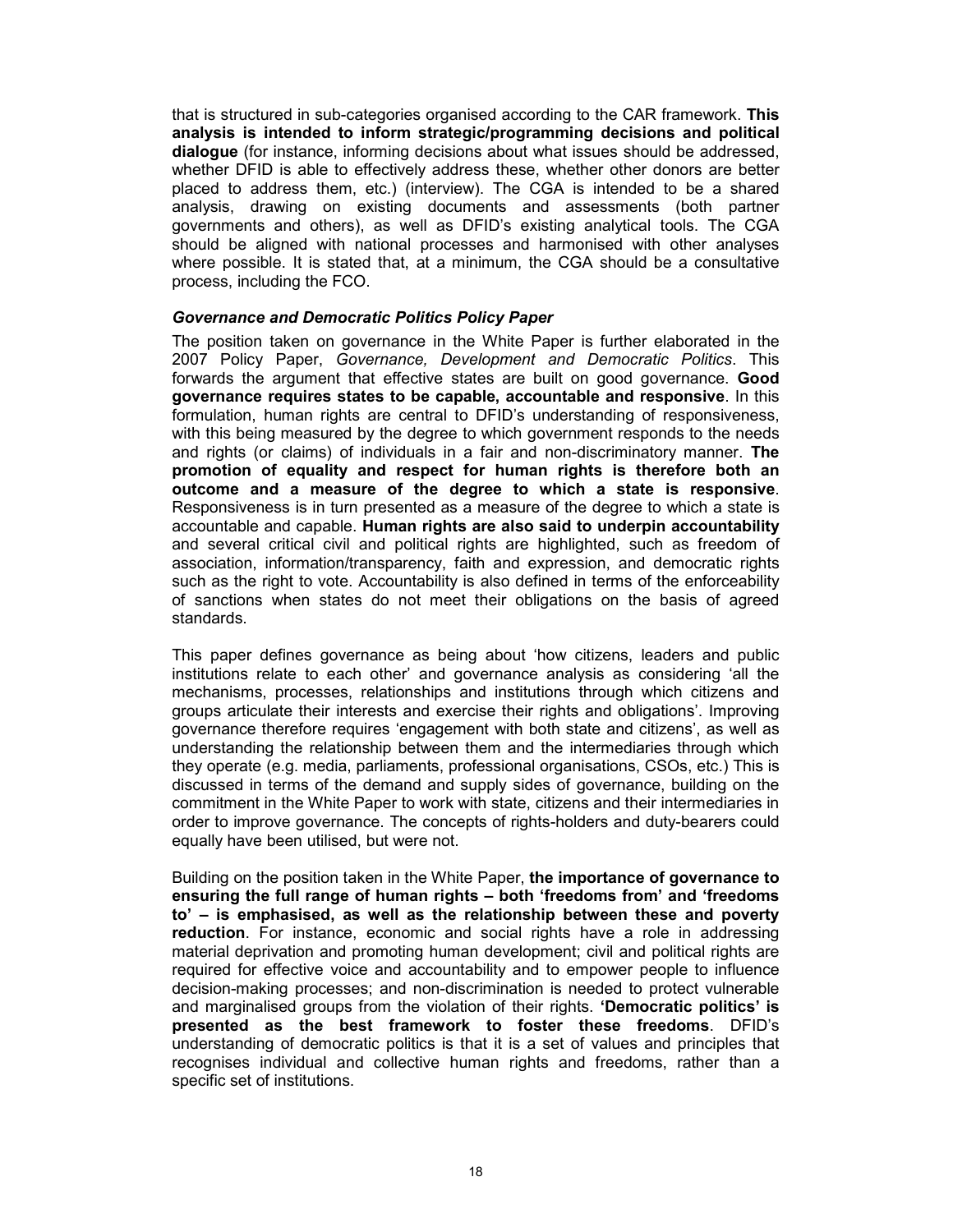## 2.3 Summary: an enabling environment for human rights promotion

The policies reviewed show that there has been a clear evolution in DFID's policy environment with respect to human rights, making human rights increasingly relevant. This evolution relates to the:

- Mandatory and systematic incorporation of human rights considerations into DFID's strategic and programming decisions (as a result of the Conditionality Policy, Country Governance Analysis and, potentially, Human Rights Act).
- Strengthening of the importance of human rights to development and poverty reduction as a result of the position DFID takes on state effectiveness, good governance and democratic politics (presented in the 2006 White Paper and the Governance and Democratic Politics Paper).
- Increased emphasis on the international human rights framework and state obligation, complementing the principles of participation, inclusion and an active citizenry (elements of all the recent policies reviewed).

The Conditionality Policy and Country Governance Analysis signal that human rights must be systematically taken into consideration by country offices. Guidance on the approach that should be taken to supporting the promotion of human rights is provided by other policy documents. The 1997 and 2000 White Papers stress that human rights are important if poor people are to be empowered to participate in and influence the decisions that affect their lives. This position contributed to the HRBA adopted in the Human Rights TSP and the relative emphasis on human rights principles, and particularly those of participation and inclusion, rather than standards. The emphasis on the capacities of individuals as rights-holders (rather than states as duty-bearers) is also reflected in the relative focus on issues such as the empowerment of poor people, their participation in development processes, inclusion and social justice and poor people's own understanding of entitlements (e.g. Participatory Rights Assessment Methodologies). The 2004 Human Rights Review confirmed that this relative emphasis is also reflected in DFID's actual activities (Piron and Watkins, 2004).

The principles of participation and inclusion remain a central element of DFID's work and are retained in recent policy documents, as evidenced by the continuing emphasis on the importance of political participation, addressing social exclusion and discrimination, the protection of poor and marginalised groups and the promotion of equitable development. In the 2006 White Paper and the subsequent Governance Paper, these elements have also been joined by greater emphasis on the quality of governance, state institutions and democratic politics, and the way these structure the interaction between state and society. Alongside the commitment in the Conditionality Policy to use partner country commitments to fulfilling their human rights obligations in the assessment of UK aid partnerships, this leads to greater prominence being given to human rights standards and state obligations for these.

Bringing together state obligations to fulfil human rights standards with the importance of fostering an active and inclusive citizenry facilitates a more rounded approach to the promotion of human rights. This is an approach that recognises both the need to improve the capacity of individuals to claim their rights and the capacities of duty-bearers – the state – to meet their obligations. This approach is consistent with international policy on the promotion of human rights in development cooperation, for instance, the UN Common Understanding on a Human Rights-Based Approach (UNDG, 2003) (see Annex 5) and the OECD DAC Policy Paper on Human Rights and Development (OECD, 2007). This approach also complements DFID's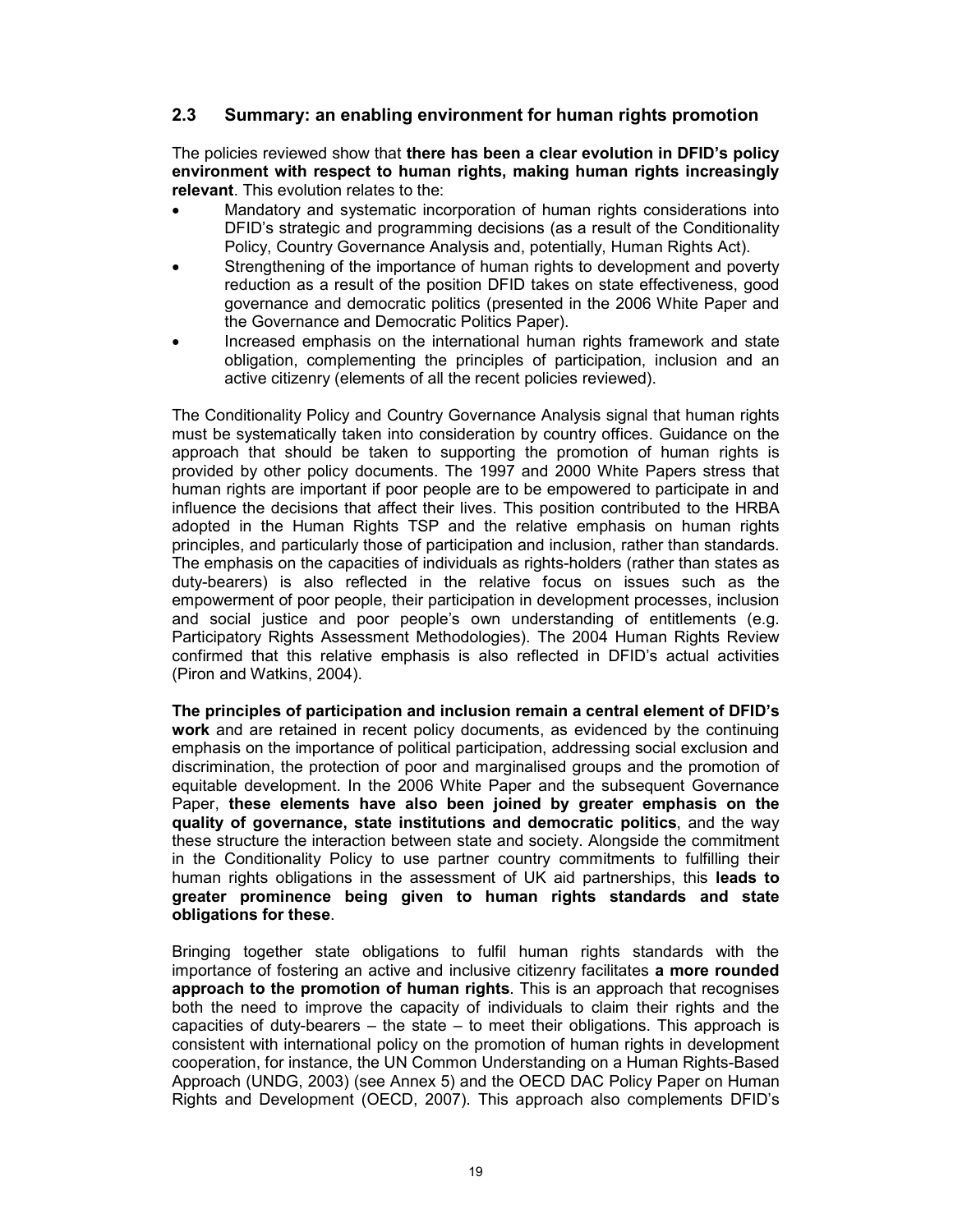understanding of governance as relating to the relationship between state and citizen and its commitments to engage with both the 'demand' and 'supply' sides of governance.

At the same time, there appears to have been a clear move away from a HRBA in DFID discourse towards more explicit language of human rights (both in general and specific terms), often with at least some reference to the international human rights framework as the source and, in some cases, to state obligation. The term HRBA is completely absent from both the 2006 White Paper and the Governance and Democratic Politics Policy. Nevertheless, as described above, the current policy framework supports a rounded approach to the promotion of human rights that captures the essence of the UN Common Understanding. Such an approach includes measures to promote both the capacities of 'rights-holders' (individuals) and the capacities of 'duty-bearers' (the state) in a way that brings together the perspectives and established work programmes of DFID's social development and governance advisors. This approach can add pragmatic value to the realisation of DFID's existing poverty reduction objectives – for instance, by demonstrating the centrality of the realisation of human rights to better governance. It can also show how DFID's existing portfolio concretely contributes to the realisation of human rights – for instance, the contribution of DFID's work within specific sectors – such as health or education – to the fulfilment of specific economic and social rights. Finally, this approach to human rights enables a more explicit utilisation of international human rights standards as both a means of measuring the quality of governance and a proactive resource for both positive programmatic support and political dialogue. In fact, the Conditionality Policy and the Country Governance Analysis require this.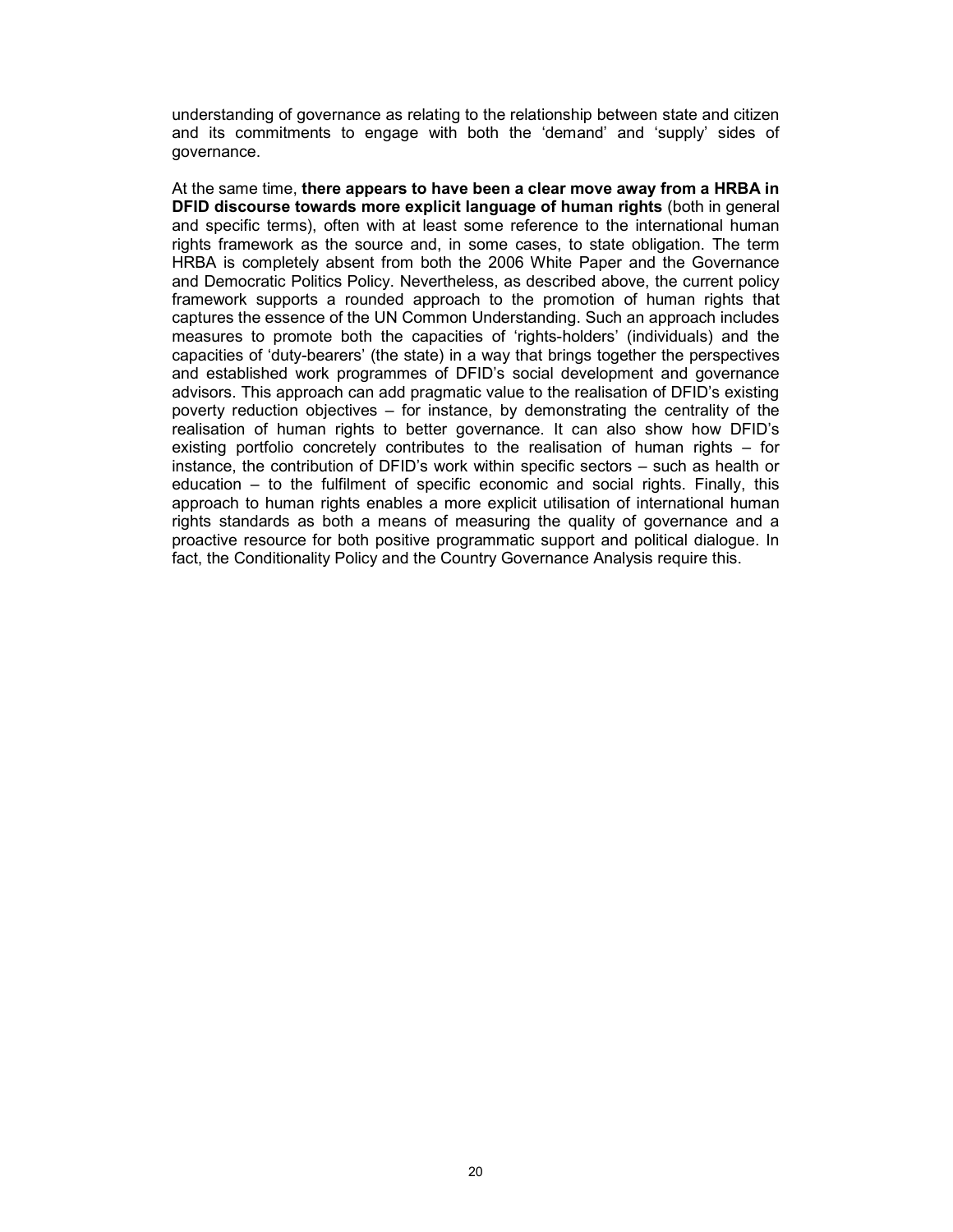## 3. Working with Others: FCO and Human Rights

The FCO is the lead on human rights for the UK government in its external relations and is therefore an important partner for DFID in this area. This section examines the FCO's role and position vis-à-vis human rights, and its strategic priorities in this area. A brief overview will also be given of collaboration between DFID and FCO on human rights, and governance more generally. Examples of collaborative working in relation to specific human rights will be discussed in the relevant subsections in Annex 5.

## 3.1 UK government commitment to policy coherence

The UK government has made a commitment to enhancing policy coherence across UK government departments. From DFID's perspective, 'policy coherence for development' means that the implications of all government policies for development and poverty reduction need to be considered, including ensuring that these do not have an adverse affect on development in other countries (DFID, 2007e). This will clearly need to be balanced with the understanding of coherence of other UK government departments. However, the international human rights framework and standards do have the potential to be one source of coherence for UK objectives, domestically and in its external relations.

## 3.2 FCO position and role on human rights

## FCO's position on human rights

At the heart of any foreign policy must lie a set of fundamental values. For this Government, the values that we promote abroad are those that guide our actions at home. We seek a world in which freedom, justice and opportunity thrive, in which governments are accountable to the people, protect their rights and guarantee their security and basic needs. We do so because these are the values we believe to be right. And because such a world is the best guarantee of the security and prosperity of the people of the United Kingdom. (Jack Straw, then Foreign Secretary, launching the UK International Strategy Priorities, March 2006)

The promotion of human rights is seen as a core part of UK foreign policy. There are two reasons for this: (i) human rights are values that the UK believes are right and upholds for themselves (and therefore must defend); (ii) the UK believes that states that uphold human rights and democratic values are more stable, peaceful and prosperous. This produces a more stable global environment, which both serves the UK's national interests and contributes to the achievement of the UK's other strategic international priorities (FCO, 2006b; FCO HRDGG, 2005). One of the FCO's main objectives therefore is the promotion of human rights, good governance and democracy through international forums and its bilateral relationships. The UK supports the view, expressed in Articles 55 and 56 of the UN Charter, that the promotion and protection of all human rights is a legitimate concern of the international community (FCO website: http://www.fco.gov.uk/).

The FCO represents the position of the UK government that human rights are universal, indivisible and interdependent and that 'economic growth is only sustainable where civil and political rights are respected. Where they are not respected, such growth is slower, less effective, requires more aid and rarely withstands the shock of political upheaval caused frequently by failure to respect civil and political rights' (http://www.fco.gov.uk/). The FCO states that the UK commitment to the Millennium Declaration reaffirms its position that respect for human rights and fundamental freedoms is essential to the achievement of the MDGs. It is the FCO's position that the UK Government seeks to apply the standards enshrined in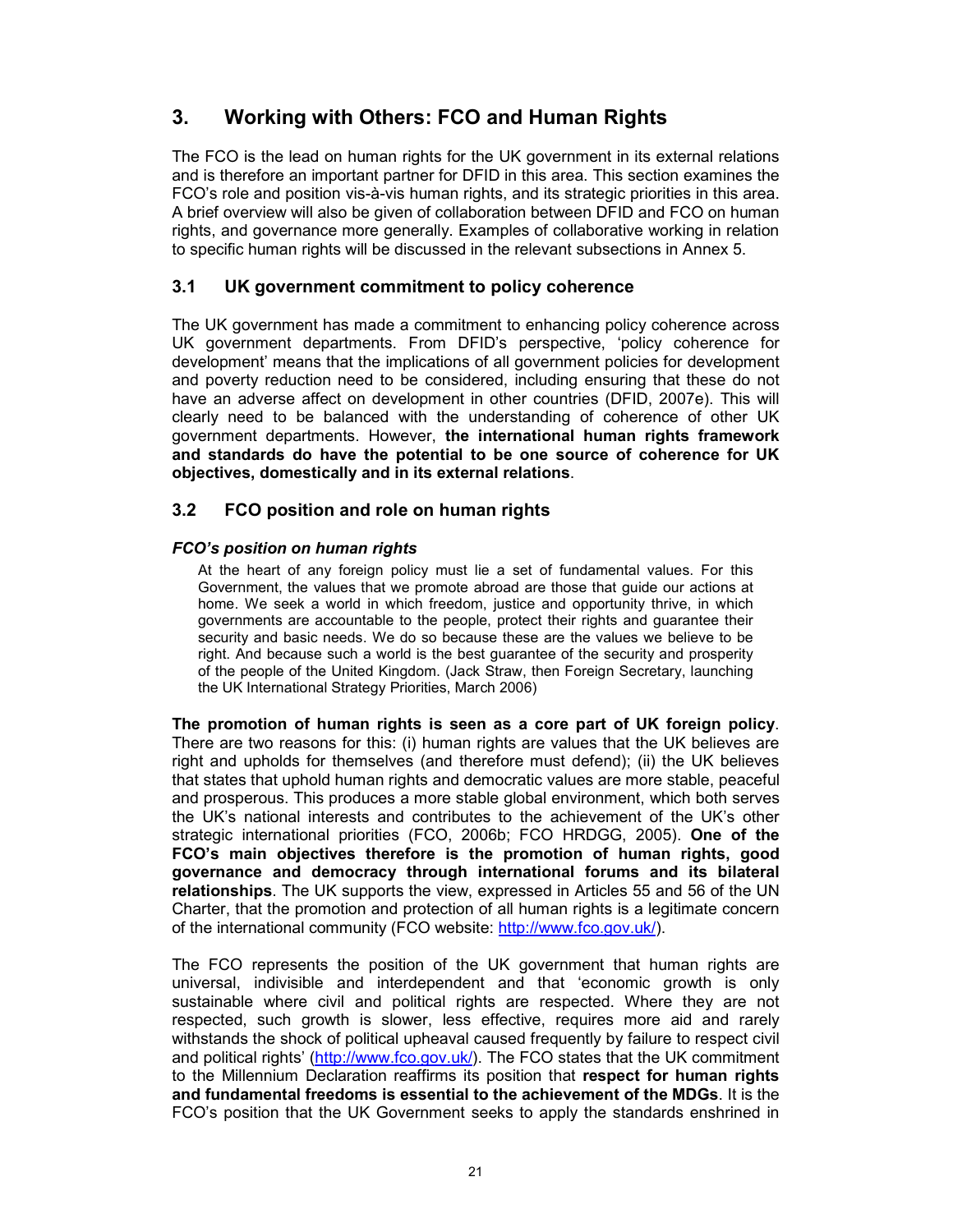the international human rights instruments consistently and to give full weight to the ethical dimension when the promotion of human rights in bilateral and multilateral relations is at odds with the promotion of other bilateral interests. It recognises that different approaches are needed depending on the specific circumstances but the strategy that is adopted is to, where possible, encourage improved standards through dialogue, guidance and support as part of a constructive bilateral relationship based on long-term engagement (http://www.fco.gov.uk/).

### The FCO's role

The FCO has the formal lead on human rights in the UK's external (bilateral and multilateral) relations. The FCO is responsible for representing the UK in international forums whenever human rights are publicly or formally examined. The UK has Missions/Delegations to the UN, OSCE, EU and Council of Europe. The FCO's responsibilities vis-à-vis the international human rights system include: $7$ 

- To contribute to the development of international law and the international system (e.g. UN Special Rapporteurs).
- To protect the integrity of international law as a good body of law that it is in the UK's interest to maintain. The position of the FCO is that it is not in the interest of the UK government to be party to legally binding human rights that cannot be enforced, as this would undermine the integrity of international law.
- To protect the position of the UK by ensuring that the UK does not accept obligations that are incompatible with UK domestic legislation and policy.
- To represent the UK interest in furthering human rights objectives within its bilateral political relations, as well as responding to human rights concerns and issues as they arise. (The human rights issues that are raised in bilateral political dialogue are usually defined by the FCO. Although it has tended not to happen, DFID can also request that the FCO pursues particular human rights concerns, for example, in relation to the Conditionality Policy).

The FCO uses international forums, particularly the UN, to advance both legally binding and political (i.e. non-legally binding, such as human rights declarations) understanding of human rights concepts and human rights implementation around the world. Human rights activities undertaken by the FCO at the UN include (email correspondence with FCO Mission in Geneva):

- Development of international standards, both legal and non-legally binding, such as representing the UK in negotiations of new standards and ensuring that draft texts are consistent with the UK approach to human rights and international law.
- Advancing common understanding of human rights concepts through negotiation and adoption by governments of political statements and texts and using these to try to make progress on human rights implementation (e.g. UK support for international consensus on political text opposing violence against women).
- Using the intergovernmental UN human rights bodies to highlight human rights situations and put public pressure on governments to improve them (e.g. UN resolutions, dialogue with the UN High Commissioner for Human Rights, questions to thematic Special Rapporteurs).
- Working to strengthen the UN system by protecting its independence and trying to institute new measures to reinforce the system (e.g. UK support of the Human Rights Council, UK resolution for new Special Rapporteur on contemporary forms of slavery).

 7 The international human rights system includes the body of human rights law and international human rights organisations and mechanisms.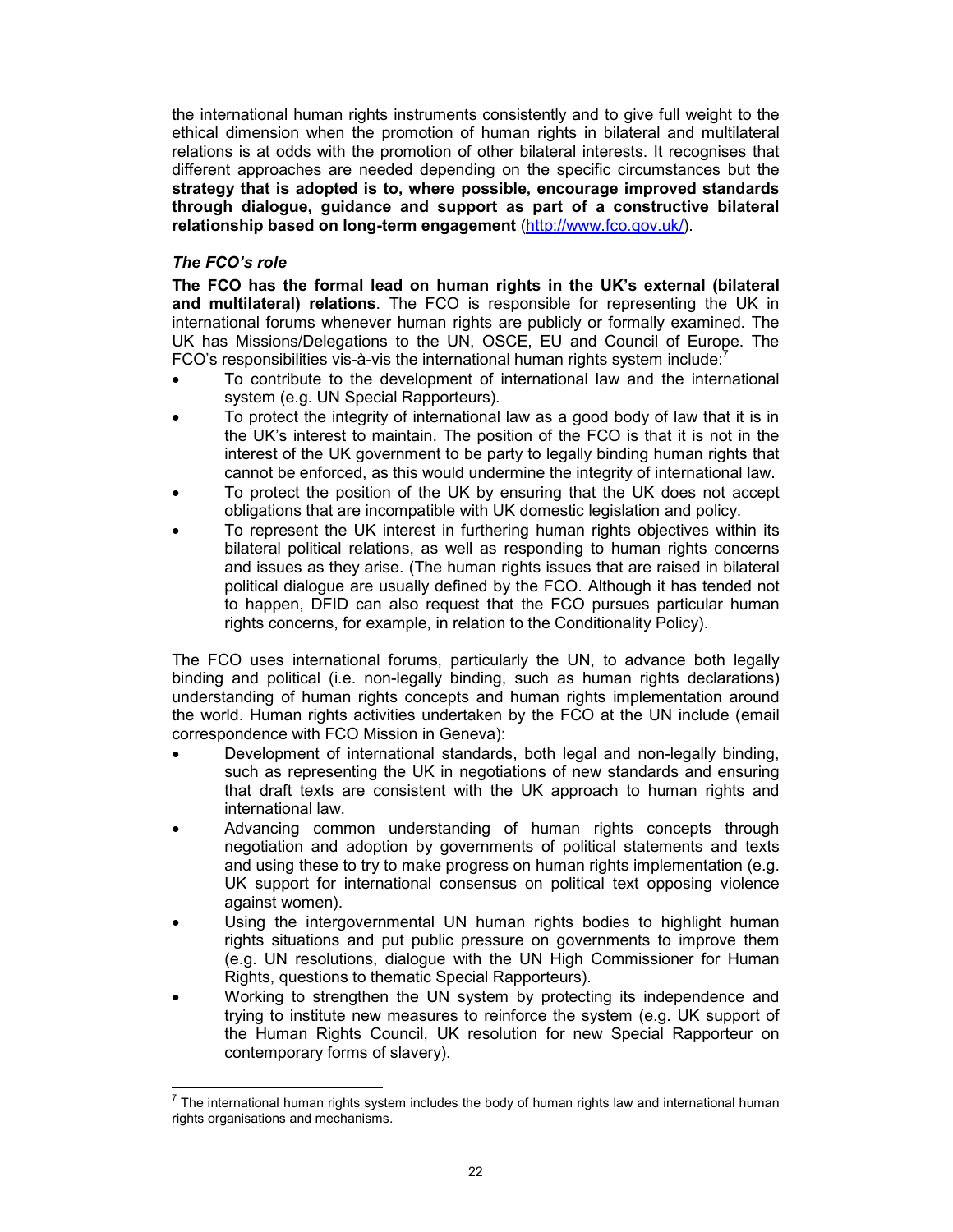- Working to try to ensure that human rights are taken into account in all areas of the UN's work (e.g. to promote interdependence of development, peace and security and human rights).
- Supporting the Office of the UN High Commissioner for Human Rights (e.g. resisting curtailment of its independence or funding).<sup>8</sup>

The FCO's overseas missions (e.g. High Commission and Embassies) have the formal lead on human rights in the UK's bilateral relations. The missions have dedicated human rights personnel with responsibility for tracking human rights violations and assessing the implications of these for the UK's diplomatic relations. This responsibility formally covers all human rights. In practice, the human rights work of the FCO focuses on civil and political rights, for example, EU démarches (formal protest letters) overwhelming concern violations of civil and political rights (interview). Where possible, the UK channels its political dialogue on human rights through the EU and also works closely with the EU at international level on human rights (in the context of the Common Foreign and Security Policy). An example of this includes the FCO's work with EU partners to produce EU guidelines for action on torture, the death penalty, human rights defenders, children and armed conflict.

The FCO has a Human Rights, Democracy and Governance Group (HRDGG) in London which leads work within the UK government on the international human rights institutions and advises desks and posts on the FCO's overall approach to human rights (including advising on bilateral political dialogue) and its human rights priorities areas and thematic issues. This team also coordinates work with the EU and coordinates and supports the UK's human rights objectives in other international organisations (e.g. the UN). The FCO also has six independent expert panels – on torture, freedom of religion, freedom of expression, child rights, the rule of law and the abolition of the death penalty – made up of NGOs, academics and other experts. These panels meet twice a year to provide strategic direction to the FCO's work.

The FCO's lead on human rights in the UK's external relations requires that it consults and works with other departments and advises them on international law. There is therefore a two-way interaction between the FCO and other departments based on the particular expertise of each. In relation to the UK's reporting obligations under the international human rights treaties, the lead government department for the particular issue usually has responsibility for compiling the UK's report and coordinating responses from other government departments as relevant (e.g. Department for Children, Schools and Families has lead responsibility for the CRC). The FCO is responsible for ensuring that the report is physically submitted to the relevant treaty monitoring body on time and for coordinating the UK delegation for the examination by the treaty monitoring body, although the lead on substance remains with the relevant government department. The Ministry of Justice (MoJ) is the lead agency for implementing the UK's domestic human rights obligations and has responsibility for the implementation of the HRA, although individual departments have responsibility for ensuring their own compliance. The MoJ also has responsibility for compiling the UK's 'core reporting document', which is a standard document containing the core information required by the treaty monitoring bodies to prevent the same information being repeatedly complied.

### FCO human rights priorities and strategy

The FCO's 2006 White Paper identifies nine international priorities for the UK, later extended to 10 by adding climate change, and including 'promoting

 $\overline{a}$  $8$  The majority of the UK's voluntary contribution to OHCHR is provided by DFID.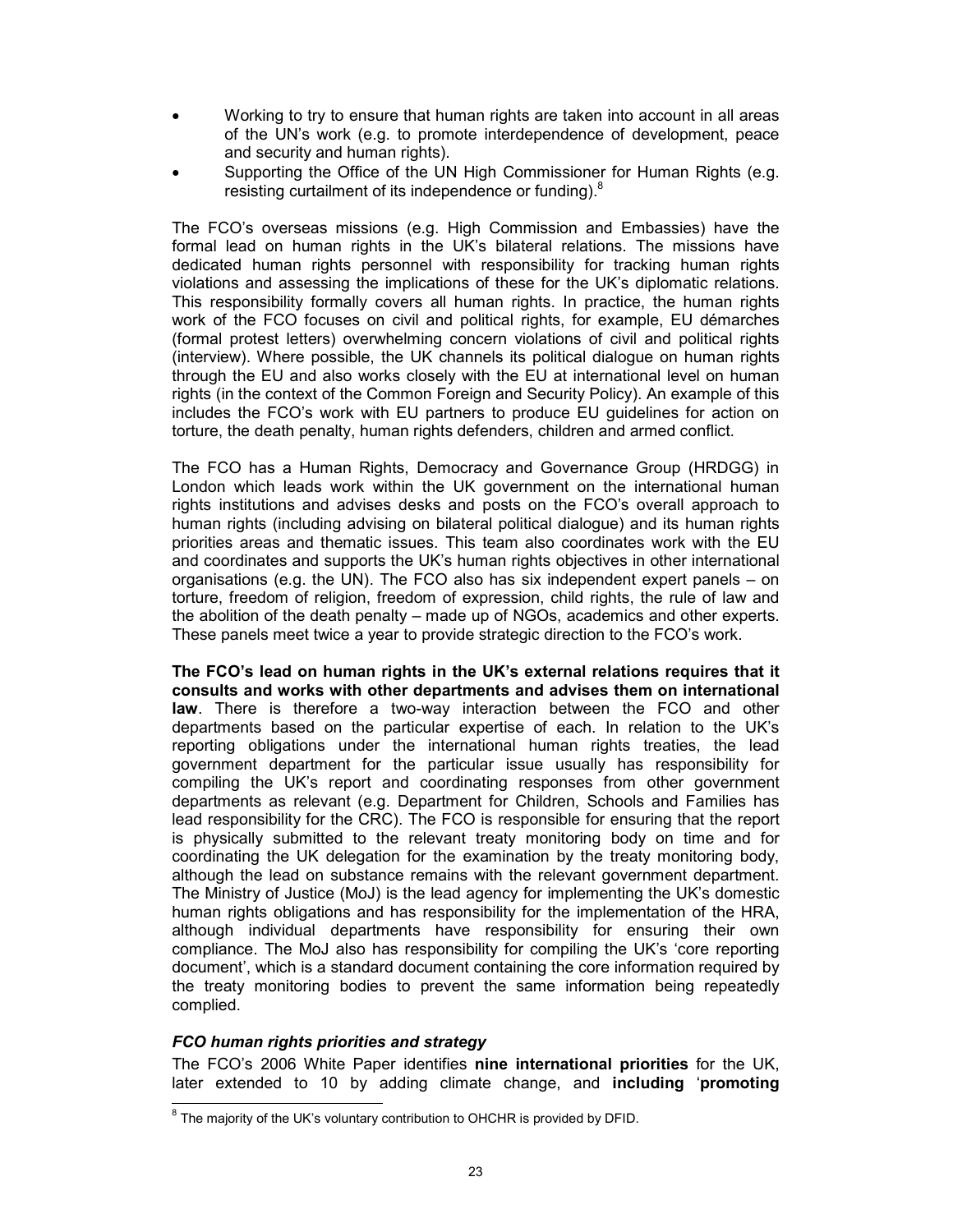sustainable development and poverty reduction, underpinned by human rights, democracy, good governance and the protection of the environment' (Service Priority 7 – SP7). This priority is also reflected in the FCO's PSA 8 and its strategic objectives for the Spending Review Period 2005-8 (FCO, 2006b; 2007; http://www.fco.gov.uk/).<sup>9</sup> PSA 8 has three performance indicators relating to human rights: (i) to increase the number of countries that have abolished the death penalty; (ii) to increase the ratifications of the six core human rights treaties; and (iii) to increase ratifications of the optional protocol on the UN Convention Against Torture. These priorities demonstrate that the FCO sees human rights as essential to sustainable development and poverty reduction. The FCO also supports the position taken in DFID's 2006 White Paper that the quality of governance is a key determinant of the possibility of effective development and poverty reduction (FCO, 2006b).

The FCO has a 3-year Strategy (2006-9) for the implementation of SP7, which updates its work programme on human rights, democracy and good governance to reflect the strategic priorities and commitments made in its 2006 White Paper. This sets out several strategic goals in this area, including priority themes for human rights, democracy and good governance (see Box 1), as well as a commitment to mainstreaming human rights, democracy and good governance. All FCO desk officers have a responsibility to ensure that human rights are taken into consideration in their particular area. In addition, alongside the particular issues relevant to their theme or country, all individual desks and posts have to focus on three priority human rights themes (combating torture, elimination of the death penalty and child rights).

The FCO also implements its strategy to promote human rights, democracy and good governance through its joint operations with the EU (as well as through support to UN agencies and other international organisations). It appears that this strategy influences the UK's priority areas because, to maximise its influence, the FCO concentrates on areas of concern that it shares with EU partners (e.g. death penalty). The FCO also attends monthly meetings of the European Council Working Group on Human Rights (COHOM) to coordinate EU policy, as well as other working groups on specific themes or geographical areas. In addition, the FCO has the UK lead in relation to the OSCE and the Council of Europe, which both work extensively on human rights and have key human rights functions in Europe.

Another strategy for maximising the effectiveness and influence of the FCO is the concentration of its efforts on three categories of countries:

- Countries that fall short of the most basic notions of democracy and commit the most serious human rights violations (Burma, North Korea, Zimbabwe);
- Regions or countries in transition and/or where there are serious human rights challenges or where strategic interventions can make measurable difference (Central Asia, Middle East, Sudan, China, Colombia);
- Countries that have a mostly good record but where there are specific thematic concerns (e.g. death penalty).

Box 1: Strategic goals for promoting human rights, democracy and good governance  $\circ$  Promote three key human rights themes: (i) combating torture; (ii) abolition of the death penalty; (iii) and child rights.

 9 Another relevant priority is the promotion of 'an international system based on the rule of law, which is better able to resolve disputes and prevent conflicts', which includes a joint PSA with DFID and MoD in the Spending Review Period 2005-8, to deliver 'improved effectiveness of UK and international support for conflict prevention by addressing long-term violence and support post-conflict reconstruction'.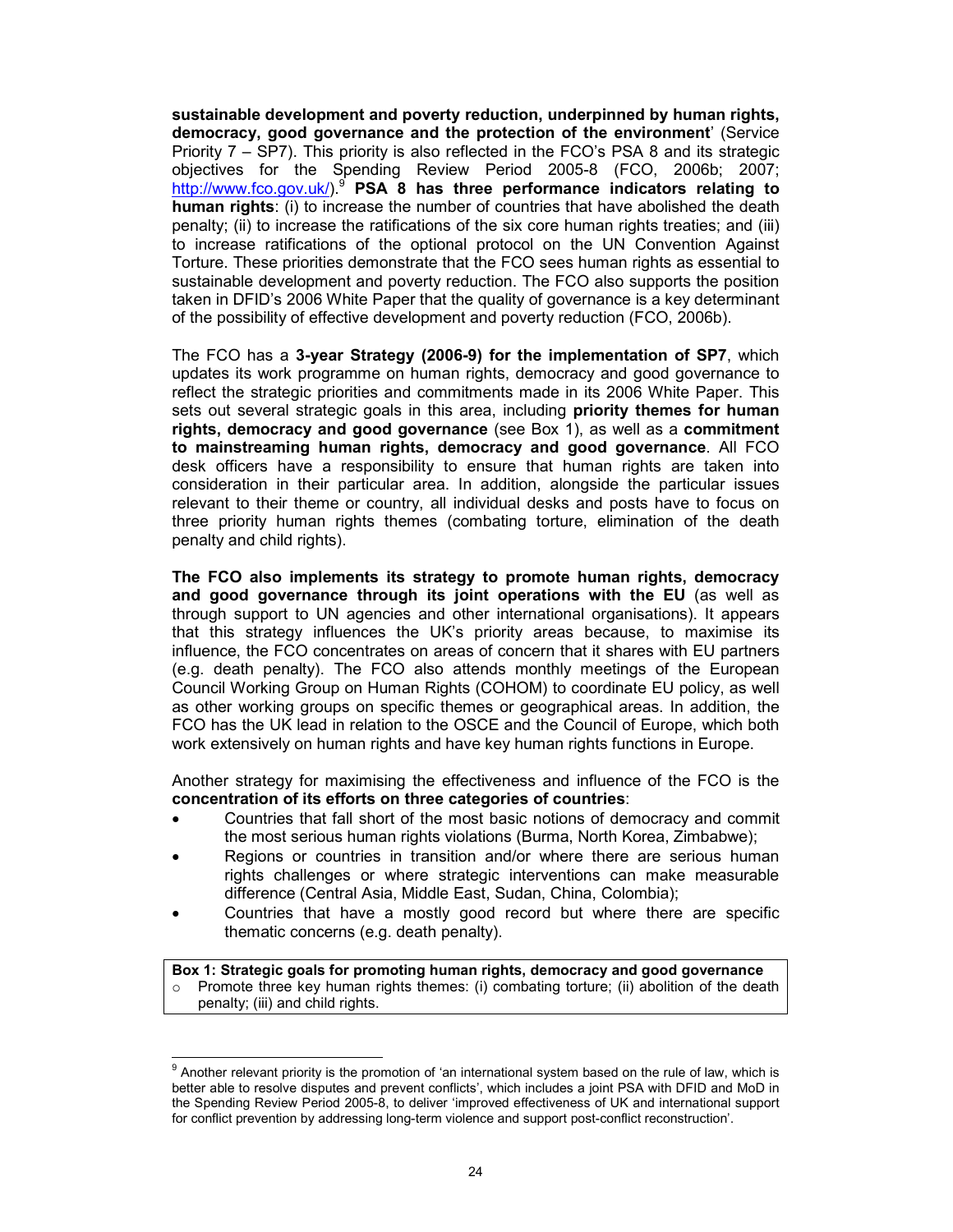- o Support four key elements of democracy: (i) fair electoral processes; (ii) development of pluralist political systems; (iii) development of effective parliamentary institutions; and (iv) global spread of democracy.
- $\circ$  Support four key elements of good governance: (i) the rule of law; (ii) the participation of civil society in decision making; (iii) promotion of a common approach to governance in international bodies; and (iv) mainstreaming of good governance in development cooperation.
- o Further promote the effective mainstreaming of human rights, democracy and good governance issues in the FCO.
- o Strengthen the UN system.
- o Work with EU partners to ensure Europe makes an effective contribution to human rights, democracy and good governance.
- o Help the Overseas Territories fulfil their international human rights obligations and commitments.
- o Support partnerships with NGOs, human rights defenders and professional bodies.

As well as human rights strategy, the FCO has other relevant dedicated strategies:

- **Democracy**. Relevant activities planned for 2006-8 include: the production of a democracy toolkit for desks and posts on democracy promotion; engagement with the EU and OSCE to ensure a strategic approach to election observation; strengthening political parties, parliaments, civil society and other institutions of democracy; supporting increased participation by the disenfranchised (e.g. women, minorities, disabled); and the promotion of freedom of expression as a key component of democracy.
- Good governance/rule of law. Relevant activities planned for 2006-8 include working with DFID and EU partners to ensure that the promotion of good governance is a core aspect of UK and EU in-country cooperation and development programmes.
- Sustainable development. The FCO also has a separate sustainable development strategy and action plan which sets out commitments for 2007- 8. The 2006-7 FCO Departmental Report reports on activities such as involvement in the UN SGA High-level Panel on System-wide Coherence as an opportunity to promote views on the MDGs and reducing poverty. However, the focus of the strategy and activities appear to be more geared to environmental governance.

## 3.3 Working with the FCO

DFID has specific requirements to report on the actions of other government departments that are relevant to development under the 2006 International Development (Reporting and Transparency) Act. However, in its 2006 Departmental Report, there is no information about collaborative work directly related to human rights. One reason could be the incentives created by the PSAs for interdepartmental collaboration: there is no joint FCO-DFID PSA on human rights, although FCO's PSA7 is of direct concern in DFID's work. In contrast, DFID has a common PSA target with the MoD and FCO on conflict and reports in its Departmental Report on the setting up of the Global and African Conflict Prevention Pools, a joint DFID, FCO and MoD mechanism.

The FCO's 2006 Human Rights Report does contain references to joint work with DFID (in fact there are 68 references to DFID in the report). The FCO also anticipates a future driver of cooperation being the UK signing up to the Guidelines for Multinational Enterprises, which commits governments to ensuring that companies registered in their country respect the human rights of those affected by their activities. The UK's contact point is currently the DTI. It is envisaged that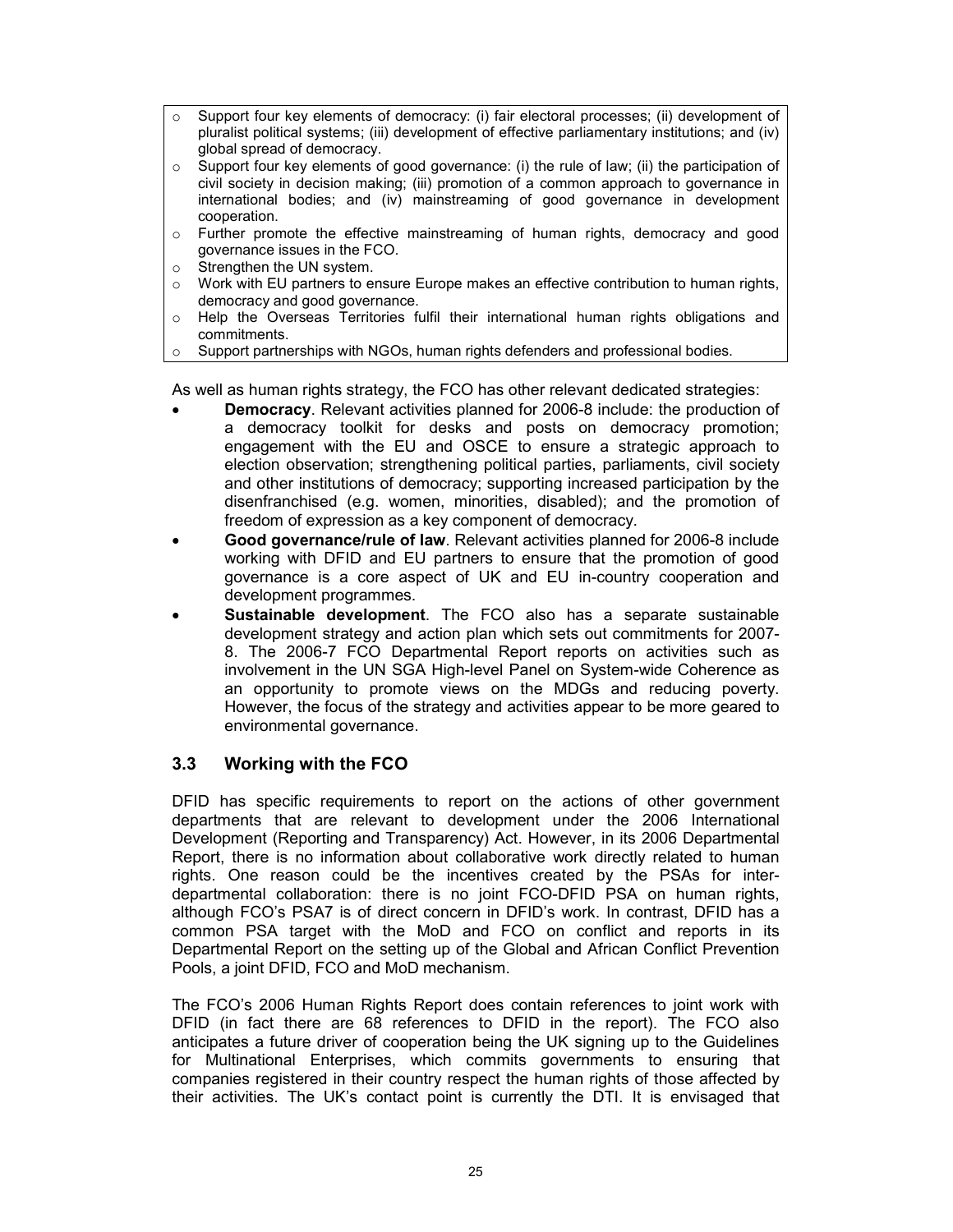changes planned for later in 2006 will enable the FCO and DFID to play a more active role and provide clearer guidance on how complaints will be handled.

Examples of cooperation between DFID and the FCO have emerged at international, headquarters and country levels. Cooperation at international and HQ/policy level appears not to be institutionalised and therefore is largely ad hoc, for instance cooperation around specific issues, such as the right to development or water, or interaction in relation to international process e.g. the recent UK report to the Committee on Economic, Social and Cultural Rights, which monitors fulfilment of state obligations under ICESCR and collaboration between DFID and the FCO mission in New York and Geneva to advance the mainstreaming of human rights within the UN development and peace and security work.<sup>10</sup> At country level, the relationship between FCO and DFID varies depending on country context, resources (financial and human) and programmatic focus.

The explicit use of human rights language by ministers for international development and DFID senior staff and the more prominent commitment to human rights in DFID policy, combined with the FCO lead on human rights in UK external relations, is likely to mean that DFID will work more closely with the FCO at policy and operational levels. Joint policies, such as the Conditionality Policy, and activities of common interest that require DFID to utilise FCO expertise, such as the CGA, are also drivers of collaborative working. This has already proved to be the case. For example, regular meetings took place between DFID's Policy Division (led by the Effective States Team but also including other teams such as Equity and Rights) and the FCO during the development of the Conditionality Paper, the CGA and the Governance, Development and Democratic Politics Policy.

The CGA has also led to joint DFID-FCO work at country level. It has been reported that these processes have generally been positive (e.g. production of the CGA in Malawi, Mozambique, Sierra Leone) and that these shared analyses have the potential to facilitate complementary programming (interview). However, some cases have also pointed to possible tensions as a result of the different roles and approach of DFID and the FCO in relation to human rights. This was particularly the case with respect to the CGA process in Vietnam, a country that is making good progress in the reduction of poverty (which has contributed to progress on the realisation of some economic and social rights), but does not respect several civil and political rights. Given the FCO's responsibilities in relation to the promotion of international human rights standards, as outlined in Section 3.2 above, it took a more absolute position on Vietnam's commitment to human rights, particularly civil and political rights. In contrast, DFID's primary responsibility is the reduction of poverty and therefore it assesses progress on human rights within this context.

## 3.4 Compatibility of FCO and DFID roles and priorities

The formal responsibilities that the FCO has for promoting human rights in the UK's external relations, including representing the UK in international forums and its bilateral relations, means that the FCO has a much more clearly defined role and position in relation to human rights than DFID, based on the international human rights system.

In contrast, DFID has a less clearly defined role relating to the promotion of human rights in other countries or internationally, as evidenced by the absence

 $\overline{1}$  $10$  The picture of joint work between FCO and DFID's sector or thematic teams/advisors within policy on specific human rights is less clear, apart from water. Little about this emerged during interviews.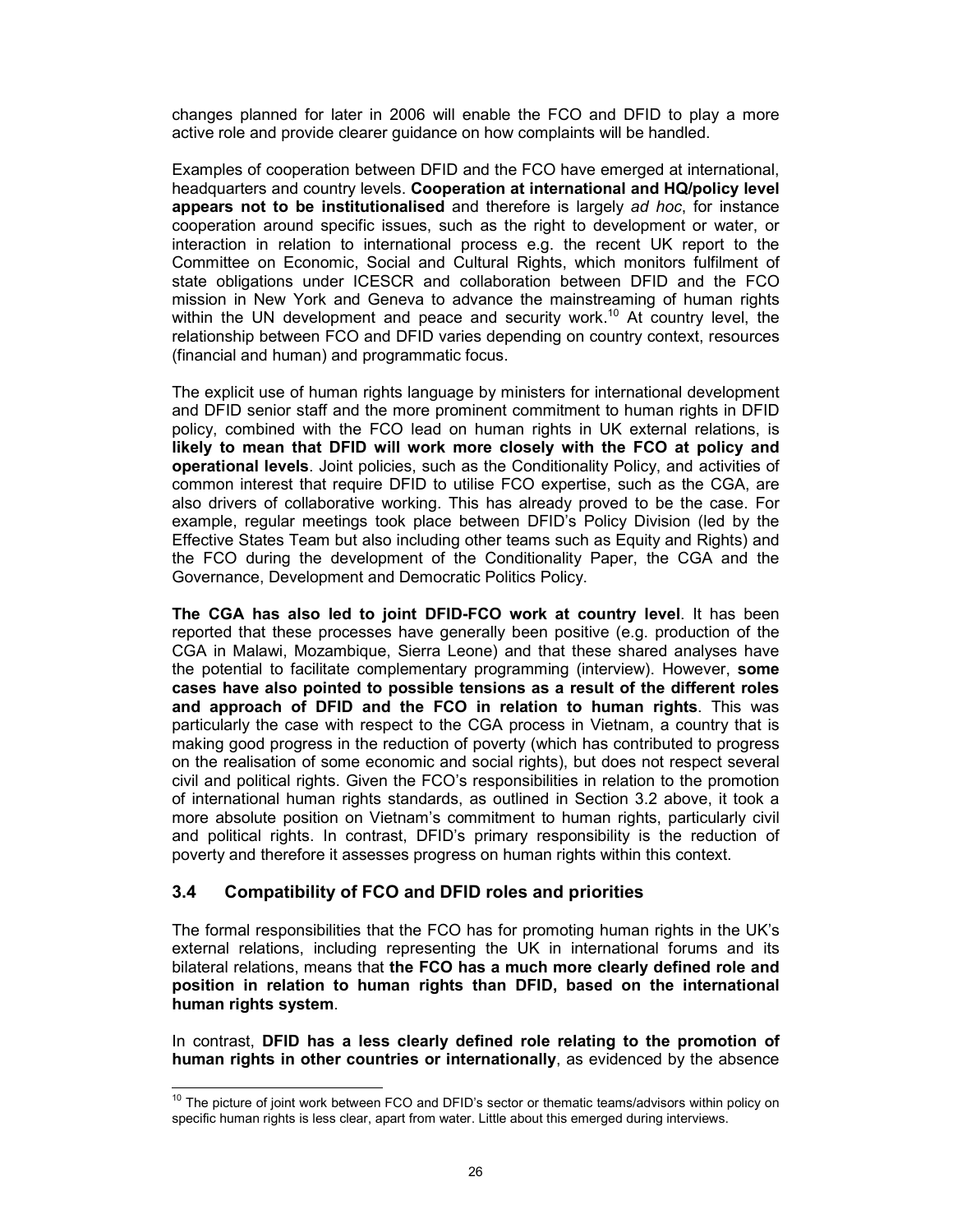of human rights and governance from its PSA. However, the Conditionality Policy and 2006 White Paper (which entail specific reporting requirements) show that, at corporate level at least, human rights are being linked to DFID's core poverty reduction mandate and are therefore increasingly being seen as an important part of DFID's work. DFID's White Papers:

- All make a commitment to the promotion of human rights through the UK's development cooperation;
- Forward the position that promoting human rights is needed for the fulfilment of DFID's poverty reduction mandate as human rights are central to the ability of poor people to participate in inclusive decision-making processes; and
- Make a clear statement (the latest White Paper) that respect for human rights – both freedoms from and freedoms to – is a key characteristic of the type of state – one based on democratic politics and good governance – that is able to deliver sustainable development and poverty reduction.

This is consistent with the FCO's position, presented as the UK view, that human rights are required for sustainable economic growth and MDG achievement.

Furthermore, the Conditionality Policy and Country Governance Analysis mean that DFID's country offices must now systematically consider partner countries' records on human rights as part of strategic and planning processes. It is less apparent how these policy positions and requirements will be translated into operational priorities in relation to human rights, and whether the approach taken will be compatible with the FCO's. The FCO expresses its preference for the promotion of improved human right standards through long-term dialogue and support as part of a constructive bilateral relationship (http://www.fco.gov.uk/). This emphasis on positive, long-term support is consistent with DFID's approach, but it is reasonable to assume that, in the short-term at least, DFID's programmatic objectives will continue to be relatively less focused on the international standards than is the case for the FCO, and this will lead to differences in approach.

As noted, DFID's collaboration with the FCO in the production of Vietnam's CGA highlighted these differences in role and approach, with the FCO, in principle, upholding human rights standards and their interdependence and DFID assessing progress on human rights in the context of progress on poverty reduction. There is some ambiguity in terms of how this fits within DFID's understanding of the centrality of good governance and democratic politics to development and poverty reduction (e.g., in terms of whether some civil and political rights are seen as a precondition for good governance/democratic politics and therefore for poverty reduction).

There are some obvious areas of consistency between DFID's current priorities and FCO's SP7 priorities, including mainstreaming of good governance (and ensuring that it is mainstreamed in development cooperation), support to parliamentary institutions, and promoting the participation of civil society and marginalised groups. Other FCO priorities – such as child rights – are areas where DFID has activities but tends not, at present, to use a human rights lens. Two of the FCO three human rights priority areas (death penalty and torture) are not issues that DFID prioritises. The countries where the FCO human rights work is focused may also be, in the main, countries where DFID is less active or not present at all (e.g. developed or middle income, transitional countries, worst human rights offenders), although the prioritisation of fragile state in the 2006 White Paper will mean working in countries with more complex human rights issues.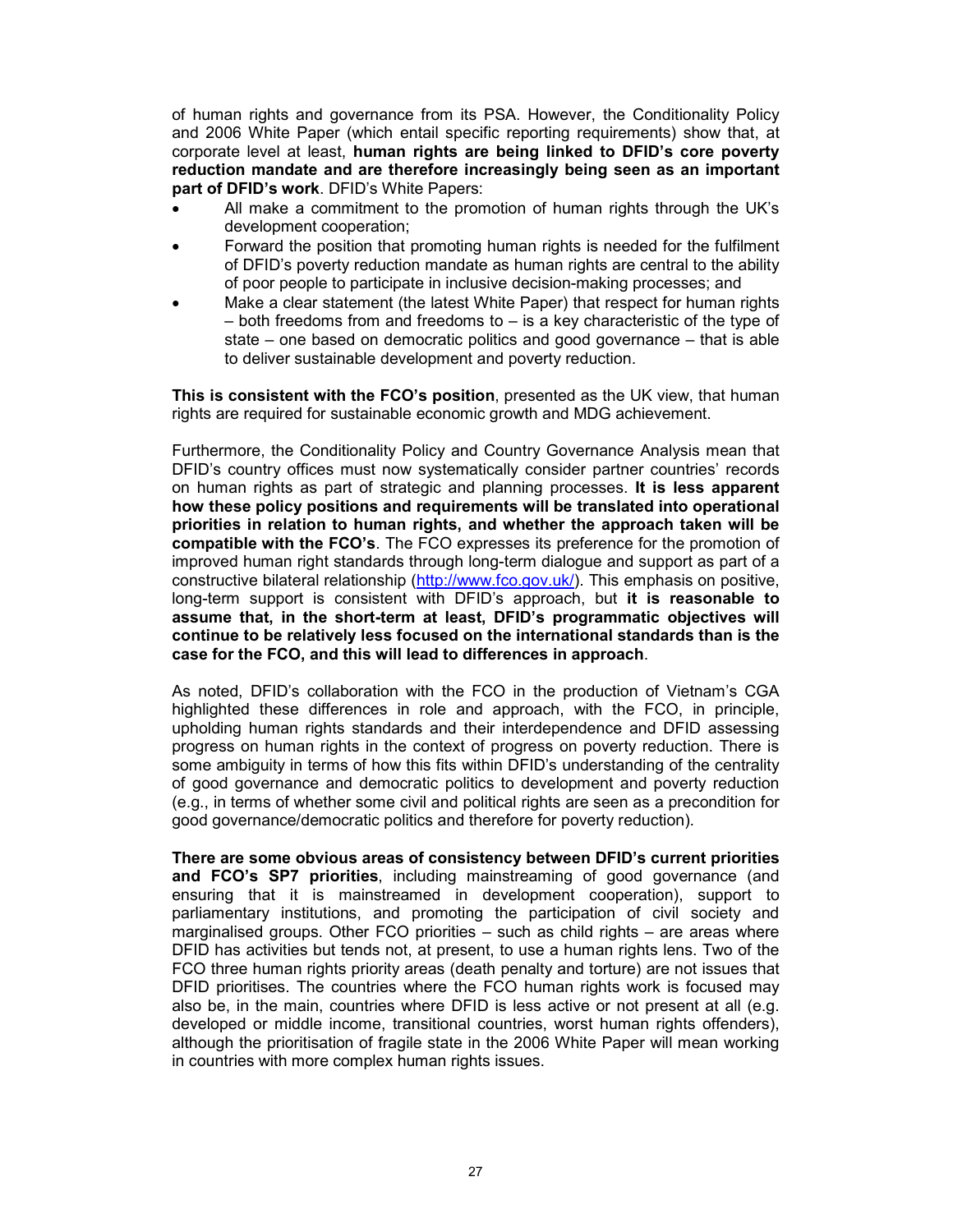## 4. DFID Policy on Individual Human Rights

This section reviews DFID policy on eight specific human rights: political participation, health, education, adequate standard of living (including food, housing and water), social protection, women's rights, children's and youth rights, and the right to development.<sup>11</sup> A subsection on each human right will summarise the main messages arising from the analysis. Annex 1 offers more detailed information on each right found here. This includes an overview of the relevant human rights standards, a document review, deeper analysis of the use of the human rights framework and standards and information on DFID's work with the FCO and other departments.

## 4.1 Political participation

Political participation has become an established area of DFID's work because of its perceived importance to the reduction of poverty. It is likely to become even more prominent as a result of recent policy statements on state effectiveness, good governance, democratic politics and social exclusion.

The themes of accountability, responsiveness and democratic politics encompass elements of the right to political participation (ICCPR, Art.25) and provide a platform for discussion of the importance of other human rights.

Although there are frequent reference to human rights in the documents reviewed – including reference to specific human rights – these are not related to specific international human right standards. Discussion of democratic politics is therefore not grounded in recognition of state obligations to protect and promote the human rights that underpin political participation and accountability, as established by international law.

A stronger case can be made for the importance of human rights to poverty reduction (via state effectiveness and good governance) by placing greater emphasis on the realisation of human rights as a precondition for good governance/democratic politics, as well as an important outcome.

Measures that seek to improve the state's willingness and capacity to promote inclusive political participation should complement existing interventions that aim to increase the capacity of marginalised groups to participate, constituting a more balanced approach to political participation.

Political participation, democracy and governance are areas where the FCO and DFID share mutual interests and objectives, providing good entry points for cooperation. The FCO position on democracy is perceived to be more prescriptive or normative than DFID's, which might hamper closer collaboration.

## 4.2 Health

The MDGs are the primary framework for DFID's policy within the health sector. The right to health is recognised in both the White Paper and the recent Health Policy, although these statements are disconnected from the analysis and approach in the document as a whole, including the use of human rights in relation to specific health themes (maternal health, sexual and reproductive health, and HIV/AIDS).

 $\overline{1}$  $11$  Women's rights, children and youth rights and the right to development were a secondary focus of the study and are therefore reviewed in less detail.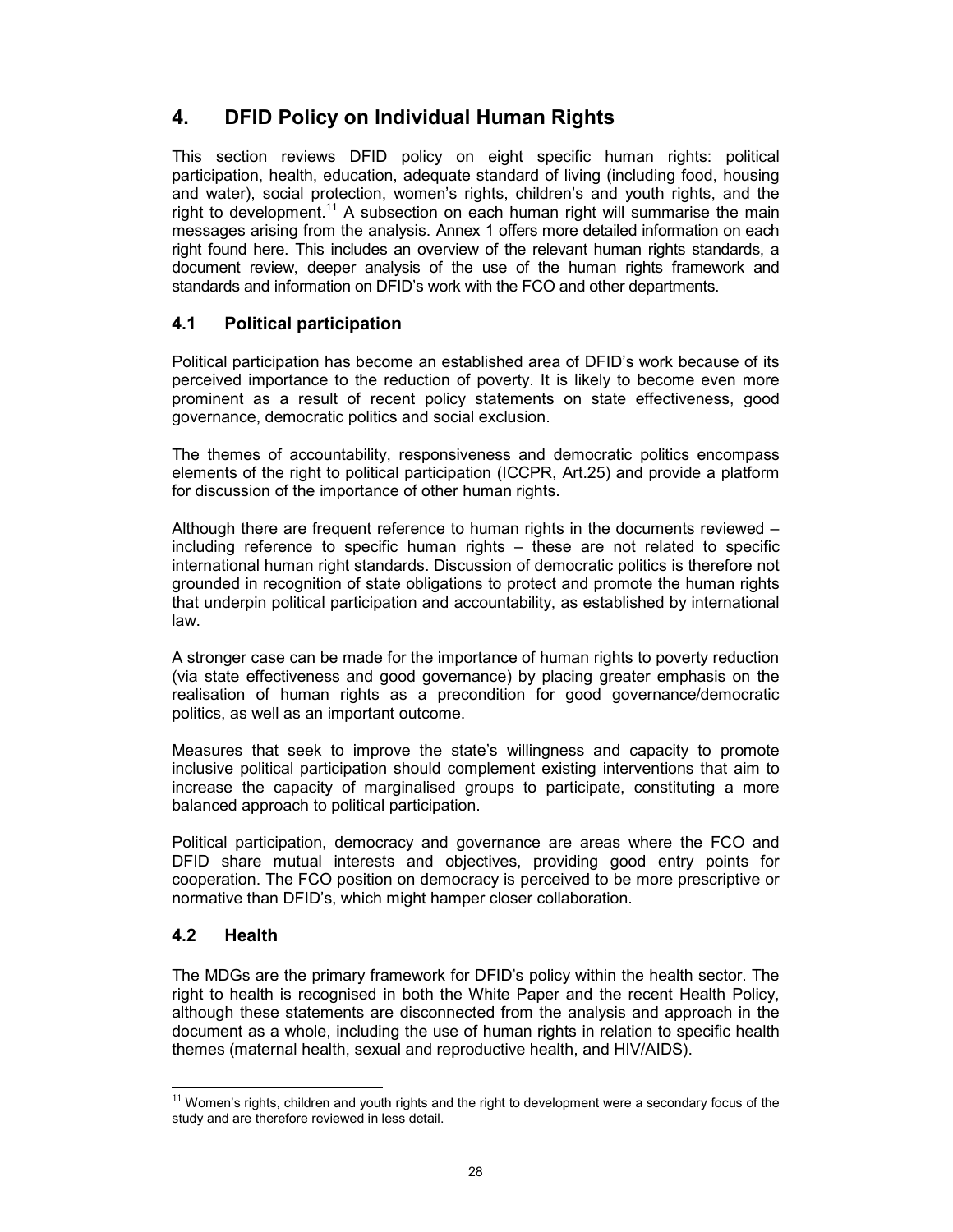It appears that negative entitlements are more commonly used in the health sector – in particular those relating to gender discrimination and the violation of women's rights – than the right to health and positive entitlements to specific health services.

Human rights are evident in the health sector but are not well linked to the international human rights instruments and standards. The consequences are threefold:

- (i) the international human rights framework is not used to build a coherent approach to human rights within the health sector;
- (ii) there are few clear statements about state obligations for specific healthrelated entitlements, and citizens right to hold the state to account for these; and
- (iii) the more detailed provisions within the human rights instruments, which establish the steps required to realise the right to the highest attainable standard of health, are not utilised.

This underutilisation is partly explained by the use of the Human Rights TSP to frame the approach to human rights taken within the health sector. The 'How To' on maternal health is a good example of how to provide practical guidance on using the human rights framework.

## 4.3 Education

The MDGs are the primary framework for DFID's policy within the education sector. As a result, universal primary education, free primary education and gender equality in education are priority areas for policy and action.

The right to education is recognised in all three documents. The universality of the MDG targets on education creates many potential entry points for discussion of human rights. However, it is only in the UPE TSP that human rights are relatively prominent and their usage more developed.

The use of the human rights framework in the UPE TSP could be improved by:

- (i) More consistent use throughout the document;
- (ii) Utilisation of all relevant instruments e.g. ICESCR as well as CRC;
- (iii) Greater utilisation of the more detailed provisions in relation to the right to education, which would provide an entry point for analysis of contents, quality and the purpose of education; and
- (iv) Further development of the theme of state obligations and accountability for specific entitlements.

Given the MDG focus, the impact of gender discrimination on girls' access to education, and the potential for education to improve the status of women and support the realisation of other rights, is a recurrent theme. Recognising that gender equality is itself a human right (and discrimination a violation of this right), which is protected by all the main international instruments and is the focus of CEDAW, would strengthen the legal and moral force of discussions about gender discrimination, particular in the Girls' Education TSP.

## 4.4 Adequate standard of living

Of the policy documents reviewed, the right to an adequate standard of living is only referred to in the UK Statement on the Human Right to Water. The right to an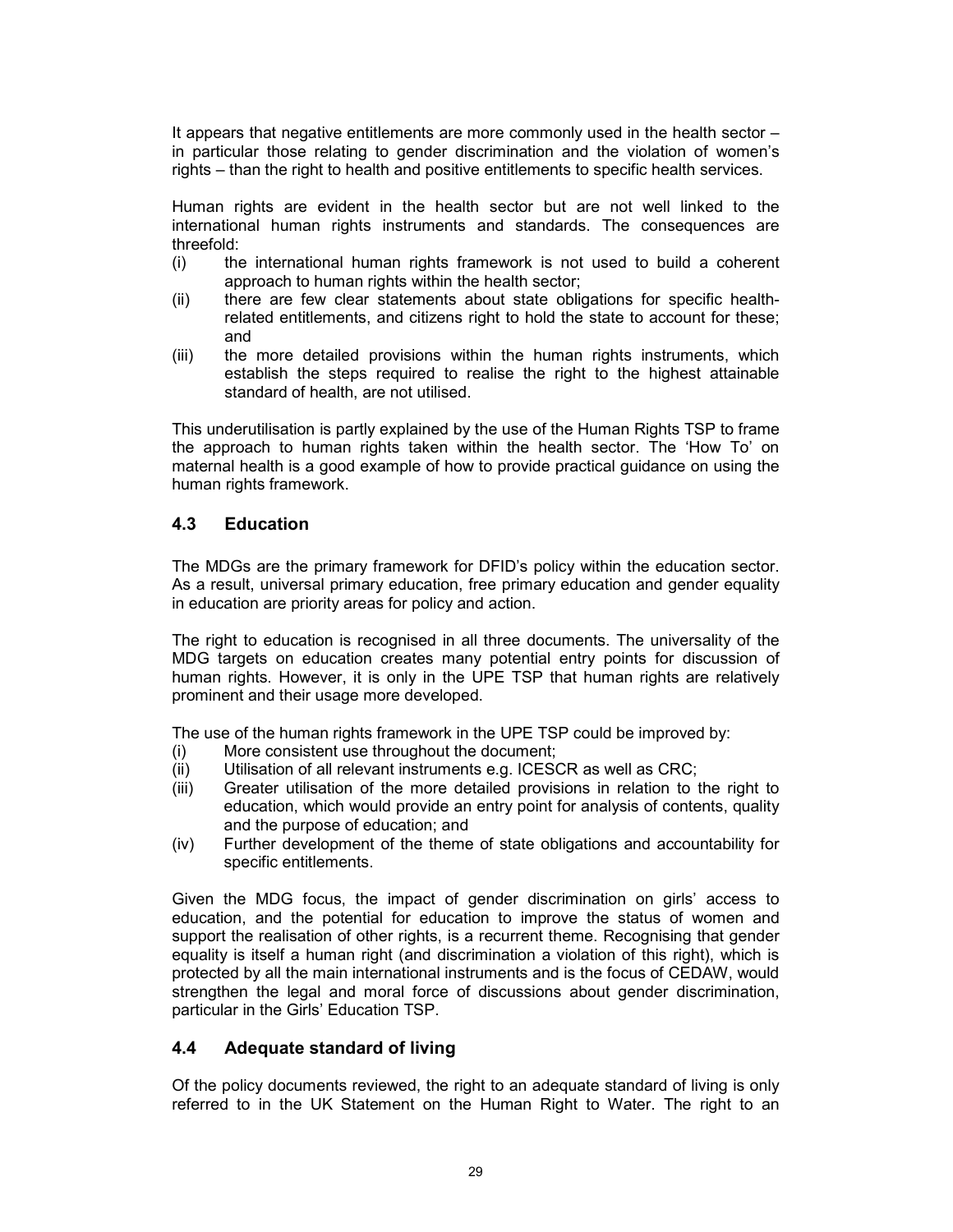adequate standard of living is not used by DFID to connect the issues that this right encompasses (such as food, housing and water). This probably owes to a combination of factors, including the lower profile of this right, the evolution of the use of human rights in DFID and the structure and incentives of DFID's policy team, which do not appear to facilitate joint working on these issues.

The primary policy documents relating to food, housing and water all use human rights. However, these documents demonstrate the variation in the use of, and approach, to human rights within DFID policies:

- The UK Statement on the Human Right to Water is unique in being a crossdepartmental document that establishes the UK's legal position on the right to water. The international human rights standards, and state obligations in relation to these, are therefore the starting point for this policy statement.
- The MDGs are the principal framework for DFID policy on food and housing, although the TSPs on Hunger and Urban Development both also use a rightsbased approach based on the Human Rights TSP. However, whereas the Hunger TSP makes explicit reference to human rights instrument and standards – including the right to food – the Urban Development TSP has a more generic use of human rights and its principles and does not explicitly refer to human rights in relation to housing and shelter or to the international instruments and the right to adequate housing, as set out in ICESCR General Comment 4.

Taken together, these documents also highlight some inconsistencies. In particular, the White Paper refers to the rights to food, housing and clothing but not to either the right to water or the right to an adequate standard of living, as recognised in the UK Statement on the Right to Water. This is despite water being identified as a priority area for DFID in the White Paper, whereas there is no further analysis or commitments relating to food, housing and clothing. Nevertheless, there are many consistencies with and potential entry points for use of human rights standards in these policies.

There has been intensive collaboration between DFID and the FCO in relation to the human rights to water and food.

## 4.5 Social security

The right to social security and the right to social protection are both explicitly stated in DFID policy documents. This is a new and important development. These are linked to international human rights instruments and standards, although not to state obligations to fulfil these. More systematic integration of these human rights into DFID policy would be beneficial, particularly drawing out the implications of the right to social security for DFID's analytical and operational work on social protection. Social security is more precisely defined than social protection - both as a concept and as a human right. Consistency in references to these two terms is advisable.

## 4.6 Women's human rights

Human rights are referred to in the Women's Empowerment TSP but these are mainly generic references with limited linkage to the international human rights framework (instruments, standards and state obligations). Greater utilisation of the international human rights framework, in particular CEDAW, would have enabled DFID to:

(i) link specific human rights standards relating to gender equality to state obligations for these;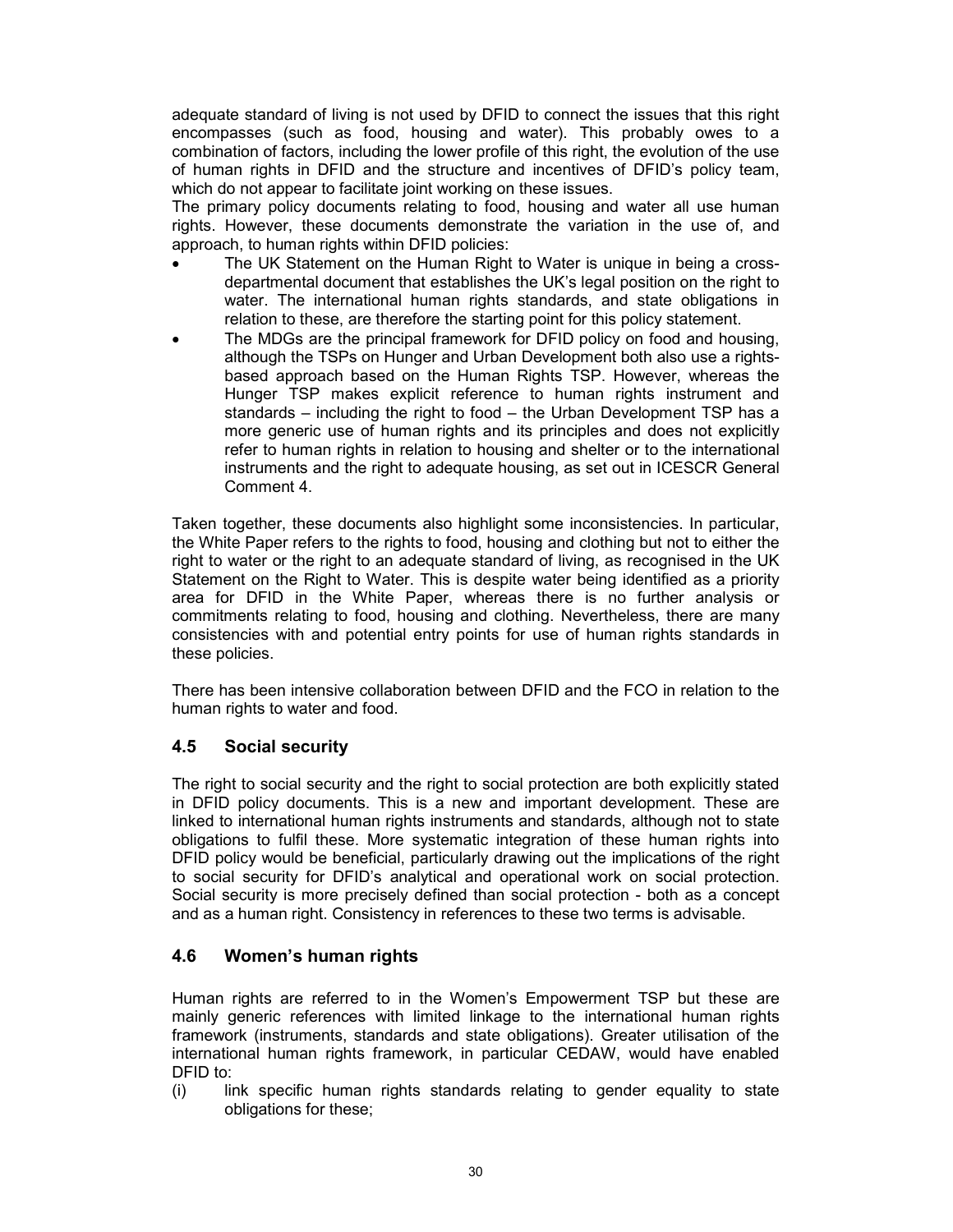- (ii) emphasise that discrimination is a violation of the right to gender equality and that states have an obligation to promote gender equality and protect women against gender discrimination; and
- (iii) use human rights standards to link gender equality and sectoral issues (such as women's right to equal enjoyment of right to health).

Two potential consequences of not linking DFID's policy on women's empowerment and gender equality more strongly with the international human rights framework are:

- (i) interventions that focus on empowerment will be favoured over those that address state responsibility and action; and
- (ii) the women's empowerment policy will not be consistent with other DFID policies – for instance, the explicit commitments in the 2006 White Paper to work on gender equality and women's rights and to put the state and governance at the centre of DFID works – with implications for its ability to provide a clear steer on how gender should be integrated into all DFID activities in accordance with DFID's commitment to mainstream gender equality throughout its work.

## 4.7 Children's and youth rights

DFID overall policies provide a general commitment to the rights on children and young people (e.g. 2006 White Paper and Human Rights TSP). These are not systematically integrated in relevant policy areas and related documents, nor are they reflected in explicit and specific policy commitments on children's rights. As a result, children's rights are currently not perceived as a priority for DFID.

Children's rights feature in as small selection of DFID policy documents. In most cases, the link to the international human rights framework is weak. Although the Human Rights TSP makes reference to specific issues affecting children, the CRC is only mentioned in relation to inclusion issues, not as a general framework for DFID action. The 2004 paper Breaking the Cycle uses the CRC as general framework but it does not constitute DFID policy.

Greater utilisation of the international human rights framework, in particular the CRC, would have enabled DFID to: (i) link specific human rights standards relating to children (and particularly girls) rights to state obligations for these; and (ii) use human rights standards to link children's rights and sectoral issues (including MDG specific sectors) as well as to social inclusion policies. There is scope for greater collaboration with the FCO and UN agencies on children's rights.

### 4.8 Right to development

DFID's official position on the right to development can be found in the Human Rights TSP. The right to development is not used in other policy documents. The UK position is that there is no internationally legally binding right to development. It is perceived as being a legally flawed concept (e.g. vis-à-vis obligation and enforceability). The UK does not accept that the DRTD gives rise to any legal obligation to provide development assistance and it unlikely that the UK would support the Declaration on the Right to Development (DRTD) becoming a legally binding treaty. There appears to be no clear benefit in DFID investing in developing a position on the right to development and using it to inform policy and guidance. Other mechanisms are likely to be more effective for forwarding debates about human rights and development.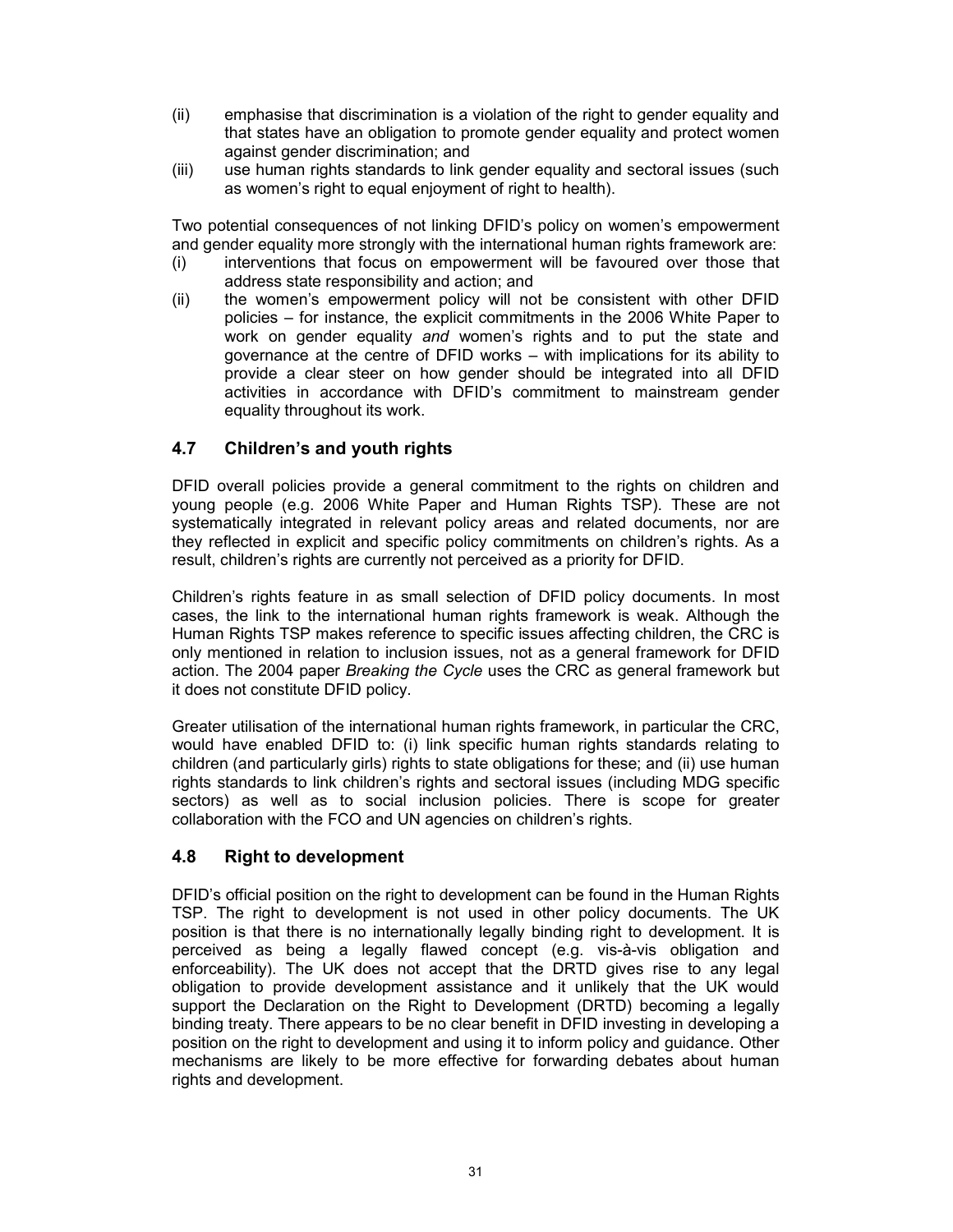## 5. Conclusion and Recommendations

## 5.1 Overview of DFID coverage of human rights

This review has found that DFID regularly makes explicit reference to human rights in its policy documentation. This reflects the commitments DFID has made in its three White Papers to integrate human rights into its work, and the use of the Human Rights TSP to implement this commitment in a range of sectors. The majority of these references are to generic human rights but there appears to also be a trend towards the recognition of specific individual human rights as evidenced by the 2006 White Paper.

The review has also found a great deal of variation in exactly how human rights are incorporated into DFID policy  $-$  and, more specifically, the degree to which the approach to human rights is grounded in the international human rights framework (instruments, standards, state obligations). An important finding of this review is that increasing reference by DFID to human rights has not been accompanied by increased use of the international human rights framework.

The UK Statement on the Human Right to Water is an important exception, because it is intended to clarify what the UK believes the human right to water to be and is therefore fully grounded in the international human rights framework.

### Are human rights explicitly referred to in DFID sectoral policy?

All the documents reviewed make explicit reference to human rights. Variations exist in two areas. The first is the frequency of references to human rights. The most frequent references are found in the documents applying a rights-based approach and the governance documents. The references to human rights in the other documents reviewed tend to be more isolated or sporadic (e.g. education policies, Social Transfers Practice Paper, health policy).

The second area where variations exist is whether reference is made to generic human rights (e.g. individuals have human rights) or to specific human rights (e.g. individuals have a right to education). Reflecting the approach taken in the Human Rights TSP, the majority of references made to human rights are either generic or relate to human rights principles (e.g. non-discrimination and inclusion). At the same time, specific human rights are increasingly being recognised in DFID policy (e.g. 2006 White Paper, 2007 Health Policy, Statement on the Human Right to Water).

There appears to be a trend towards human rights being referred to more frequently in DFID documents. These references are mostly generic, but recognition of specific human rights is also becoming more common.

Any inconsistencies among DFID policies will become more apparent as references to human rights become more specific (i.e. reference to a particular human right rather than to human rights in general). Examples from this review include:

- Recognition of the right to food, housing and clothing in the 2006 White Paper but not the right to an adequate standard of living or the right to water (which are recognised in the UK Statement on the Human Right to Water). The right to housing is not recognised in the Urban Development TSP.
- Consistency of references to the right to social security and the right to social protection (2006 White Paper, Social Transfers Practice Paper).
- References to the right to health in the 2006 White Paper and Health Policy but not in the thematic papers within the health sector (which focus more on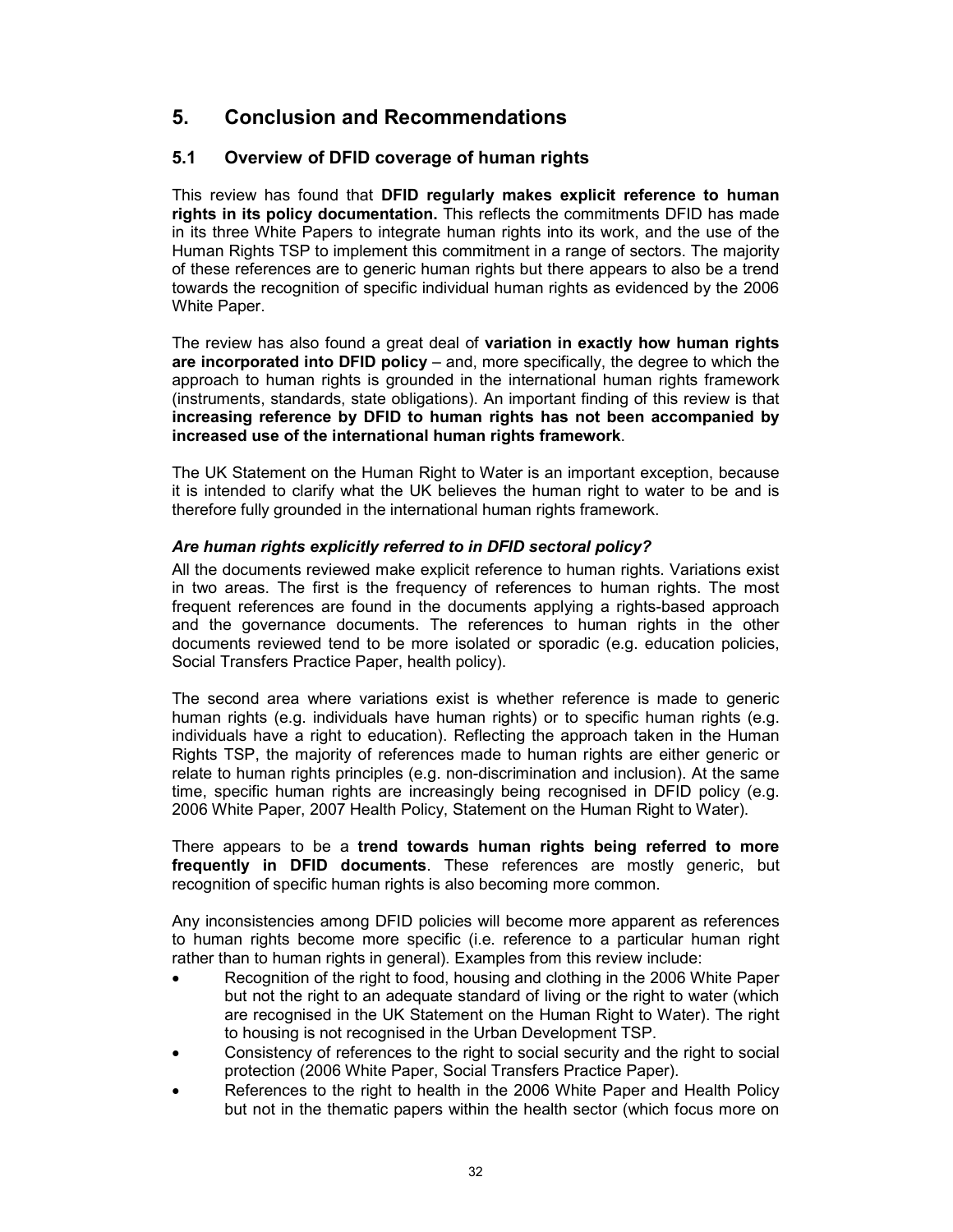gender discrimination and violation of women's rights than specific health entitlements, including the right to health).

The approach to gender equality and women's rights in Women's Empowerment TSP compared with that in 2006 White Paper and relevant sectoral policies (e.g. education and health).

### Does DFID sectoral policy link human rights to the international human rights framework?

International human rights law gives force to human rights as legal entities. States that have ratified an international human rights treaty/instrument accept the legal obligation to respect, promote or fulfil the individual human rights (or standards) guaranteed by that treaty. There is therefore a logical progression between: (i) recognition of a specific human right; (ii) recognition of a specific instrument and standard as the legal source of that human right; (iii) recognition of the state obligation in relation to that right; and (iv) state accountability for the provision of specific entitlements and standards against which citizens to seek redress when these are not met.

An international human rights system has developed within the UN to administer international human rights law, including committees of independent experts that monitor states' fulfilment of treaty obligations and Special Rapporteurs on particular themes (e.g. right to health). These bodies – and the documents that they generate – are a positive resource for donors in supporting states to fulfil their human rights obligations (e.g. treaty monitoring reports, Special Rapporteur thematic or country reports, General Comments<sup>12</sup>, etc.)

An important finding of this review is the underutilisation of the international human rights framework (including its instruments, standards, obligations and resources). Human rights are often referred to without any linkage to the international human rights framework. Where the source of a specific human right is identified, this tends to be either: (i) a reference to the UDHR rather than to the relevant legally binding treaty (ICCPR, ICESCR, CEDAW, CRC, ICERD). The apparent reluctance to use the most pertinent (and useful) instrument is notable – for instance, the scant reference to CEDAW in the Women's Empowerment TSP, or the absence of reference to ICESCR in the UPE TSP; or (ii) an isolated box or footnote identifying the relevant instruments/standards but disconnected from the primary analysis and policy measures within the document (e.g. Social Transfers Practice Paper).

Not linking specific human rights to legally binding instruments and standards has three consequences:

(i) The recognition of specific human rights in DFID policy is not linked to recognition that these entail obligations for the state as party to a human rights treaty and primary duty-bearer. The recognition of an entitlement is considerably weakened if it is disconnected from the corresponding responsibility the state has to respect, promote, protect and fulfil the right. The value of specific rights for individuals is that they can hold public authorities to account and seek redress if they fail to carry out their duties. In the documents reviewed, references to state obligation and duty are minimal, including in the more recent documents that relate specifically to governance and the state. As with discussion of standards and instruments, the

 $\overline{a}$  $12$  General Comments on thematic issues are published by the UN human rights treaty bodies (i.e. Committees of independent experts that monitor implementation of the international human rights treaties) to provide interpretation of the content of human rights standards.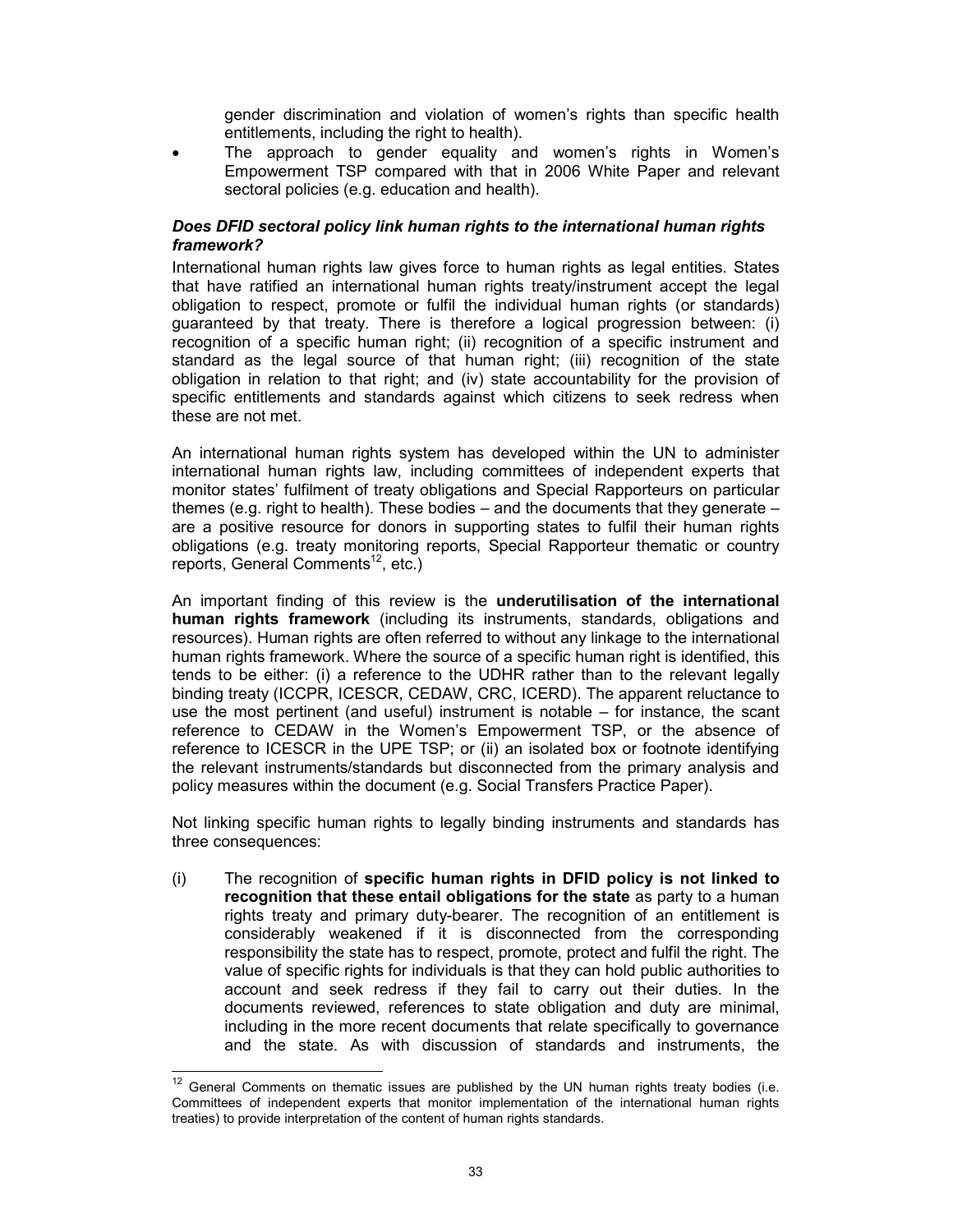references to state obligation tend to be isolated statements. More could be done to construct a coherent argument that connects human rights to standards to legal obligation to accountability for these specific entitlements. The UK Statement on the Human Right to Water provides a good example of how this can be done.

- (ii) The importance of domestic legal provisions is not emphasised. The international human rights treaties require states to ensure that standards are given force in domestic frameworks (e.g. constitutions, laws, policies), which strengthens their enforceability. There are a few references to the importance of domestic legal frameworks but, apart from the Human Rights TSP, these tend to be in relation to codifying rights to equality/non-discrimination rather than to positive entitlements (i.e. to a particular service). The sectoral policies stress the importance of governance issues, such as holding the state to account, to the achievement of sectoral objectives/MDGs. The codification of entitlements allows specification of the standards that the state is being held accountable for. Human rights standards and their translation into national frameworks therefore provide a sound basis for concrete positive entitlements for citizens to mobilise around and demand accountability from the state.
- (iii) The human rights standards are not well covered in DFID policy. The following observations can be made:
	- Recognition of specific human rights takes the form of a statement that there is a 'right to x' and, in almost all cases, there is no discussion of the content of the right as described in the related provisions and standards. The UPE TSP is a positive example of discussion of the content of a specific right (e.g. stating that the right to education entails an obligation for state parties to provide good quality education and to make primary education compulsory and free for all).
	- DFID appears more comfortable with recognising negative rights than positive entitlements (i.e. freedoms from state interference rather than freedoms to specific entitlements/services). For instance, nondiscrimination or non-interference in relation to women's ability to access services (such as sexual and reproductive health services, maternal health services, equality in access to education, etc.) is much more prominent in the sectoral policies than discussion of the positive entitlements to specific services.
	- DFID could better utilise the international human rights framework as a constructive resource. The international human rights framework provides guidance on the more specific actions required by government to fulfil their treaty obligations. It can therefore also help DFID move from recognition of a specific right to the types of policy measures that can positively support governments to fulfil their obligations. For example, the right to maternal health entails the right to specific types of services (access to hospital facilities and to family planning services). DFID policy and guidance relating to specific vulnerable groups (i.e. women and children) have the opportunity to draw on a specific instrument directed at them (e.g. CEDAW, CRC). Other resources include thematic reports by Special Rapporteurs and General Comments, which outline expert interpretation of the content of specific human rights and the steps needed to implement them. The UK Statement on the Human Right to Water and the 'How to Reduce Maternal Deaths' are positive examples of utilisation of the international human rights framework.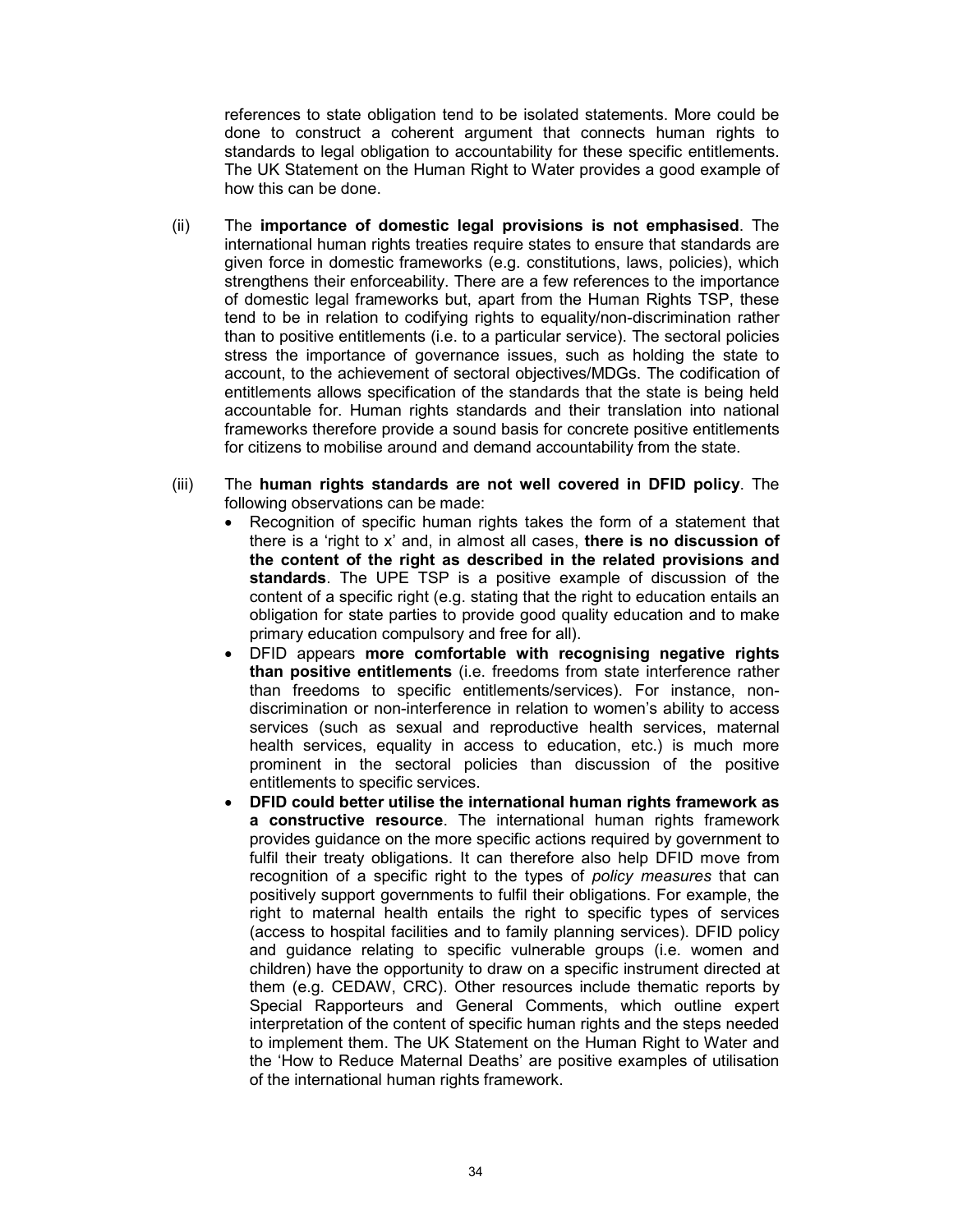## 5.2 Possible drivers of DFID's human rights policy and guidance

### UK legal human rights obligations

To what extent do or should the UK's legal human rights obligations drive DFID's human rights policy? $13$ 

The UK ratification of the six core international human rights treaties is a strong statement of commitment to human rights and entails specific obligations for the UK in relation to the rights of individuals within their jurisdiction. Ratification of these treaties does not imply that the UK – and therefore DFID – has obligations in relation to individuals living within the jurisdiction of other countries. This means that the UK is not *legally* obliged to provide development assistance or to respect and promote the human rights of individuals living in other countries. This also means that individuals living in other countries cannot hold the UK to account for violating their human rights under the six core human rights treaties. The UK's international legal obligations are not therefore a clear driver of DFID human rights policy.

The Human Rights Act has clear legal implications for the UK – and therefore for all UK government departments – in relation to those living within the UK's jurisdiction. The Human Rights Act does not change the nature of the UK's obligations in relation to the rights that the HRA covers (mainly civil and political, with the exception of the right to education), which are already established by international law. The main differences between the HRA and international instruments are the mechanism for enforcement and the ability of individuals to use UK courts to bring claims in relation to violations of rights established by the HRA. In practice, this makes the enforceability of claims under the HRA stronger than those established by international instruments and standards. This is particularly the case for those instruments, such as the ICESCR, where individual petition to the relevant international committee is not possible.

However, the implications of the HRA for DFID are less clear for a number of reasons. DFID remit mostly relates to those living outside the UK's jurisdiction. There is therefore extremely minimal risk of a legal claim being bought against DFID on the basis of the HRA/ECHR. This has been further reinforced by the Court of Appeal ruling (2005) and House of Lords judgement on the AI Skeini case (2007), which ruled that jurisdiction is essentially territorial and extraterritorial application is extremely limited i.e. to circumstances where the UK exercises effective control over a territory or authority over an individual (e.g. in UK detention centres). As a UK government department, the HRA therefore does entail obligations for DFID to act compatibly with HRA rights but this only applies to acts within the UK and within limited extraterritorial exceptions.

The HRA Guidance Note states that DFID should assess all its decisions and activities to determine whether they risk infringing a HRA right (and the guidance note outlines steps to do this). This raises three issues:

- The level of expertise that DFID staff would require to execute this requirement, given the question of the difficulty of such legal judgements (as well as the need for this to be a mandatory requirement if it is to take place systematically).
- The specific rights with which DFID must ensure compatibility. The HRA establishes legal obligations with respect to a limited set of, mainly civil and political, rights. Presumably, therefore, there is no legal obligation for DFID to

 $\overline{1}$  $13$  These comments are ones of interpretation and opinion, with the intention of raising potential issues. They are not based on legal expertise or advice, which should be sought for further clarification.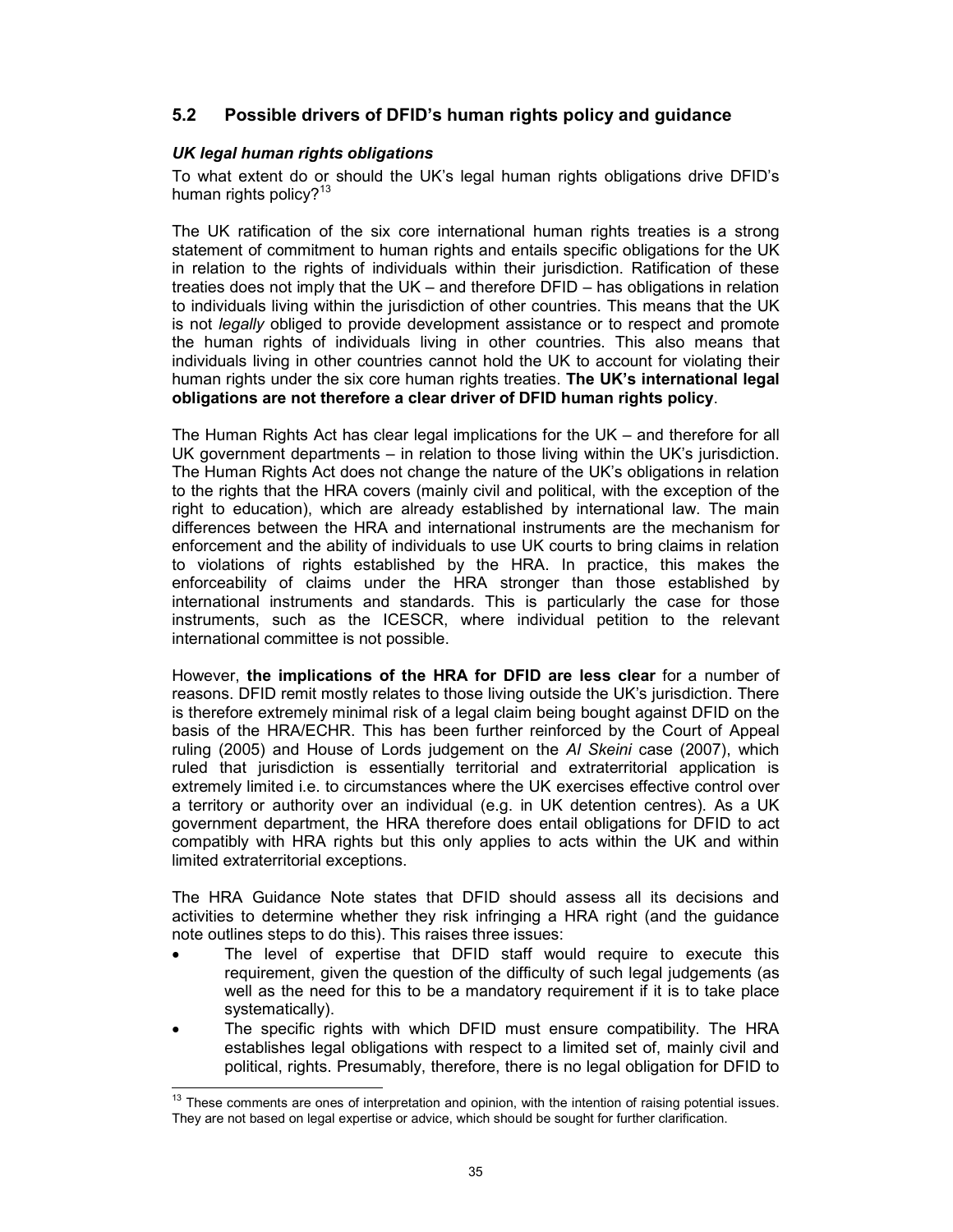act compatibly with those rights that are not covered by the HRA, mainly economic and social rights.

The exact meaning of 'ensuring compatibility', as this determines how extensive an impact this requirement could have on DFID policy and practice.

More convincing as a driver of DFID's future human rights policy is the requirement under the HRA Action Plan that all UK government departments build a culture of respect for human rights. This presents less of a capacity issue for DFID because it requires a different level of understanding of the international human rights framework, implying raising awareness of the international treaties and state obligations that arise from these, establishing common principles and working to ensure consistency with these, but not requiring the legal expertise needed to make assessments of potential violations or infringements. However, building a culture of respect for human rights is less a concrete concept than a legal obligation and therefore bringing about a change in culture within DFID requires senior management commitment, as well as resources (e.g. for training).

### DFID's policy environment

There is a need to distinguish between the UK legal obligations (which may form the basis for UK policy) and other political or policy positions relating to human rights that the UK or DFID chooses to take (and, in some cases, that make certain process or actions mandatory for DFID staff). Section 2.3 suggests that there has been a clear evolution in DFID's overarching or strategic policy environment as it relates to human rights. This has resulted in:

- A mandatory requirement for DFID country offices to systematically incorporate human rights considerations into their strategic and planning processes and decisions (as a result of the requirements of the Conditionality Policy, CGA and, potentially, the HRA).
- Strengthening of the linkage between human rights and poverty reduction based on the position that DFID has taken on the importance of good governance and democratic politics (2006 White Paper, Governance and Democratic Politics Paper). This adds to the more established position that human rights are important because poverty reduction requires addressing all dimensions of poverty (e.g. including non-material elements such as lack of power, freedoms to as well as freedoms from, etc.)
- A more rounded approach to human rights promotion in which the established concern with promoting participation, inclusion and an active citizenry is joined by greater emphasis on the role and nature of the state, including its obligations vis-à-vis the international human rights framework (2006 White Paper, Governance and Democratic Politics Paper).

The (mandatory) Conditionality Policy and Country Governance Analysis are perhaps the strongest drivers of a more systematic consideration of human rights within DFID. The accompanying guidance will determine the impact of these recent policies/instruments and the approach to human rights that they support.

#### Collaboration with the FCO and the coherence agenda

DFID's formal commitment to greater policy coherence for development (2007e) is a potential driver of increased collaboration and policy coherence between DFID and the FCO, including on human rights issues. Increased contact between the two departments is also likely to result from the increased prominence of human rights in DFID's policy and high-level ministerial statements. Areas of compatibility and common interest between the DFID and FCO are suggested by this study, as well as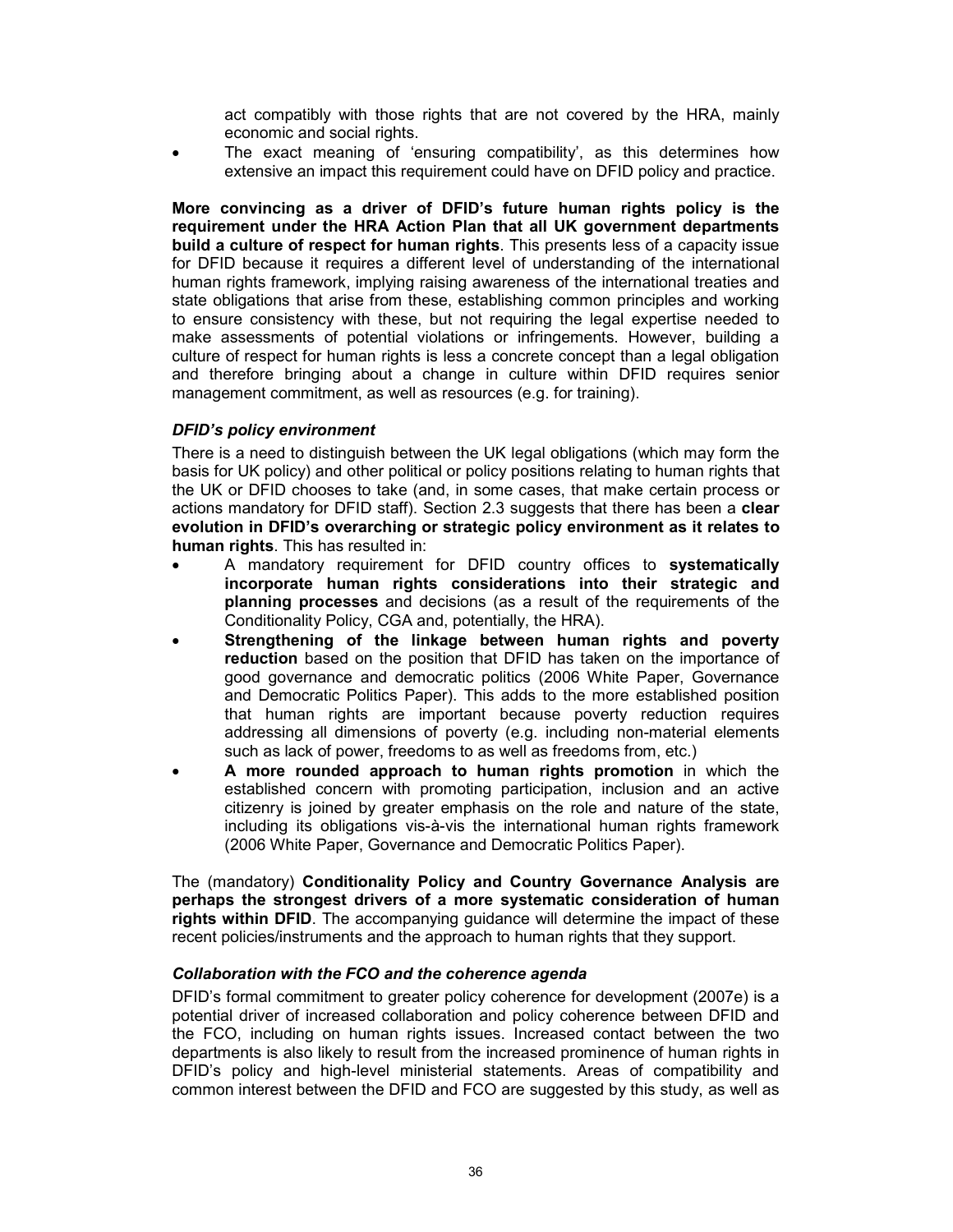potential tensions arising from differences in objectives and approaches in relation to human rights (and more generally).

Areas of potential tension include:

- DFID's mandate is to contribute to poverty reduction and achievement of the MDGs. This is the primary framework that DFID uses in its policy, including in relation to human rights. The FCO's policy and approach to human rights is firmly grounded in international legal standards.
- The FCO has a responsibility to protect the integrity of the body of international law, as well as UK interests, and therefore needs to ensure that explicit positions taken on human rights are consistent with both international and domestic law. The UK Statement on the Right to Water demonstrates that developing joint positions with the FCO is a protracted process.
- A more legalistic approach to human rights may limit policy options (e.g. this contributed to the UK's reluctance to recognise a right to food, rather than a right to access to food).
- There are serious capacity and resource issues if DFID takes a more legalistic route.
- The FCO concentrates its time and resources on the promotion of civil and political rights. The FCO has, however, expressed the desire to enable DFID to make more effective use of the international human rights framework to promote economic and social rights (email correspondence).
- There is little evidence that a more legalistic approach will have a concrete impact for DFID's work, particularly at the programme level.

Areas of compatibility and common interest include:

- Shared recognition of the importance of human rights to sustainable development, poverty reduction and progress on the MDGs.
- Shared commitment to the promotion of human rights through dialogue and programming.
- Shared commitment to supporting developing countries to fulfil their human rights obligations through positive engagement and long-term partnerships.
- Common priorities, for instance democracy and good governance and work around PSA7 more generally. Other potential common priorities include child rights.
- DFID has significant human and financial resources and could therefore provide support to the FCO in relation to some of its human rights objectives. This is particular the case in relation to in-country activities (though the legal capacity issues are noted above).

It has not been possible to review the consistency of the DFID and FCO position on specific human rights because the FCO does not have policy documents relating to specific human rights. To the degree that the international human rights instruments – and the HRA in the case of some, mainly civil and political, rights – represents the UK government's official position on these human rights, then the issue of coherence with the FCO becomes one of DFID's coverage of the standards (which, as indicated in the analysis, is not comprehensive). $14$ 

The situation is probably not this straightforward in relation to economic and social rights. The FCO promotes the ratification of both the ICCPR and the ICESCR (as well as other treaties), but it is not entirely clear to what degree the UK government

 $\frac{1}{2}$ <sup>14</sup> The UK statement on the Human Right to Water is an exception to this required by the absence of specific reference to the right to water in the ICESCR.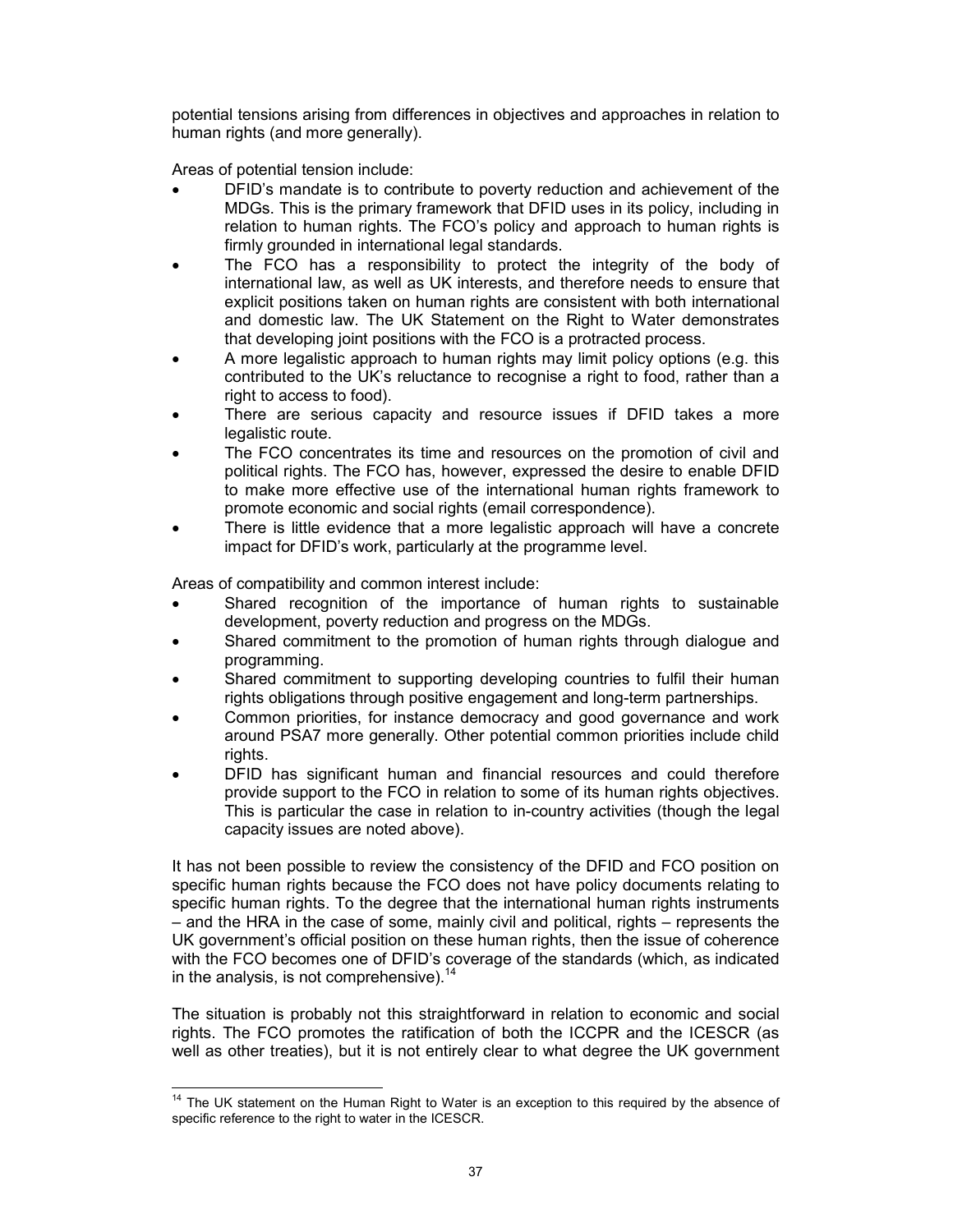accepts the ICESCR standards as legal obligations and the relationship of these to UK domestic law and policy. This is suggested by: (i) the FCO 2006 Human Rights Report indicating that there was ongoing work on whether the ICESCR standards were susceptible to judicial or administrative remedy in the UK; (ii) the qualification of the right to education in the HRA; (iii) the position that the UK has taken on the EU Charter of Fundamental Rights (i.e. to opt out); and (iv) the UK position on an optional protocol (which would allow for individual petition of the Committee on Economic, Social and Cultural Rights) for the ICESCR based on the debate as to whether these rights are actually justiciable because of the 'broad nature of the covenant and the fact that parties are required to progressively realise obligations' (FCO 2006 Human Rights Report).

## Ad hoc drivers

Finally, it is important to note the ad hoc drivers of policy. In those instances where DFID had moved to explicitly recognise specific human rights or integrate human rights more fully in its approach to a particular sector/issue, discussions with advisors highlighted the importance of the NGO lobby, champions (e.g. Secretary of State) and idiosyncratic incentives (e.g. to raise the profile of a particular area of DFID's work).

## 5.3 Recommendations: Promising entry points for strengthening human rights policy and practice

There are two key findings of this scoping study:

- (i) The overarching or strategic policy framework for DFID has evolved in such a way as to provide an enabling environment for the more systematic integration of human rights into DFID's policy and practice, based on a more rounded approach to the promotion of human rights. This finding is based on high-level and mandatory policy that promotes an approach that supports the capacity of individuals to claim their rights and the state to fulfil its international human rights obligations.
- (ii) Human rights are a regular feature of DFID sectoral policy but are mostly references to generic human rights or human rights principles (in particular discrimination and participation). There are references to specific human rights, and these appear to be increasing, but these are usually isolated and are not well linked to the international human rights framework (instruments, standards, state obligations). This finding is based on a comprehensive review of DFID policy in relation to eight human rights.

There is, therefore, both an opportunity and a need to provide better guidance to policy and country teams on how to integrate a more rounded approach to human rights promotion into their work.

However, the policy review and discussions with DFID advisors also suggests that, for country teams in particular, there is policy fatigue and a desire for greater guidance on how policies fit together. This would suggest that practical guidance is likely to be more effective than new policies. In addition, guidance should facilitate understanding of the implications of DFID's policy portfolio as a whole for human rights promotion and how this can be coherently implemented.

Moreover, there are continuing reservations about the relationship between human rights and poverty reduction, as well as uncertainty about how human rights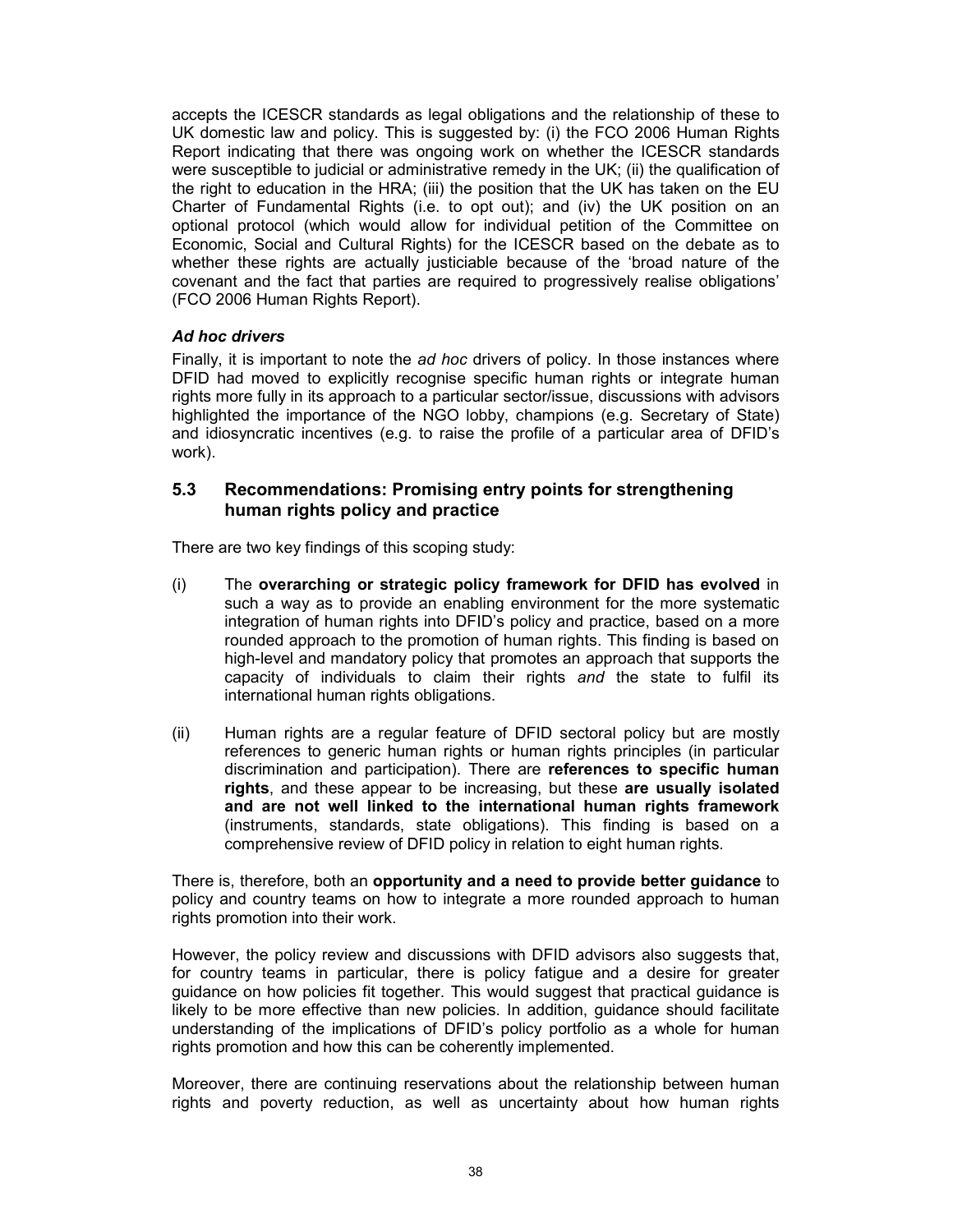promotion – particularly an approach that gives equal weight to the international human rights framework and state obligations – can be implemented in practice. This would suggest that efforts should be made to generate better evidence about how the realisation of human rights – and, where possible, programmes that promote this – has practically contributed to poverty reduction. It would also suggest that the most effective strategy would be a selective one based on those entry points with most traction, beginning with areas where:

- DFID already has considerable experience;
- It is easiest to strengthen the linkage with the international human rights framework (because of the proximity of existing work to this) and with good effect; and
- Policy, evidence or experience suggests there is a strong relationship between human rights and poverty reduction.

A twin-track approach to supporting policy and country teams to implement a more rounded approach to human rights promotion is therefore recommended. This twin-track approach would seek to provide clarification of current (UK and DFID) policy in relation to human rights; and support the effective and coherent implementation of this policy.

## Clarification of policy

In providing clarification of current (UK and DFID) policy in relation to human rights (position, approach, priorities, mandatory requirements), there is a particular need to:

- Conduct further research looking specifically at the position of the UK vis-àvis human rights and government coherence on human rights (including the FCO but also other key departments e.g. DCLG, DEFRA).
- Further clarify what the UK's international legal obligations and the HRA mean for DFID human rights policy and practice based on appropriate legal advice.
- Clarify what UK and DFID policy as a whole means for DFID's position on human rights (including its relationship to poverty reduction) and what this means for DFID's approach to the promotion of human rights (including what is new about this approach). A clear and consistent message is important.
- Assess the implications this has for the suitability of the current Human Rights TSP as a guide to how DFID fulfils its commitments to integrate human rights into its work and the importance of this to its poverty reduction objectives.

#### Implementation of policy

Support for effective/coherent implementation of human rights policy should occur in the following strategic areas:

- Promote greater understanding of and familiarity with the international human rights framework and state obligations, including how this relates to activities to support individuals to claim their rights (e.g. empowerment, participation and inclusion activities). This will enable DFID to use the international framework as a constructive resource that can help provide greater coherence to its human rights policy.
- Provide practical guidance to country offices about how they can implement the mandatory policy requirements (with respect to human rights) arising from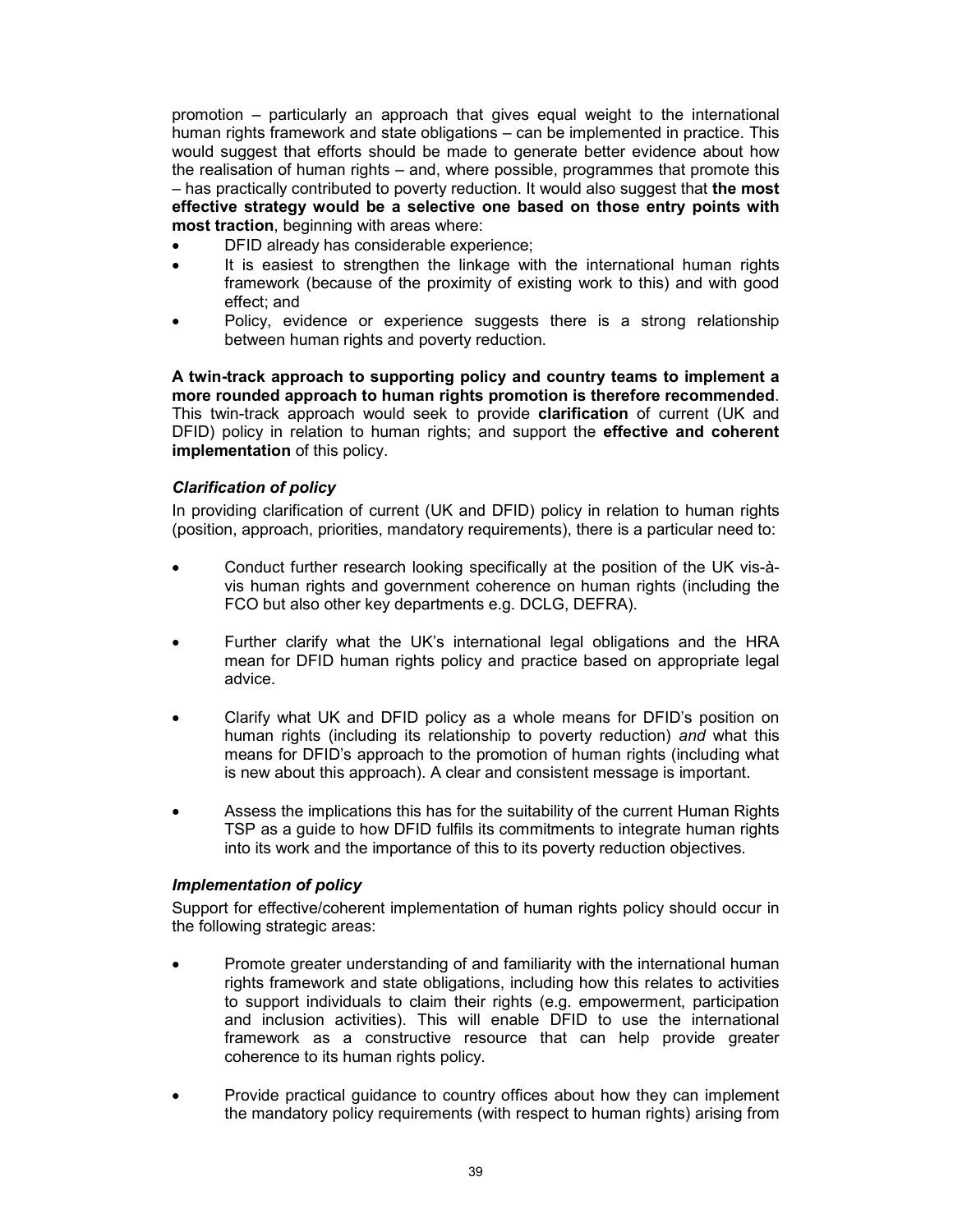the Conditionality Policy, Country Governance Analysis and the 2006 White Paper. For instance,

- $\circ$  Guidance to provide further clarification on the implementation of the Conditionality Policy (e.g. as a supplement to the Conditionality 'How To' Note), covering issues such as: type of conditions that might be attached to country programmes in relation to human rights; how progress on human rights will be weighed against the other two partnership commitments; what would constitute a significant violation of the commitment to human rights (e.g. whether this mainly relates to civil and political rights); implications of the UK endeavouring to ensure that its own policies do not impede ability of states to fulfil their human rights obligations; and implications of 'shared responsibility' for human rights in terms of the compatibility of policy instruments intended to promote poverty reduction and those to promote human rights realisation.
- $\circ$  The Conditionality Policy and CGA both require that country offices are provided with tools to assess a country's human rights record and benchmark/measure a state's progress in their fulfilment of their human rights commitments. These are two distinct activities and it must be recognised that the second is particularly challenging, particularly in relation to economic and social rights.
- $\circ$  Support to country offices in moving from the CGA to strategic decisions about whether and how to assist partner governments in making progress in relation to their human rights commitments, through both positive programmatic support and political dialogue.
- Identify strategic areas (based on the three criteria above) to focus efforts to support policy implementation. Demonstrating the importance and practical value of human rights in these strategic areas, where possible through collaboration with country offices and existing programmes, should create greater human rights buy-in within DFID and provide a basis for work in more contested areas. Two strategic areas in particular emerge from this study:
	- $\circ$  Human rights, equality and non-discrimination are perhaps the most ubiquitous in the international human rights framework (a feature of all instruments and the focus of CEDAW and ICERD). They are also common themes in all the policy documents, partly since there seems to be some consensus that exclusion and discrimination are major causes of poverty. It could be argued that equality and non-discrimination are particularly relevant in relation to economic and social rights in developing countries as they establish the state's obligation to ensure equitable access to public services (i.e. service provision may be weak relative to more developed countries but it should still be equitable). As such, there are clear gains to be made from strengthening linkages with the international human rights framework and from communicating, what DFID is already doing to fulfil these rights. Women's rights and gender equality should be a priority here, because of their status within the MDGs and DFID's work, the 2006 White Paper and the 2006 Equality Act, and the underutilisation of the international human right framework in the Women's Empowerment TSP (and the Girls' Education TSP, for example).
	- o Human rights, good governance and democratic politics: The 2006 White Paper provides an important entry point for demonstrating the importance of human rights to poverty reduction. Good governance and democratic politics lead to the realisation of human rights, but are not possible without respect for human rights, particularly civil and political rights. In addition, accountability has emerged as a priority theme for DFID and human rights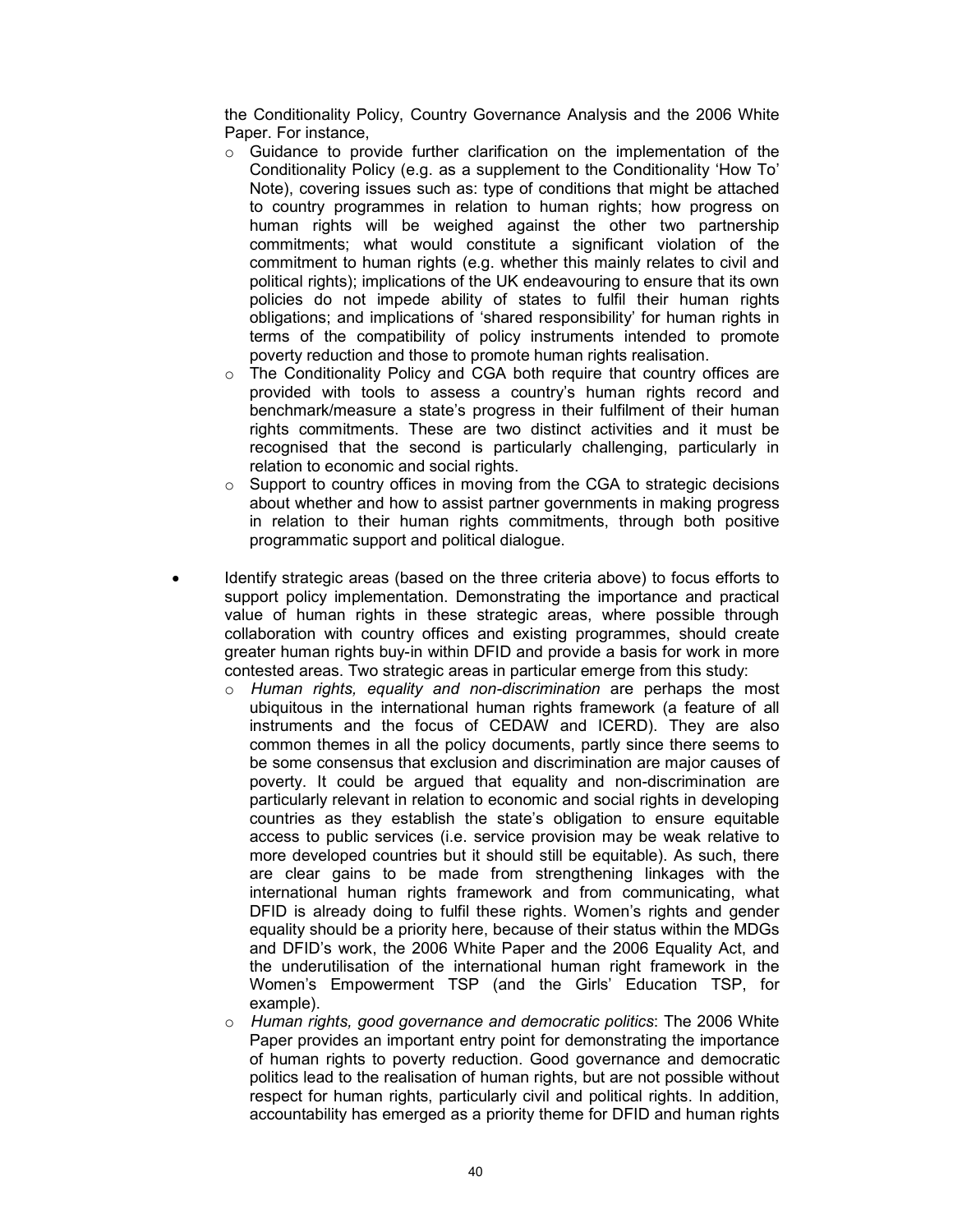can be used to emphasise that the state has obligations for specific entitlements that they should be held accountable for. Human rights standards can therefore be used to link the governance agenda and sectoral work (e.g. emphasising accountability in relation to specific entitlements, use of more detailed provisions to guide actions needed to fulfil obligations). Rule of law and access to justice, an established DFID area of work, are of particular relevance, given that they help citizens claim their rights through domestic judicial and quasi-judicial processes. Human rights can also be used as a vehicle to discuss issues such as the importance of specific entitlements to the social contract between statesociety and taxation.

A rounded approach to human rights can bring together traditional concerns of both social development and governance advisors and make real DFID's commitment to work on both the 'demand' and 'supply' sides of governance. For DFID in this area, there is senior management commitment, considerable experience and capacity, demand from country offices and an opportunity to use human rights to show the relationship between different policies. Finally, collaboration and policy coherence with the FCO is potentially less challenging, because civil and political rights are less contested and because DFID and FCO have common priorities.

- Where possible, build on and integrate with other forms of assessments and guidance to avoid further proliferation. For instance, it is likely to be confusing for country offices to be asked to conduct a CGA, gender and social exclusion assessment and a human rights assessment. Given their workload, it is also likely that many will not undertake those that are not mandatory. In this instance, a more fruitful approach may be to work with the teams responsible for the CGA and Conditionality Policy to strengthen its human rights analysis and guidance, and to offer support to country offices trying to put the guidance into practice.
- Where possible, adopt a bottom-up approach of working collaboratively with interested country offices to generate evidence and practical guidance that can be shared with other country teams. Collaboration with other agencies at country level is also desirable.
- Finally, it is important to recognise that integrating human rights particularly an approach embedded in the international human rights standards – into DFID policy and practice is not simply a question of clarification, guidance or even evidence regarding the practical value of human rights. It is also a question of culture and values. Domestically, the UK does not have a strong human rights culture (legal protection of human rights in domestic law, as evidenced by the HRA – the first of its kind – only came into force in 2000) and this has implications for the culture of its public authorities and for general understanding of human rights. The HRA requirement that all public authorities build a culture of respect for human rights will therefore necessarily be an incremental and long-term process.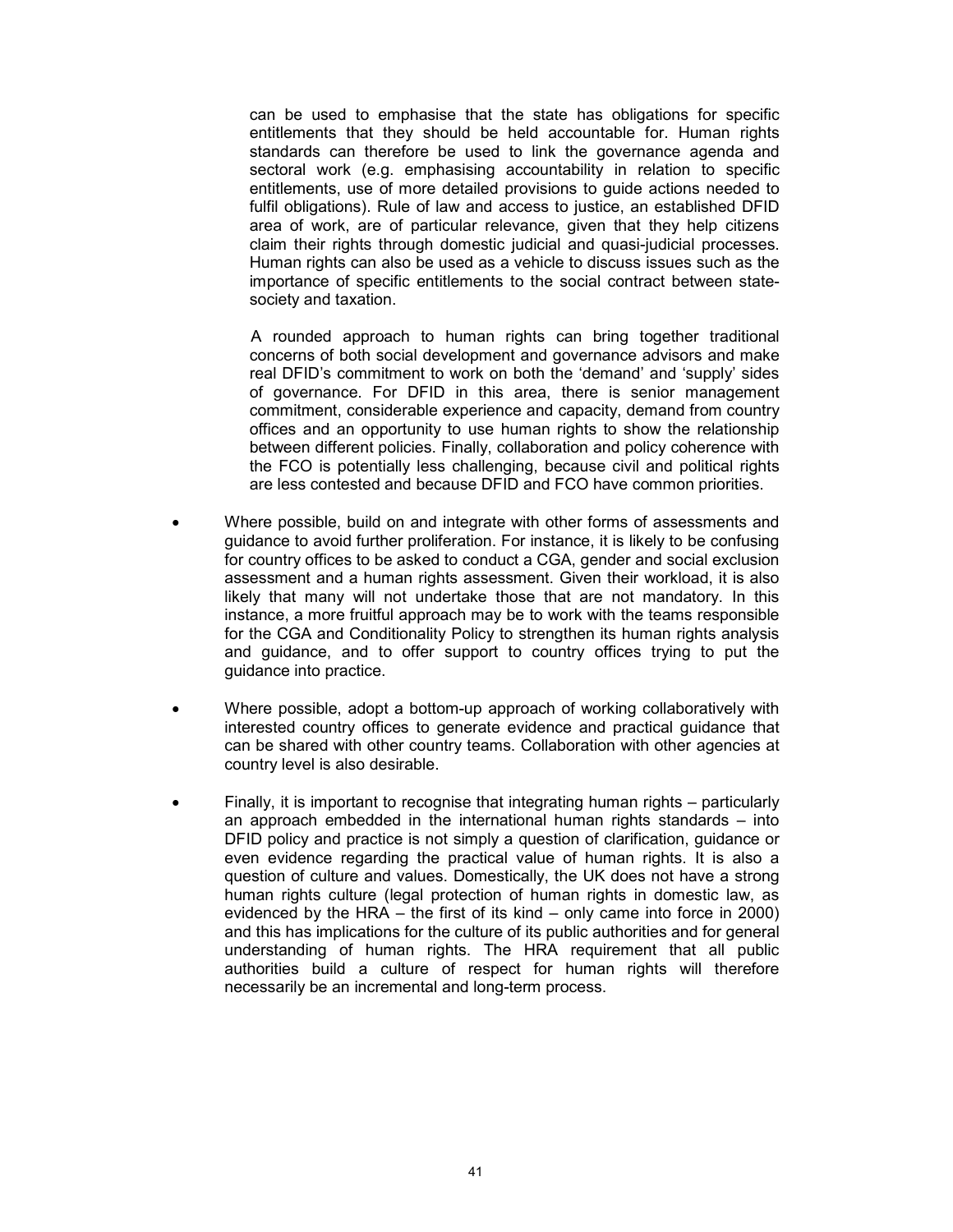# Annex 1: Detailed Review of Eight Human Rights in DFID

This annex supplements Section 4, reviewing DFID policy on eight specific human rights: political participation, health, education, adequate standard of living (including food, housing and water), social protection, women's rights, children's and youth rights, and the right to development. It does this by:

- Identifying relevant human rights standards based on the UDHR, which was unilaterally ratified by the United Nations General Assembly in 1948 and is regarded as common international law, and the six core human rights treaties;
- Reviewing relevant DFID documents to identify explicit (i) language of human rights and state obligations, and (ii) linkage of these with the international human rights framework (treaties, standards and other mechanisms).<sup>15</sup>
- Discussing DFID's coverage of the human right, the strengths of its approach and any gaps or anomalies (within the sector and in relation to others).
- Indicating areas of policy coherence and collaboration with the FCO.<sup>16</sup>

## Political participation

#### Relevant human rights standards

#### UDHR Article 21

(1) Everyone has the right to take part in the government of his country, directly or through freely chosen representatives.

(2) Everyone has the right of equal access to public service in his country.

(3) The will of the people shall be the basis of the authority of government; this will shall be expressed in periodic and genuine elections which shall be by universal and equal suffrage and shall be held by secret vote or by equivalent free voting procedures.

#### ICCPR Article 25

Every citizen shall have the right and the opportunity, without any of the distinctions mentioned in article 2 and without unreasonable restrictions:

(a) To take part in the conduct of public affairs, directly or through freely chosen representatives;

(b) To vote and to be elected at genuine periodic elections which shall be by universal and equal suffrage and shall be held by secret ballot, guaranteeing the free expression of the will of the electors;

(c) To have access, on general terms of equality, to public service in his country.

#### ICCPR Article 2

1. Each State Party to the present Covenant undertakes to respect and to ensure to all individuals within its territory and subject to its jurisdiction the rights recognized in the present Covenant, without distinction of any kind, such as race, colour, sex, language, religion, political or other opinion, national or social origin, property, birth or other status.

#### Document review

 $\frac{1}{2}$ 

The 2006 White Paper, Eliminating Poverty: Making Governance Work for Poor **People**, sets out how the UK government will deliver on the promises it made at the 2005 G8 Summit. The overarching theme of the White Paper is governance, both global and national. In relation to national governance, the key message is that: (i) 'whether states are effective or not … is the single most important factor that determines whether successful development takes place', and (ii) state effectiveness

 $15$  The document review was supplemented by an interview with the appropriate DFID advisor and information from these interviews is included as relevant.

<sup>&</sup>lt;sup>16</sup> This discussion of collaboration is based on the interview with the relevant DFID advisor and a group interview with FCO advisors from HRDGG (a more general discussion of coherence as a driver of work on human rights within DFID and with the FCO will be provided in the concluding section).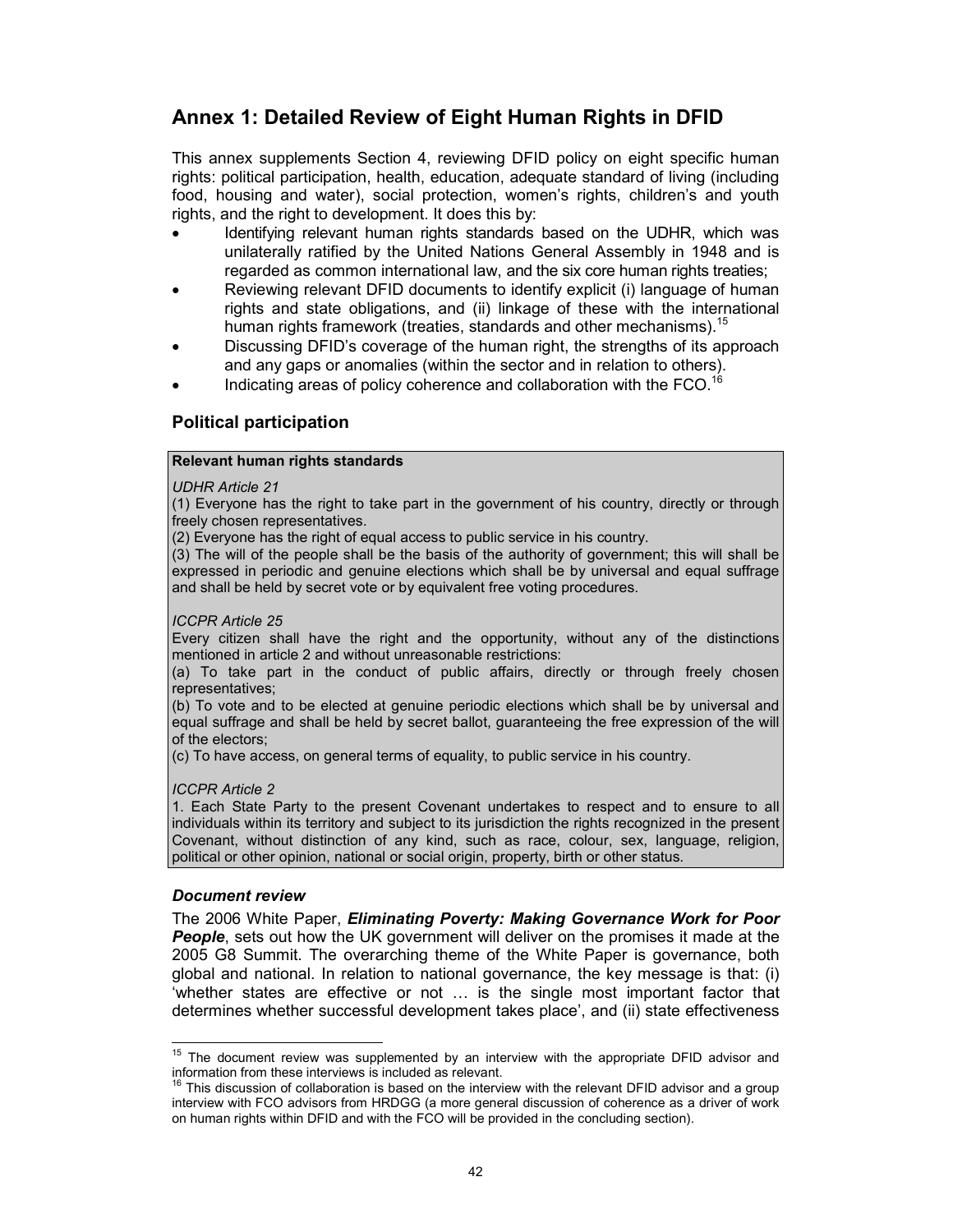requires good governance, which is described in terms of the framework of state capability, accountability and responsiveness (p.8). The principal chapter on governance and state effectiveness opens by making reference to the 'aspirations enshrined in the UDHR and Millennium Declaration' (p.52). Democracy and elections are presented as elements of good governance and there are direct references to rights being an element of responsiveness (whether government upholds the rights of citizens) and accountability (in particular the opportunity to change leaders by democratic means).

The 2007 Policy Paper, Governance, Development and Democratic Politics, expands on the central message of the White Paper about governance and effective states and elaborates what these policy commitments mean for DFID. The relationship between human rights standards and state obligation is explicitly stated: 'States that ratify the main human rights treaties on economic, social, cultural, civil and political rights undertake to respect the human rights of everyone living within their jurisdiction' (p.31). The right to political participation is only specifically referred to once (as an example of a human right that is critical to poverty reduction); however, human rights are consistently referred to regarding the core themes of accountability, responsiveness and democratic politics. This includes the recognition that accountability is only possible 'where there is respect for civil and political rights, including transparency and access to information' (p.16). $^{17}$  In addition, nondiscrimination, equitable provision of rights and services and the opportunity to participate are presented as integral elements of responsiveness. The need to address gender inequality is also frequently mentioned.

The paper also elaborates on DFID's understanding of democratic politics, which relate directly to elements of Article 25 of the ICCPR and other rights fundamental to the realisation of the right to participate in public affairs and democratic politics. Democratic politics – couched in terms of both 'freedoms to' and 'freedoms from' – are presented as a 'set of values that recognise individual and collective human rights and freedoms' (p.19), rather than a specific set of institutions. They require:

- A system where government decisions over policy are vested in elected representatives.
- Free, fair and frequent election of these representatives.
- Freedom of expression: where citizens have rights to express their voice.
- Access to alternative sources of information e.g. a free media.
- Freedom of association e.g. where citizens have rights to form and join independent associations for participation in organising and influencing state policy and practice.
- Inclusive citizenship where no one is excluded or discriminated against.

These underlying components of democratic politics correspond to specific civil and political rights but are not explicitly presented in the paper as human rights which are rooted in human rights standards and which states have an obligation to fulfil. There is also a specific section on 'Realising Rights and Freedoms', presented as one of six outcomes of state effectiveness that positively contribute to economic and social development. It is argued that effective states promote, realise and protect human rights, empower their citizenry and protect them from abuse of their human rights. It is said that DFID 'support governments in fulfilling their human rights obligations, and strengthening participation and inclusion in their societies. This forms a core part of our governance work' (p.31).

 $\frac{1}{2}$  $17$  UN Special Rapporteurs are also highlighted as an example of a body that is 'crucial for encouraging governments to meet their human rights obligations' (p.32).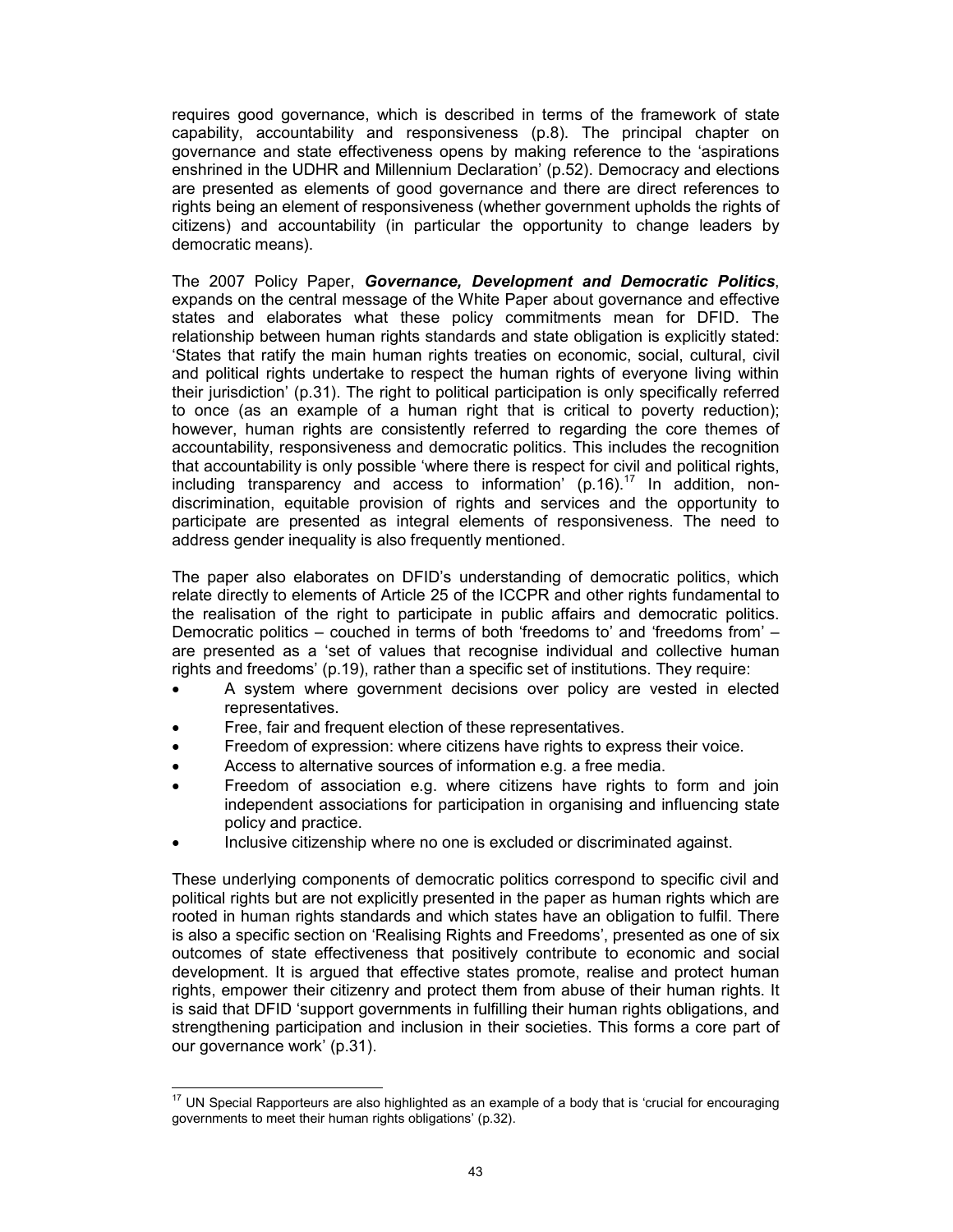The 2001 TSP, Making Government Work for Poor People, outlines DFID's strategy for addressing poverty and meeting the IDTs based on seven core 'capabilities'.<sup>18</sup> This document also refers to human rights throughout in terms of their role in strengthening governance, including the most explicit discussion of – mainly civil and political – rights. One of the seven key governance capabilities outlined is consistent with the concept of the right to political participation, that is: 'to operate political systems which provide opportunities for all people … to organise and influence state policy and practice'. This section states that: 'Human rights conventions affirm that all people are entitled to participation in government, either directly or through freely chosen representatives' and that 'This right is supported by the fundamental freedoms of speech and association, and equal and universal suffrage in periodic and genuine elections' (p.11). The UDHR is given as the source of these rights.<sup>19</sup> Although the discussion in the TSP highlights the importance of these rights and freedoms (to better governance and state capability to meet the IDTs), it does not root this discussion in the international human rights treaties and therefore specific state obligations.

## Analysis of the use of the human rights framework and standards

The international human rights instruments do not include a 'right to political participation' as such. Rather, Article 25 of the ICCPR (and Article 21 of the UDHR) establish that state parties have a legal obligation to guarantee rights that provide the basis for citizens to participate in public affairs, both directly (e.g. through employment in public service) and through representatives, whom citizens have the opportunity to elect at genuine periodic elections on the basis of universal and equal suffrage and secret ballot. Combined with Article 2 of the ICCPR, this establishes that political participation must be inclusive and that the state has obligation to ensure that the right is realised for all and is not subject to discrimination. Further, the ability of individuals to exercise the rights established by Article 25 is dependent on the realisation of other human rights, such as the right to freedom of expression, association and information. This is a concrete demonstration of the importance of the principle of the indivisibility and interdependence of human rights.

The promotion of greater and more inclusive participation is an important theme and focus of activities in many areas of DFID's work, because of its position that the following are central to reducing poverty:

- Improving equitable access to goods, services, opportunities and rights for marginalised and vulnerable people.
- Increasing the ability of poor people to participate in decision-making process, and development processes more generally.<sup>20</sup>
- Increasing voice and accountability as part of a multidimensional understanding of poverty that includes lack of power, influence and redress as well as the absence of material assets.

Democratic politics and political participation are consistent themes in the three governance-related documents, demonstrating the evolution of DFID's thinking here, in particular the increased focus on the themes of accountability, responsiveness and democratic politics. As argued in Section 2.3, this facilitates a more balanced approached to political participation that brings together measures to increase the

 $\overline{a}$  $18$  TSPs are not officially policy documents but do outline DFID's strategy for meeting the policy commitments established by the 2000 White Paper.

<sup>&</sup>lt;sup>19</sup> The same footnote also indicates that DFID's approach to promoting human rights is provided in the Human Rights TSP.

<sup>20</sup> It is this position that underpins the approach taken in the Human Rights TSP, i.e. the interpretation of a HRBA as empowering people to enable them to influence decisions that affect their lives, hence the emphasis on human rights principles, in particular inclusion and participation.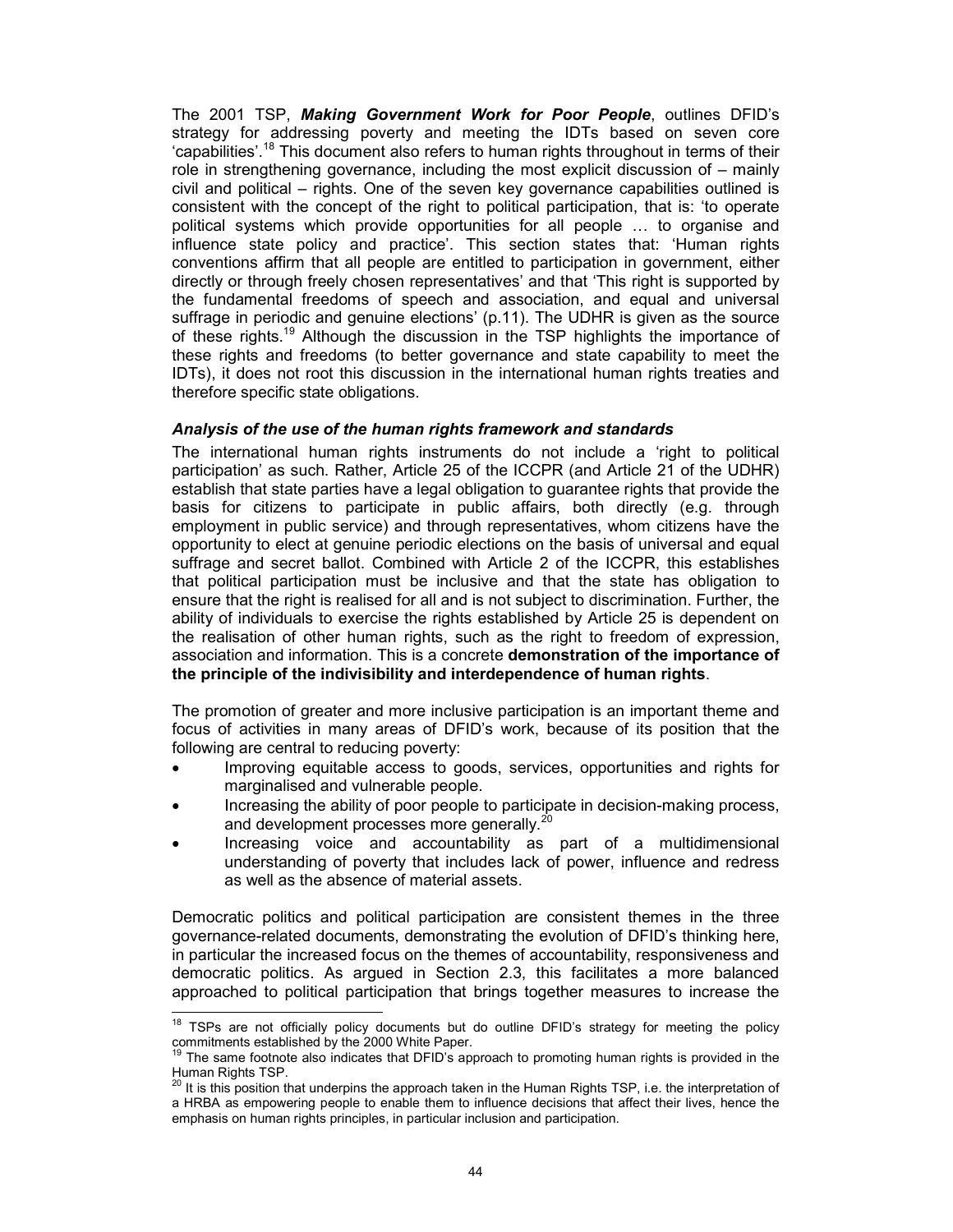participation of marginalised groups (as rights-holders) with those that recognise the role of the state (as duty-bearer) in facilitating or constraining political participation.

Themes such as accountability, responsiveness and democratic politics clearly encompass elements of Article 25 of the ICCPR. They also provide a platform for discussion of the importance of other – mainly civil and political – rights to the ability of individuals to participate in political and policy processes, and the importance of political participation to their ability to hold the state to account.<sup>21</sup> This is particularly the case in the 2007 Governance and Democratic Politics Paper. However, although human rights are frequently referred to – and in the 2007 document also state obligation – this is not explicitly or clearly related to specific human rights standards (apart from generic references to human rights instruments). $^{22}$ 

Human rights are therefore a prominent theme, but the treatment of them is not grounded in an explicit recognition of state obligations for specific standards. This is a missed opportunity, for example, in terms of:

- Strengthening the legitimacy of statements about political participation and democracy, for instance by highlighting that this legitimacy emanates from the fact that states freely sign up to internationally agreed treaties and therefore have a legal duty to fulfil the standards/rights these treaties give rise to and ensure that they are codified in national constitutions.
- Highlighting the role of entitlements within the social contract between state and citizen, for instance that human rights constitute a set of entitlements that citizens (rights-holders) can claim from the state (duty-bearer) and can hold them to account if they do not fulfil their obligations to uphold such rights.
- Related to this, strengthening arguments about the role of accountability in the state-citizen relationship, for instance by identifying specific standards that states are accountable for and the source of these in international human rights treaties.

The discussion of governance and democratic politics also does not capitalise on the opportunity to stress that the realisation of rights is not only more likely in states that are capable, democratic, accountable and responsive but that these characteristics (in particular the latter three) are in the main not possible without respect for human rights. Doing so would enable a more coherent argument to be made about the importance of human rights to development outcomes, including poverty reduction (i.e. the arguments that governance is central to development and that human rights underpin good governance). The 2007 document, where the arguments about democratic politics and good governance are most developed, also does not explicitly discuss either the interdependence of human rights or the importance of economic and social rights to meaningful democratic participation.

 $21$ In fact, human rights language and use of the international framework is more prominent and consistent (in terms of use in each of the documents) within these documents than in the other sectors/rights reviewed, with the exception of the UK statement on the Human Right to Water.

As noted, only the 2001 Governance TSP specifically states that the international conventions establish the right to take part in the conduct of public affairs but even this document does not refer to specific standards. One reason for this is that the 2006 White Paper and 2007 Governance and Democratic Politics Paper are not intended for a specialist audience and therefore avoid overly technical language. They also provide an umbrella for a set of ideas and therefore do not provide scope for specific discussion of political participation (interview). In comparison, the Governance TSP is intended for use by Governance Advisors (including being used to establish core competencies, for induction purposes, etc.) and therefore provides the scope for more technical language. Also note that the Human Rights TSP is still being used and is supplemented rather than superseded by the recent governance paper (interview).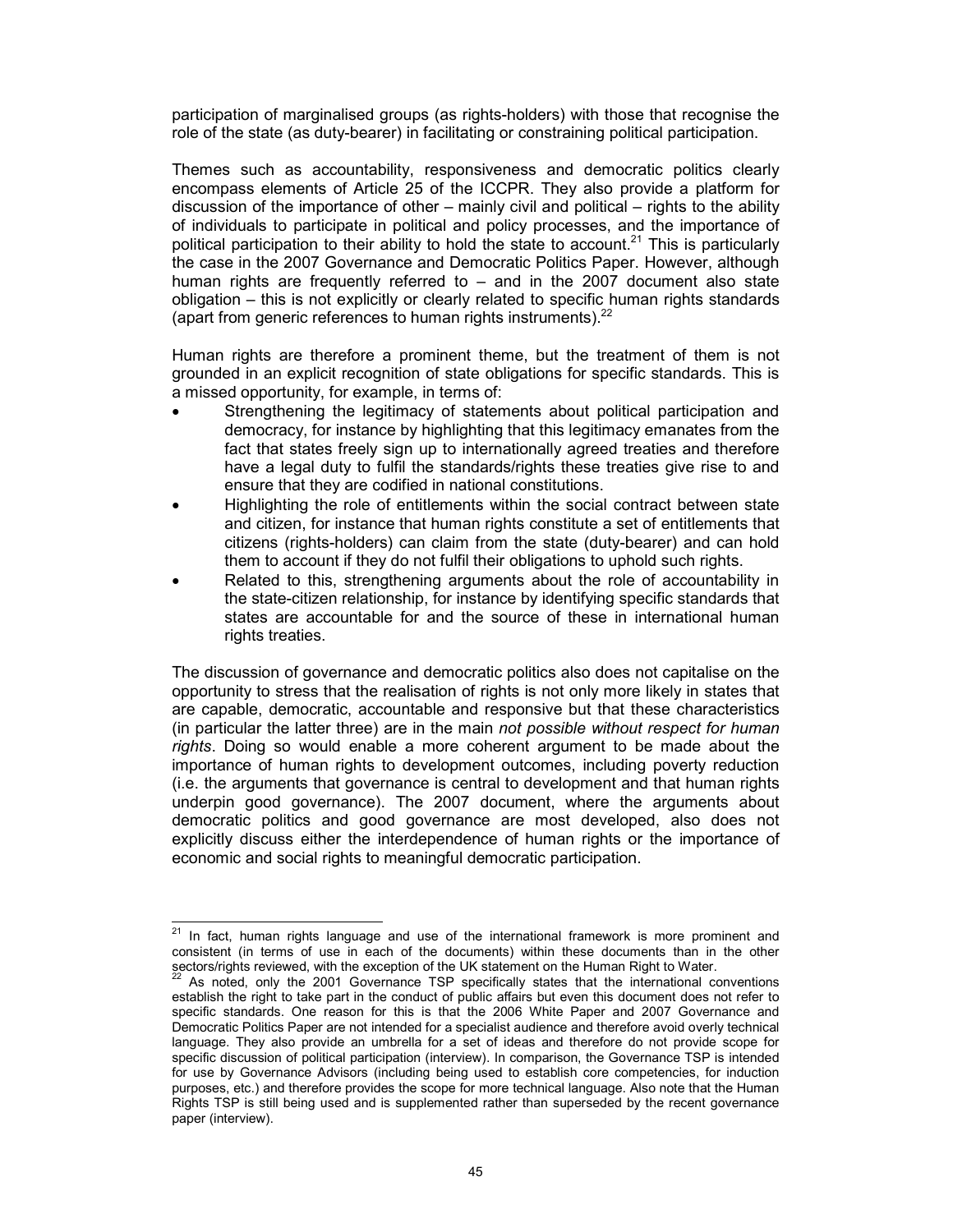#### Working with the FCO and others

Governance generally, and political participation and democracy specifically, are areas where DFID and the FCO have mutual interests and objectives, providing good entry points for cooperation. As a result of the 2006 White Paper, and the commitment to put governance at the heart of DFID's work, a good deal of DFID's policy work over the past year has focused on issues relating to governance. The promotion of human rights, good governance and democracy is part of the FCO public service agreement and it is currently working on policy and guidance documents in this area e.g. a democracy policy. There are also clear commonalities in the FCO priority themes in this area (e.g. development of pluralist political systems and effective parliamentary institutions) and DFID's concerns. In practical terms, the human rights work of the FCO is effectively concentrated on civil and political rights, including in-country, and this is also an area where DFID has capacity because of its relatively large governance cadre.

There are apparent differences in the FCO and DFID's conception of democracy/democratic politics. DFID's official position is that democratic politics are the best means of achieving various things, including the realisation of rights, but that democratic politics are grounded in a set of values and principles rather relating to a specific set of institutions (DFID, 2007b). The speech given by Ian McCartney (FCO) at the launch of the DFID's Governance, Democratic Politics and Development paper suggested that the FCO position is more explicitly normative and prescriptive (e.g. in relation to human rights standards and state obligations) and includes a clearer equation of good governance with democracy (interview).

The FCO is the official lead on civil and political rights in UK external relations and it was suggested that the FCO is active in this area at the level of in-country work, particularly around elections. DFID also has electoral support programmes in some countries. No specific examples of collaboration with the FCO around political participation and democracy were given during the interview, but instances of such collaboration do exist. The FCO has also developed toolkits for UK Embassies to promote respect for the rule of law and democratic principles/values. It encourages both DFID and FCO missions to use these in order to assess the situation in the host country and provide guidance on the development of a rule of law and democratic governance action plan. As noted, the FCO is also currently developing a democracy policy paper. It was reported that DFID is working with FCO to try to reach common position but that this will not be a joint policy paper (interview).

## **Health**

#### Selection of relevant human rights standards

#### ICESCR Article 12

1. The States Parties to the present Covenant recognize the right of everyone to the enjoyment of the highest attainable standard of physical and mental health.

2. The steps to be taken … shall include those necessary for:

(a) The provision for the reduction of the stillbirth-rate and of infant mortality and for the healthy development of the child …

(d) The creation of conditions which would assure to all medical service and medical attention in the event of sickness.

#### ICESCR General Comment 14

8. The right to health is not to be understood as a right to be *healthy*. The right to health contains both freedoms and entitlements. The freedoms include the right to control one's health and body, including sexual and reproductive freedom, and the right to be free from interference, such as the right to be free from torture, non-consensual medical treatment and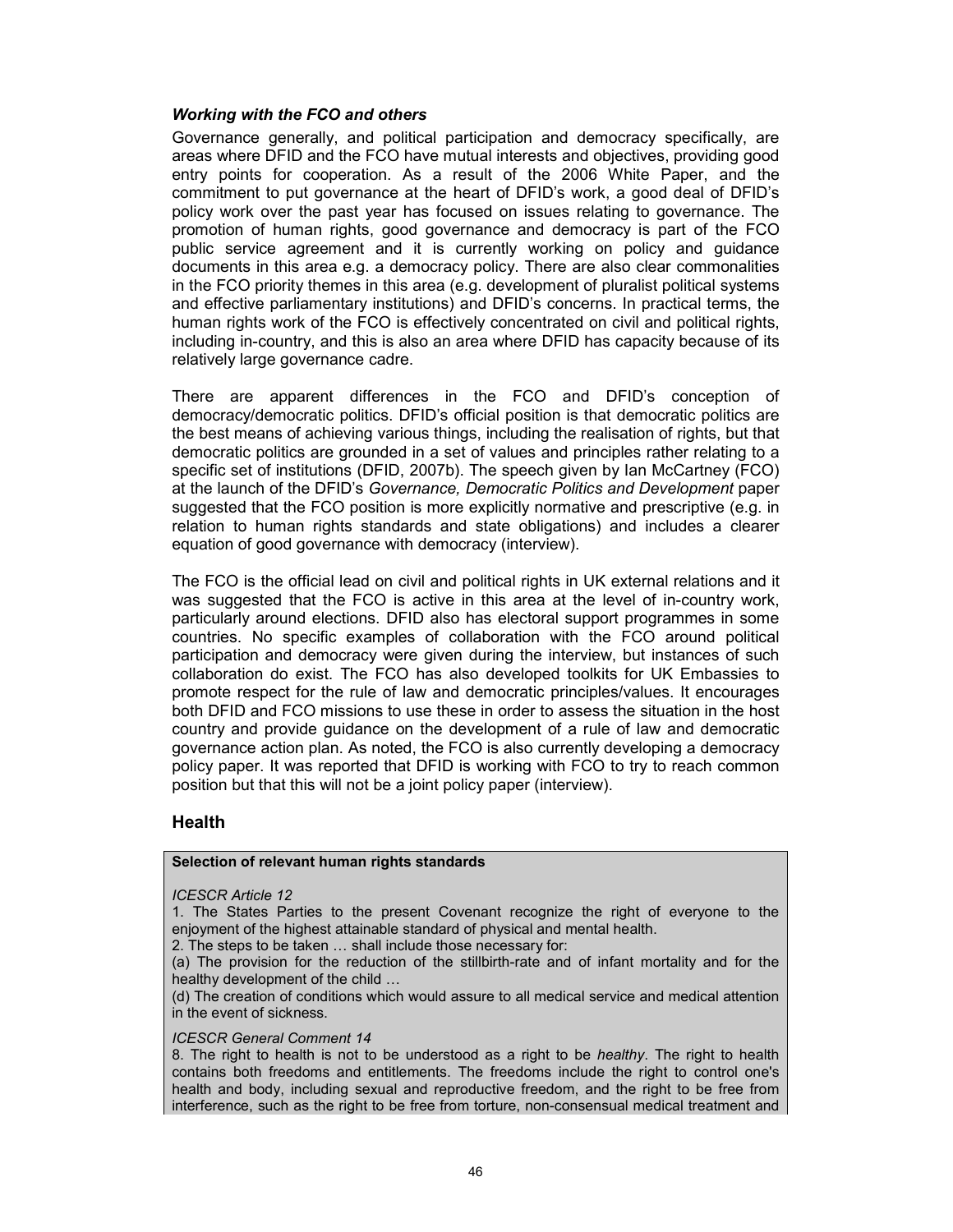experimentation. By contrast, the entitlements include the right to a system of health protection which provides equality of opportunity for people to enjoy the highest attainable level of health.

#### CRC Article 24

1. … States Parties shall strive to ensure that no child is deprived of his or her right of access to such health care services.

2. States Parties … shall take appropriate measures …:

(b) To ensure the provision of necessary medical assistance and health care to all children with emphasis on the development of primary health care;

(c) To combat disease and malnutrition …;

(f) To develop preventive health care, guidance for parents and family planning education and services.

CEDAW Article 12

1. States Parties shall take all appropriate measures to eliminate discrimination against women in the field of health care in order to ensure … access to health care services, including those related to family planning.

2. … States Parties shall ensure to women appropriate services in connection with pregnancy, confinement and the post-natal period, granting free services where necessary, as well as adequate nutrition during pregnancy and lactation.

## Document review

The 2006 White Paper includes a chapter on 'Investing in People' that explicitly states that 'All human beings have a right to … health' as set out in the UDHR and Millennium Declaration. This statement is made within the context of DFID's commitment to accelerating support to four essential public services (education, health, water and sanitation, and 'social protection'), which it believes are needed to accelerate faster progress on the MDGs. The specific section on health does not reiterate the right to health but does include commitments to: (i) help partner countries to abolish user fees for basic health services, and help them tackle other barriers to access including discrimination against women; (ii) support to international efforts, led by UNAIDS, to achieve the goal of universal access to comprehensive HIV prevention programmes, treatment, care and support by 2010; and (iii) support access to sexual and reproductive health services and rights, especially for girls.

The 2007 policy, **Working Together for Better Health**, outlines DFID's strategy for supporting developing countries to improve the health of their people and reach the MDGs. This document therefore establishes the overarching strategy for the health sector, updating the 2000 Health TSP, and opens with a quote from the WHO constitution: 'the enjoyment of the highest attainable standard of health is one of the fundamental rights of every human being without distinction of race, religion, political belief, economic or social condition'. DFID's health strategy is structured around the health MDGs and DFID's related commitments. Of particular relevance are:

- MDG5 (maternal health), which states that a needs-based approach to women's health needs to be 'complemented by greater attention to women's rights – so that women can make their own choices and have access to services' (p.14). Reference is also made to the international commitment made at the 1994 International Conference on Population and Development to promote sexual and reproductive health and rights.
- MDG6 (combat HIV and AIDS, malaria and other diseases), which recognises that women, girls and vulnerable groups suffer disproportionately from these diseases because 'gender inequality and discrimination against vulnerable groups means they don't have control over the sexual and reproductive aspects of their lives, nor access to the right health care. Halting the spread of the epidemic will only come with increased action on human rights and gender equality.' (p.16).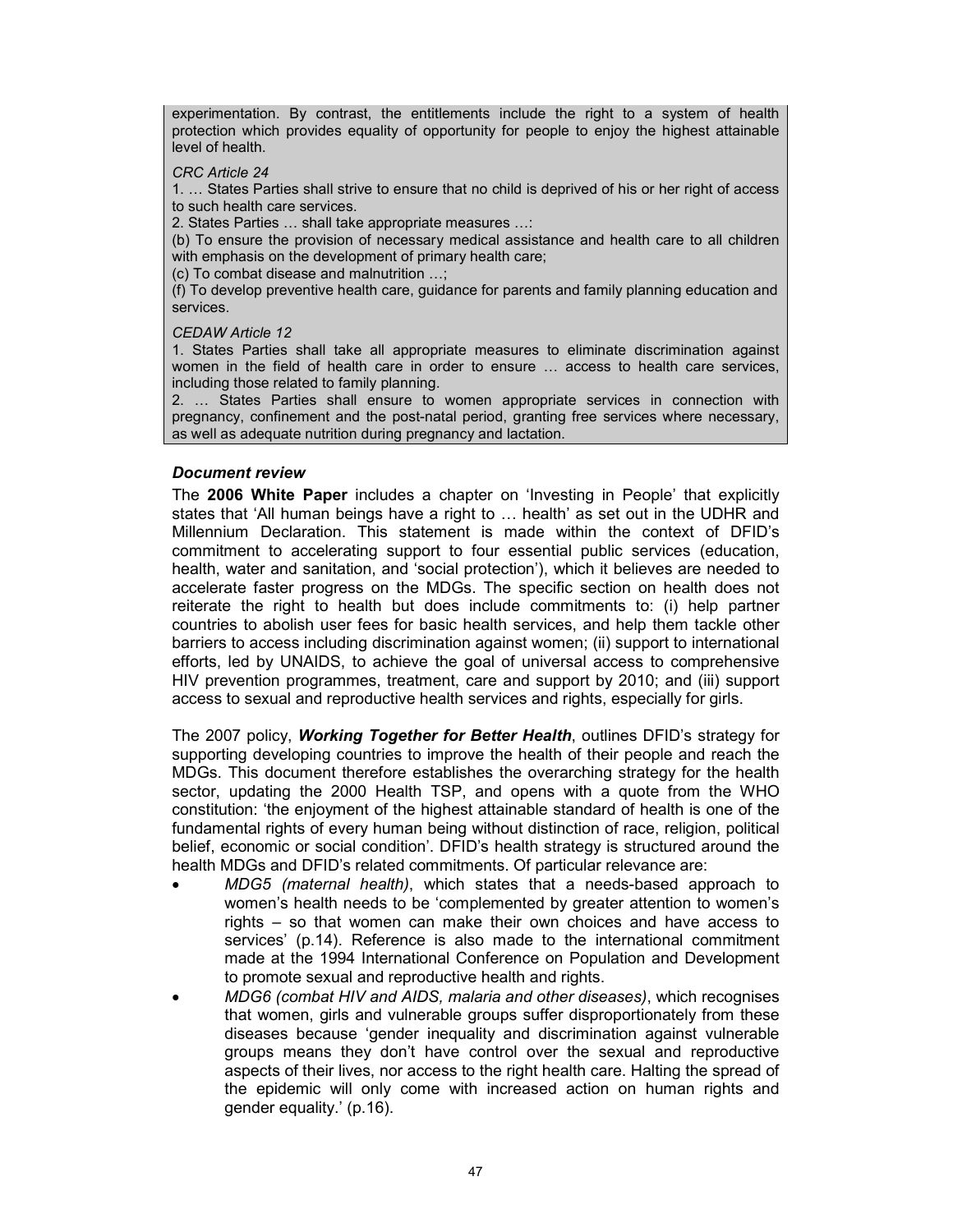Also, the importance to the MDGs of combating gender discrimination, empowering women, improving the status of girls and increasing gender equality and rights is taken up in different places within the health strategy but in particular in relation to maternal health and HIV/AIDS.

However, the discussions in these sections are not linked to international human rights standards (for instance, there is no mention of either CEDAW or ICESCR) or state obligations for these human rights.

The health strategy identifies four DFID priorities in supporting better health for poor people, including 'the expansion of access to basic services'. The linkage is made between good governance and the delivery of improved health services, including the need to address social barriers and exclusion, to raise awareness of entitlements and support people to hold providers to account. The importance of gender equality is specifically highlighted. The statement is made that 'evidence-based, effective public health approaches must be promoted while individual rights are protected' and that 'culture, gender norms, political and religious beliefs must also be considered as they influence the design and delivery of policies and services' (p.41). Nevertheless, DFID's commitment to challenge gender inequality (e.g. Gender Equality Action Plan), to champion sexual and reproductive health rights and to promote comprehensive and effective HIV prevention services is reiterated. There are only two explicit references to human rights (in opening quote and the one relating to addressing HIV/AIDS given above). Rights are only used in other places in the document with reference to women's rights and sexual and reproductive rights.

The 2004 strategy document, Reducing Maternal Deaths, establishes DFID's strategy for meeting the MDG on maternal health, including priority actions. This does not refer to the right to health but does makes explicit reference to the 'right to be free of avoidable maternal death and disability, as required under several human rights conventions' (p.4), and to the role of the international community in supporting countries to uphold this right. One of the four priority actions is 'addressing wider barriers to access' and the discussion within this section includes references to discrimination and exclusion and the absence of 'legal and social rights' as obstacles to access. It also says that there is a 'need to define maternal mortality reduction in terms of human rights as well as health' and that the roots of these avoidable deaths lie in 'inequitable access to care, a sign of denial of women's rights … maternal morality ... is a good indicator of the extent to which a health system is rights-based' (p.14). Legislation is highlighted as one important means of addressing this. The section on the action that DFID will take says that: 'Alongside strengthening of health systems, we need to address the barriers to maternal health in the wider environment. This will include raising the profile of maternal health as a way to promote the status and rights of women'. However, while maternal mortality is presented as being a result of a violation of rights, human rights standards are not used to frame the discussion of practical steps to improve maternal health. For instance, the discussion of hospital facilities or family planning is not linked to the right to maternal services or the right to non-discrimination and equality of access.

This strategy is accompanied by the 2005 guidance document, **How to Reduce Maternal Deaths**, written explicitly to demonstrate how DFID country offices can practically use a HRBA to reduce maternal deaths. A human rights perspective is therefore the primary framework for this document (the only example of this in the documents reviewed) and human rights language is used throughout. The guidance is intended for non-specialists and specifically avoids overly technical or legalistic language. This guidance utilises the framework set out in the Human Rights TSP, seeking to show how the three operational principles (participation, inclusions and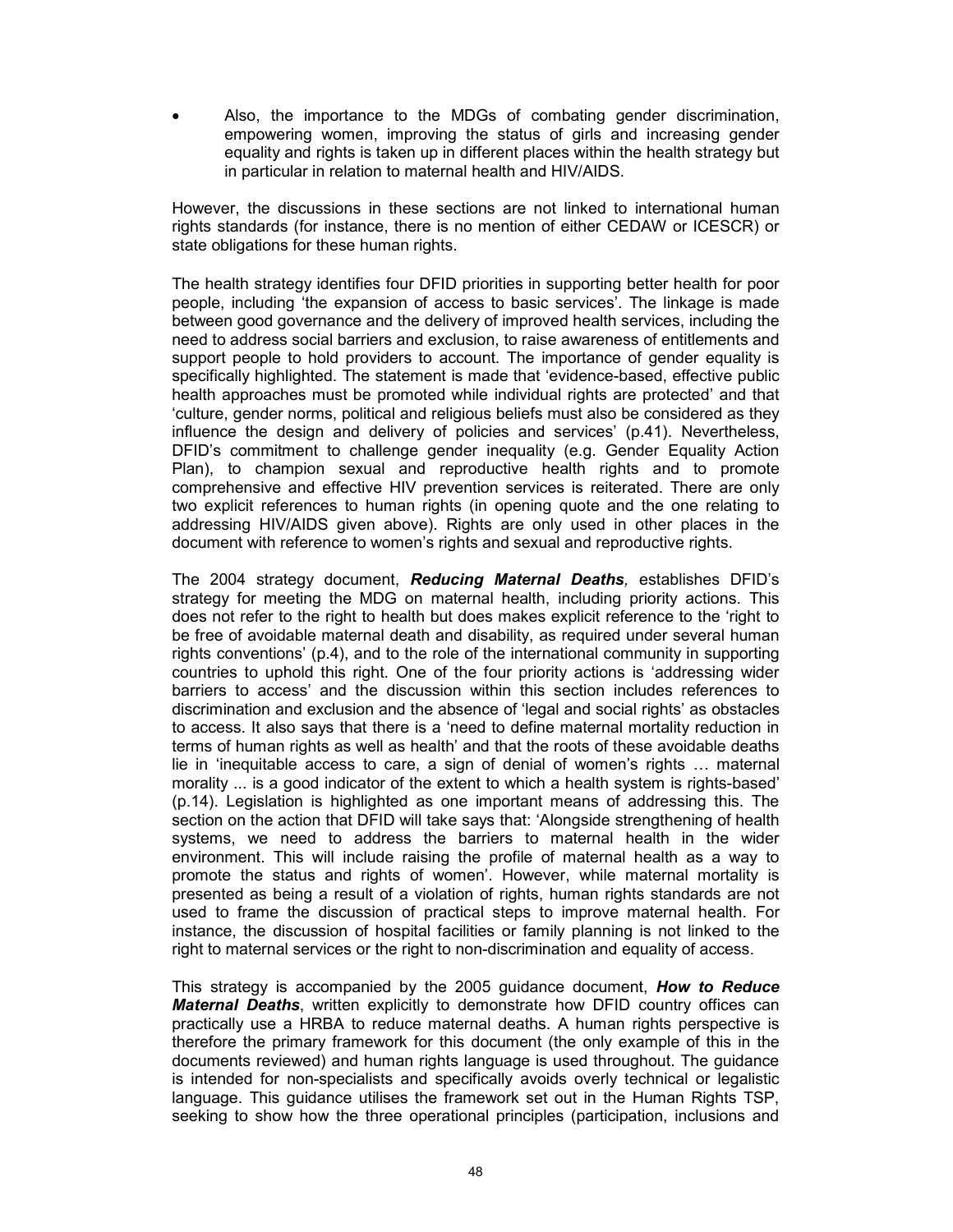obligation) can be used in practice to strengthen analysis, planning and implementation and add value to public health and health systems approaches. The use of the three principles means that the framework covers both actions to empower rights holders and those to improve state fulfilment of these rights (for example, the consistency of laws and national development plans with treaty obligations).

The guidance highlights some human rights standards relevant to maternal health, including the right to the highest attainable standard of health and those contained within CEDAW, stating that these are internationally agreed and give legitimacy to, and legal basis for, women's claims to maternal health. It does not make use of the more detailed measures set out in the relevant articles of the ICESCR and CEDAW, for instance the right of women to appropriate (free if necessary) services and nutrition during pregnancy. There is a section on increasing state accountability for maternal health, which explicitly states that 'Governments that have signed and ratified international human rights treaties have undertaken to respect, protect and fulfil the rights contained in the treaties, and to introduce these into national legislation' (p.8), including reference to treaty monitoring bodies. This includes a short discussion of the state's duty to progressively realise the right to health. The importance of a right-based approach in terms of focusing attention on inequalities in service provision and the need to address discrimination are stated (however, even this document does not explicitly present this as a right to non-discrimination which states have a duty to fulfil).

The 2004 Position Paper, Sexual and Reproductive Health and Rights,<sup>23</sup> sets out DFID's position on sexual and reproductive rights, forming the basis for planning and activities and complementing related documents (on HIV/AIDS, maternal deaths and the Human Rights TSP). This explicitly recognises sexual and reproductive health as a human right that is grounded in international standards (and provides detail of these with reference to all the main human rights conventions, including a box on specific rights). It also references the 1994 International Conference on Population and Development, which established goals and targets on health and rights for all by 2015. The violation of the right to sexual and reproductive health is presented as a barrier to sexual and reproductive health, and gender discrimination and other forms of exclusion as a factor underlying maternal deaths. DFID's commitment to the progressive realisation of human rights and to a right-based approach is restated, saying that that DFID will use a rights-based approach as one part of a four-tiered strategy to address social, cultural and economic barriers to sexual and reproductive health, with 'the realisation of gender equality, rights, accountability and equity everywhere' as one aim. Components of a rights-based approach are also described, and actions that can be taken under the three principles are outlined. This includes obligation but does not link this to human rights standards to state obligations.

The 2004 strategy paper, Taking Action, $24$  is a cross-UK government document setting out UK strategy for achieving stronger action (internationally and nationally) to meet internationally agreed targets on HIV/AIDS. It includes an explicit commitment to ensure that the 'needs and rights of women, young people … and marginalised groups are adequately addressed in the action we take' (p.1), to 'fund action that prioritises women, young people and vulnerable groups and focuses on human rights' and to support national strategies that 'priorities the needs and rights of

 $\overline{a}$  $^{23}$  Unlike the maternal health and HIV/AIDS strategies, the sexual and reproductive rights position paper does not have reporting requirements attached (interview).

This strategy is in the process of being updated and a public consultation is currently taking place. The new version includes a particular section on stigma and discrimination that utilises more specific rights language'. There is also an intention to better integrate the AIDS and sexual and reproductive right strategies (interview).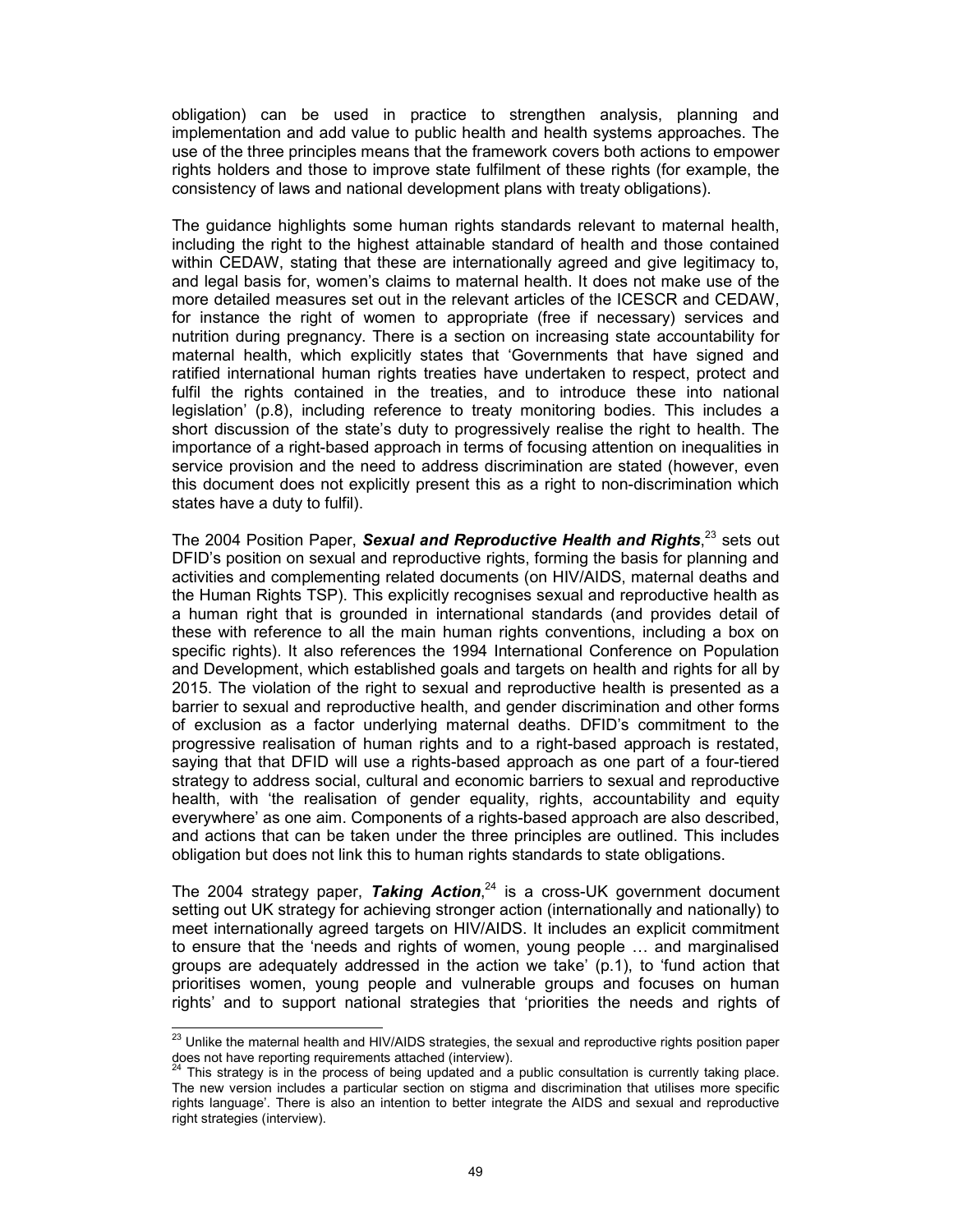women, young people, including orphans, marginalised and vulnerable groups' (p.2). There are also various commitments to working with UN, EU and other multilateral organisations to improve response. On actions to support national strategies, there is a specific section on human rights, which refers to the international human rights conventions and states that the UK government 'will concentrate on programmes that enable people, and especially poor people, to realise their human rights' (p.52). No specific reference to state obligations in the document. The role of stigma and discrimination in the prevalence of HIV/AIDS is also highlighted.

## Analysis of the use of the human rights framework and standards

The MDGs are the primary framework for DFID's policy and activities in the health sector.<sup>25</sup> As shown by the documents relating to the specific themes (e.g. sexual and reproductive rights, maternal health and, to a lesser extent, HIV/AIDS), this does not necessarily exclude the use of a human rights framework. However, although both the White Paper and the Health Policy recognise the right to health, such statements are isolated (usually appearing at the beginning of the document/relevant section) and disconnected from analysis, policy and strategy in the remainder of the document. For instance, human rights are used to frame strategy in relation to MDG5 on maternal health and MDG6 on HIV/AIDS, reflecting the approach taken in thematic documents, but these sections are not embedded within a broader discussion or strategy in relation to the right to health.

All the health documents emphasise the needs of vulnerable groups and some make explicit commitments to prioritise the rights and needs of specific groups (e.g. HIV and AIDS strategy). They all also recognise that exclusion and discrimination prevent people, particularly women, from accessing health services, and are therefore factors in curtailing progress towards the MDGs. In fact, gender discrimination is a prominent theme and much of the use of human rights in the health documents is related to this.<sup>26</sup> In particular, a consistent position taken in all the documents is that discrimination and violation of women's rights impedes women's freedom to make choices and their ability to access health services, which impacts negatively on maternal health. $27$  Given this, it is surprising that equality and non-discrimination are themselves not presented as human rights that are guaranteed by all the conventions and which states have an obligation to protect and promote. More marked still, is that these discussions are not embedded in CEDAW – which establishes standards for ensuring that women are not discriminated against in relation to the human rights established by the UDHR, ICCPR and ICESCR.

The underutilisation of CEDAW is consistent with the weakness of the linkages made with the international human rights framework in all the health documents, and particularly the overall health strategy. This has two consequences:

(i) Most of the documents lack clear statements of state obligations vis-à-vis human rights, which would also enable discussion of entitlements based on specific human rights standards and state accountability for these.

 $\frac{1}{2}$ 

 $^{25}$  This was also stressed by health advisors interviewed, who said that the right to health is not used as rationale for programming in the health sector. The lack of familiarity of health and economic advisors with the rights framework was given as another example, although this was said to be slowly changing this as a result of the human rights training which was helping to familiarise advisors with rights language. It was also noted that the right-based approach adopted in the Human Rights TSP meant that the human rights standards, including the right to health, were not used as a starting point (interviews).

 $^{26}$  The incentives produced by DFID's use of the MDGs to structure its objectives – and the relative focus on gender issues in the health-related MDGs – may be a reason for this.<br><sup>27</sup> The Maternal Health Circle is

<sup>27</sup> The Maternal Health Strategy also makes the related linkage that promoting the profile of maternal health is a means of improving women's rights and gender equality.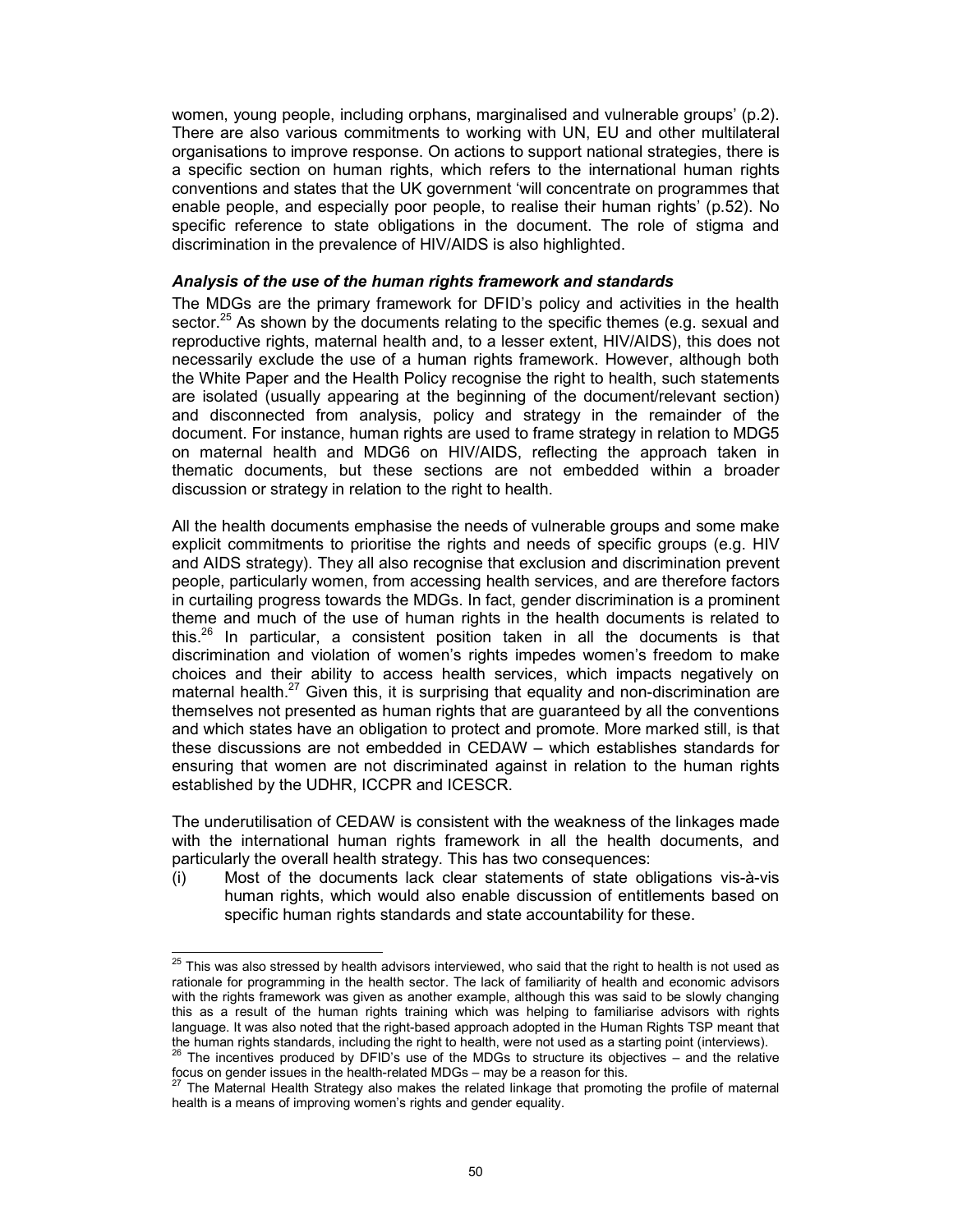(ii) The more detailed provisions – that relevant articles in the ICESCR, CRC and CEDAW establish the state has a duty to fulfil – are not utilised, despite significant overlap with DFID strategy and existing activities. For instance, maternal mortality is seen as a result of a violation of rights, but human rights standards are not used to frame discussion on steps to improving maternal health, such as linking hospital facilities or family planning to the right to maternal services or to non-discrimination and equality of access. Healthrelated standards in the CRC (e.g. health services for all children with emphasis on primary care) could have been used in relation to MDG4 on reducing child mortality. None of the documents utilises ICESCR General Comment 14 on the implementation of the right to health. Interestingly, the General Comment establishes that the right to health involves both freedoms (e.g. right to control one's body, sexual and reproductive freedom and freedom from interference) and entitlements (e.g. to a system of health provision that ensures the highest attainable standard of health). The documents reviewed suggest that DFID is more comfortable utilising the rights relating to freedoms 'from' (negative rights) – which particularly relate to women's health and rights, including non-discrimination – than positive entitlements to specific types of health services.

One reason for this emphasis on human rights principles, rather than the international human rights instruments and standards, is that the approach to human rights adopted in the health sector is based on the framework adopted in the Human Rights TSP and the particular interpretation of a rights-based approach this is rooted in (interview).

## Working with the FCO and others

DFID leads on the health sector in the UK's external relations (although the FCO is the formal lead on the right to health). No instances of FCO work on health-related human rights violations were indicated during the interview and it was the perception of the advisors interviewed that the FCO would be unlikely to engage with health within third countries as their focus is on civil and political rights. At the international level, DFID works with the FCO in relation to health-related negotiations in the various international forums e.g. G8, EU, UN and the various international health conferences and assemblies e.g. World Health Assembly (interview). The FCO Mission to Geneva has worked closely with DFID in trying to advance international consensus on sexual and reproductive health and rights.

An area of future collaboration may be around HIV/AIDS-related human rights violations, both because the International Development Committee concluded that the FCO should be more involved in the rights of vulnerable groups but also because of the existence of a UK strategy (interview). The HIV/AIDS paper, Taking Action, is a cross-Whitehall strategy (Ministry of Defence, Ministry of Health, Home Office, DFID, FCO) with mandatory reporting requirements attached to its commitments, including 'improving coherence across UK policy-making on AIDS by establishing an informal cross-Whitehall working group on AIDS' and ensuring 'that all relevant government departments implement this strategy'. This therefore provides a focus for collaboration and a working group has been established to provide a vehicle for this, which meets three times a year. DFID is the department leading on the HIV/AIDS strategy, with responsibility for coordination and reporting on progress towards the targets set out in the HIV/AIDS strategy. The FCO 2006 Human Rights Report included a section on HIV/ADS under a right to health heading, which discusses the UK strategy as a response to the 2001 UNGA Declaration on HIV and AIDS and the Greater Involvement of People Living with HIVA and AIDS (GIPA) principle.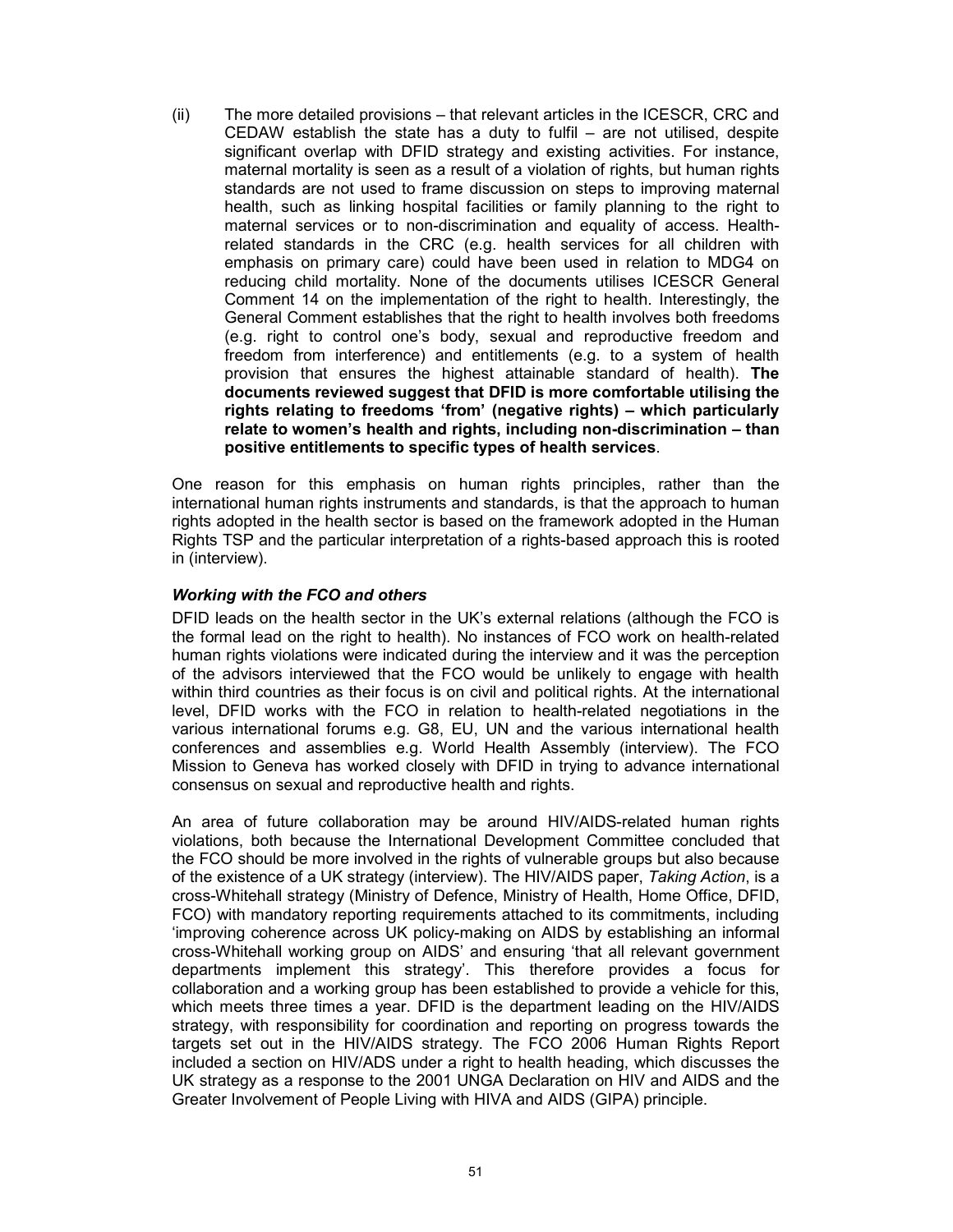## **Education**

#### Selection of relevant human rights standards

ICESCR Article 13 (similar provision are included in UDHR and CRC)

1. The States Parties to the present Covenant recognize the right of everyone to education ...

2. The States Parties to the present Covenant recognize that …:

(a) Primary education shall be compulsory and available free to all;

(b) Secondary education in its different forms … shall be made generally available and accessible to all by every appropriate means and in particular by the progressive introduction of free education;

(c) Higher education shall be made equally accessible to all, on the basis of capacity, by every appropriate means, and in particular by the progressive introduction of free education;

CEDAW Article 10

States Parties shall take all appropriate measures to eliminate discrimination against women in order to ensure to them equal rights with men in the field of education.

ICESCR General Comment 13 establishes that the fundamental principles with respect to the right to education availability, accessibility, acceptability and adaptability to education in all its forms and at all levels.

## Document review

DFID's 2001 TSP, The Challenge of Universal Primary Education, sets out DFID's strategy for meeting the IDTs on universal primary education and the elimination of gender disparity in primary and secondary education (translated into MDG2 and MDG3). The TSP establishes that education is a human right as enshrined in the UDHR and that, along with the CRC, this entails an obligation for state parties to make primary education compulsory and free for all (1.12). The linkage is drawn between the realisation of the right to universal primary education and the progressive realisation of other rights, in particular the right to gender equality, and the importance of these to economic and social and development (1.12, Executive Summary). Various references are made to the right to education of particular vulnerable groups, including disabled children, working children and those affected by conflict. The absence of access to good quality education is presented as a denial of fundamental human rights (1.4), and quality is defined in part with reference to the promotion of equality, respect for human rights and the all-round development of children (4.19). As MDG3 targets the elimination of gender disparity in access to primary and secondary education, gender discrimination and exclusion are frequent themes, both as an obstacle to universal education and also in terms of the relationship between education and gender empowerment and equality. The potential for gender policies and equal opportunities legislation to impact positively on equal access to education is noted (4.41).

The UPE TSP is supplemented by the 2005 Strategy Paper, Girls' Education: Towards a Better Future for All, which focuses specifically on DFID's strategy for improving progress towards MDG3. This recognises that education is a human right and that it is integral to the ability of girls and women to claim other rights and improve their status (pp.2-3). Addressing gender equality within education is presented as the first step to eliminating all forms of discrimination against women (p.3). The strategy makes an explicit commitment that DFID will work with UNIFEM 'to create a strong position for women in society and create a safe environment for girls to realise their right to education, including active support for the implementation of CEDAW and the Beijing Platform for Action' (p.23). The annex links MDG3 with provision for equality in education in UNDHR, CEDAW and CRC.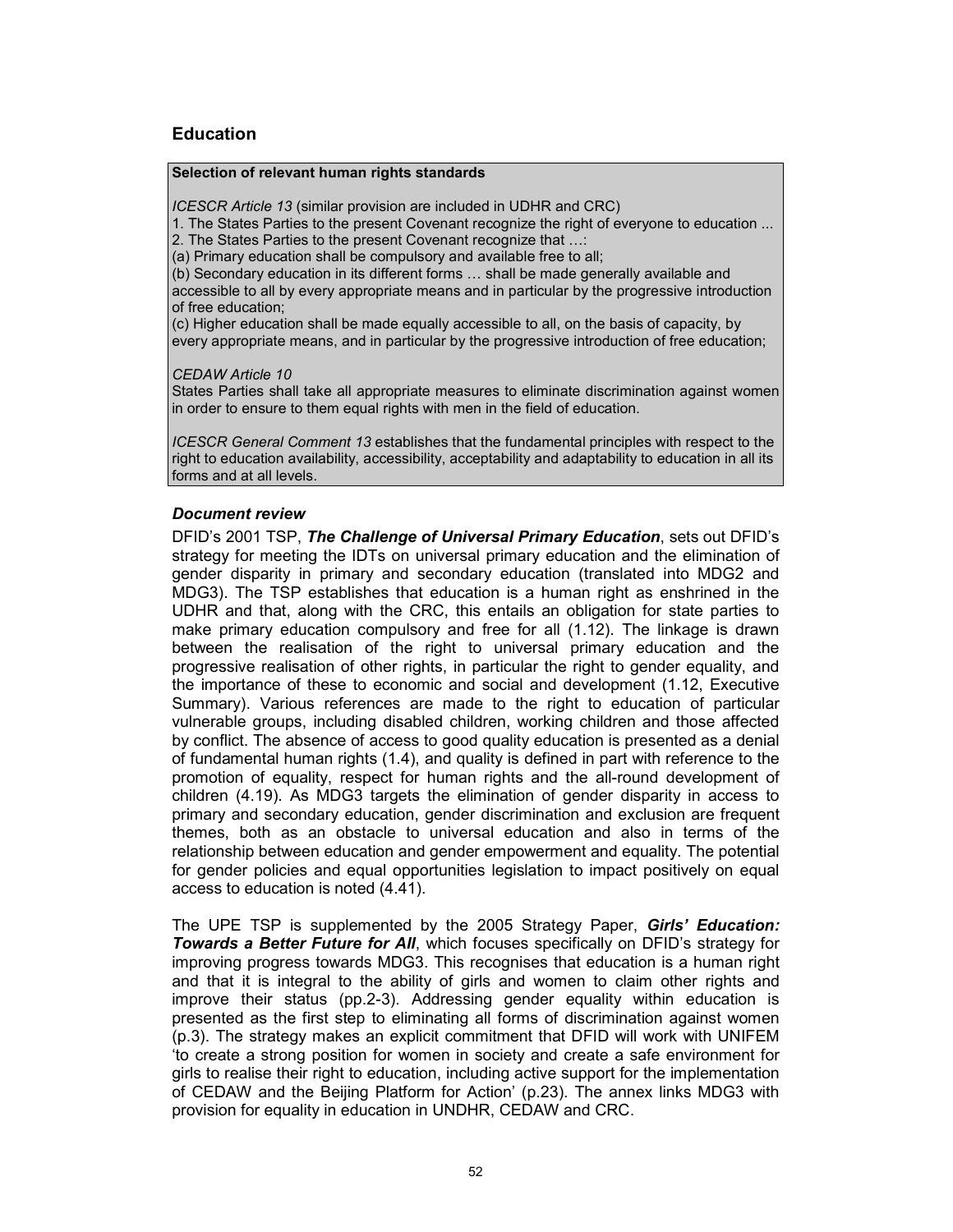The 2006 White Paper includes a chapter on 'Investing in People' that explicitly states that 'All human beings have a right to … education' as set out in the UDHR and Millennium Declaration. This statement is made within the context of DFID's commitment to accelerating support to four essential public services (education, health, water and sanitation, and 'social protection'), which it believes are needed to make faster progress towards the MDGs. This is elaborated further in a specific section on education, which reiterates that 'education is both a right and a route out of poverty', as well as the UK government's commitment to free primary education, with UPE presented as a priority. Explicit policy commitments are made to: (i) increased spending and long-term commitments (at least £8.5 billion between 2006- 2015), including increased contribution to the Education for All Fast Track Initiative (from £50 to £150m. over next three years), (ii) support for the removal of user fees for primary education; (iii) support for special initiatives to get girls in school; and (iv) new support for higher education and vocational skills training.

#### Analysis of the use of the human rights framework and standards

The MDGs provide the principal framework for DFID's approach to education, providing the rationale for its education policy and structuring its objectives. Human rights are present but are a subsidiary theme – indicated by a clear human right statement up front and sporadic reference to elements of the right through the documents.<sup>28</sup> Education is recognised as a human right in all three documents. References to human rights are more much more prominent in the UPE TSP than the Girls' Education TSP, with has relatively weak use of human rights language and framework. The explicit recognition of education as a human right in the 2006 White Paper is an important signal of the position of the UK government. However, further references to human rights or linkages to the human rights framework are not made in the subsection on education, despite the specific policy commitments providing good entry points (for instance, the commitment to increased and long-term spending could be presented as positive support to partner governments to help them to fulfil their obligations). In fact, there is no reference to state obligations to realise the right to education or mechanisms for strengthening their accountability.

In contrast, the UPE TSP includes an explicit linkage to the international human rights framework and standards – though it is notable that there are references to the relevant articles in UDHR and CRC but not ICESCR. It also makes reference to specific measures in the relevant articles of UDHR and CRC, in particular rights to free and universal primary education, quality, accessibility and equality of access, as well as to the rights of specific groups of children to education, such as children with disabilities or working children. However, explicit linkage between elements of DFID's policy and strategy and the right to education could be more consistently drawn throughout the UPE TSP. For example, the section on the rationale for making UPE free does not say that free primary education is a human right, which states have a duty to fulfil, and no use is made of ICESCR General Comment 11 (Plan of Action for Primary Education) or General Comment 13 (Implementation of the Right to Education). The linkage to the more specific measures within the right to education could also be strengthened given the consistency of these with many elements of DFID's education strategy. This would provide an entry point for more detailed analysis of the content, quality and purpose of education, and the environment in which it is provided, beyond the focus on equality of access and the empowerment of

 $\overline{a}$ 

 $28$  This is reinforced by the one-page summary of the UPE TSP, which does not use a human rights framework beyond acknowledgement that education is a fundamental human right. The Executive Summary of the Girls Education TSP does not mention education as a human right, despite their being a section on this towards the beginning of the document.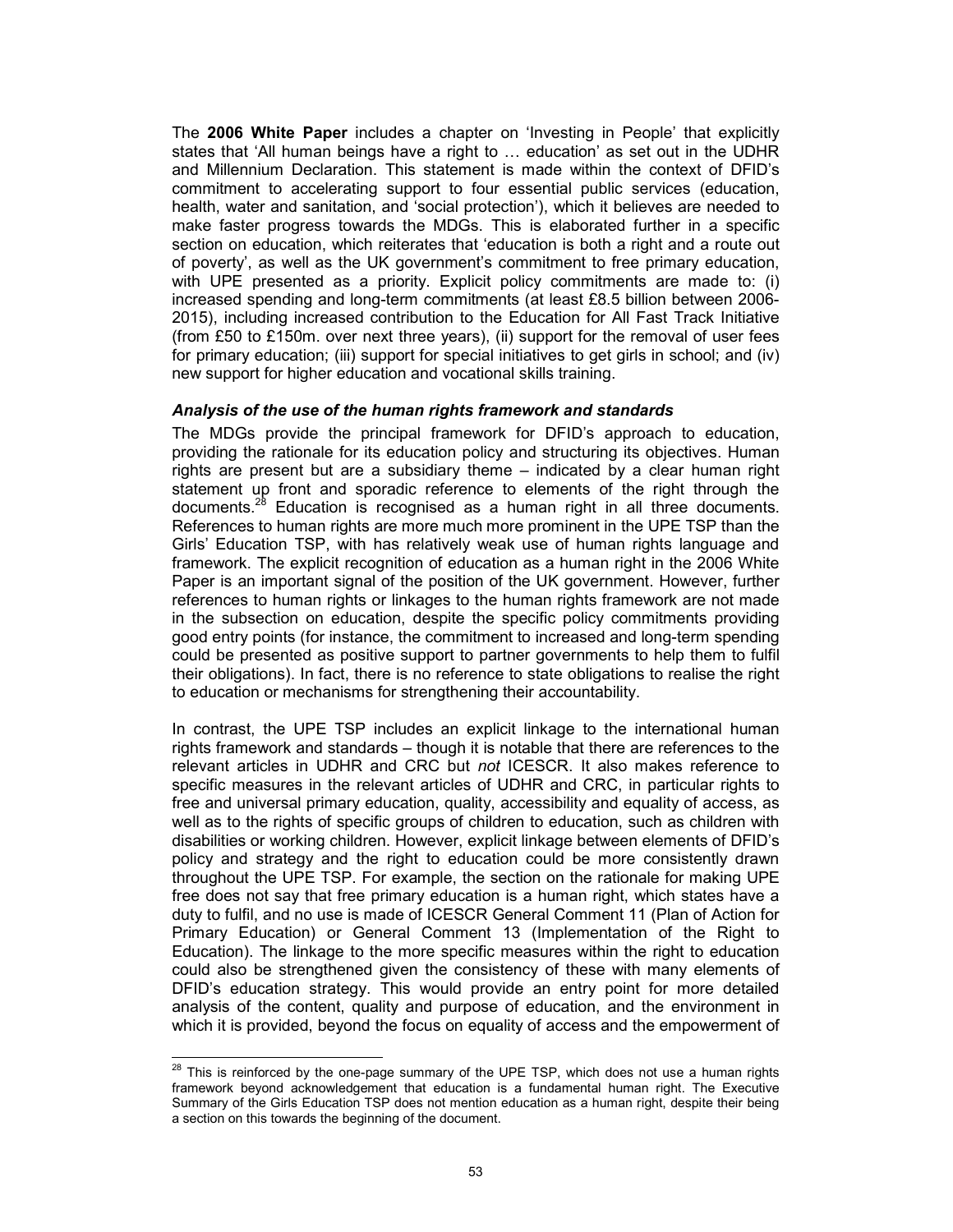disadvantaged groups (for instance by utilising CRC and IECESR provisions on education for the 'whole personality' or education as a means of promoting respect for 'human rights and fundamental freedoms', which emphasises the broader social role of education).

Some clear statements are made in the body of the UPE TSP on the obligations on state parties to the CRC around free, compulsory primary education for all and gender equality in access to education. However, state obligations in relation to education, and domestic enforcement mechanisms to promote accountability for these, are not a well developed theme, and do not appear at all in the Girls' Education TSP. For instance, in the latter there is only reference in the Executive Summary to the obligations of the international community to 'give well-coordinated support UPE and gender equality within comprehensive frameworks of assistance at the national level'. This is a missed opportunity given that improving accountability and demand for better services is seen as important for achieving the education MDGs and, by utilising the international human rights framework, this debate could be placed in the context of specific legal entitlements and state obligations for these. Emphasising state obligation and accountability for specific standards is also a way to reflect the position taken by DFID on governance (which emphasises the need to work with both state and citizen to improve governance – or duty-bearers and rightsholders in human rights language) within the education sector.

Perhaps the most striking omission is in not presenting gender equality generally, and equality of access to education more specifically, as a human right in its own right. It could be argued that universality, equality and non-discrimination in the realisation of the full range of human rights is the core feature of the international human rights framework and explicit state obligations to guarantee rights without discrimination is present in all the main human rights treaties. In addition, CEDAW is dedicated to further elaborating the right to gender equality and non-discrimination in the realisation of the full range of rights. All three documents could capitalise on the opportunity to frame gender equality and non-discrimination in this way, but particularly the Girls' Education TSP.

It is also notable that secondary education is mentioned only briefly in both strategy documents, despite being an element of MDG3, and higher education is almost entirely absent. The MDG focus also means that there is no consistency in terms of the call for free and compulsory education (with the compulsory element more prominent in the strategy on Girls' Education than in the UPE strategy). Nevertheless, the universality of the MDG targets on primary education (for all) and gender equality (elimination of gender disparity) means that these are more obviously consistent with the human rights provisions and it is easier therefore for DFID to approach these the MDG and human rights frameworks as being mutually reinforcing.

There is potential for confusion because of the various international initiatives on education, including Free Primary Education, Universal Primary Education and Education for All.

#### Working with the FCO

DFD has the lead on education in the UK's external relations (though the FCO has the lead on the right to education) and works with the FCO, the Department for Children, Schools and Families, and the Treasury in relation to commitments to UPE (which the Treasury also sees as a priority). The FCO's 2006 Human Rights Report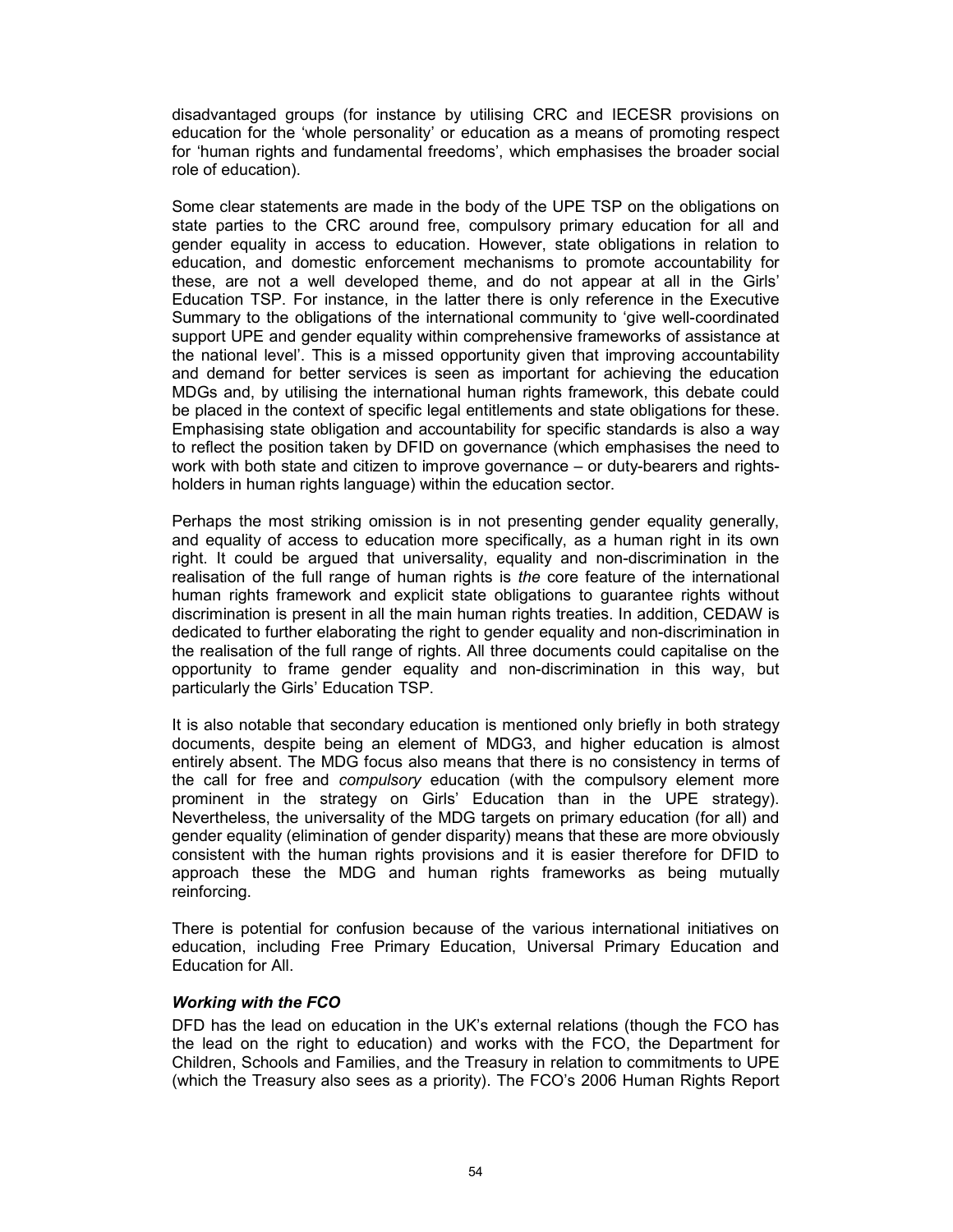includes a section on the right to education, referring to the UK government spending commitment. The FCO is interested in Islamic education (interview).

## Adequate standard of living

#### Selection of relevant human rights standards

#### ICESCR Article 11

1. The States Parties to the present Covenant recognize the right of everyone to an adequate standard of living for himself and his family, including adequate food, clothing and housing, and to the continuous improvement of living conditions.

2. The States Parties to the present Covenant, recognizing the fundamental right of everyone to be free from hunger, shall take, individually and through international co-operation, the measures, including specific programmes, which are needed:

(a) To improve methods of production, conservation and distribution of food …;

(b) Taking into account the problems of both food-importing and food-exporting countries, to ensure an equitable distribution of world food supplies in relation to need.

General Comments<sup>29</sup> exist on the implementation of the right to adequate housing (ICESCR General Comment 4) and the right to adequate food (ICESCR General Comment 12). These provide detail on what realising these rights mean in practice, including sections on definitions of adequacy (including in relation to cultural acceptability), availability, accessibility, the obligations of states, and calls for monitoring of progress of the progressive realisation of the right.

ICESCR General Comment 15 establishes that the right to water is one of the human rights contained within Article 11 on the right to adequate standard of living because it essential for the realisation of this right. It states that: 'The human right to water entitles everyone to sufficient, safe, acceptable, physically accessible and affordable water for personal and domestic uses. An adequate amount of safe water is necessary to prevent death from dehydration, to reduce the risk of water-related disease and to provide for consumption, cooking, personal and domestic hygienic requirements' and outlines three principles required for the right to be realised: availability, quality and accessibility.

## Document review

The 2006 White Paper is a recent statement of DFID policy commitments in this area. It includes a chapter on 'Investing in People' that explicitly states that 'All human beings have a right to food, clothing and shelter' as set out in the UDHR and Millennium Declaration. It also states that 'everyone should have access to ... water and sanitation' (but does not explicitly state that there is a right to water) and makes a commitment to increased support for four essential public services that DFID believes is necessary to accelerate progress towards the MDGs, including water and sanitation. There is a subsection on water and sanitation, which includes a commitment to increase the UK assistance to water and sanitation (to £95m a year by 2007/8 and to £200m by 2010/11), but this section does make reference to rights. The right to food, clothing and shelter is stated at the beginning of the chapter but DFID policy in this area is not further elaborated and no specific commitments are made in relation to these rights.

The main DFID document in relation to food is the 2001 TSP, Eliminating Hunger, which outlines DFID strategy for supporting progress on the MDG1 target of reducing by half the proportion of people who suffer from hunger. This explicitly states that: 'Food is a human right, as formally recognised in international law', and includes reference to the relevant articles in the UDHR, ICESCR and CRC as well as to

 $\overline{a}$  $^{29}$  General Comments on thematic issues are published by the UN human rights treaty bodies (i.e. Committees of independent experts that monitor implementation of the international human rights treaties) to provide interpretation of the content of human rights standards.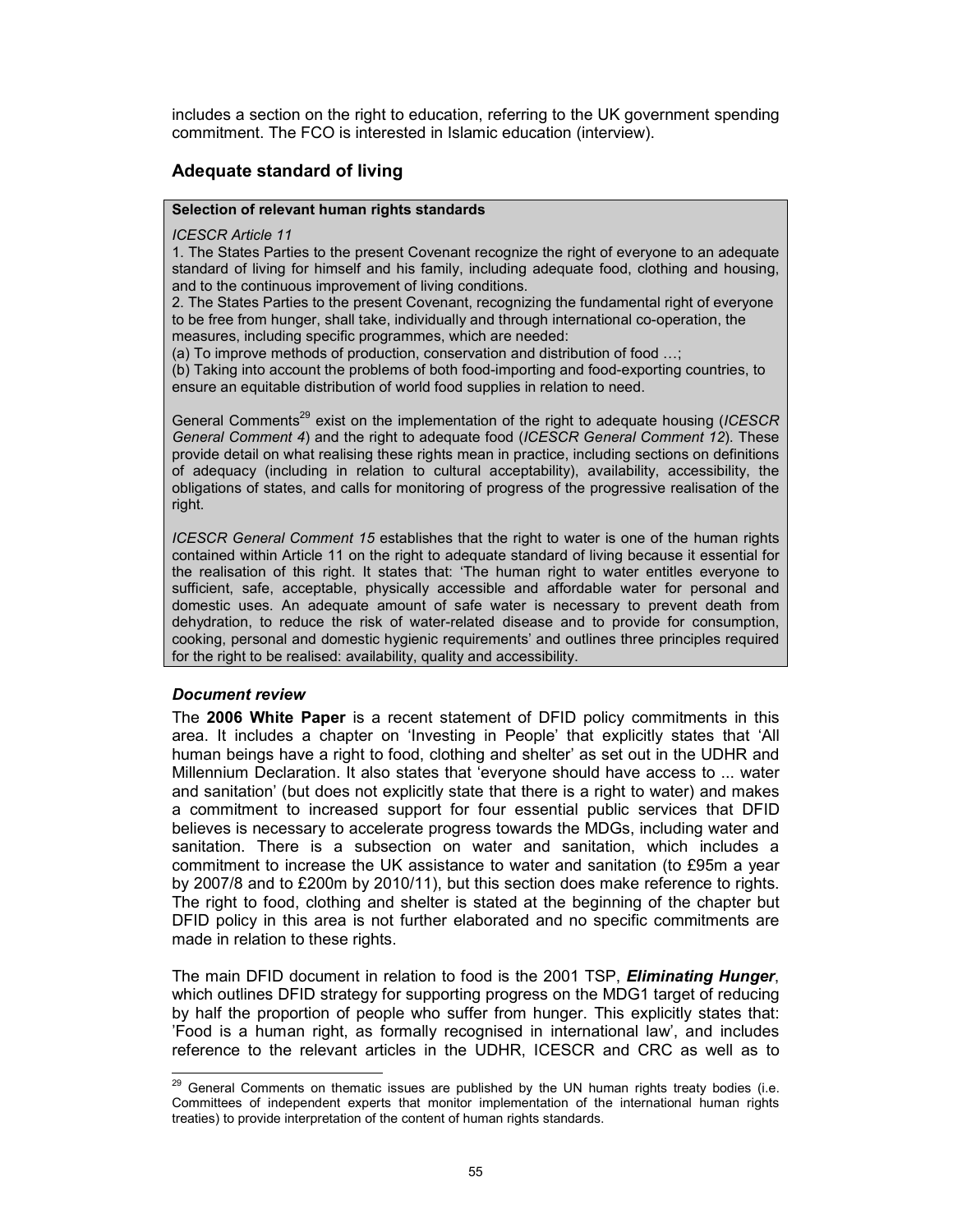ICESCR General Comment 12 (p.2, note 1), and that that 'States have the primary responsibility for enabling their citizens to realise their right to food, by promoting the economic, social and institutional means that ensure sustainable access to food' (p.3). It is also acknowledged that the international community has obligations 'that require us all to act to eradicate hunger wherever it occurs'. The relationship between the realisation of human rights and food security is highlighted, with reference to the World Food Summit in 1996, as is the importance of looking beyond issues of availability in order to understand the factors that prevent poor people from realising their right to food. The role of discrimination is also mentioned and the value of a rights-based approach in tackling this. The Secretary of State's Foreword stresses that 'Respect for the human rights of the poor is a theme of this paper' and that a 'Rights-based approaches to tackling hunger aim to empower poor people to have their say about their future'. The use of a 'rights-based approach to tackling food insecurity' is reiterated in the Executive Summary, suggesting that inter alia this 'strengthen[s] political will by stressing the obligations of states and other duty bearers'. The rights-based theme emerges several times within the document, making reference to the approach in Human Rights TSP and its emphasise on 'increasing the participation of poor people in policy-making, but also the fulfilment of obligations by States and other duty bearers' (p.13).

DFID only addresses issues relating to housing and shelter in relation to urban development. Its strategy in this area is set out in the 2001 TSP, Meeting the Challenge of Poverty in Urban Areas. This document states that the TSP series sets out a framework based inter alia on the integration of rights into DFID's work. The strategy therefore makes references to human rights throughout, for instance by discussing how the failure of governments to meet poor people's rights limits their opportunities, the manner in which urban governance systems discriminate against the rights of particular groups and stressing the importance of putting an understanding of poor people's rights, needs and capacities at the centre of the development agenda. The section on DFID priorities frequently mentions supporting the rights of poor people.

Human rights are not referred to in relation to housing and shelter, and there is no reference to the right to housing or the right to an adequate standard of living. The closest references is in relation to the UN Habitat Agenda, including its commitment on Adequate Shelter for All (access to land, with security of tenure, equal property rights for women and access to essential services) (p.14) and the various targets relating to increasing adequate shelter (e.g. MDG, Commonwealth Heads of Government) (p.15). The importance of security of tenure and associated legal frameworks is discussed, but the potential negative short and medium-term consequences of statutory forms of tenure are also highlighted and it is suggested that increasing the rights of residents, for instance by protecting them from forced evictions, may be a better approach in some circumstances than titling. However this discussion is not linked to human right framework (e.g. relevant parts of General Comment 4). Other parts of the document are consistent with human rights standards but do not make reference to these, for instance: 'This requires local government … and national governments to create regulatory frameworks which enable all sections of the urban population to gain access to land, safe and secure shelter and services on terms which are appropriate and affordable' (p.27), or the definition of 'Slum settlement' as being those characterised by a lack of formal legal status, adequate housing and services, as well as overcrowded and inadequate formal housing (emphasis added) (p.14).

The 2006 MDG Factsheet, Urban Poverty and Slum Dwellers, discusses progress towards the MDG7 target of 'achieving significant progress in the lives of at least 100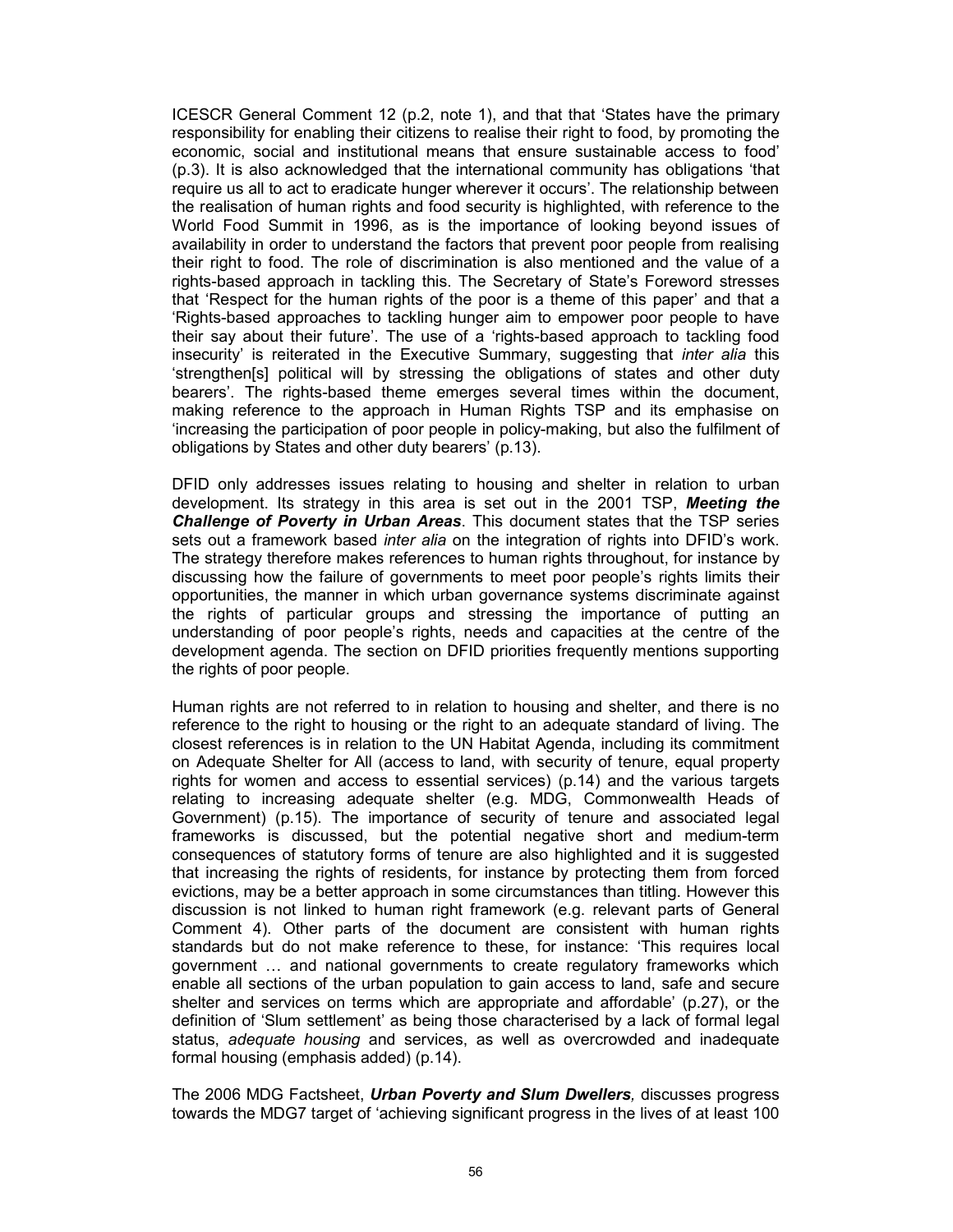million slum dwellers'. It states that national approaches 'have generally shifted from policies such as forced eviction or benign neglect, to a more positive focus that support self-help, upgrading and rights-based approaches' and that 'secure tenure, the right to occupy property, is now recognised as critical for the urban poor' (p.3). No references are made to *human* rights or to the international human rights framework or standards.

A joint (DFID, FCO and DEFRA) statement, **Human Right to Water**, was produced in 2006 establishing the UK government's position on the right to water and its implementation. The right to water is only explicitly stated in the ICESCR General Comment 15 (rather than in the ICESCR i.e. the legally binding instrument). This meant that a separate legal statement was necessary in order for the UK government to officially recognise the right to water. This states that the right to water is an element of 'the right to everyone of an adequate standard of living' (ICESCR Article 11) and that the UK government considers that the right to water 'entitles everyone to a sufficient amount of reasonably affordable and accessible water necessary for survival' (para.3) with priority given to water for drinking, cooking and personal hygiene (para.7). The statement recognises that the right to water is legally binding on states who have ratified the ICESCR and requires them 'to take steps, within their available resources, towards progressive realisation of the right' (para.14) and that 'states have a duty to take whatever steps they can to ensure that everyone enjoys the right to water, without discrimination' (para.7). This includes addressing physical and economic accessibility: 'in order to meet their obligations, states must seek to take specific measures to address the issue of affordability' (para.14). In particular, the statement emphasises that states should 'reasonably accommodate' the needs of the poorest and most vulnerable (para.10), which 'is likely to mean that' states must: seek to extend service delivery to people not currently served; not ignore remote communities; ensure equality of access for people without land tenure; and protect the poorest and most vulnerable from exclusion through social practices (para.11). The commitment of the UK government to support partner governments to fulfil their obligations under the ICESCR is also expressed (para.15). It is also highlighted that the universal nature of human rights, including the right to water, 'takes us beyond the MDG target and give states responsibility for ensuring reasonable access to safe water for all, including the poorest and most socially excluded' (para.14).

The 2007 Update on the 2004 Water Action Plan, Meeting Our Promises, refers to the UK government statement on the human right to water, its recognition that the 'right to access to safe, affordable water is a human right' (p.1) and the obligation this places on governments 'to ensure that everyone has access to water'.<sup>30</sup>

#### Analysis of the use of the human rights framework and standards

The right to an adequate standard of living does not provide an overarching framework for DFID's work and is only explicitly referred to in the statement on the right to water. One reason for this is that the right actually encompasses a number of different rights and issues, which are the responsibility of different teams and advisors. The linkage among these issues – and in particular among food, housing and water – is not facilitated by DFID's organisation structure, with food and housing being crosscutting issues and only water having a sectoral focus and clear institutional home in the policy division. For instance, it was noted that livelihood advisors (responsible for food issues) are more likely to collaborate with advisors working on agriculture and social protection (which includes food security) than

 $\overline{a}$  $30$  DFID's water team are currently developing a water sanitation and resource management policy and a guidance note (probably a 'how to') that outlines what the UK statement means for specifically for DFID activities and how it will be implemented.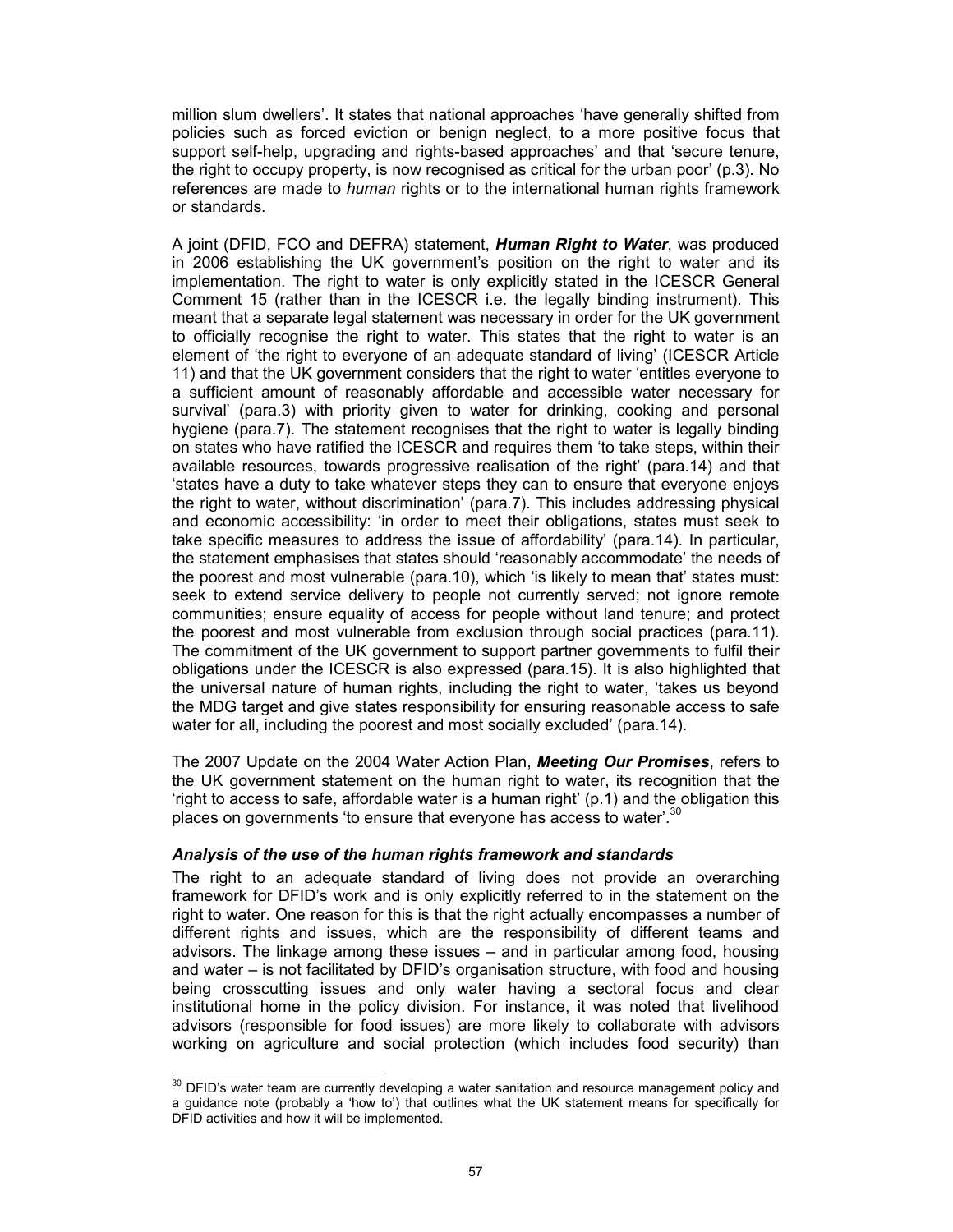infrastructure (who have responsibility for housing), and that work on infrastructure is more likely to be related to water and sanitation. These issues also have different status within DFID: housing is not a priority area at present, whereas water is high on the political agenda (interview). There are gains to be made in emphasising the interdependence of these different issues and presenting them as individual rights, which together contribute to the realisation of the right to adequate standard of living. This would also emphasise the importance of other public services that the right implies, such as infrastructure and amenities (see relevant General Comments), which could link rural and urban issues.

The explicit recognition of the right to housing, food and clothing in the 2006 White Paper may have the potential to stimulate activity in this area in relation to rights (for instance it was suggested that it may result in research on land tenure and titling). The opportunity to present these as cohesive elements of the right to an adequate standard of living, which also includes water, has not been taken and the potential impetus may be undermined by there not being specific policy commitments on food, housing and clothing and there not being a statement about the right to water in the White Paper. The latter is a clear inconsistency (both within the White Paper and in relation to other policies), given that: (i) water sanitation is identified as one of the four essential public services with specific policy commitments attached; (ii) there is a UK government statement on the human right to water.

The MDGs are the principal framework for DFID's work on both food and housing/shelter<sup>31</sup> and explicit reference to human rights and human rights standards varies in relation to these issues. While human rights are not the primary framework for the Hunger TSP, it does use a rights-based approach. This is consistent with the approach set out in the Human Rights TSP and therefore emphasises empowerment of marginalised people so that they can participate in policymaking processes as central to the meaning of a rights-based approach. However, there is also explicit recognition that there is a right to food grounded in legally binding international treaties, which give rise to state obligations. The inclusion of the importance of international cooperation in realising the right to be free from hunger, which is also states in the TSP, means that DFID's support to food security could legitimately be presented as contributing to the realisation of this right.

The Urban Development TSP refers to rights throughout but not in relation to housing. There are also no references to the ICESCR, its specific standards on housing (or its elaboration in the General Comment 4) and the corresponding state obligations. There are clear consistencies in this document (as highlighted above) with the relevant human rights standards and therefore opportunities for strengthening this linkage. In particular, improving conditions for slum dwellers and protecting them against forced eviction is an area where there is proximity between DFID priorities (e.g. MDG7) and the international human rights framework and commitments. This could therefore provide a relatively straightforward entry point for strengthening the use of human right standards and state obligations. Land tenure is another promising entry point given that land reform and legal titles are a core development theme (interview).

The purpose of the UK government statement on the Human Right to Water is to establish the UK's position on this right. The UK position is based on the international human rights instruments, standards – specifically ICESCR Article 11 and General

 $\overline{a}$  $31$  The potential tensions between strategies to achieve numerical targets (e.g. halving poverty, improving conditions of set number of slum dwellers) and the universality of the human rights framework should be noted.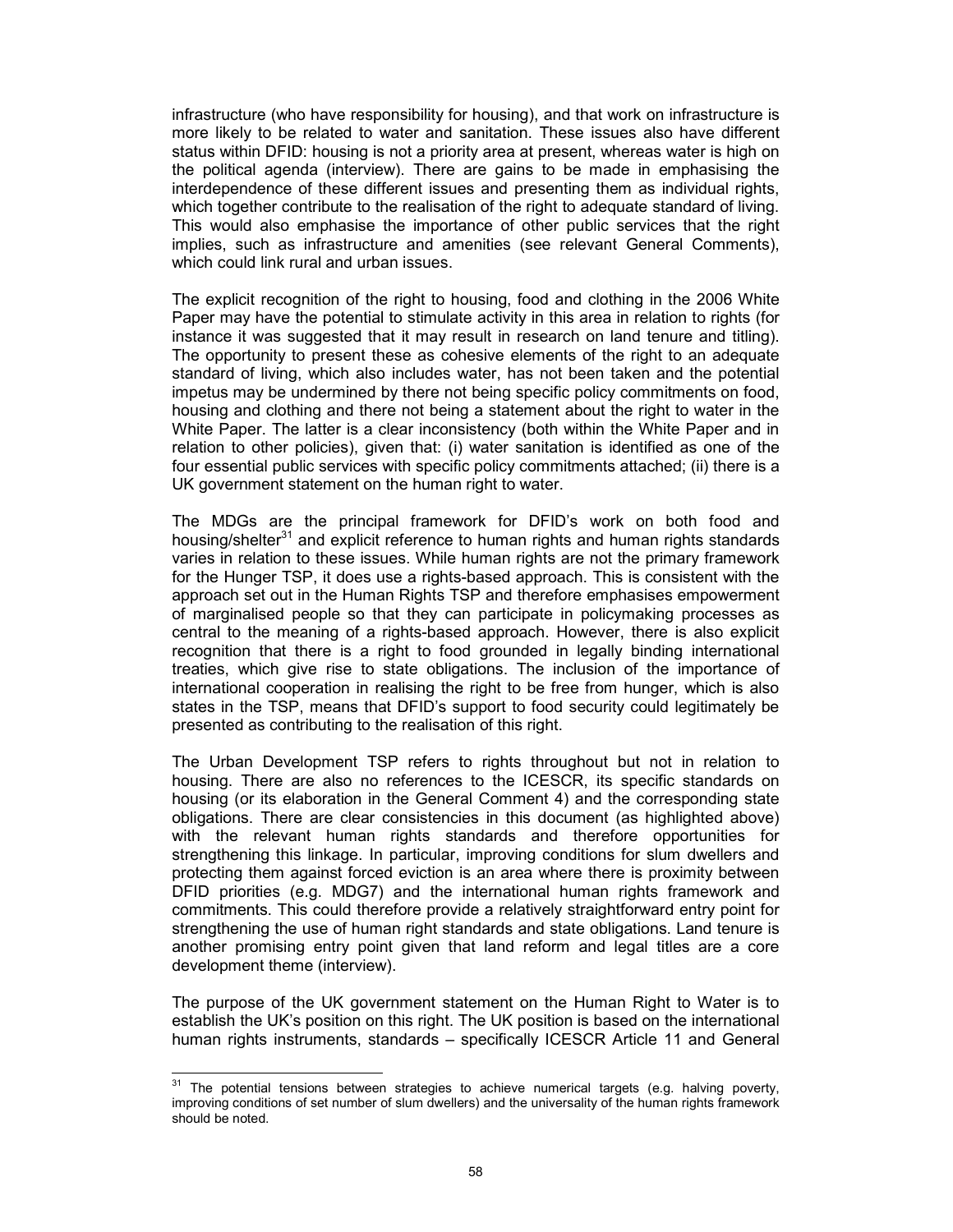Comment 15 – and corresponding state obligations and is therefore unique in terms of the document reviewed. In establishing the UK's position on this right, the statement also seeks to establish what the UK believes are the limits to the human right to water and state obligations in respect to this and, while the statement is broadly consistent with the General Comment, it is explicitly stated that the UK government does not accept all elements of General Comment 15 (para.5). Of particular note, the UK statement does not acknowledge the international obligations relating to the right to water, relating to ICESCR Articles 2 and  $11^{32}$  and explicitly covered in Section II of the General Comment. Also, unlike the General Comment, the UK Statement does not explicitly recognise the interdependence among human rights, for instance, the need for states to fulfil the obligations to ensure access to adequate sanitation (an element of the right to health and housing) in order to for them to fulfil their obligations vis-à-vis the right to water (UN CESCR, 2003: para.29).

The 2007 update on the 2004 Water Action Plan is consistent with the statement in terms of referring to it and the UK recognition of the right to water. The implications of the UK position on the right to water are not integrated in other places in the document, for example, activities that DFID is supporting are discussed but these are not linked to the realisation of the right to water or DFID support to states to fulfil their obligations, despite many of these activities being consistent with the approach set out in the UK statement.

## Working with the FCO and others

It is in relation to the constituent parts of the right to an adequate standard of living that the clearest examples of collaboration between DFID and the FCO have occurred: (i) a joint FCO/DFID team was involved in a two-year process of negotiations on the Voluntary Guidelines on the Right to Food, which was led by the FAO; and (ii) the 2006 UK Government Statement on the Human Right to Water was the result of an intensive process of collaboration between UK government departments, including DFID, the FCO and DEFRA (the domestic lead on water with responsibility for elaborating what the statement means in UK terms).

Another example of DFID work with the FCO in international forums includes preparation for the World Summit on Sustainable Development. This process included debates on whether the UK would support the right to a clean and healthy environment (which DEFRA leads). This was challenged by DTI because of its domestic application and also by the FCO, which was concerned that violations cannot be assessed and therefore the right would undermine the integrity of the body of international law (interview).

The Department for Communities and Local Government has the lead on housing for the UK government (but DEFRA also has responsibilities in relation to domestic housing), including fulfilling international reporting requirements and the relationship with UN Habitat. However, DFID leads on housing as it relates to development issues and provides core funds to UN Habitat. In Kenya, DFID has provided funding to the Centre for Housing Rights and Evictions. No specific examples of cooperation between DFID and the FCO on housing and human rights at headquarters emerged during interviews and it was thought that housing and shelter were not likely to be dealt with by FCO at country level, except in relation to forced evictions (e.g. DFID and the FCO worked together on the UK government response to the Murambatsvina clearances in Zimbabwe in 2005) (interview).

 $\overline{a}$  $32$  Article 2 relates to the provision of international assistance with a view to achieving progressively the full realisation of the ICESCR rights.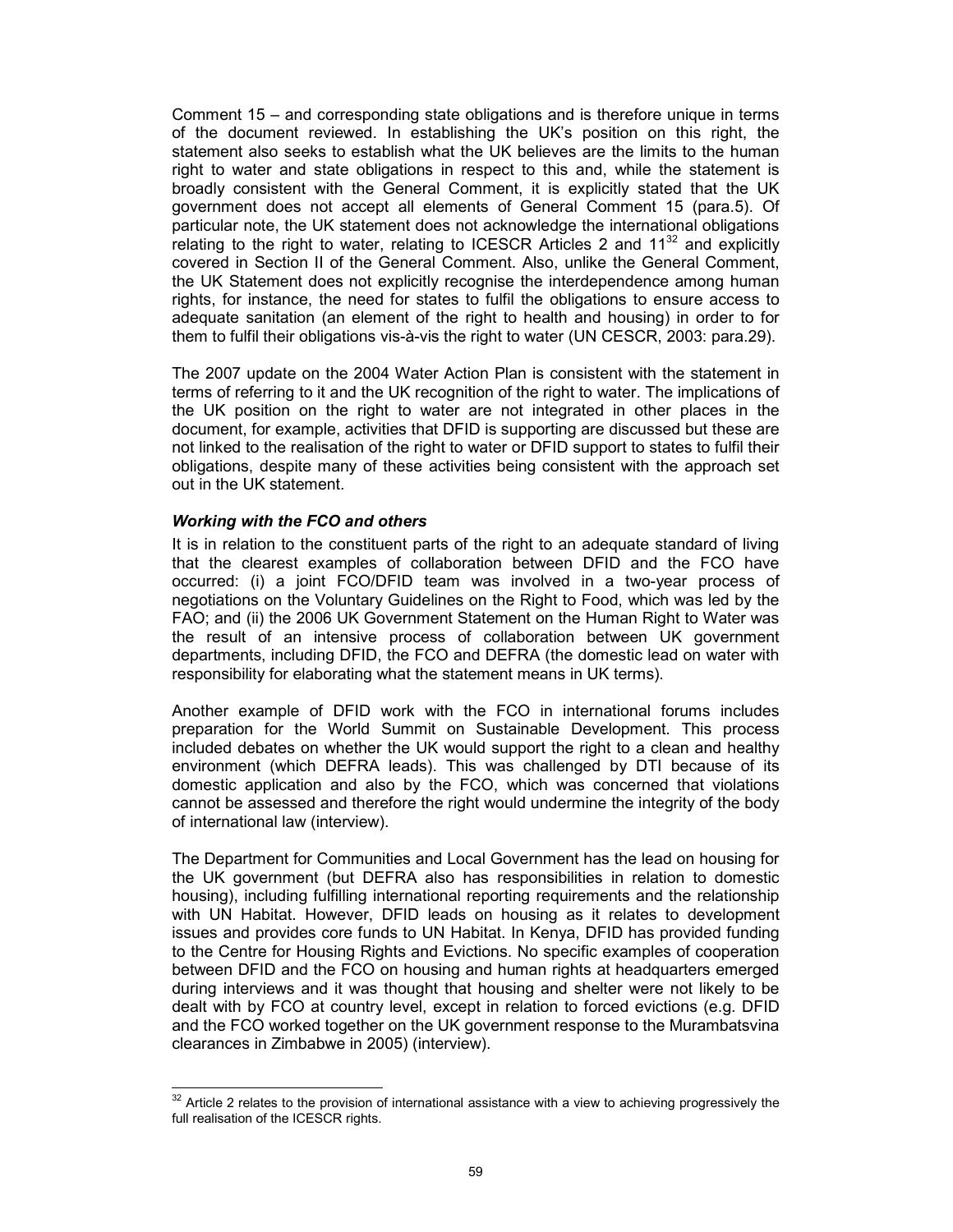## Social security

#### Selection of relevant human rights standards

#### UDHR

Article 22: Everyone, as a member of society, has the right to social security

Article 23 (3): Everyone who works has the right to just and favourable remuneration ensuring for himself and his family an existence worthy of human dignity, and supplemented, if necessary, by other means of social protection.

Article 25

(1) Everyone has the right to a standard of living adequate for the health and well-being of himself and of his family, including ... the right to security in the event of unemployment, sickness, disability, widowhood, old age or other lack of livelihood in circumstances beyond his control …

(2) Motherhood and childhood are entitled to special care and assistance. All children, whether born in or out of wedlock, shall enjoy the same social protection.

#### ICESCR Article 9

The States Parties to the present Covenant recognize the right of everyone to social security, including social insurance.

Relevant articles in other instruments also include:

CEDAW (Art 11.1.e social security; 11.2. b maternity benefits, 13 family benefits, 14 benefits for rural women)

CRC (Art. 26 social security including social insurance)

Key ILO social security standards

- Social Security (Minimum Standards) Convention, 1952 (No 102)
- Equality of Treatment (Social Security) Convention, 1962 (no 118)
- Employment Injury Benefits Convention, 1964 (No 121)
- Invalidity, Old- Age and Survivors' Benefits Convention, 1967 (no 128)
- Medical Care and Sickness Benefits Convention, 1969 (No 130)
- Maintenance of Social Security Rights Convention, 1982 (No 157)
- Employment Promotion and Protection against Unemployment Convention, 1988 (No 168) Maternity Protection Convention, 2000 (No 183)

#### Document review

 $\overline{1}$ 

The 2005 Practice Paper, Social Transfers and Chronic Poverty, sets out existing evidence relating to the implementation and impact of social transfers. This contributes to DFID's thinking on the implementation of the Commission for Africa's recommendations on social protection.<sup>33</sup> The paper explicitly states that 'Social Protection has long been recognised as a fundamental human right' (p.6). A box provides references to the relevant standards of the UDHR (Arts 22, 23.2, 25) and the ICESCR (7, 9 and 11). The function of social transfers as 'entitlements provided by the state as part of its social contract with its citizens' is mentioned (p.5), as is the importance of accountability e.g. 'to ensure transfers reach the right hands, robust and transparent systems of accountability need to be put in place' (p.29). However, neither entitlements nor accountability are related to specific standards and state obligations for these (accountability is discussed specifically in relation to targeting and monitoring). There is also a discussion of the importance of social transfers for

 $33$  The document does not indicate that it is a statement of DFID's position or policy on social transfers. However, the paper has an implementation plan attached and is being reviewed by the DC, activities that are usually reserved for policies and that would suggest that it has a higher status than a guidance document (which is implied by it being branded a 'Practice Paper').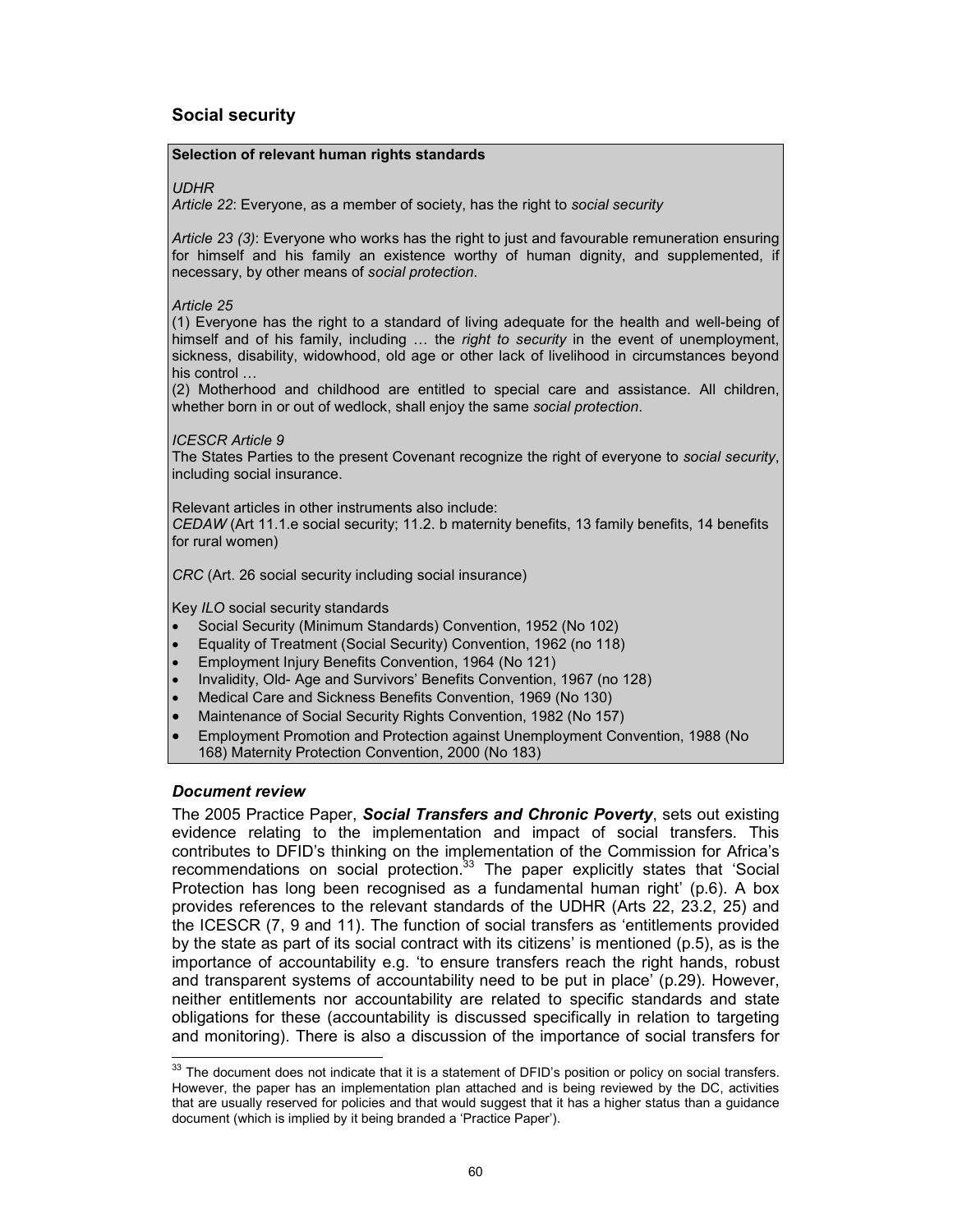addressing inequalities, particular gender-related, but this is not rooted in a discussion of rights to equality and non-discrimination.

The 2006 White Paper includes a chapter on 'Investing in People' that explicitly states that 'All human beings have a right to …social security' as set out in the UDHR and Millennium Declaration. 'Social protection' is also presented as one of four public services that are essential if countries are to accelerate progress towards the MDGs. It is not stated that social protection is a human right and the relationship between social protection and the right to social security is not discussed. The role of social protection in addressing inequalities and empowering women is mentioned. Commitments are made to increase spending on social protection and to work with European partners and African governments to move from relief to long-term social protection programmes.

#### Analysis of the use of the human rights framework and standards

As the Social Transfers Practice Paper notes, there is debate about the meaning of social protection, but that: 'broadly defined, it encompasses a sub-set of public actions – carried out by the state or privately – that address risk, vulnerability and chronic poverty'. The paper states that, for operational purposes, social protection can be subdivided into three key components: social insurance (contributory); social assistance (non-contributory); and minimum standards in workplace (Box 1). Social protection is referred to in the human rights instruments but it is much less well defined than social security. Piron (2004) argues that different human rights can collectively deliver social protection. These go beyond social security and include, for instance, the right to an adequate standard of living, the highest attainable standard of health, non-discrimination and state obligations to fulfil minimum standards (e.g. essential food stuff, essential primary care, basic shelter and housing and basic forms of education). $34$  The relevant articles of UDHR and ICESCR referred to in the Social Transfers Practice Paper (Box 2) would suggest that DFID also perceives social protection as relating to a broader range of rights than social security and includes 'just and favourable working conditions' (ICESCR Art.7) and 'adequate standard of living' (ICESCR Art.11). This discussion needs to be made explicit and a consistent and clear position taken.<sup>35</sup>

Social security is a more specific concept – referring to a particular form of social protection instrument, traditionally based around formal employment and including social insurance (contributory schemes) and social assistance (social transfers) (Piron, 2004). The right to social security is explicitly covered by specific human rights standards in several of the human rights instruments (UDHR, ICESCR, CEDAW, CRC and ILO Conventions).

The explicit recognition of the right to social protection in the Social Transfers Practice Paper (the first by DFID) and the right to social security in the 2006 White Paper is important. These statements need to be better integrated with the

 $\frac{1}{2}$ 

 $34$  Though not included here, the international standards that relate to the prevention of exploitation (e.g. those relating to child labour (ICESCR Art.10) and decent work (UDHR Arts 4, 23; ICESCR Art s 6, 7, 8; ILO standards) are also important for the social protection of vulnerable and poor people. The Social Transfers Practice Paper also recognises this makes as it refers to ICESCR Article 7 (working conditions). DFID's 2004 Human Rights Review noted that labour standards is an area where DFID has a body of work more clearly rooted in international standards through its support to the ILO, policy framework based on the ILO Conventions and activities to combat child labour and trafficking (Piron and Watkins, 2004).

 $35$  Social protection and the international human rights framework are already dealt with extensively in a DFID-commissioned paper (Piron, 2004), which could serve as a basis for further work in this area.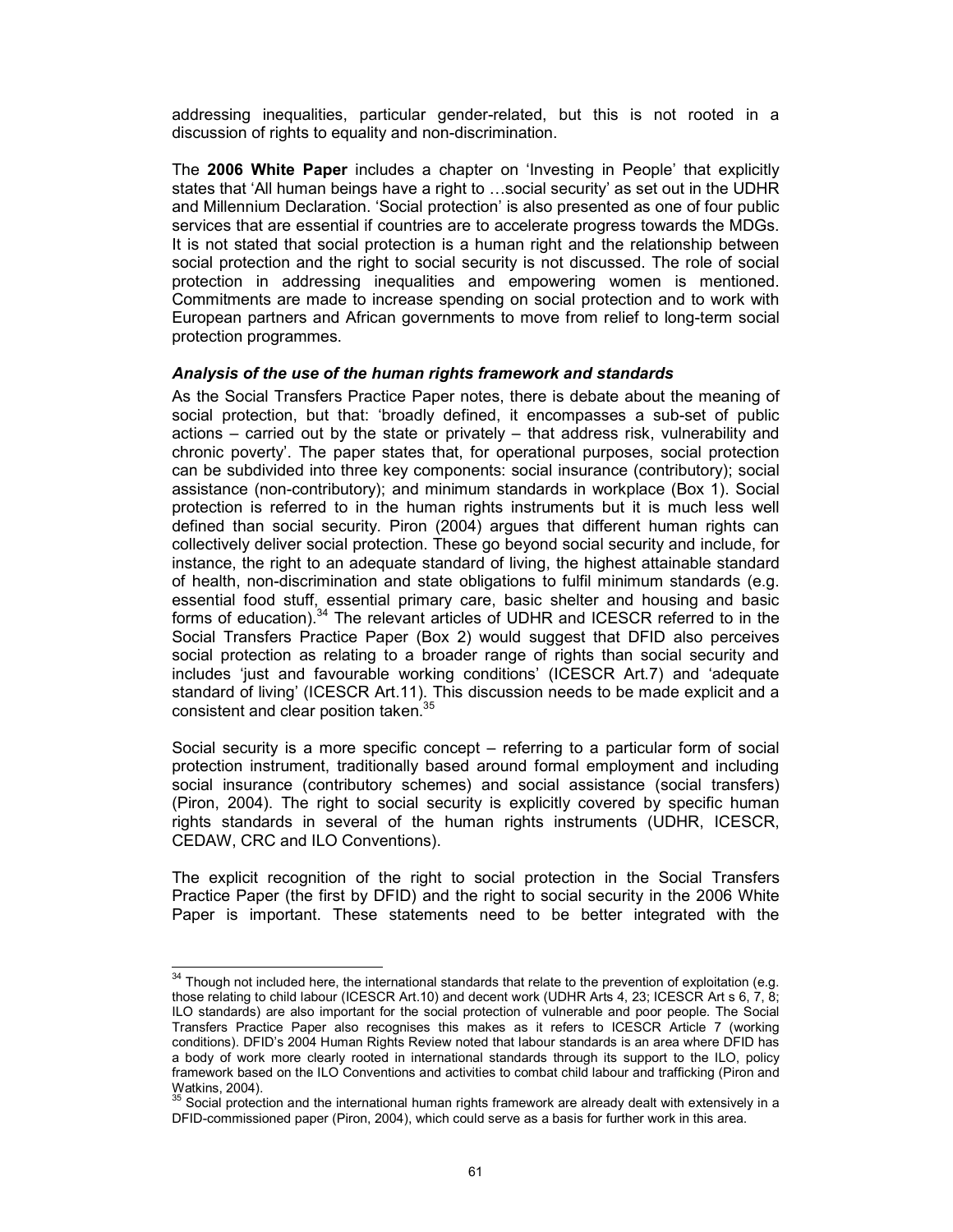discussion, analysis and recommendations elsewhere in these documents. In the Social Transfers Practice Paper discussions include the following:

- Entitlements, accountability, discrimination and inequality are not related to the relevant human rights standards and corresponding state obligations.
- The potential for social transfers to empower poor people in the context of the state-citizen social contract is framed in terms of the ability of citizens to access more resources, rather than also recognising that recipients of social transfers are rights-holders with specific entitlements that the state has an obligation to fulfil, and that such schemes can strengthen the legitimacy of the state through realisation of this right.
- Targeting does not consider rights to equality and non-discrimination in relation to access to social protection or the implications that the human rights framework might have in terms of debates about universality or targeting (Piron, 2004).

The 2006 White Paper recognises the right to social security but it is not discussed in the section on social protection. Further elaboration of the implications of this commitment for DFID's analytical and operational work on social protection is now needed. The 2006 White Paper does not restate the right to social protection set out in the Social Transfers Practice Paper. As discussed, social protection is less well defined than social security – both as a concept and a human right – and consistency in reference to these two terms will therefore minimise confusion about DFID's position.

## Working with the FCO and others

No examples of joint DFID working with the FCO on social protection issues at either headquarters or country level were suggested during interviews. It was indicated that DFID does work with the FCO in terms of the more specific issues of labour standards, slavery and human trafficking (interview). Abolition of child labour is one of the FCO priority themes and there is a section on the FCO's 2006 Human Rights Report on labour rights that refers to UK government programmes in this area (with the majority of activities in the area of trafficking). This section also refers to DFID's long-term partnership with the ILO to help strengthen the poverty focus of the organisation's work and through which DFID provides substantial funding to work on elimination of child and forced labour.

## Women's human rights

#### Selection of relevant human rights standards

#### Convention on the Elimination of Discrimination against Women

Rather than constituting a separate set of rights for women, CEDAW defines what constitutes discrimination against women and establishes an agenda for action at the national level to end this discrimination in relation to the human rights established by the International Bill of Rights (UDHR, ICCPR and IESCR) and to provide the basis for realising equality between men and women. Exceptions to the principle of equality relate to measures that affirm the rights specific to women with respect to family planning, pregnancy, confinement and postnatal period, and maternity benefits. Unique to CEDAW is the affirmation of women's reproductive rights. By accepting the Convention, States commit themselves to undertaking appropriate measures, including legislation and temporary measures, to end discrimination against women in all forms and enable them to realise all their human rights. (www.unifem.org).

#### Article 2

States Parties condemn discrimination against women in all its forms, agree to pursue by all appropriate means and without delay a policy of eliminating discrimination against women …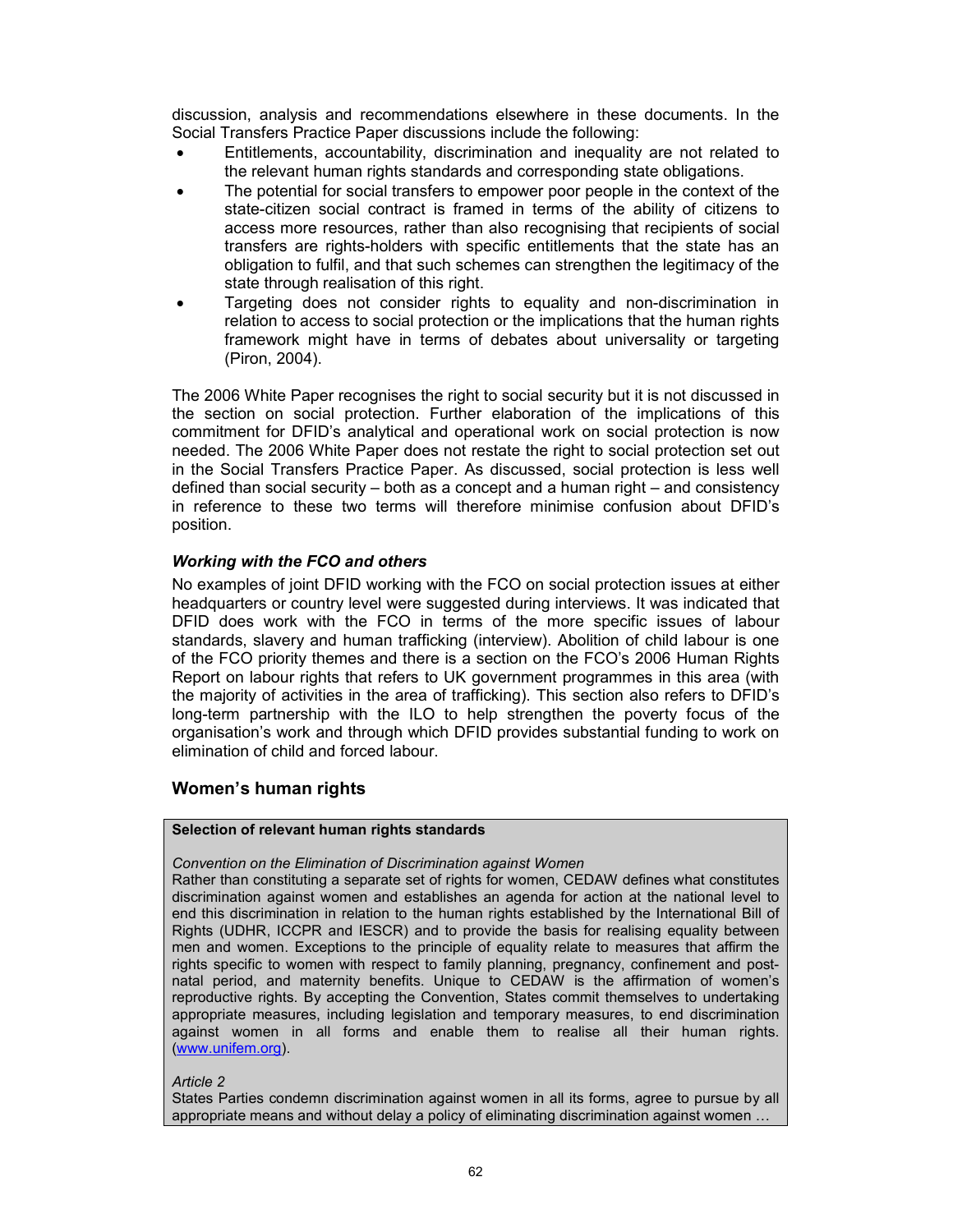Articles relating to the elimination of discrimination in: Political and public life (Art. 7 & 8) Nationality (Art.9) Education (Art.10) Employment, including maternity-related benefits (Art.11) Health (Art.12) Economic and social life (Art. 13) Rural women (Art.14) Law (Art. 15) Marriage and family relations (Art.16)

Other relevant articles: Positive discrimination (Art.4) Cultural patterns modified and recognition of common responsibility for childcare (Art.5) Prevention of trafficking of women (Art.6)

#### Document review

The 2000 TSP, Poverty Elimination and the Empowerment of Women, outlines DFID's strategy for making progress towards the achievement of the IDTs, which have since been translated into MDG3 on the promotion of gender equality. The TSP focuses on 'the powerful links between women's empowerment and the elimination of world poverty', stating that 'the struggle for gender equality is a key instrument for lifting hundreds of millions of people out of poverty … it is also a central element of the wider struggle for human rights for all' (p.10). The TSP describes the 1995 Beijing Conferences' Global Platform for Action, recognising that this builds on CEDAW and other human rights instruments. The combination of the IDTs, CEDAW, and the Platform for Action is presented as 'a powerful and challenging framework of international agreements for the pursuit of gender equality' (p.20). These are the only references made to CEDAW and there is no discussion of the human rights standards contained within this convention or the corresponding state obligations to fulfil these. It is stated that gender equality is a human right and therefore it is 'the duty of governments to ensure that commitments to equal rights and opportunities are upheld' (p.23). Therefore references to human rights are made but there are few to specific human rights. Exceptions include the rights to political participation, health, respect for people's culture and respect for the human rights of women, as recognised in the UDHR (p.19). No reference is made to state obligations to ensure equality in access to these rights. More generally, there are no references to the obligations on states to ensure the equal right of men and women to the enjoyment of all the rights contained within the treaties that they have ratified (e.g. as set out in ICESCR Art.3., ICCPR Art.3., CRC Art.2, CEDAW).

The paper describes how gender equality has been an element of DFID's work since the 1997 White Paper, which made a commitment to put gender equality at the heart of international development, based on recognition of the direct link between gender inequality, human rights and poverty. This commitment has been implemented on the basis of a 'twin-track' approach, which combines the mainstreaming of gender with specific activities aimed at empowering women. Reference is made to the Human Rights TSP, as well as to the Education for All TSP in relation to the strategy for making progress towards gender equality in access to primary and secondary schools.

The 2006 White Paper includes specific commitments to give greater priority to DFID's work in support of gender equality and women's rights and to support access to sexual and reproductive health services and rights, particularly for women and girls. The role of discrimination in preventing women from accessing services,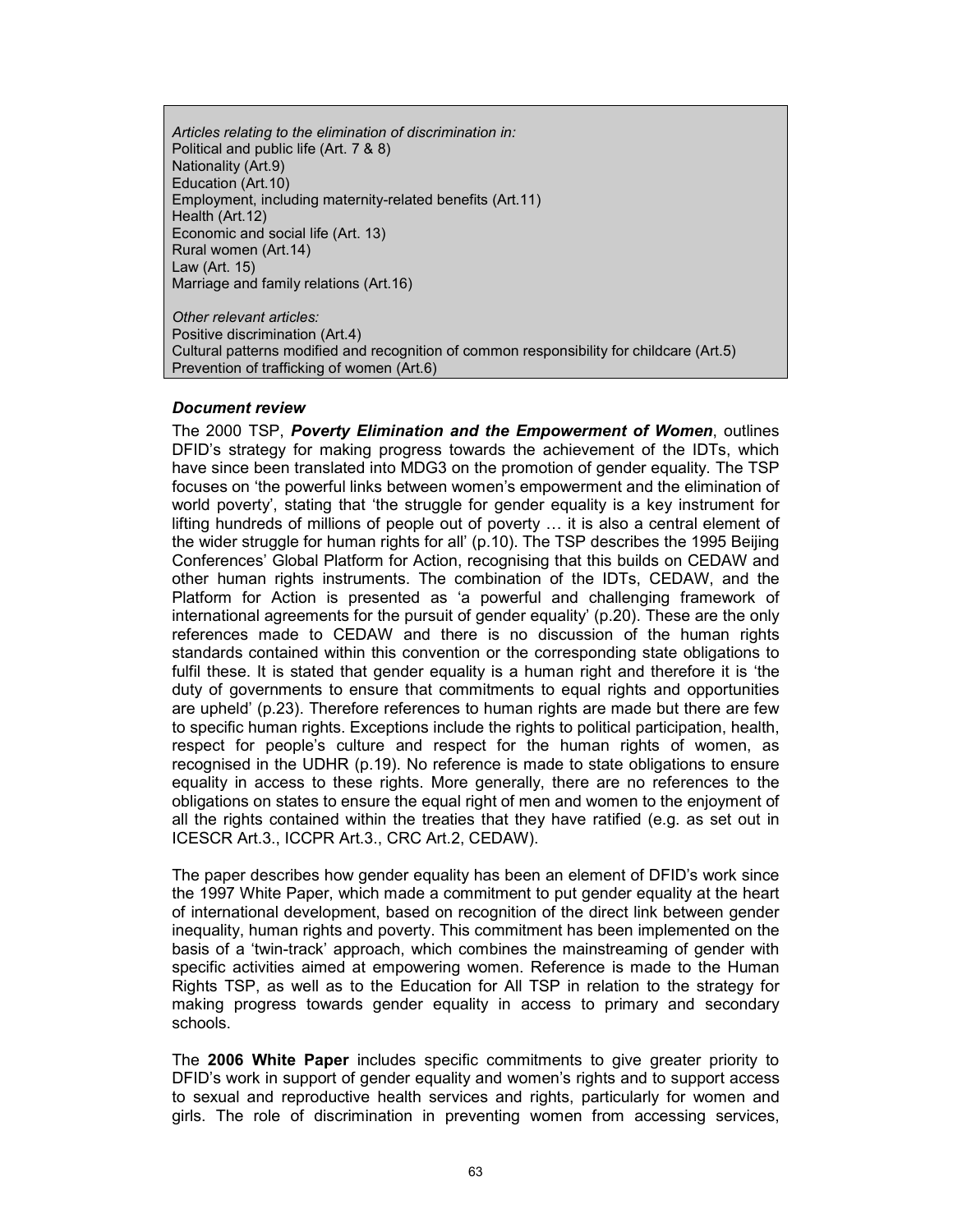including education, and as a barrier to effectively fighting AIDS, is explicitly recognised.

The 2007 Gender Equality Action Plan 2007-9 sets out how DFID will help developing countries to achieve gender equality and women's empowerment. It reiterates the commitment to make gender equality and women's rights more of a priority in the 2006 White Paper. It states that the Gender Equality Duty of the 2006 Equality Act requires UK public bodies 'to promote equal opportunities between men and women by building gender equality into their work and how they do it', and to set out their plans in a Gender Duty Scheme  $(p.3)^{36}$  Gender equality is said to matter because 'it is a goal in its own right, and has a vital role to play in the achievement of MDG3' (p.1). It is presented as a political issue that requires the international community to 'address the wider issues of promoting justice for everyone, tackling discrimination and upholding women's rights', and that progress towards the MDGs and social justice 'means more direct action is needed to promote women's rights and freedoms' as ends in themselves (p.2). The right to gender equality, human rights instruments/standards and state obligations are not mentioned.

## Analysis of the use of the human rights framework and standards

There is limited use of the international human rights instruments and standards in these documents. The human right to gender equality is explicitly referred to once and there are no references to discrimination as a violation of this right. UDHR and CEDAW are briefly mentioned in the Women's Empowerment TSP. The lack of utilisation of CEDAW – which could have included discussion of its purpose and specific standards – is particularly noticeable given its relevance. Such a discussion would have enabled:

- Explicit recognition that state parties to CEDAW have obligations to respect, promote and fulfil the rights contained within it (which are generally concerned with ensuring that women have equal access to all the human rights contained within the UDHR, ICESCR and ICCPR).
- Linkages between gender equality and sectoral issues, for example, human rights standards can be used to clarifying the relationship between the right to gender equality in relation to, for instance, the right to health or education, or the duty that states have to ensure that women do not experience discrimination in the enjoyment of this right.

The Women's Empowerment TSP does not facilitate the linkage of gender equality and discrimination, and activities around these, to be related to human rights, as well as poverty reduction/MDGs.

There are some possible implications to DFID not using the international human rights framework to ground its policy on gender equality and women's empowerment, including:

• DFID activities might focus on interventions to empower women (e.g. participation and capacity-building measures) and these might not be balanced by interventions to help governments to fulfil their obligations to promote women's right to equality in the enjoyment of all their human rights or those to help citizens to hold government to account when they do not do so.

 $\overline{a}$ 

 $36$  It commits DFID to publishing their Gender Equality Duty Scheme by April 2007, which will set out how DFID is promoting gender equality in all its development policy and programmes and employment practices. It also states that DFID's Corporate Plan will be published in December 2007, which will articulate a clear vision on gender equality and women's empowerment, supporting by consistent policy and practice and that gender will be integrated on forthcoming policy papers on conflict, health, water, UN reform and results.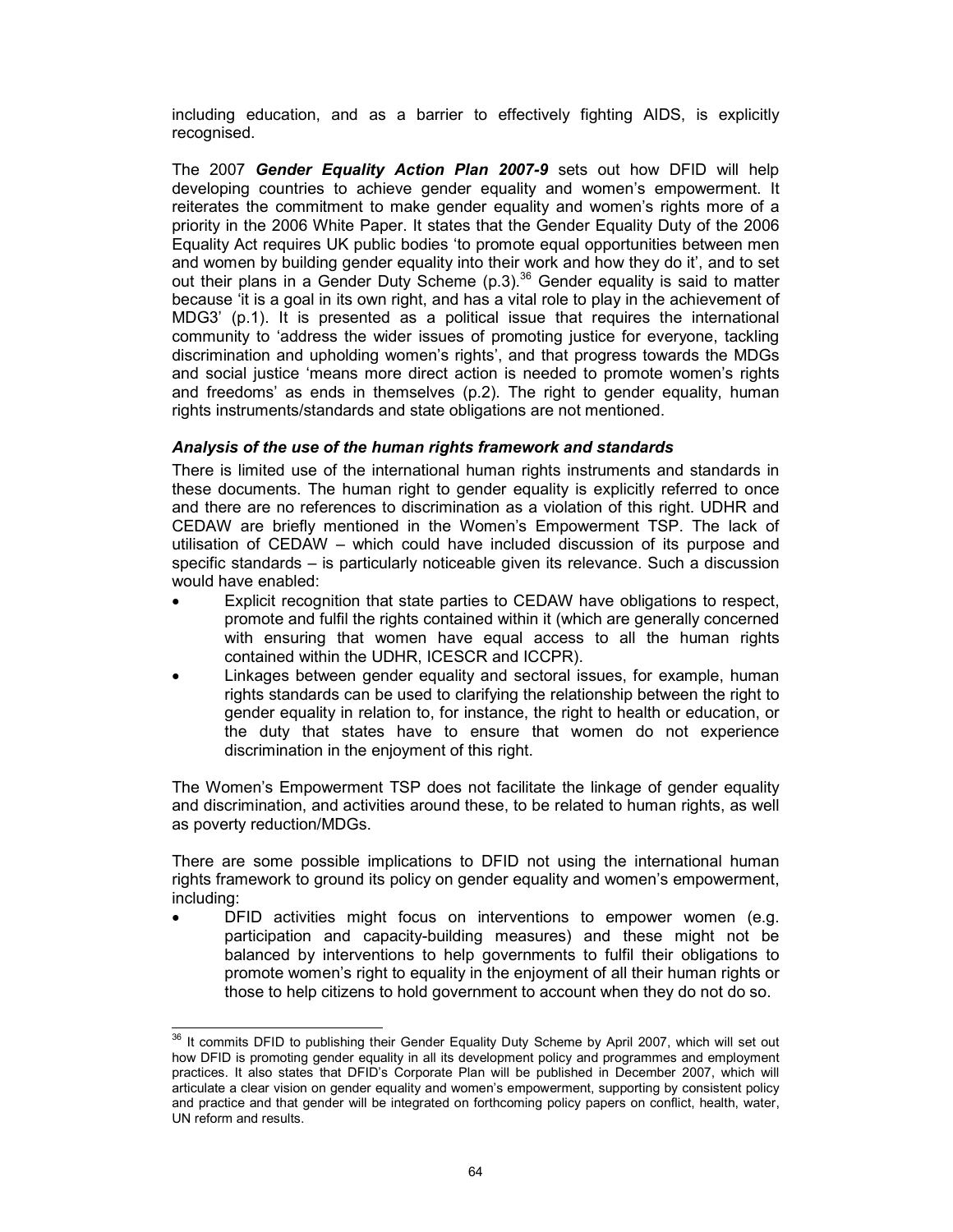- The policy on women's empowerment will appear dated or not consistent with other policies. This is in two main senses:
	- (i) The approach in the Women's Empowerment TSP may not be consistent with the approach to gender equality in DFID's other policies. For instance, more recent policies, such as the White Paper, use the language of gender equality and women's rights, rather than women's empowerment, which is a matter of substance as well as semantics.
	- (ii) The degree to which the Women's Empowerment TSP is consistent with broader policy developments within DFID. For instance, the increased prominence of themes of state effectiveness, accountability, governance and state obligations in DFID's high-level policies (e.g. White Paper, Conditionality Policy) and their relative absence in the Women's Empowerment TSP.

Gender equality and discrimination are the most common themes in the documents reviewed, possibly as a result of the strong gender focus of the MDG targets. DFID has also made a commitment to mainstream gender equality throughout its work (1997 White Paper, Gender Equality Duty Scheme) and to work more on gender equality and women's rights (2006 White Paper). It would therefore seem particularly important that the Women's Empowerment TSP is able to provide solid and up-todate guidance – both for policy teams and country offices<sup>37</sup> – for the integration of gender equality in all DFID's activities. This would suggest the need for greater prominence to be given to the international human rights framework and state obligations with respect to gender equality.

## Working with the FCO and others

The DCLG has the overall lead on equalities for the UK government, including gender equality and the position of women. This includes responsibility for coordinating reporting on the implementation of CEDAW. The UK has recently submitted a report to the Committee on the Elimination of Discrimination Against Women, with inputs from DFID (although the view was expressed that it was difficult to report on DFID's activities within the structure of the report). It was reported that DFID engages with other government departments on gender issues at sectoral level (e.g. UK strategy on HIV/AIDS), and with DCLG and FCO with respect to overall UK policy on gender equality and women's rights. The view was expressed that there was scope for this collaboration to be strengthened to ensure greater coherence between domestic and international work around women's rights.

DFID also collaborates with the FCO, DCLG and other Whitehall departments when gender issues are discussed in international forums (e.g. Commission on the Status of Women, World Health Assembly), for example, participation in the UK Delegation through email briefings on the UK position. No examples were given of collaboration between the FCO and DFID at country level, where DFID tends to be more active on gender issues. An important reason for this is that women's rights are not a high priority for the FCO (interview, email correspondence with DFID advisor).

 $\overline{a}$  $37$  Country offices are also required to do a gender and social exclusion assessment as part of their Country Assistance Plan.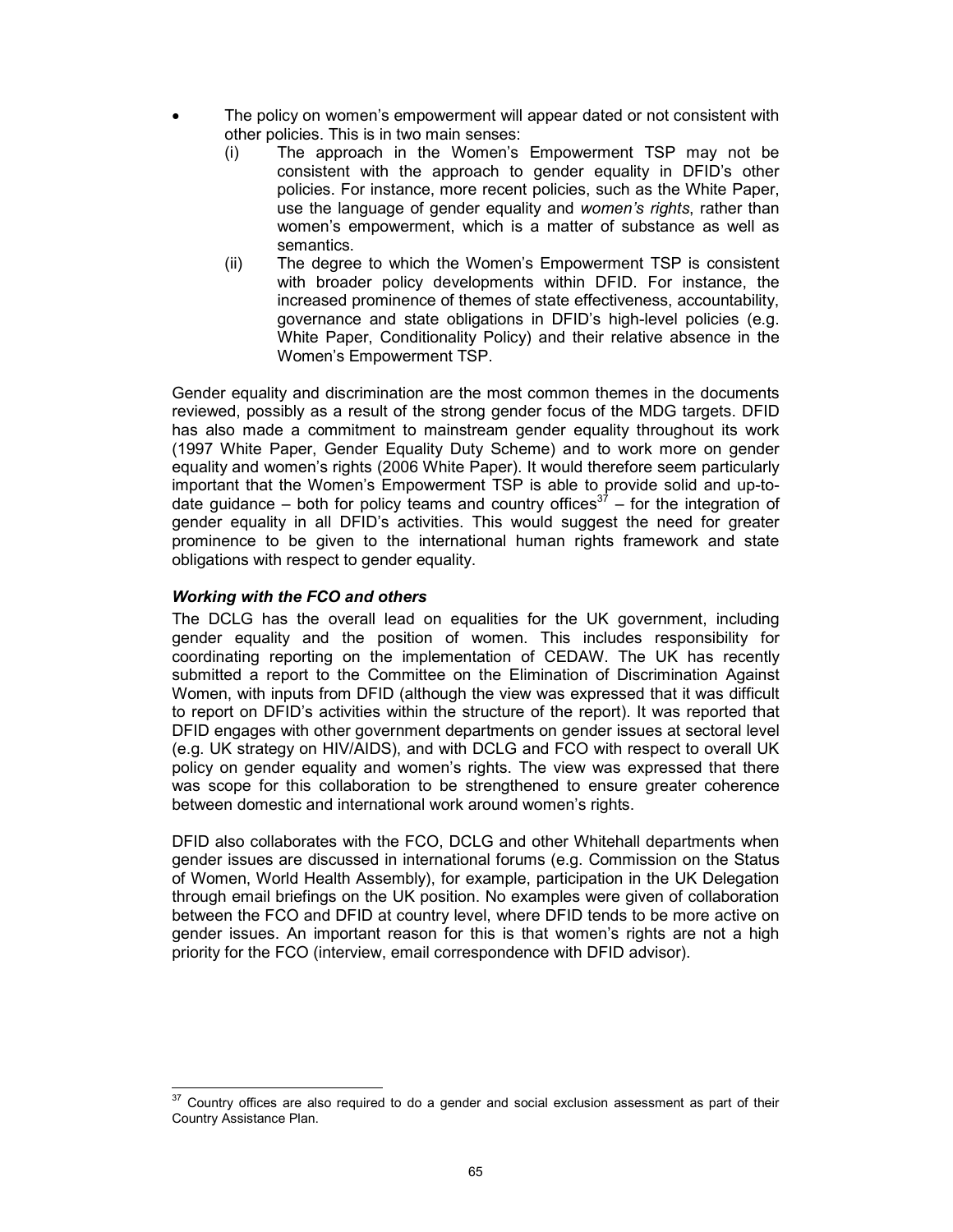## Children's and youth rights

#### Selection of relevant human rights standards

#### Convention on the Rights of the Child

The UN Convention on the Rights of the Child (CRC) recognises that the particular status of children engenders specific forms of vulnerability, as well as particular interests and entitlements. It sets out the inherent rights and entitlements needed to guarantee a child's right to survival, development and an adequate standard of living. These rights encompass entitlements to basic standards in health, education, food, shelter, welfare and protection from exploitation and violence

Specific rights in CRC (not in other conventions): Non-discrimination: Article 2 Best interests of the child: Article 3 Survival and development: Article 6 The child's opinion: Article 12 Protection from abuse and neglect: A 19 Refugee children: Article 22 Disabled children: Article 23 Child labour: Article 32 Sexual exploitation: Article 34 Sale, trafficking and abduction: Art 35 Armed conflicts: Article 38 Administration of juvenile justice: Art 40

CRC articles relating to rights covered in ICCPR: Nationality: Art.7 Identity: Art. 8 Freedom of expression: art. 13 Freedom of conscience: Art. 14 Access to information: Art. 17

CRC articles relating to rights covered in ICESCR Health: Art. 24 Social security: Art.26 Standard of living: Art. 27 Education: Art.28 & 29 Minority/indigenous rights: Art. 30 Cultural life: Art. 31

#### Document review

The 1997 White Paper states that DFID will support international efforts to 'enhance children's well-being through the implementation of the CRC'. The 2006 White Papers include commitments in relation to the MDGs on education, infant and child mortality, child trafficking and labour, and support to access to sexual and reproductive health services and rights for girls (and women).

The 2002 paper, Breaking the Cycle of Child Poverty, sets out DFID's strategy for implementing a child-rights based approach to poverty reduction. The CRC provides a framework for the paper and there are consistent references to human rights throughout. It is recognised that the CRC establishes 'the rights and entitlements needed to guarantee a child's right to survival, development and an adequate standard of living' and that these rights include 'entitlements to basic standards in health, education, food, shelter, welfare and protection from exploitation and violence'. It is also explicitly recognised that the state has primary responsibility in relation to these entitlements, including assisting parents to fulfil their responsibilities under the CRC.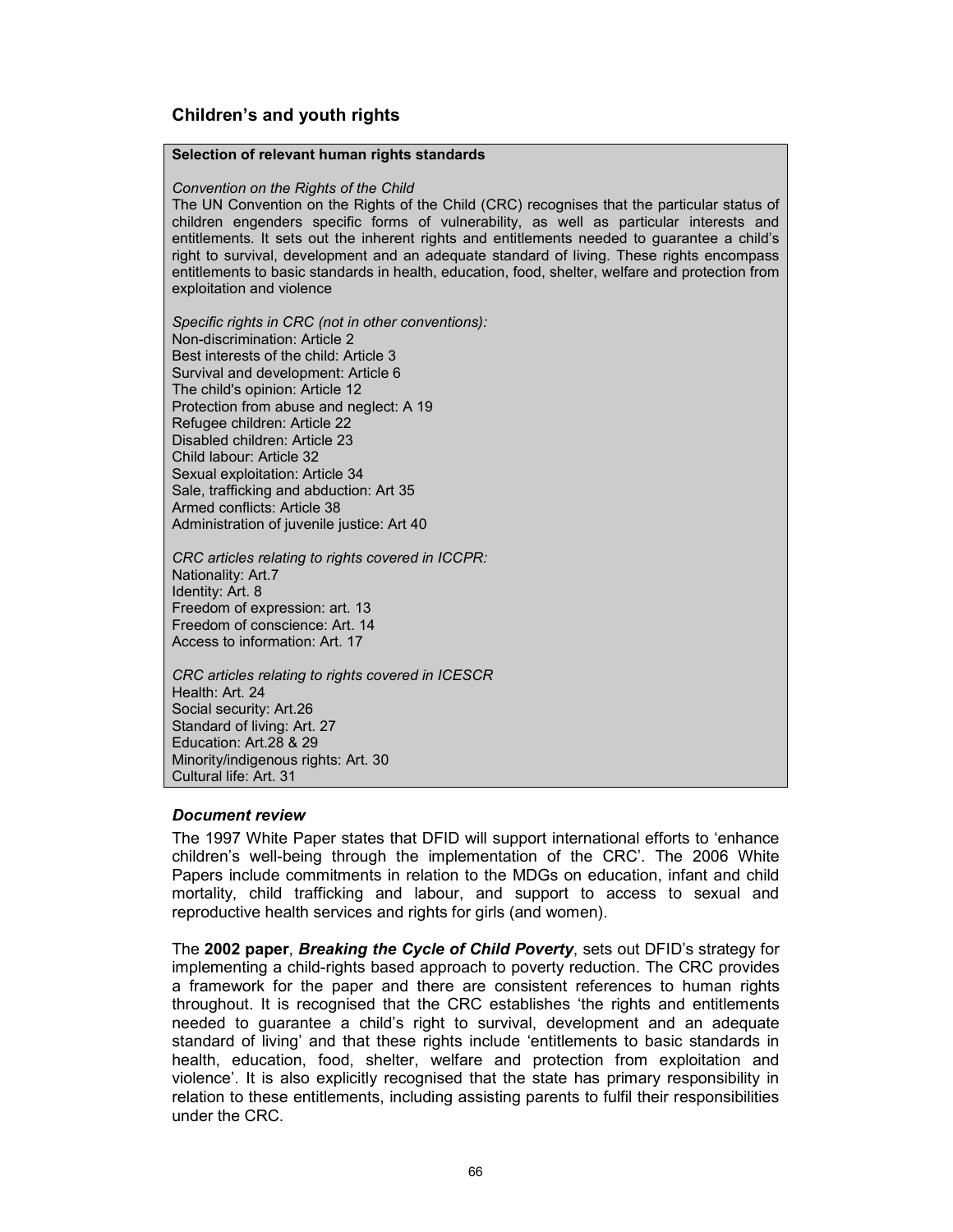The paper seeks to highlight the principles and entitlements outlined in the CRC that can be used by DFID in its work to reduce child poverty, suggesting that DFID policy should conform to three key principles (p.12):

- Non-discrimination: All states are given the responsibility to promote inclusion, to act without discrimination of any kind, and to respect and ensure the rights of children within their jurisdiction. The onus falls on states to provide equitable provision in terms of the law and policing; fiscal and economic policies; health, education, infrastructure and social welfare programmes; and space for civil and political participation.
- The best interests of the child: This seeks to address the specific rights and needs of children, recognises that the needs of children do not always coincide with those of adults and should always be given primacy.
- Participation: This principle entitles a child to express his or her views freely in all matters affecting him or her. The CRC couches children's right to participation within references to their varying capabilities, age and maturity, and evolving capacities.

The 2004 Action Plan on Children and Young People Participation, Learning to Listen, sets out DFID commitment to participatory approaches in relation to children and young people. In the first paragraph of the Action Plan, participation is defined as a right, in accordance with the HR TSP. No explicit mention is made of the relevant articles of the CRC (e.g. Article 12 on the child's right to be heard). The most explicit references to children's rights are made in relation to DFID support to partner agencies that focus on human rights and RBAs, namely the Programme Partnership Agreements (PPAs) that DFID has agreed with Save the Children UK, Plan and UNICEF. The PPAs include a formal commitment to human rights and HRBAs, strongly supported by DFID.

The Human Rights TSP makes reference to the CRC in its overview of all the relevant human rights instruments. However, it does not make any specific reference to DFID position on children's rights or the ways in which DFID engages with treaty bodies and other processes related to the CRC. The importance of children's rights is mentioned in relation to social inclusion policies.

#### Analysis of the use of the human rights framework and standards

The CRC provides a framework for the Breaking the Cycle of Child Poverty Paper, seeking to show how it can contribute to DFID's work on children, which is informed primarily by the MDGs, four of which refer explicitly to children: MDG2 (UPE), MDG3 (gender equality), MDG4 (child mortality) and MDG5 (maternal health).

There is little direct utilisation of the CRC in policy formulation. While the paper consistently sets out all the various aspects of the convention and how they may relate to children's rights, the paper does not discuss how DFID may ensure the protection of these individual rights. The paper instead focuses on PRSPs, SWAps and budget support as being able to ensure most children's needs.

Given the importance of the MDGs to DFID's objectives, and the relative prominence of children within these, particularly girls, it is surprising that children's rights do not have greater emphasis within DFID. The 2006 White Paper recognises specific human rights, such as the right to education and health, and highlights the obstacles that girls face in accessing related services, but does not explicitly frame such discussion in terms of children's rights. Whereas a human rights perspective is more clearly integrated in DFID work on maternal health (which includes references to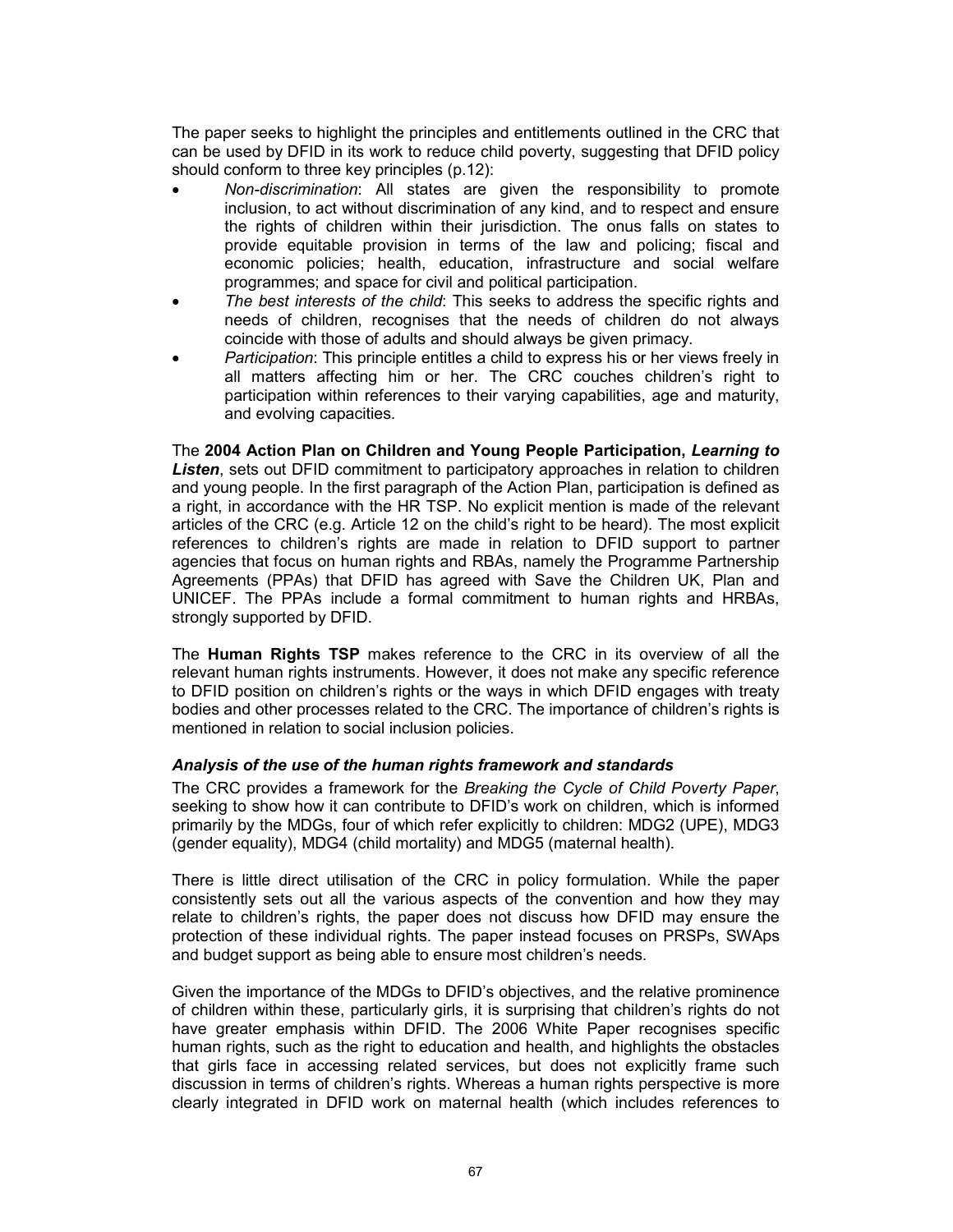children), the link between children's rights (and the CRC in particular) and other key MDG areas, such as education, remains weak. This may in part be explained by the lack of technical capacity within DFID at headquarters (i.e. there is not a team or advisor specifically working on child rights). DFID has a secondee from Plan International (12 months from July 2007) to work on issues of children's and young people's participation and a recent study on child rights within DFID recommends that a further secondee to work specifically on child rights and child rights programming (Maguire, 2007).

#### Working with the FCO and others

Given that child rights are one of the FCO priority areas in its human rights strategy, this is a field where there is the potential for collaboration between DFID and the FCO. One of the FCO's specific objectives is to produce a strategy to give clearer focus to the FCO's work on child rights in 2006/8. Other objectives in this area include the implementation of the EU Guidelines on Children in Armed Conflict, increased ratification of CRC Optional Protocol 1 (including by UK) and increased ratification and implementation of ILO Convention 182 on worst forms of child labour.

To date, engagement between DFID and the FCO on children's rights issues has been mostly ad hoc. This is partially explained by the recognised leadership of FCO in this area, which has resulted in DFID taking a less active role. This is also a consequence of the need for DFID to prioritise the issues it works on and does not reflect a lack of commitment or interest on the part of DFID (interview). Interaction between DFID and the FCO has increased during recent consultations on the FCO Strategy on Child Rights (FCO HRDGG, 2007).

Contact between DFID and UN agencies on children's rights issues are equally, if not more, limited and are mostly confined to UNICEF via the PPA processes. More could be done to engage with relevant agencies on specific child rights issues, such as the ILO on child labour.

## Right to development

#### Selection of relevant human rights standards

The Declaration on the Right to Development (DRTD) (1986) is a political statement rather than a legally binding treaty. It is also not a clear document and the Right to Development remains a controversial concept. Academic and inter-governmental processes have so far failed to agree a meaning around which consensus can be built and which would allow development practitioners to focus on the implementation of the right in development policy and practice.

Below is a summary of the key elements of the DRTD from Piron (2002).

Comprehensive development: The DRTD places the human person at the centre of development. Development is not defined solely in terms of economic growth, but as a 'comprehensive' and 'multi-faceted' process, with social, cultural, political, as well as economic, elements (Art. 2(1), 4(2), and 8(1)).

Respect for all human rights: The development process should be respectful of all human rights and fundamental freedoms, and help the realisation of rights for all (Art. 1 and 6). Failure to observe rights constitutes an obstacle to development (Art. 6(2)).

Participation: The DRTD requires that states and the international community formulate appropriate development policies. As the human person is at the centre of development, the processes through which such policies are developed should be participative (Art. 2(3)). The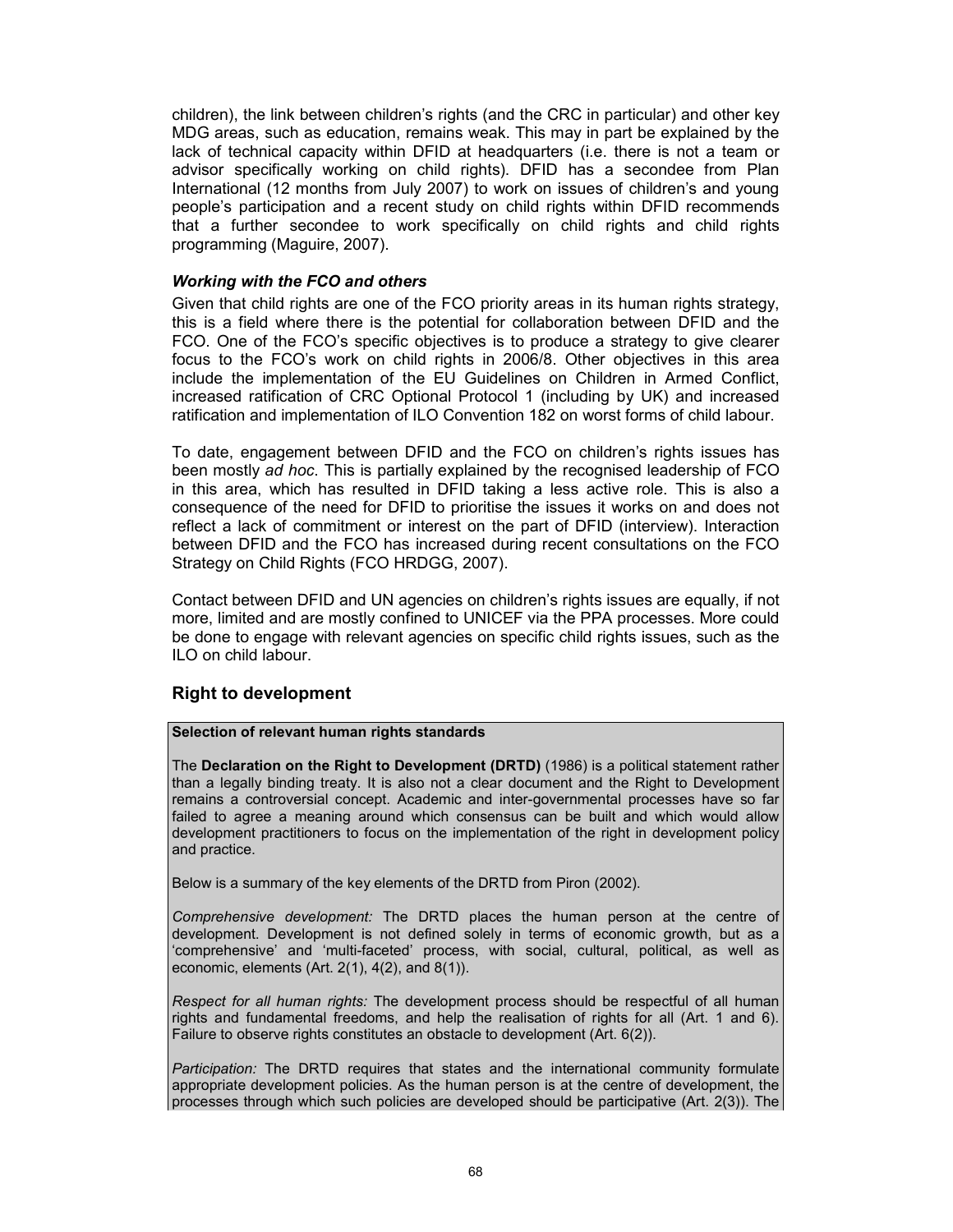right of women to participate, and the duty of the state to ensure their participation, is emphasised (Art. 8).

Social justice: The DRTD also requires that the development process promote social justice, including the 'fair distribution of the benefits' of development for individuals (Art. 2(3)), 'equality of opportunity for all' in access to basic resources and services, and the eradication of all social injustices (Art. 8(1)).

International co-operation: The realisation of the RTD requires not only appropriate national policies but also suitable international conditions for development, with appropriate international policies and co-operation (Art. 3 and 4).

Self-determination: The DRTD establishes that development 'implies the full realisation of the right of peoples to self determination' (Art. 1(2)). The provisions on self-determination have been interpreted by some not just to refer to a reaffirmation of the independence and equality of nations, but so as to strengthen the rights of persons belonging to minorities and indigenous groups to determine for themselves the processes and forms of development that are appropriate for their cultures and circumstances (Art. 5).

#### Document review

DFID does not have a policy document relating specifically to the right to development. The Human Rights TSP does make reference to the right to development in relation to consideration of the actions required by both the international community and national governments to achieve the progressive realisation of human rights. The definition of the right to development found in the DRTD is reiterated: 'an inalienable human right by virtue of which every human person and all peoples are entitled to participate in and contribute to and enjoy economic, social, cultural and political development, in which all human rights and fundamental freedoms can be fully realised' (p.17). Two further elements of the right to development are also highlighted (p.17):

- (i) 'The need for an environment of international co-operation which enables the development of all countries of the world'; and
- (ii) The obligations that the RTD establishes for national governments to support institutions and processes that ensure that poverty is eliminated.

## Analysis of the use of the human rights framework and standards $38$

There is no mention of the right to development in the three White Papers and only one paragraph relating to the right to development in the Human Rights TSP. DFID recognises that the DRTD forms part of the international human rights framework, $39$ but the UK does not accept that any form of legal obligation to provide assistance in relation to the DRTD. This is consistent with the position taken by other donor countries and with international law (DRTD does not have the status of a legally enforceable treaty) (Piron, 2002). This position is reflected in the short discussion of the right to development in the Human Rights TSP, which recognises 'the need for an environment of international co-operation' but stresses the obligations that the DRTD places on national governments.

In a detailed analysis of the right to development for DFID, Piron (2002) suggests that, although DFID has not used the DRTD to guide its approach to development cooperation, this is generally consistent with the common interpretation of the right to development (e.g. importance of participation in the development process). In addition, Piron argues that the progressive nature of some of DFID's practices vis-à-

 $\overline{a}$  $\frac{38}{10}$  This section is based solely on Piron (2002).

<sup>&</sup>lt;sup>39</sup> The RTD is listed as a UN instrument that sets accepted human rights standards in relation to the right to development (HR TSP, Box 3, p.11).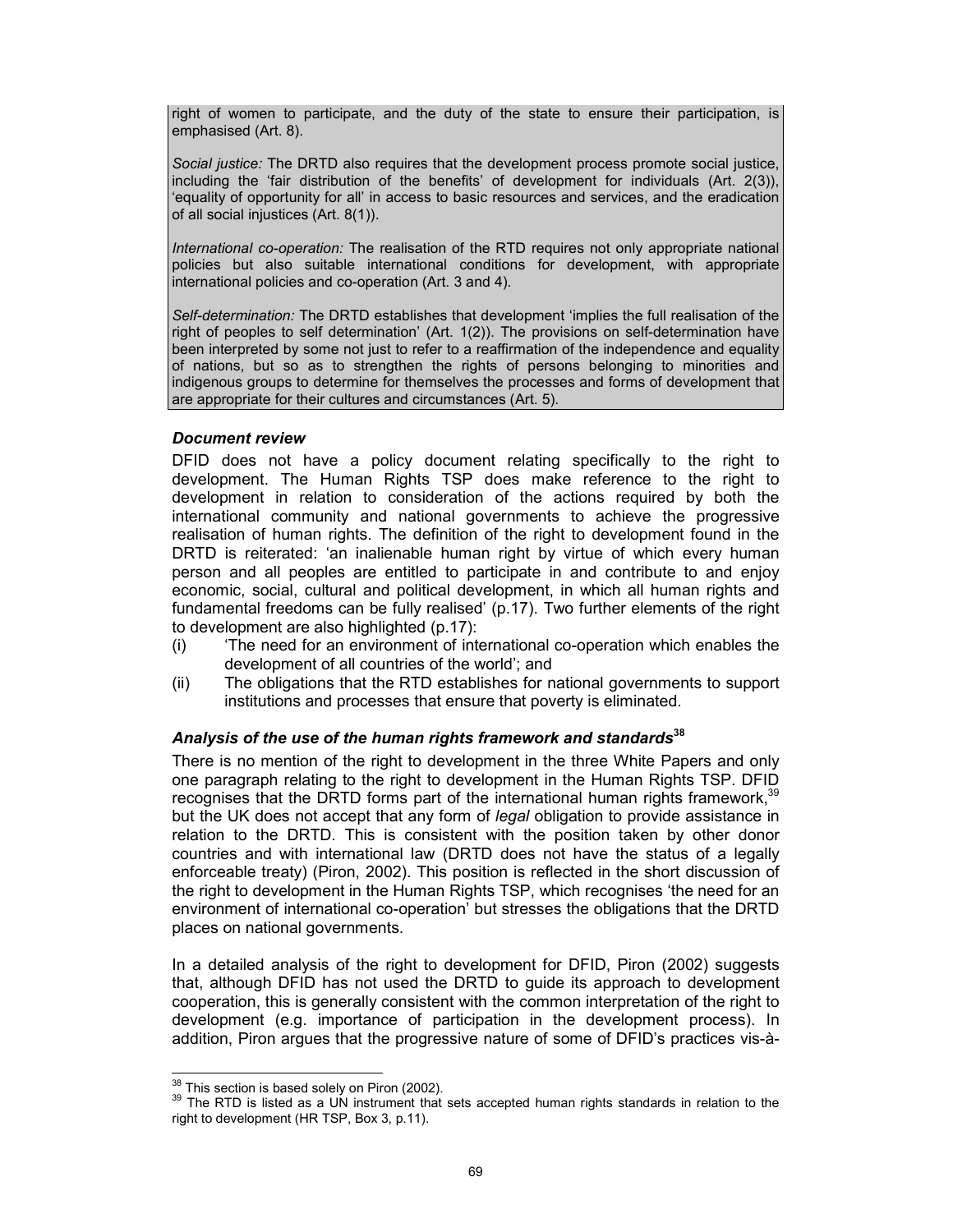vis other donors (for instance, its commitment to national ownership) means DFID could make a valuable contribution to the RTD debate and assist in developing a better dialogue with southern governments at the UN.

At the same time, Piron cautions that the right to development is a highly politicised issue and a legally-flawed concept with uncertain status in international law. The DRTD is a political, rather than legally binding, document and the discussion about the right to development within the UN have been extremely polarised e.g. the G77 and Non-Aligned Movement petitioning for a Convention on the Right to Development but not accepting a rights-based approach to development. It is highly unlikely that the UK would support the DRTD becoming a legally binding treaty (see below). Piron concludes that there is no clear benefit to DFID developing a position on the right to development or using it to inform policy and operational guidance and that other mechanisms (such as the Paris Declaration/aid effectiveness debate) are likely to be more effective in terms of forwarding the human rights and development agenda, and the good donorship agenda.

## Working with the FCO and others

As formal lead on human rights in the UK's external relations, the FCO represents the UK in international discussions on the right to development at the UN, but takes advice from relevant departments (in particular, DFID). The current official UK position is that there is no internationally legally binding right to development. The UK abstained on the original vote on the 1986 Declaration on the Right to Development and has since expressed doubt as to the existence of the right to development. A primary concern for the FCO is that the right to development cannot be enforced and its existence therefore could undermine the integrity of the body of international law. A further concern is that the right to development is the aggregate of individual rights that national states – as the primary duty-bearer – have the duty to fulfil, rather than a collective right (of countries) that the international community bears responsibility to fulfil. The FCO works to ensure that nothing that is agreed is inconsistent with the current universally-agreed definition of duty-bearers and rights-holders and it is therefore highly unlikely that the UK would support the DRTD attaining Convention status (i.e. becoming legally binding) (Piron, 2002).

The 2002 Study on the Right to Development was commissioned by DFID to inform their potential engagement with the FCO and international debates on the right to development. International activity around this issue continues, with involvement of the FCO in Geneva. For instance a High-Level Task Force was established in 2004 within the Working Group on the Right to Development to make recommendations on the implementation of the right to development (e.g. Report from its Third Session, February 2007). The FCO consults DFID in relation to international discussions on RTD but there has not been systematic engagement between the two departments.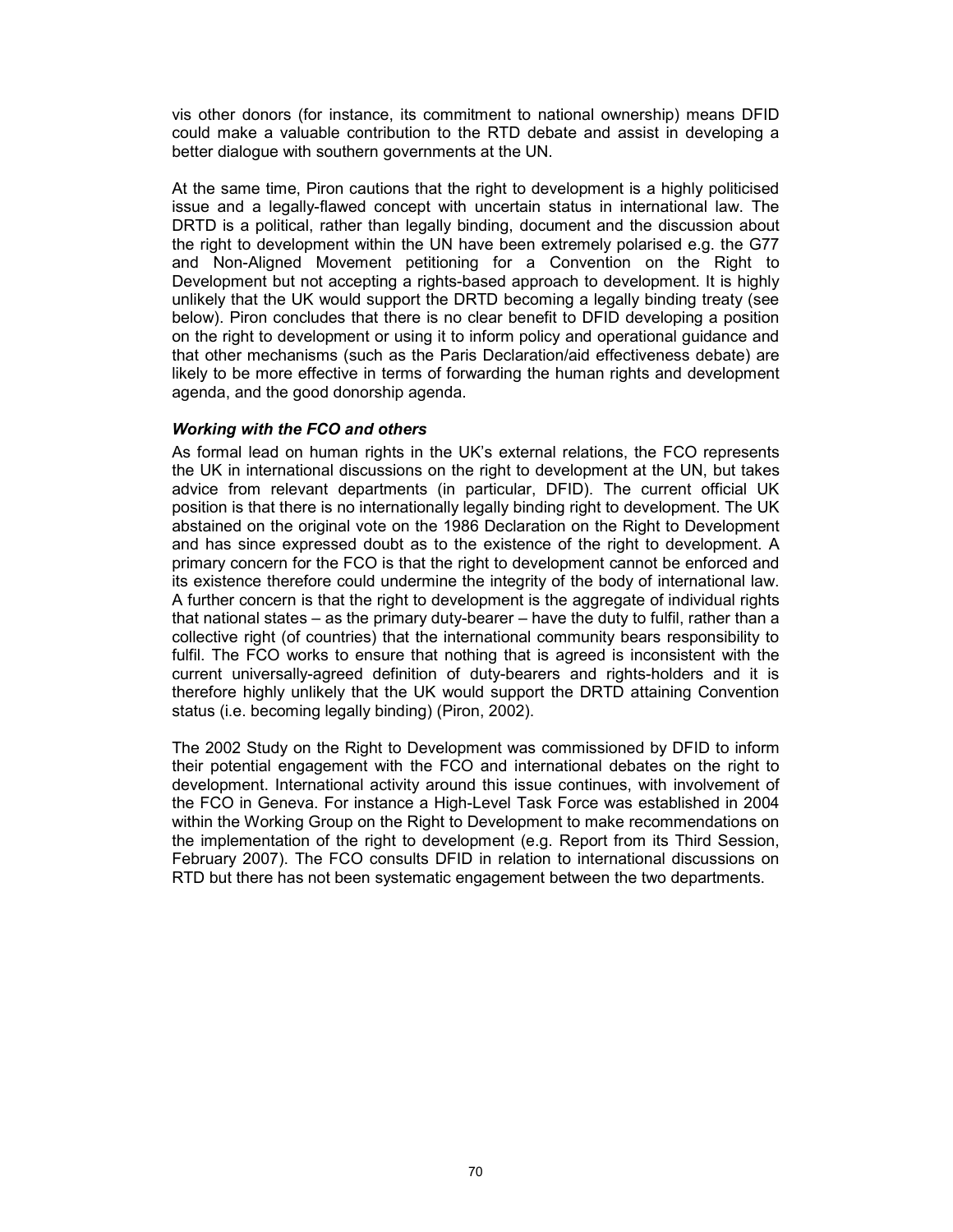# Annex 2: List of Documents Reviewed

## UK policy and guidance

- Department for Constitutional Affairs (2006) A Guide to the Human Rights Act 1998. Third Edition.
- DFID, FCO and HM Treasury (2005) Partnerships for Poverty Reduction: Rethinking Conditionality. UK Policy Paper.

## DFID policy and guidance

- DFID (1997) Eliminating World Poverty: A Challenge for the 21st Century. White Paper.
- DFID (2000a) Poverty Elimination and the Empowerment of Women. Target Strategy Paper.
- DFID (2000b) Eliminating World Poverty: Making Globalisation Work for the Poor. White Paper.
- DFID (2000c) Realising Human Rights for Poor People. Target Strategy Paper.
- DFID (2001a) Making Government Work for Poor People: Building State Capability. Target Strategy Paper.
- DFID (2001b) The Challenge of Universal Primary Education. Target Strategy Paper.
- DFID (2001c) Eliminating Hunger: Strategy for Achieving the Millennium Development Goal on Hunger. Target Strategy Paper.
- DFID (2001d) Meeting the Challenge of Poverty in Urban Areas. Target Strategy Paper.
- DFID (2002) Breaking the Cycle of Child Poverty.
- DFID (2003) Public Service Agreement 2003-2006.
- DFID (2004a) Reducing Maternal Deaths: A Strategy for DFID. Strategy Document.
- DFID (2004b) Sexual and Reproductive Health and Rights. Position Paper.
- DFID (2005a) Girls' Education: Towards a Better Future for All. Target Strategy Paper.
- DFID (2005b) How to Note: How to Reduce Maternal Deaths: Rights and Responsibilities.
- DFID (2005c) Social Transfers and Chronic Poverty: Emerging Evidence and the Challenge Ahead. DFID Practice Paper.
- DFID (2005d) Reducing Poverty by Tackling Social Exclusion: A DFID Policy Paper.
- DFID (2005e) The Human Rights Act: Building a Culture of Respect for Human Rights in DFID: Guidance Note. Produced by the Equity and Rights Team.
- DFID (2006a) Urban Poverty and Slum Dwellers. MDG Factsheet.
- DFID (2006b) 'Draft How To Note: Implementing DFID's Conditionality Policy'. DFID Practice Paper.
- DFID (2006c) DFID Departmental Report 2006.
- DFID (2006d) Eliminating World Poverty: Making Governance Work for the Poor. White Paper.
- DFID (2007a) Gender Equality Action Plan 2007-9: Making Faster Progress to Gender Equality. DFID Practice Paper.
- DFID (2007b) Governance, Development and Democratic Politics: DFID's Work in Building More Effective States.
- DFID (2007c) Meeting Our Promises; A Third Update on DFID's Work in Water and Sanitation Since the 2004 Water Action Plan.
- DFID (2007d) Working Together for Better Health. Policy Paper.
- DFID (2007e) DFID Annual Report 2007.
- DFID (2007f) How To Note: Country Governance Analysis. DFID Practice Paper.
- DFID, FCO and DEFRA (2006) The Human Right to Water. UK Statement.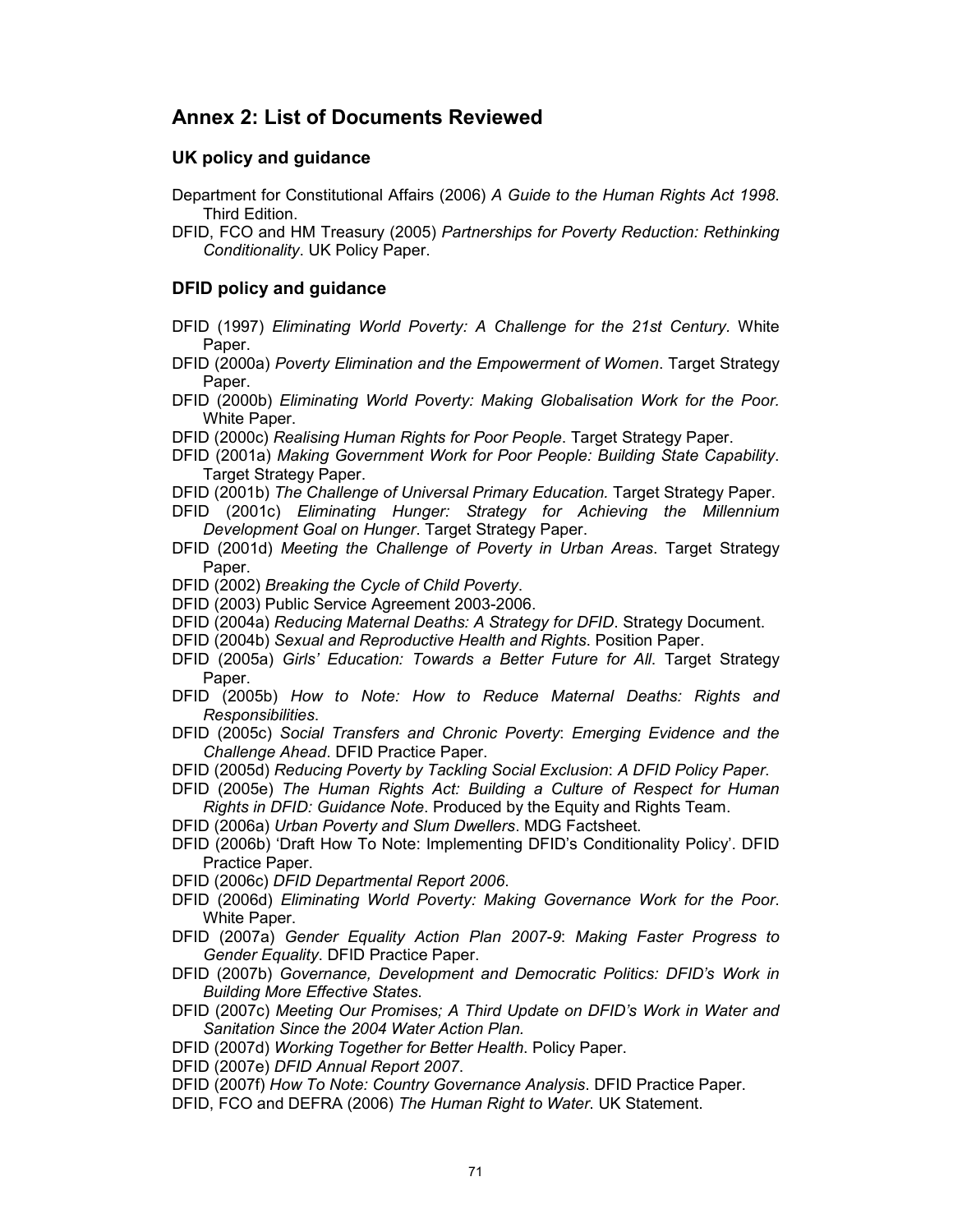- Piron, Laure-Hélène (2002) The Right to Development: A Review of the Current State of the Debate for the Department for International Development. Report for DFID.
- UK Government (2004) Taking Action; The UK's Strategy for Tackling HIV and AIDS in the Developing World.
- Willet, Andrew (2007) 'The Human Rights Act 1998: Potential Implications for DFID'. The Treasury Solicitor.

## FCO documents

FCO (2006a) Active Diplomacy for a Changing World: The UK's International Priorities. White Paper.

FCO (2006b) Human Rights Annual Report 2006.

FCO (2007) FCO Departmental Report 2007.

FCO/HRDGG (2005) 'Strategic Priority 7: The Role of Human Rights, Democracy and Good Governance in Promoting Sustainable Development and Reducing Poverty'. 3 Year Strategy: 2005-8 (available at www.fco.gov.uk).

FCO/HRDGG (2007b). FCO Strategy on Child Rights.

## Other documents

Maguire, Sarah (2007) 'A Study of the Child Rights Climate Within the UK's Department for International Development'. Draft report for DFID.

- Piron, Laure-Hélène (2004) 'Rights-based Approaches to Social Protection'. Report for DFID, ODI, London.
- Piron, Laure-Hélène and Watkins, Francis (2004) 'DFID Human Rights Review: A Review of How DFID has Integrated Human Rights into its Work'. Report for DFID, ODI, London.
- OECD Development Assistance Committee (2007) Action-oriented Policy Paper on Human Rights and Development. Paris: OECD.
- UN (1965) International Convention on the Elimination of All Forms of Racial Discrimination (ICERD). Adopted and opened for signature and ratification by General Assembly Resolution 2106 (XX).
- UN (1966) International Covenant on Civil and Political Rights (ICCPR). Adopted and opened for signature, ratification and accession by General Assembly Resolution 2200A (XXI).
- UN (1966) International Covenant on Economic, Social and Cultural Rights (ICESCR). Adopted and opened for signature, ratification and accession by General Assembly Resolution 2200A (XXI).
- UN (1979) Convention on the Elimination of All Forms of Discrimination Against Women (CEDAW).
- UN (1989) Convention on the Rights of the Child (CRC). Adopted and opened for signature, ratification and accession by General Assembly Resolution 44/25.
- UN Development Group (2003) 'Statement on a Common Understanding Amongst UN Agencies: A Human Rights Based Approach to Development Cooperation'. Statement agreed at the UN Inter-Agency Workshop on a Human Rights Based Approach to Development (Stamford, 2003), and endorsed by the UNDG Programme Group.
- UN Committee on Economic, Social and Cultural Rights (CESCR) (2003) General Comment No.15: The Right to Water. E/C.12/2002/11.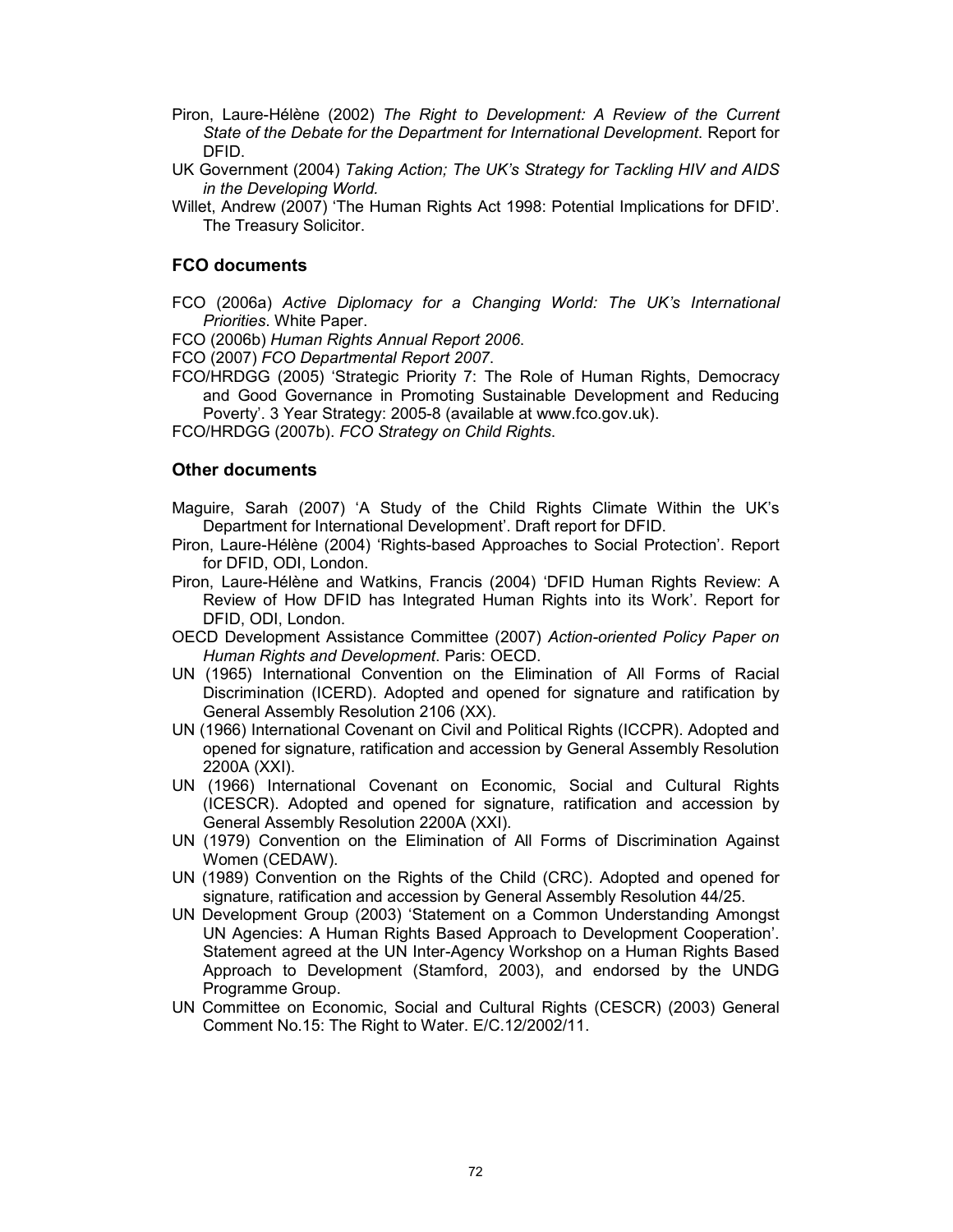# Annex 3: List of Persons Interviewed

Alison Kennedy, Policy Analyst, Equity and Rights Team Amisha Patel, Policy Analyst, Equity and Rights Team Babu Rahman, Principal Research Officer, International Security and Global Issues Research Group, FCO Bea Parkes, Governance Advisor, Sustainable Development Group Catherine Arnold, Social Protection Advisor, Equity and Rights Team Dieneke Ter Huurne, Consultant Policy Advisor, Human Development Group Deirdre Watson, Education Advisor, Education Team and Reproductive and Child Health Team Helen Yaxley, Policy Analyst, Equity and Rights Team Jackie Peace, Governance Advisor, Country-led Approaches and Results Team Julius Court, Governance Advisor, Effective States Team Kate McCleery, Assistant Legal Advisor, FCO Katherine Ford, Governance Advisor, Effective States Team Laure-Hélène Piron, Justice Advisor, CHASE Leonard Tedd, Assistant Infrastructure Advisor, Policy and Research Division Peter Ashman, HRDGG, FCO Rosamund Ebdon, Social Development Advisor, Aids and Reproductive Health Team Sarah Clayton, HRDGG, FCO Sarah Maguire, Child Rights Consultant Sylvia Bluck, Human Rights Workstream Leader, Equity and Rights Team Tim Waites, Livelihoods Advisor, Growth and Investment Group Trudi Kennedy, HRDGG, FCO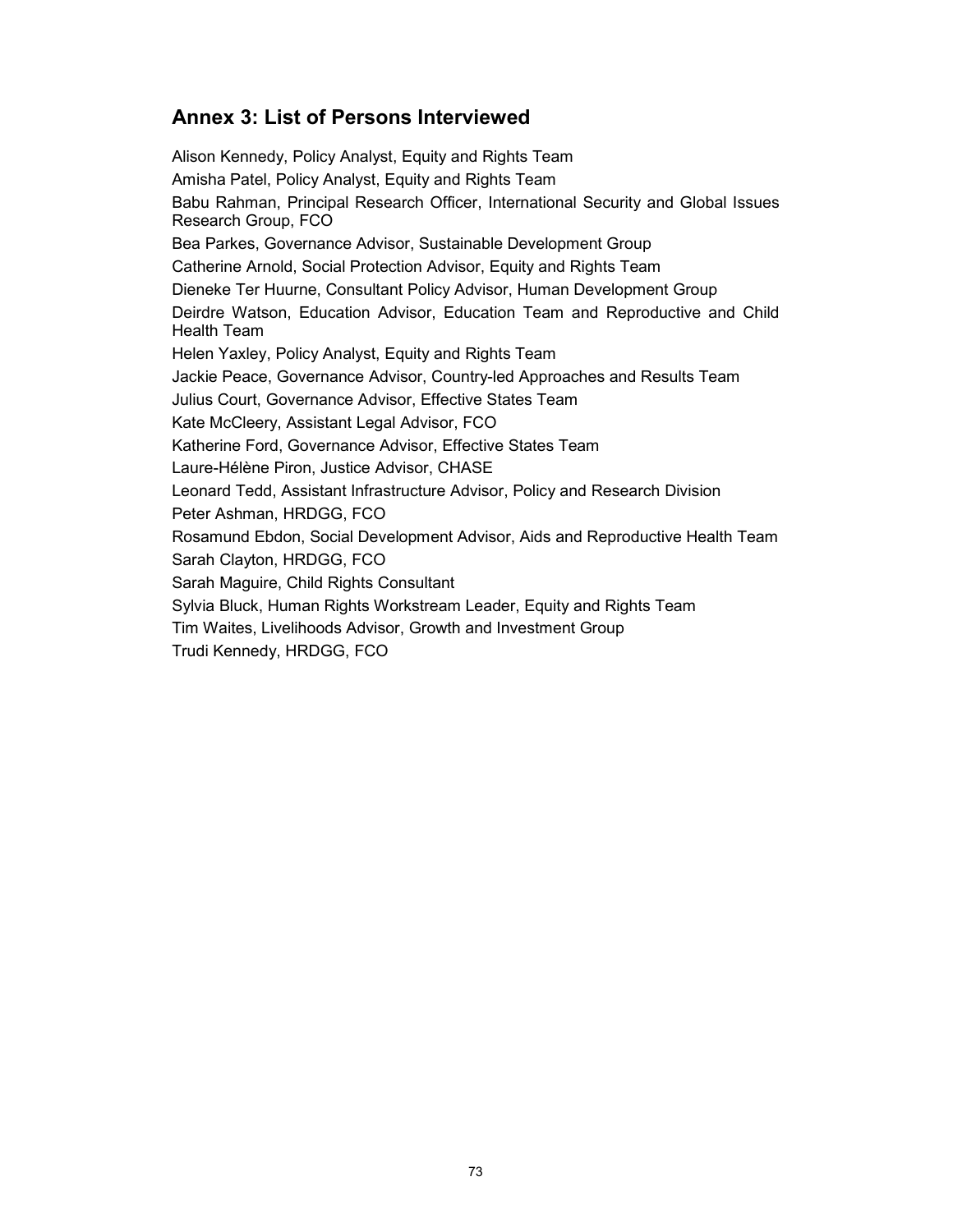### Annex 4: Millennium Development Goals

### Goal 1. Eradicate extreme poverty and hunger

Target 1: Reduce by half the proportion of people living on less than a dollar a day Target 2: Reduce by half the proportion of people who suffer from hunger

#### Goal 2. Achieve universal primary education

Target 3: Ensure that all boys and girls complete a full course of primary schooling

#### Goal 3. Promote gender equality and empower women

Target 4: Eliminate gender disparity in primary and secondary education preferably by 2005, and at all levels by 2015

#### Goal 4. Reduce child mortality

Target 5: Reduce by two-thirds the mortality rate among children under five

#### Goal 5. Improve maternal health

Target 6: Reduce by three-quarters the maternal mortality ratio

#### Goal 6. Combat HIV/AIDS, malaria and other diseases

Target 7: Halt and begin to reverse the spread of HIV/AIDS

#### Goal 7. Ensure environmental sustainability

Target 9: Integrate the principles of sustainable development into country policies and programmes; reverse loss of environmental resources

#### Goal 8. Develop a global partnership for development

Target 12: Develop an open, rule-based, non-discriminatory trading and financial system

Target 13: Address the special needs of the least developed countries

Target 14: Address the special needs of landlocked and small island developing states

Target 15: Deal comprehensively with the debt problems of developing countries

Target 16: Develop and implement strategies for decent and productive work for youth in developing countries

Target 17: Provide access, in cooperation with pharmaceutical companies, to affordable essential drugs in developing countries

Target 18: Make available, in cooperation with the private sector, the benefits of new technologies, especially information and communications